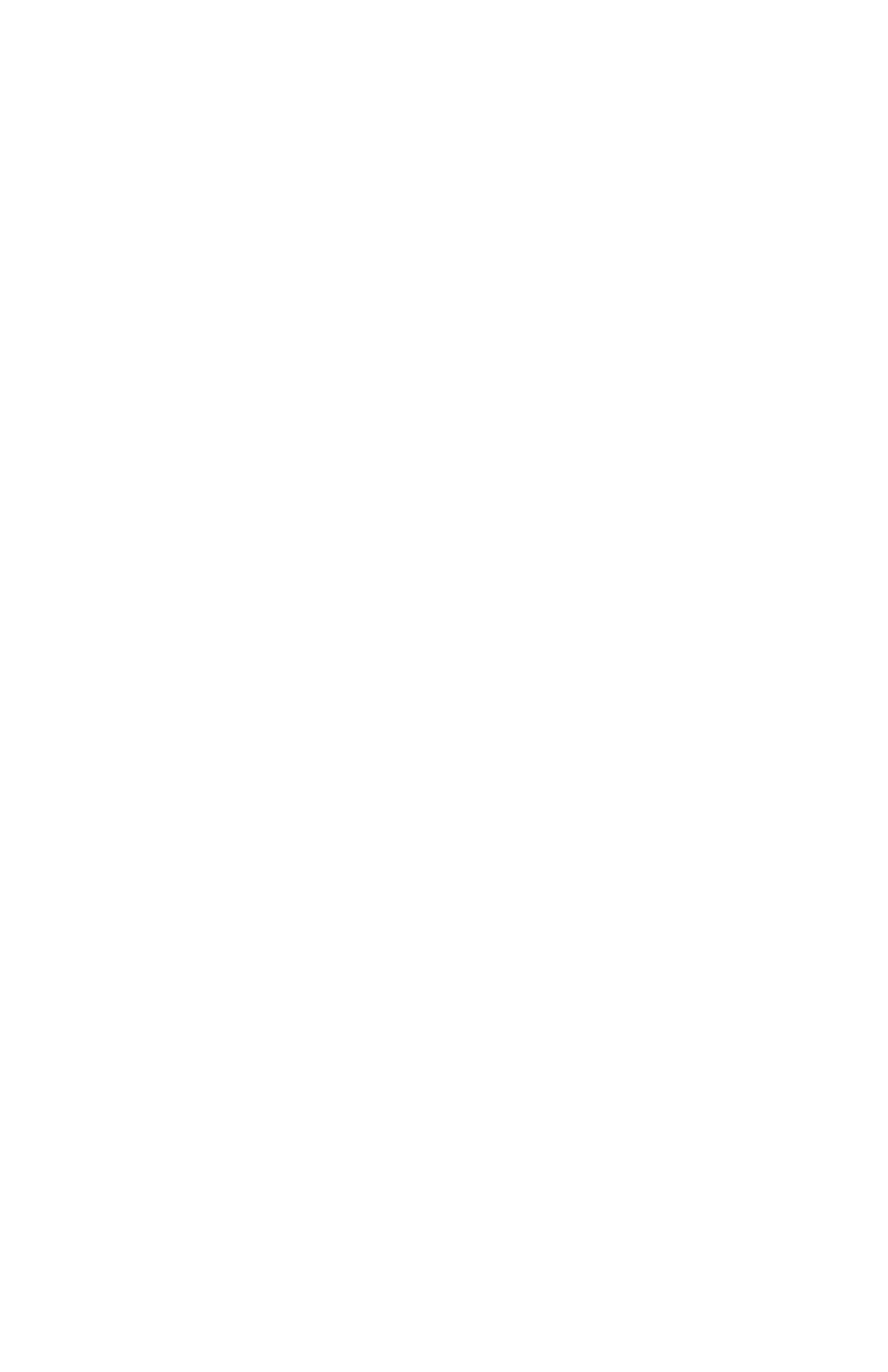#### **By**

#### **Wm. G. Schell**

*"If any man think himself to be a prophet, or spiritual, let him acknowledge that the things that I write unto you are the commandments of the Lord. But if any man be ignorant, let him be ignorant."*

*1 Cor. 14:37, 38.* 

#### **FAITH PUBLISHING HOUSE**

*Digitally Published by*  **THE GOSPEL TRUTH <www.churchofgodeveninglight.com>**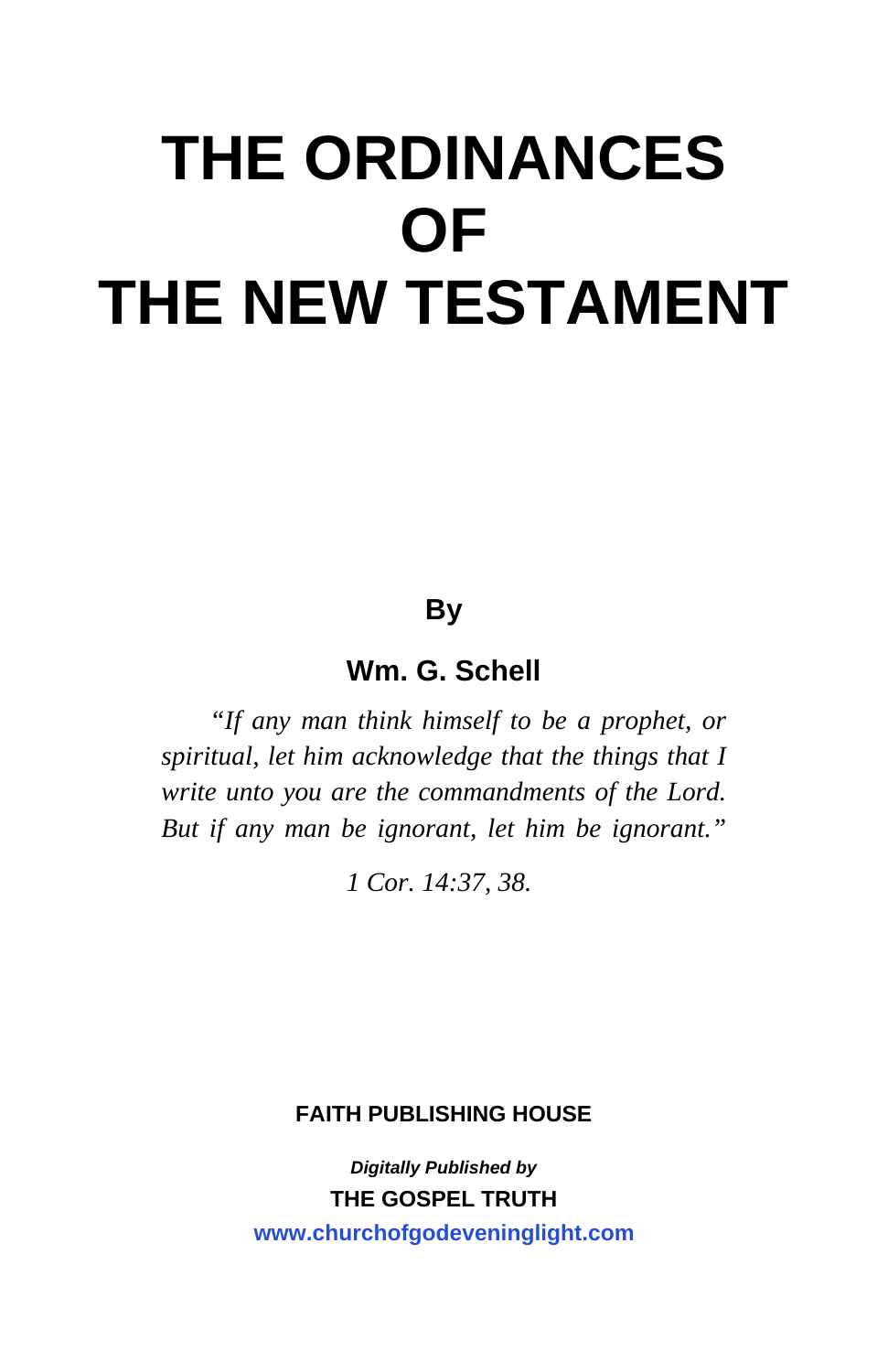Originally Published by Gospel Trumpet Company 1902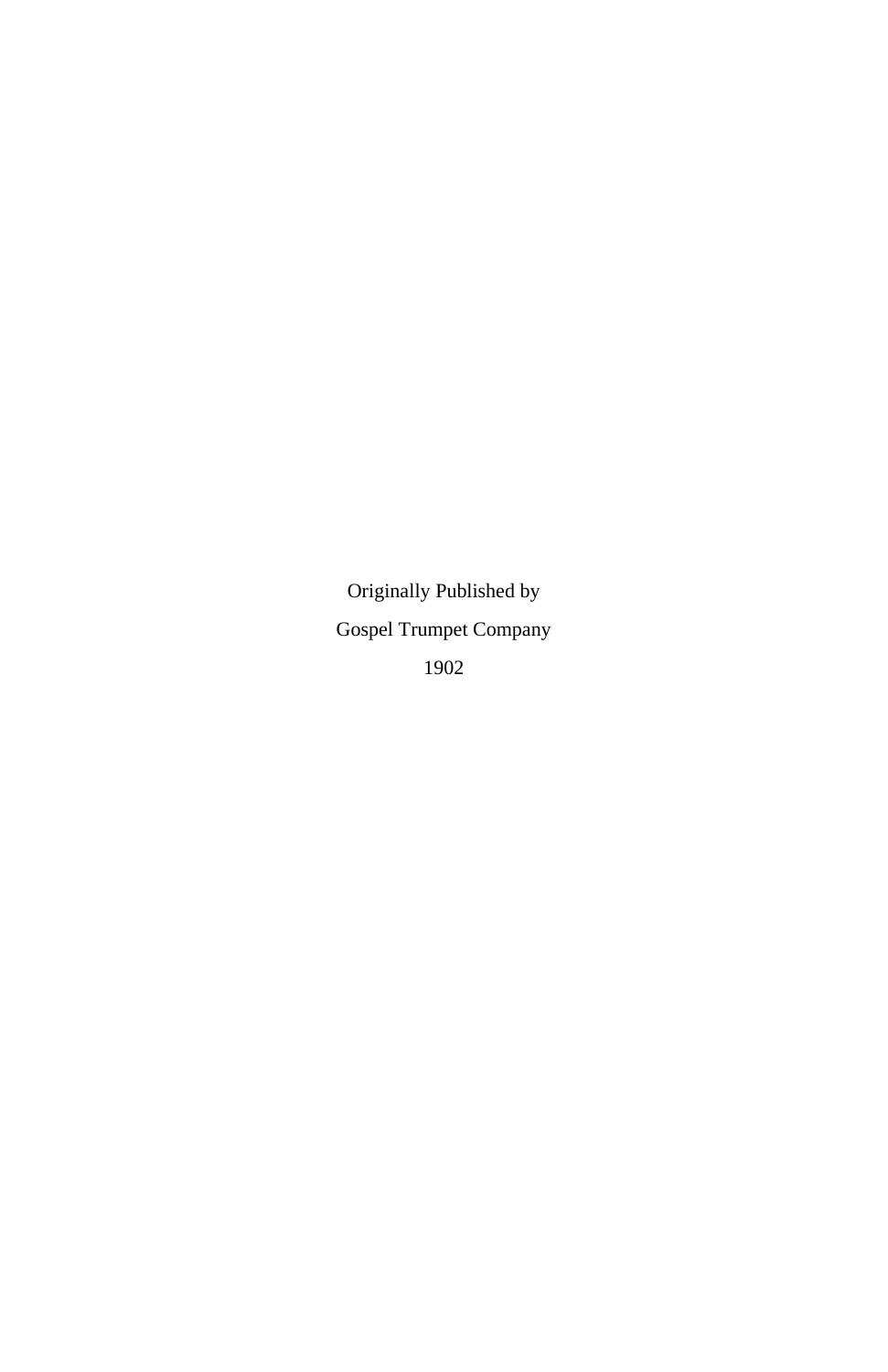#### **Contents**

| The Three New Testament Ordinances 14                                                    |  |
|------------------------------------------------------------------------------------------|--|
|                                                                                          |  |
|                                                                                          |  |
|                                                                                          |  |
|                                                                                          |  |
|                                                                                          |  |
|                                                                                          |  |
|                                                                                          |  |
|                                                                                          |  |
|                                                                                          |  |
| The Kind of Bread to Be Used for the Lord's Supper87                                     |  |
| The Kind of Wine to be Used for the Lord's Supper 88                                     |  |
| The Time in the Day the Ordinances of<br>Feet-Washing and Communion Should Be Observed89 |  |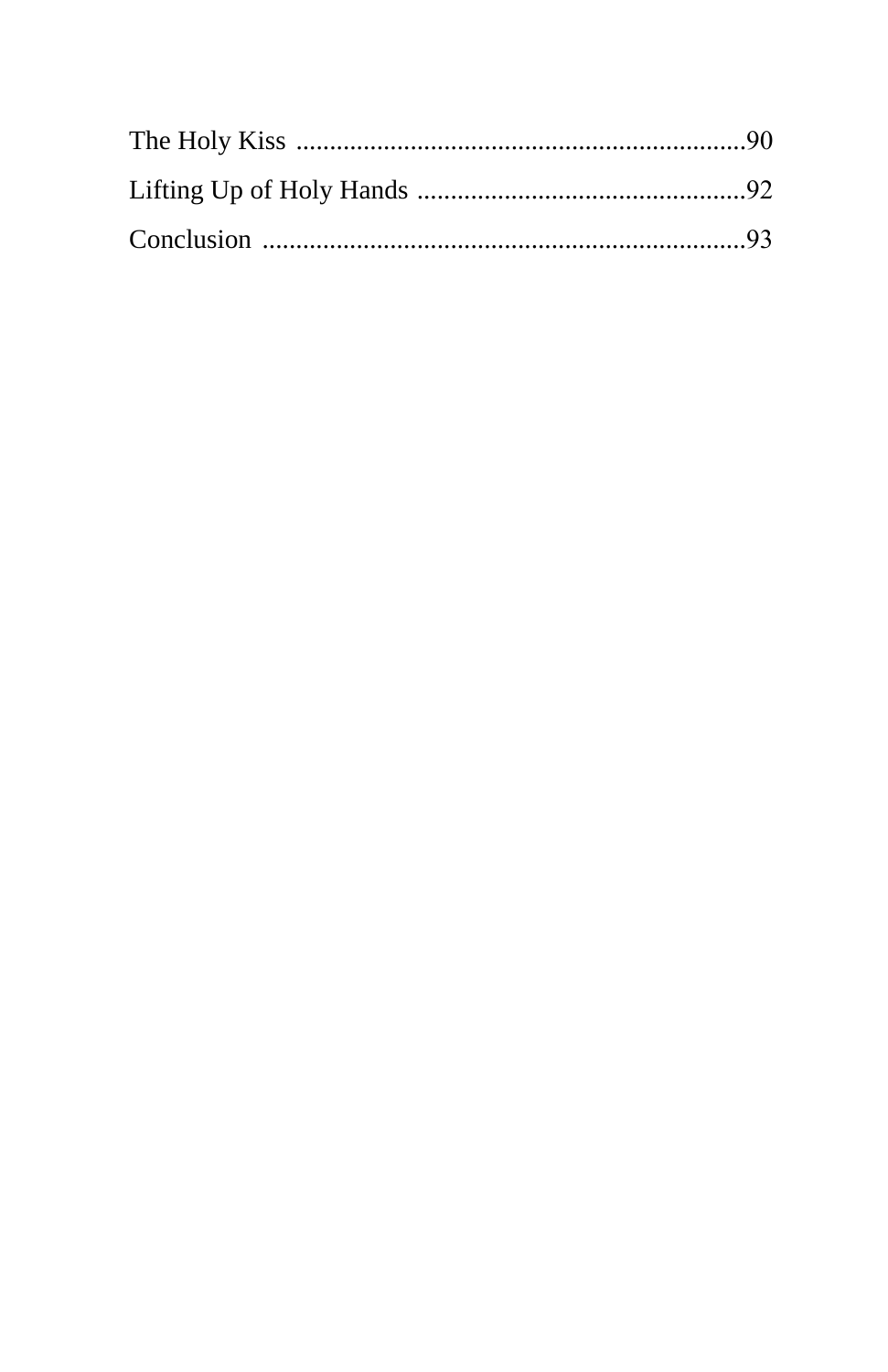#### **Introduction**

<span id="page-6-0"></span>The experience of holiness, or Christian perfection, is the mainspring of all gospel truth. It was doubtless the hindrance to the development of the apostasy in apostolic times mentioned by Paul in 2 Thess. 2:7. And if the possessions of holiness by the apostolic church kept back the apostasy so long as it was retained within the hearts of her members, may we not well look for a return to the pure doctrines of Christianity as we in the present reformation emanate from the dark wilderness of the apostasy by means of our return to the experience of apostolic holiness?

Isaiah predicted that the ransomed of the Lord should return upon the way of holiness unto Zion. Zion is a metaphor signifying the New Testament. See Heb. 12:18-24. Therefore, to return to Zion is to return to the true church and doctrine of Christ as set forth in the New Testament. This prediction we are now seeing fulfilled in the breaking forth of the light that was to shine in the "evening time."

God has led his people out of the dark theories that have originated under the apostasy, in respect to the holy observances enjoined by our Saviour, and we feel it our duty to set forth the true New Testament teaching in respect to the ordinances of Christ, that we may if possible lend a helping hand to our much beloved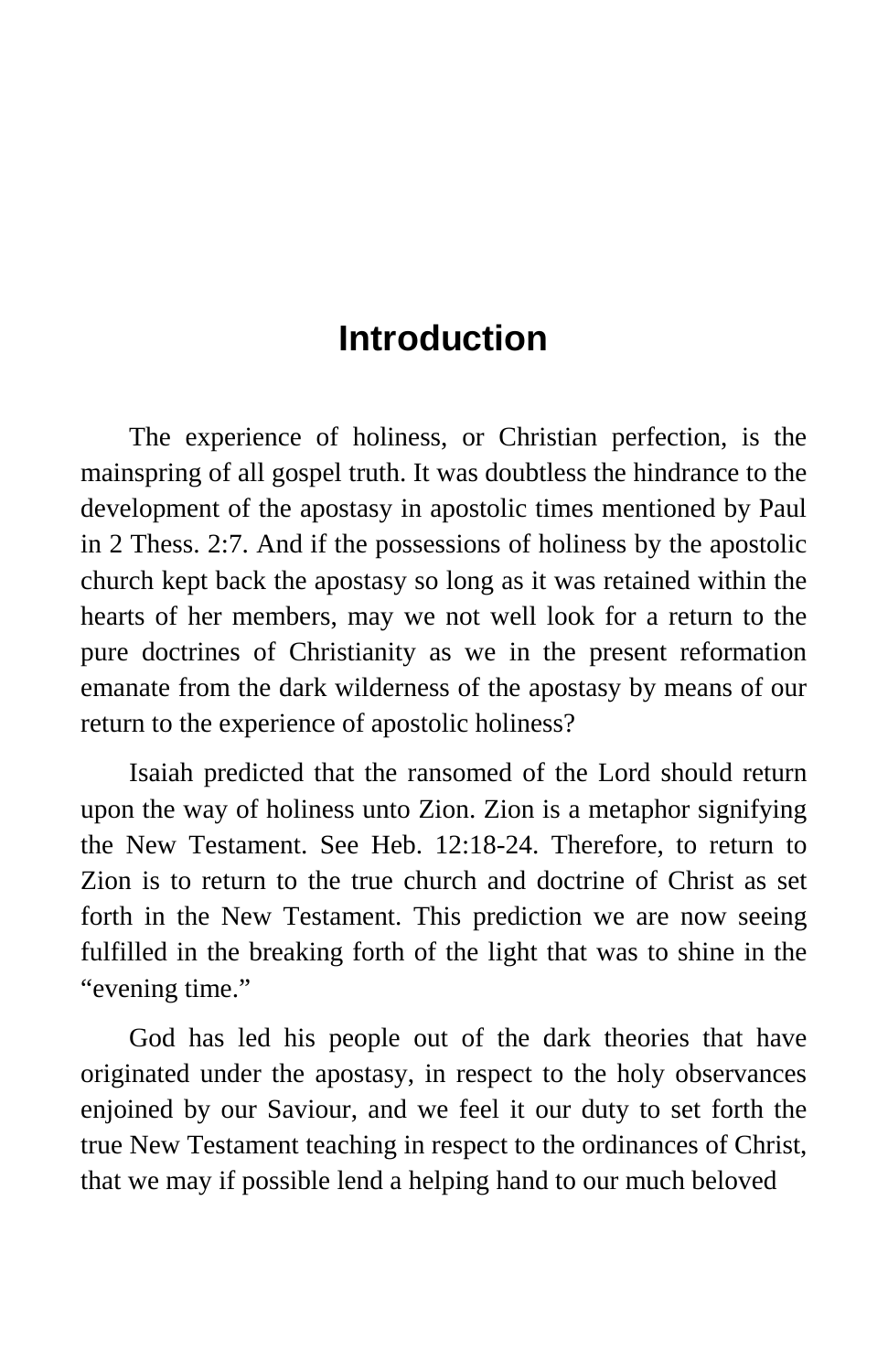brethren in Christ, who are struggling to unlearn the dark theories they have gathered in mystic Babylon.

The word *ordinance* in this little volume shall be applied in the sense of a ceremony, and in this light we may consider three divine institutions of our Saviour—Baptism, Feet-washing, and the Communion Supper.

At the close of the work we shall notice two other scriptural commandments, the Holy Kiss and the Lifting up of Holy Hands, which are not included in our application of the word *ordinance*, but because generally neglected, we shall briefly consider them.

Some pretended holiness-teachers affirm that to teach and practice the ordinances is but a hindrance to the progress of holiness, but such sentiments cannot be imbibed by a pure heart. By urging upon the people a strict obedience to all the Word we accelerate rather than retard the progress of the cause of holiness; for the very principle of obedience lies in the experience of holiness, and there is no holiness without obedience. Peter taught that the sanctification of the Spirit was unto obedience (1 Pet. 1:2), and I should like to know how I, by teaching the brethren to strictly obey all the ordinances instituted by our Saviour am going to retard the progress of a sanctification unto obedience. The very experience of holiness constrains me to teach and practice all the divine institutions of our Saviour, and I am persuaded that those who oppose these sacred works have not the apostolic experience of sanctification unto obedience.

Obedience is essential to prove our love to God. "If ye love me, keep my commandments."—John 14:15. "If a man love me, he will keep my words."—Ver. 23. "He that hath my commandments, and keepeth them, he it is that loveth me."—Ver. 21. "He that loveth me not keepeth not my sayings."—Ver. 24. "For this is the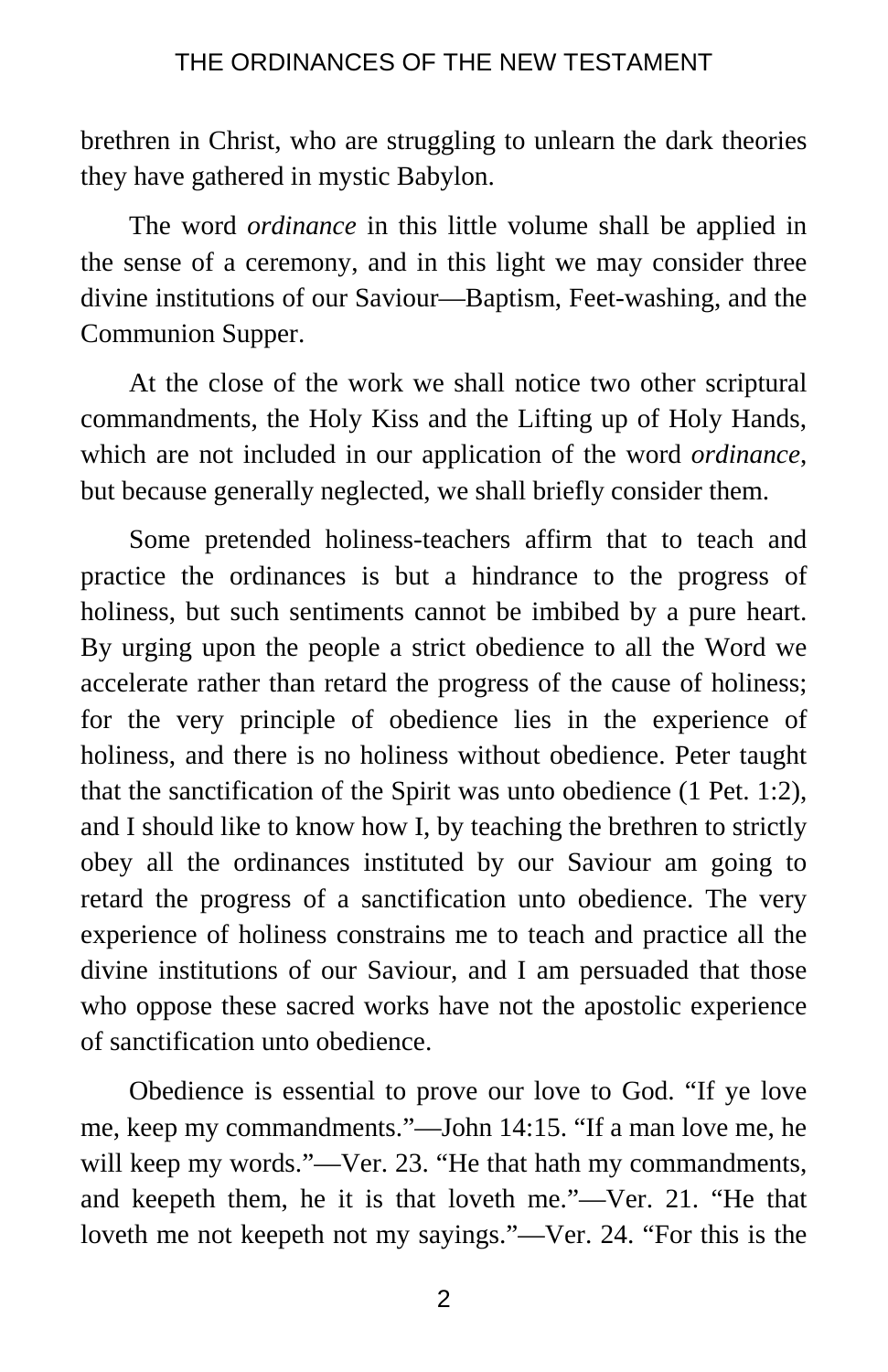love of God, that we keep his commandments: and his commandments are not grevious."—1 John 5:3. According to these several texts they are deceived who profess love to God while possessed with a spirit of disobedience. We are not to estimate our love from some peculiar sensation in our bosom, but from the spirit of true obedience, without which we are loving in word and in tongue only.

By obedience we also prove ourselves the friends of Jesus. "Ye are my friends, if ye do whatsoever I command you" John 15:13. How inappropriate the name of "Friends" assumed by the Quakers, who oppose all the precious ordinances instituted by our Savior. Such generally make great pretensions to piety and wear a sanctimonious air to make themselves appear sweet and pure; but if we stand upon the Word, by the standard of which alone uprightness is to be imputed, we cannot acknowledge them true friends of Christ.

A spirit of obedience is necessary to prove ourselves in possession of a saving knowledge of God. "He that saith, I know him, and keepeth not his commandments, is a liar, and the truth is not in him" (1 John 2:4). "Whosoever transgresseth, and abideth not in the doctrine of Christ, hath not God. He that abideth in the doctrine of Christ, he hath both the Father and the Son" (2 John 9).

We must take a radical stand upon these plain teachings of the Bible, and let whomsoever the Word unchristianizes become unchristianized. We cannot acknowledge those who oppose the sacred institutions of our Savior to be the servants of God. Neither can we acknowledge those who teach against them to be led by the Holy Ghost. These declarations may be by some considered harsh, but if they be carefully weighed by those whose hearts are filled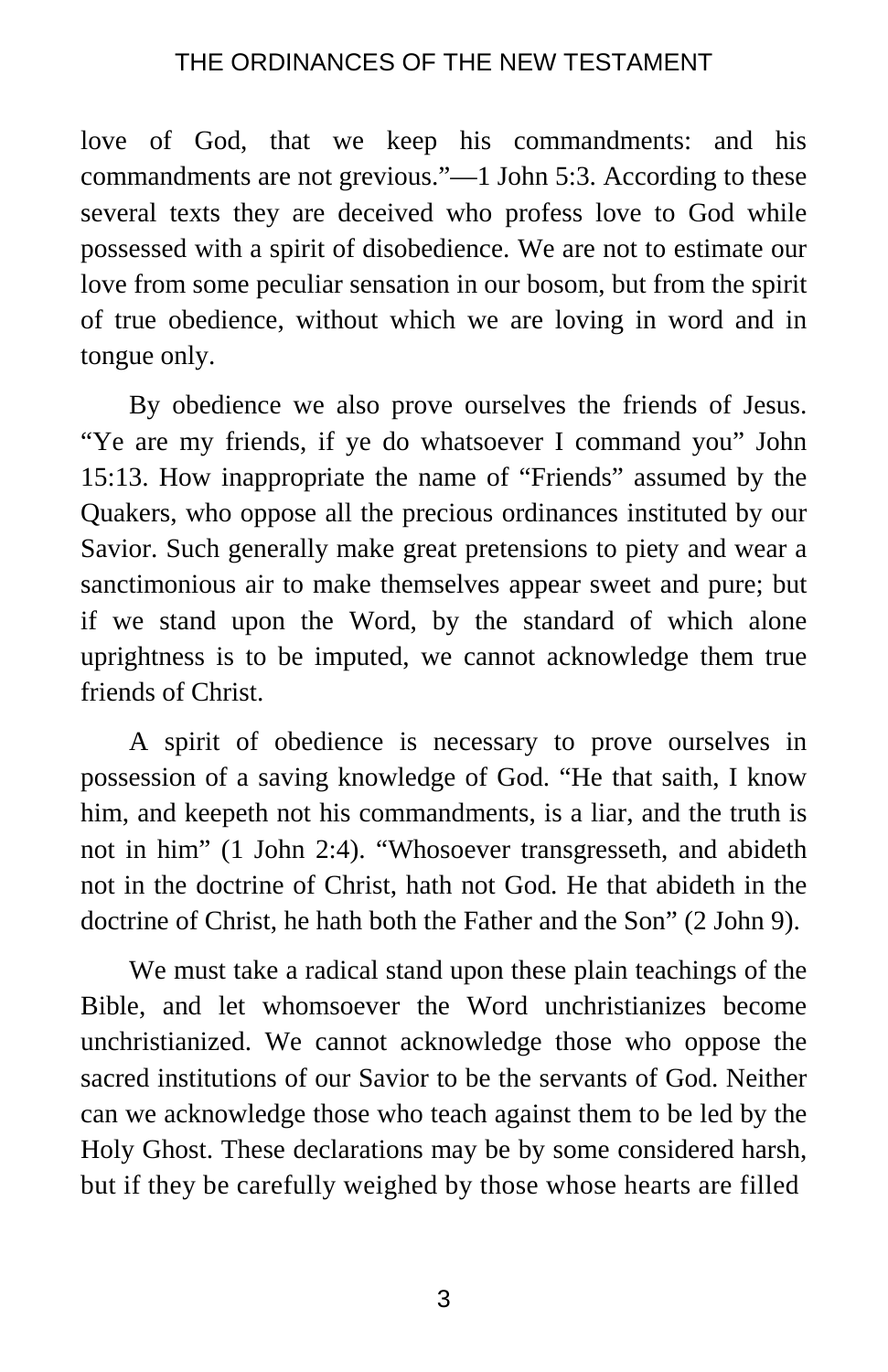with trueness to God's word, it will be discovered that is only Christian loyalty.

In conclusion of these introductory remarks we wish briefly to call attention to another false idea advanced by those who oppose the ordinances of Christ. It is, that the ordinances always divide the Christian people, and are the principle cause of division among Christians. If this be true, we should like to know the cause of so much strife and division among those who are infected with the antiordinance ideas. There is no more dissentient spirit upon earth than that which propagates antiordinanceism. Quakerism herself, the mother of all these God-dishonoring ordinance-opposing heresies, has been divided into several jangling factions. I had far rather adhere to Paul's idea of the cause of division: "Whereas there is among you envyings, and strife, and divisions, are ye not carnal, and walk as men?"—1 Cor. 3:3.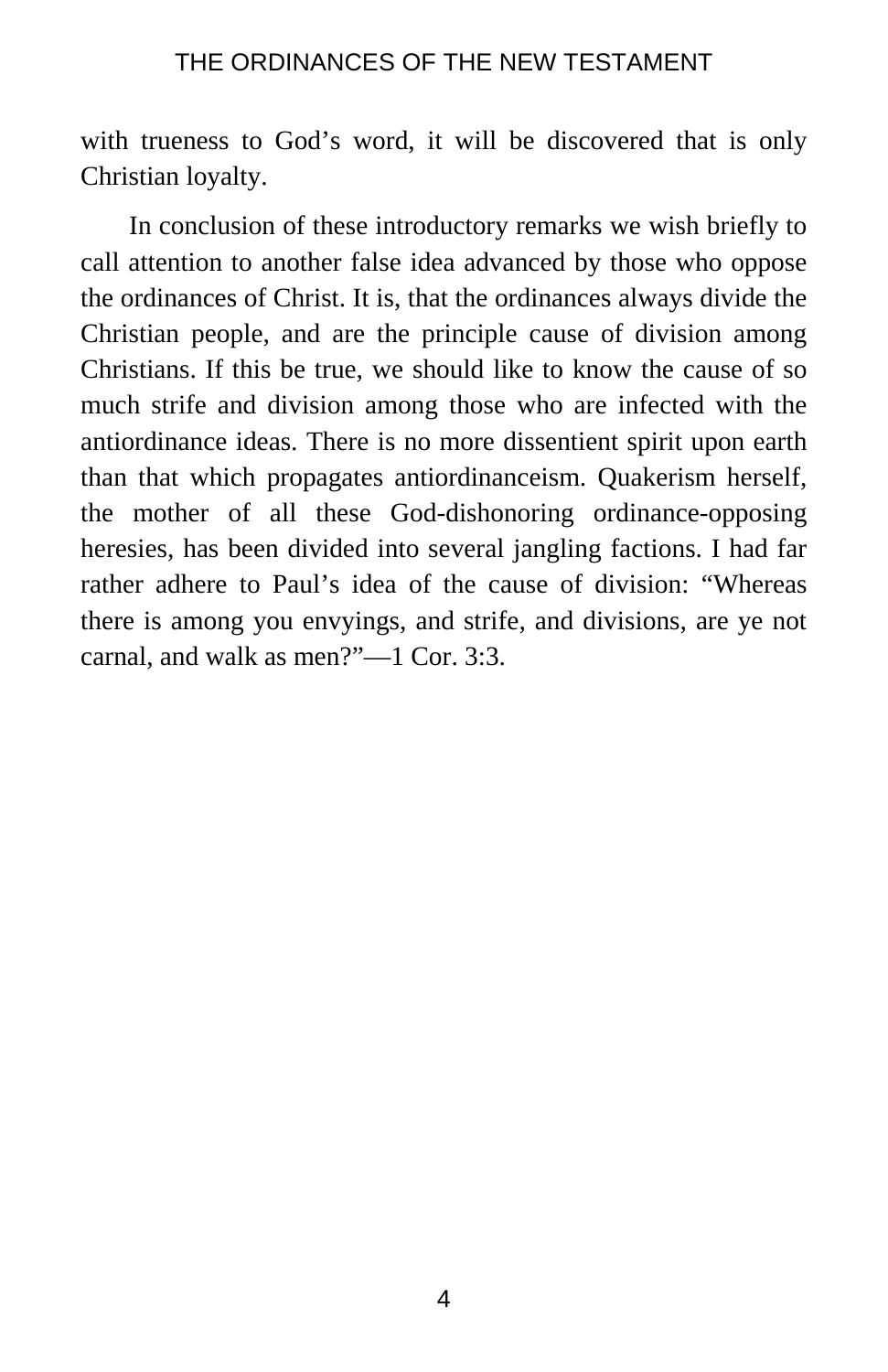#### <span id="page-10-0"></span>**The Abolished Ordinances**

On every Bible doctrine, inspiration has given us a few texts which seemingly contradict the general voice of the Scriptures. This is true of every other, and none the less of the doctrine of the ordinances. Hence, many who do not live near enough to God to receive correct interpretations from him, who only knoweth the word of God (Rev. 19:12,13), often, in their blindness, misconstrue these texts into a deceptive doctrine directly opposite to the pure doctrine of Christianity. Such is the delusion under which holinessfighters, water-salvationists, antiordinance people, etc., are laboring.

But the texts which seemingly contradict the general voice of the Bible on any Christian doctrine, are not antagonistic, but have been, by the mind of inspiration, so mysteriously arranged as to prevent the carnal-minded man from illegally obtaining a correct understanding of the holy Scriptures (See Luke 8:10). But they are easily interpreted in harmony with the uniform voice of holy writ, when viewed in the true light of the Spirit of God.

We shall proceed to quote, and show the true meaning of the texts which fighters of New Testament ordinances wrest to substantiate their doctrine.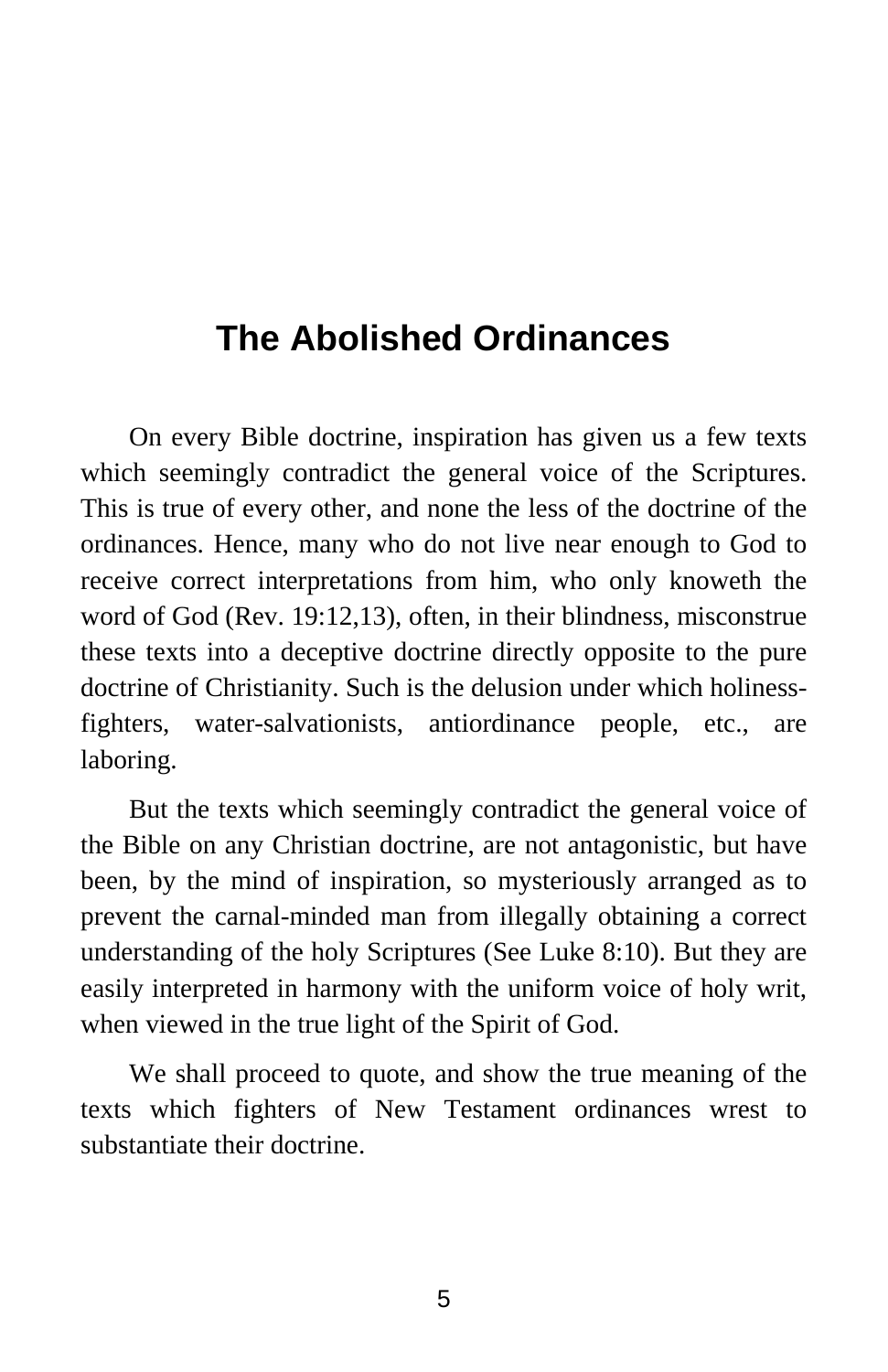"Having abolished in his flesh the enmity, even the law of commandments contained in ordinances; for to make in himself of twain one new man, so making peace" (Eph. 2:15).

It is very evident that this text teaches the abolition of something, but to my mind it is the wonder of the age that intelligent and cultured human minds can see in it the abolition of any of the ordinances of the New Testament. They could not without infernal assistance. Now, Mr. Ordinance-fighter, if you will allow me to cate chise you upon this text, I believe, by the help of the Lord, I can make you see its true meaning.

Q. What does this text say Christ abolished?

Ans. "The law of commandments contained in ordinances."

This expression signifies the ten-commandment code, encircled with all the ceremonies of the Mosaic system. So the text under consideration only teaches the abolition of the Mosaic system. No mention is made of any of the holy observances instituted by Christ.

Q. What else does Paul call that which he says Christ has abolished?

Ans. He calls it "the middle wall of partition" between the Jews and the Gentiles. Ver. 14. Also, in verse 15 he calls it an "enmity" between the Jews and the Gentiles.

Here we have another key which will unlock to our minds a true conception of that which is abolished. The law of Moses only enjoined the Jewish nation, thus actually cutting off or separating that nation from all others; hence was a real wall of partition between Jews and Gentiles. The entire New Testament system is enjoined upon all nations (Matt. 28:19, 20; Mark 16:15); therefore,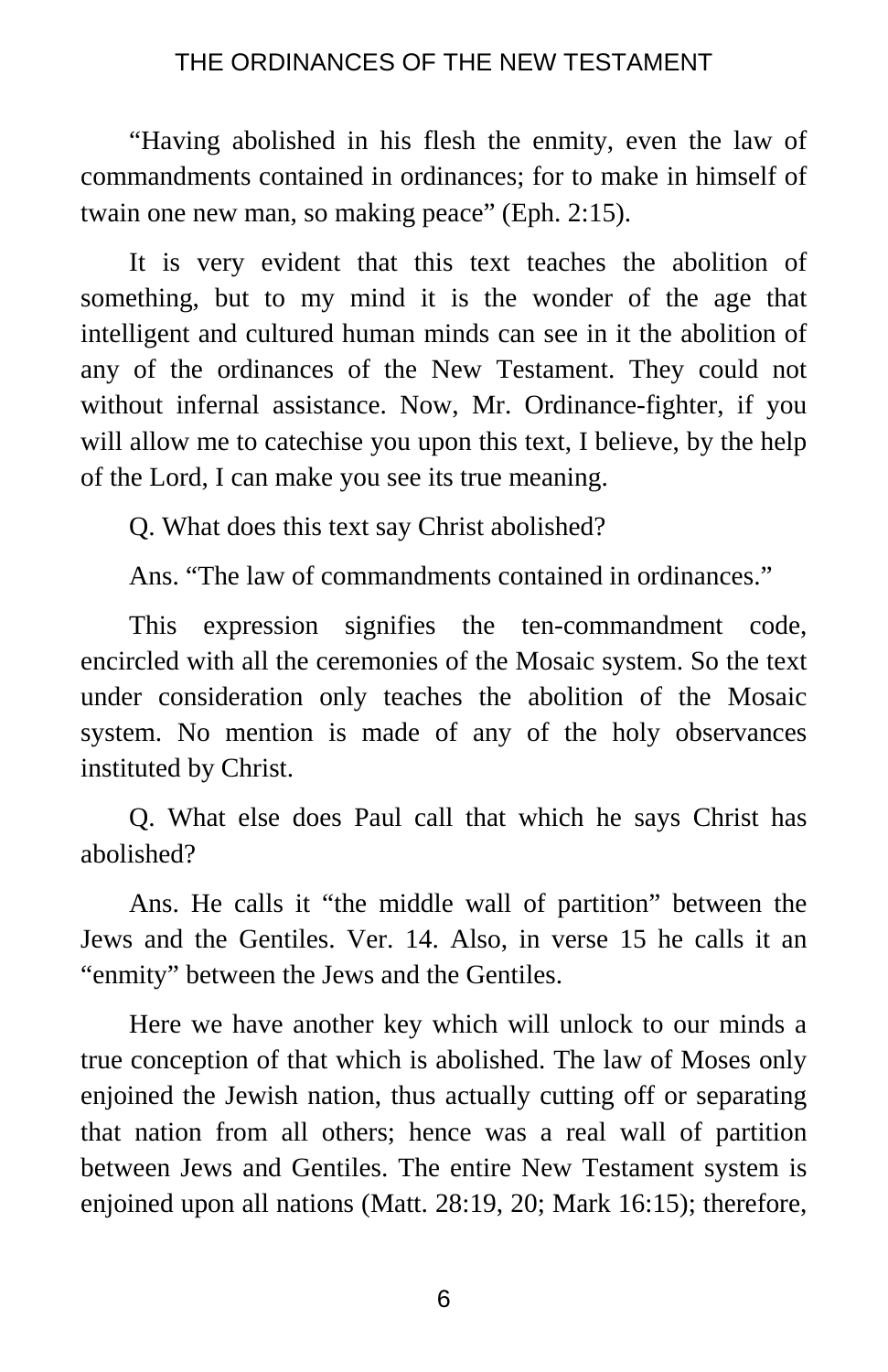cannot be ranked with the abolished "enmity" between the Jews and Gentiles.

Q. Why did Christ abolish the Mosaic system?

Ans. "For to make in himself of twain one new man, so making peace; and that he might reconcile both unto God in one body by the cross, having slain the enmity thereby." Ver. 15:16.

It is here stated that Christ abolished the Mosaic system, that he might effect a reconciliation of the entire human family unto God. From this we see that the abolition took place coincident with the great reconciliation. So we have only to learn the date of this reconciliation, to know the date of the abolition. If we turn to Rom. 5:10, we will see the time of reconciliation clearly set forth: "For if, when we were enemies, we were reconciled to God by the death of his Son, much more, being reconciled, we shall be saved by his life." Here we see the date of the reconciliation fixed at the time of Christ's death, which, as we have already seen, is the time of the abolition.

We will now consider another ordinance-fighters' text: "Blotting out the handwriting of ordinances that was against us, which was contrary to us, and took it out of the way, nailing it to his cross; and, having spoiled principalities and powers, he made a show of them openly, triumphing over them in it (Col. 2:14, 15)." Now, Mr. Ordinance-fighter, if you do not object, we will continue our catechising upon this text.

Q. What does this text say Christ blotted out?

Ans. "The handwriting of ordinances."

Q. Is there anything in this text that will give us any clue to the date of the blotting out of the handwriting of ordinances?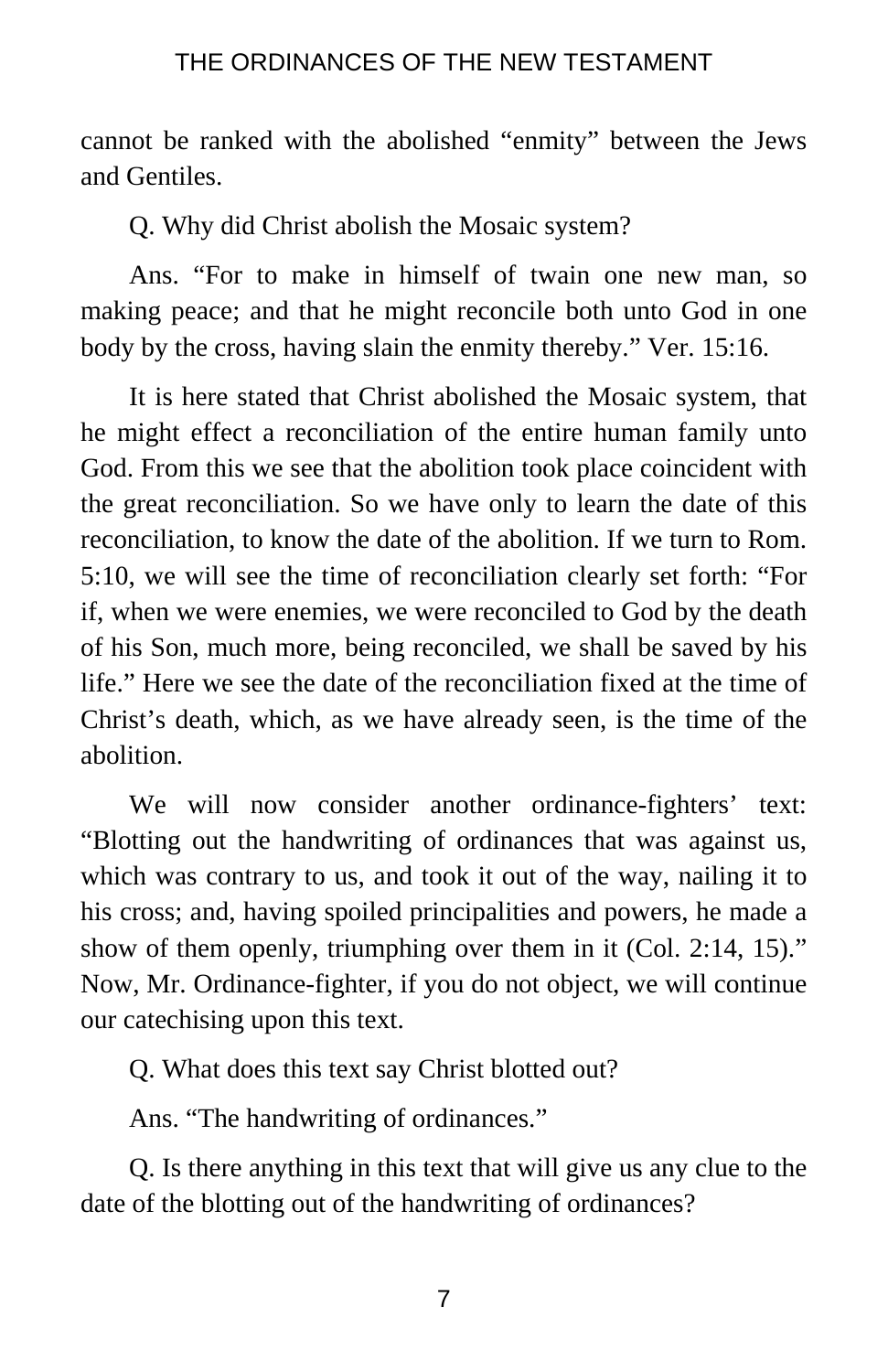Ans. Yes, it tells us Christ blotted out the handwriting of ordinances by "nailing it to his cross," referring thus again to the death of Christ as the date of abolition. This is the only date of abolition mentioned in the New Testament. Ordinance-fighters seeing baptism, feet-washing, and the Lord's supper commanded by inspiration, and observed by the apostolic church after the Savior's death, try, in their dishonesty, to fix the date of abolition later than the death of Christ. But all such are teachers of error, and in the name of Jesus we defy them to substantiate by the sacred writing of the New Testament any other date of abolition than the death of Christ. All, therefore, that Jesus abolished, he abolished at the time of his death. And what he did not then abolish has never been abolished by him. If he abolished baptism, feet-washing, and the communion supper, we say amen to their abolition. But if he abolished them not at his death, he has never abolished them. And if Jesus has not abolished the New Testament ordinances, nobody else has a right to abolish them; and we are not disposed to accept any of their abolitions.

We have seen that it was "the handwriting or ordinances" that Jesus blotted out and nailed to the cross at his death. Therefore baptism, feet-washing, and the Lord's supper cannot be included in the code which the Lord blotted out, for none of these were in handwriting at that time.

The very language employed by the apostle to set forth the blotting out of the "handwriting of ordinances" proves he had no reference to any of the New Testament ordinances. He says Christ "took it out of the way." By this expression we understand Paul to teach that Jesus only abolished that which was in the way of, or a hindrance unto the great work of redemption which he came to accomplish. This is not true of any of the ordinances of the New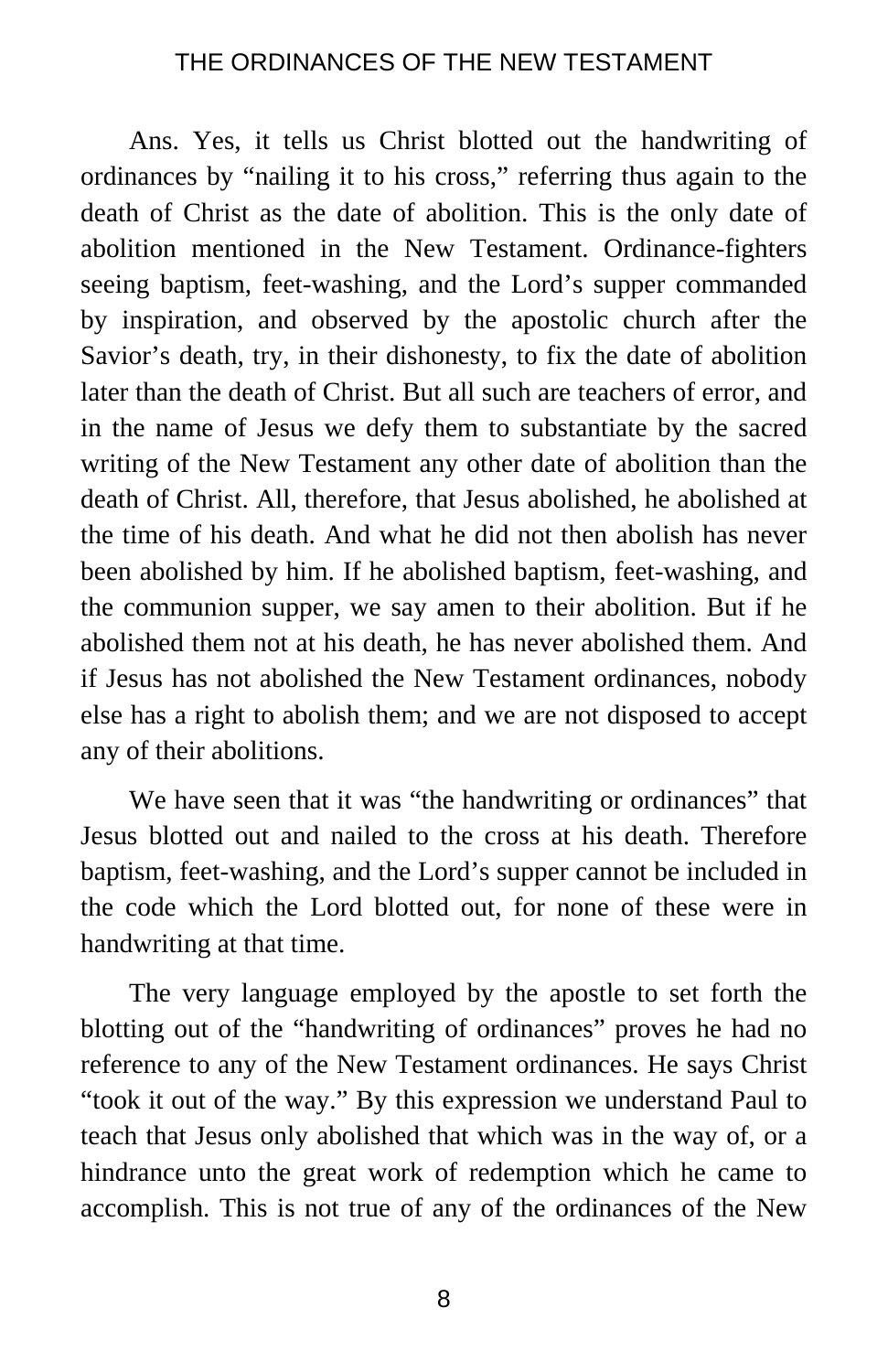Testament. It is not only preposterous, but base and criminal even to think that Jesus would institute observances which would hinder his work of redemption, and which he was compelled to blot out before his plan could prove a success. Such a blunder would prove our Lord not infallible.

The Mosaic law, having been enjoined upon one nation only, was a real hindrance to the gospel of Christ. Under it Jesus could only send his gospel to the Jews, and it was not until the law was abolished at the Savior's death, that the Gentile nations could receive the gospel. Before the Savior's death, both himself and his apostles preached only to the Jews. He forbade his apostles to preach to the Gentiles. Matt. 10:5, 6.

But after his death had taken the law of the Jews out of the way, we hear him commanding his apostles, "Go ye into all the world, and preach the gospel to every creature." Mark 16:15. "Go ye therefore, and teach all nations, baptizing them in the name of the Father, and of the Son, and of the Holy Ghost" (Matt. 28:19).

The conclusion drawn by the apostle immediately after he shows the blotting out of the "handwriting of ordinances," proves that he had exclusive reference to the Old Testament system. He says: "Let no man therefore judge you in meat, or in drink, or in respect of an holy day, or of the new moon, or of the sabbath days: which are a shadow of things to come; but the body is of Christ." Col. 2:16, 17.

If it were the ordinances of the New Testament that Paul declares blotted out and nailed to the cross in verses 14 and 15, verses 16 and 17 would read: "Let no man therefore judge you in baptism, or in feet-washing, or in the communion supper." But no mention is made of anything pertaining to the New Testament.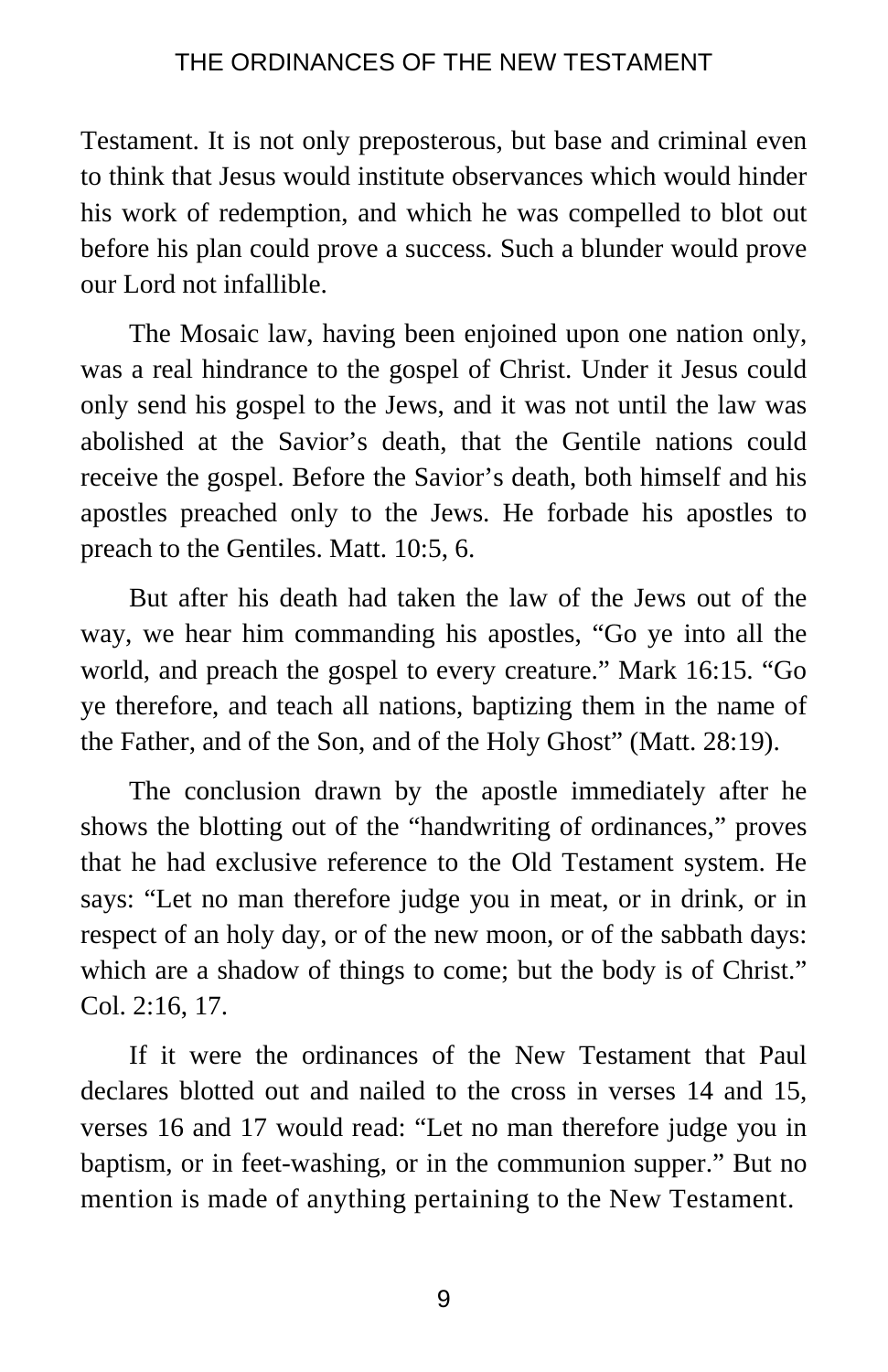Every thought contained in either the text or the context proves that the apostle had exclusive reference to the law of Moses.

Heb. 9:10 is also used in a wrested manner by ordinancefighters, against the New Testament ordinances. The language of Scripture itself so clearly explains this text, that little more is needed by way of commentation than the mere insertion of a few verses of the context. We will insert verses 8-11.

"The Holy Ghost this signifying, that the way into the holiest of all was not yet made manifest, while as the first tabernacle was yet standing: which was a figure for the time then present, in which were offered both gifts and sacrifices, that could not make him that did the service perfect, as pertaining to the conscience; which stood only in meats and drinks, and divers washings, and carnal ordinances, imposed on them until the time of reformation. But Christ being come an high priest of good things to come, by a greater and more perfect tabernacle, not made with hands, that is to say, not of this building" (Heb. 9:8-11).

"The time of reformation" mentioned in verse 10 was the coming of Christ and the ushering in of the gospel dispensation.

This "which stood only in meats and drinks, and divers washings, and carnal ordinances," mentioned in verse 10, is the "first tabernacle" mentioned in verse 8. The first tabernacle was the one Moses pitched in the wilderness, which pertained to the first covenant, or Old Testament. Verse 1. So it is very clearly to be seen that the ordinances mentioned were those which belonged to the service of the tabernacle under the Old Testament.

The first tabernacle is styled "a figure for the time then present," in verse 9. By this is meant that it was a figure, or type, of the greater and more perfect tabernacle (the Church of God)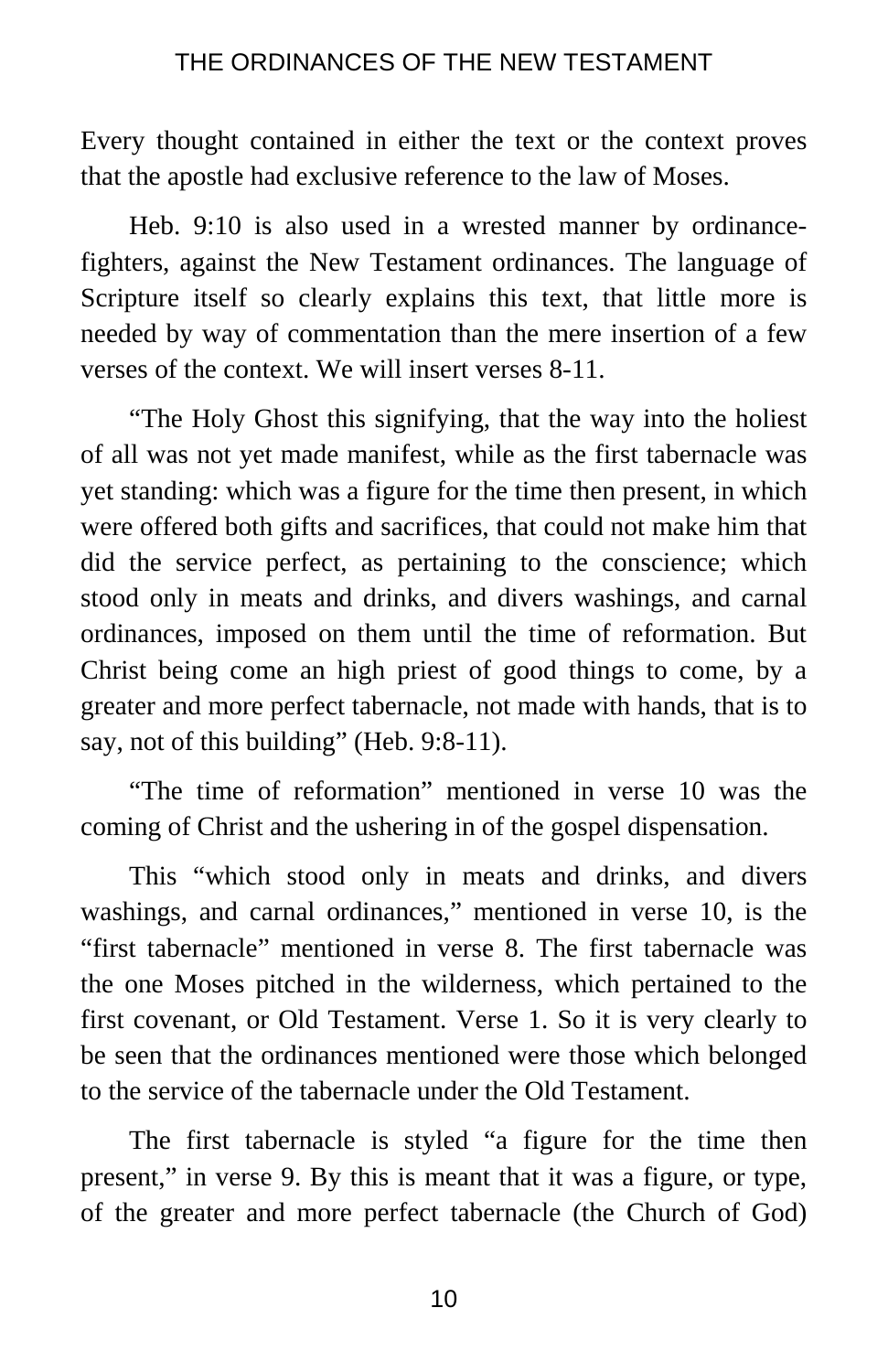pitched by the Lord Jesus Christ. See verse 11 and chapter 8:2. The entire law system was one of types and shadows, which met their fulfillment in the setting up of the New Testament system. And while the Old Testament and its ordinances were being taken away, the New Testament and its ordinances were being set up.

Col. 2:20 is also sometimes resorted to by ordinance-fighters, which we might justly pronounce their last resort. I am sure the text, together with the two succeeding verses, explains itself. Let us quote them. "Wherefore if ye be dead with Christ from the rudiments of the world, why, as though living in the world, are ye subject to ordinances (touch not; taste not; handle not; which all are to perish with the using), after the commandments and doctrines of men?"

The reader will observe that the sentence is not completed in the twentieth verse, and as the twenty-first and a part of the twenty-second verse is in parenthesis, we must read the parenthesis to find the end of the sentence. We can find no proper end of the sentence until we reach the interrogation point at the end of the twenty-second verse. Dropping out the parenthesis, for the sake of connecting both ends of the sentence, the question reads "Wherefore, if ye be dead with Christ from the rudiments of the world, why, as though living in the world, are ye subject to the ordinances, after the commandments and doctrines of men?"

The reader will quickly comprehend that this makes no reference to ordinances enjoined by the Lord, but to ordinances after the commandments and doctrines of men; that is, such ordinances as are gotten up by men.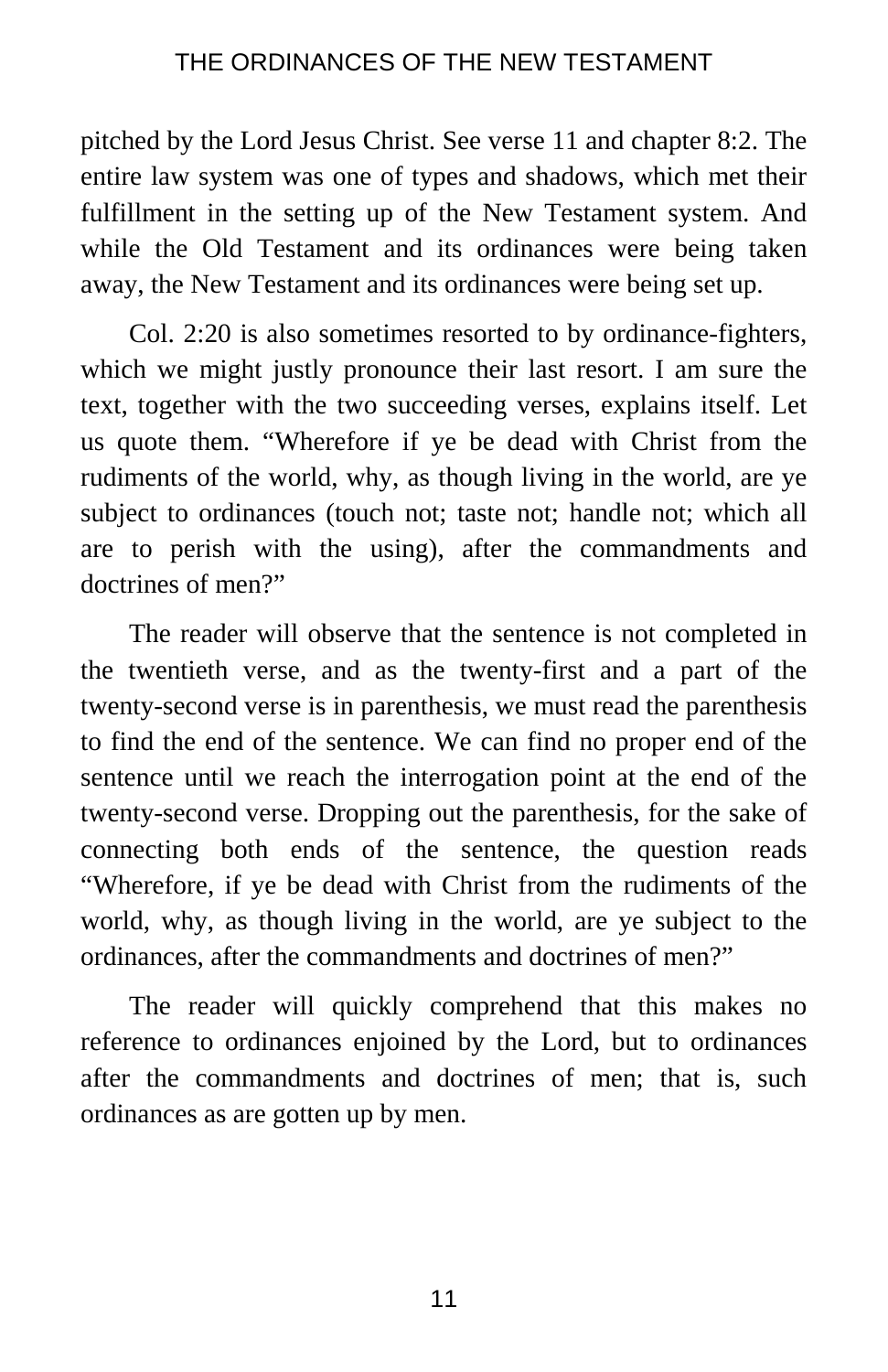#### <span id="page-17-0"></span>**When the New Testament Came into Force**

"And for this cause he is the mediator of the new testament, that by means of death, for the redemption of transgressions that were under the first testament, they which are called might receive the promise of eternal inheritance. For where a testament is, there must also of necessity be the death of the testator. For a testament is of force after men are dead otherwise it is of no strength at all while the testator liveth." Heb. 9:15-17.

The apostle here shows that as the will of a man comes into force at his death, so the New Testament came into force at the death of the Savior. This is the same date at which the Old Testament was abolished, as we have seen in the preceding chapter.

The claim of ordinance-fighters that baptism, feet-washing, and the Lord's supper are not to be observed in the new dispensation, because they were instituted under the Old Testament, and before the New Testament came into force is a very weak argument, because the whole New Testament system was, and of necessity had to be, introduced before the death of the Savior. As we have seen before, the New Testament came into force at the death of Christ, in the same sense that a man's will comes into force at his death; and it would hardly be proper to say an addition to a will would be legal after the testator's death.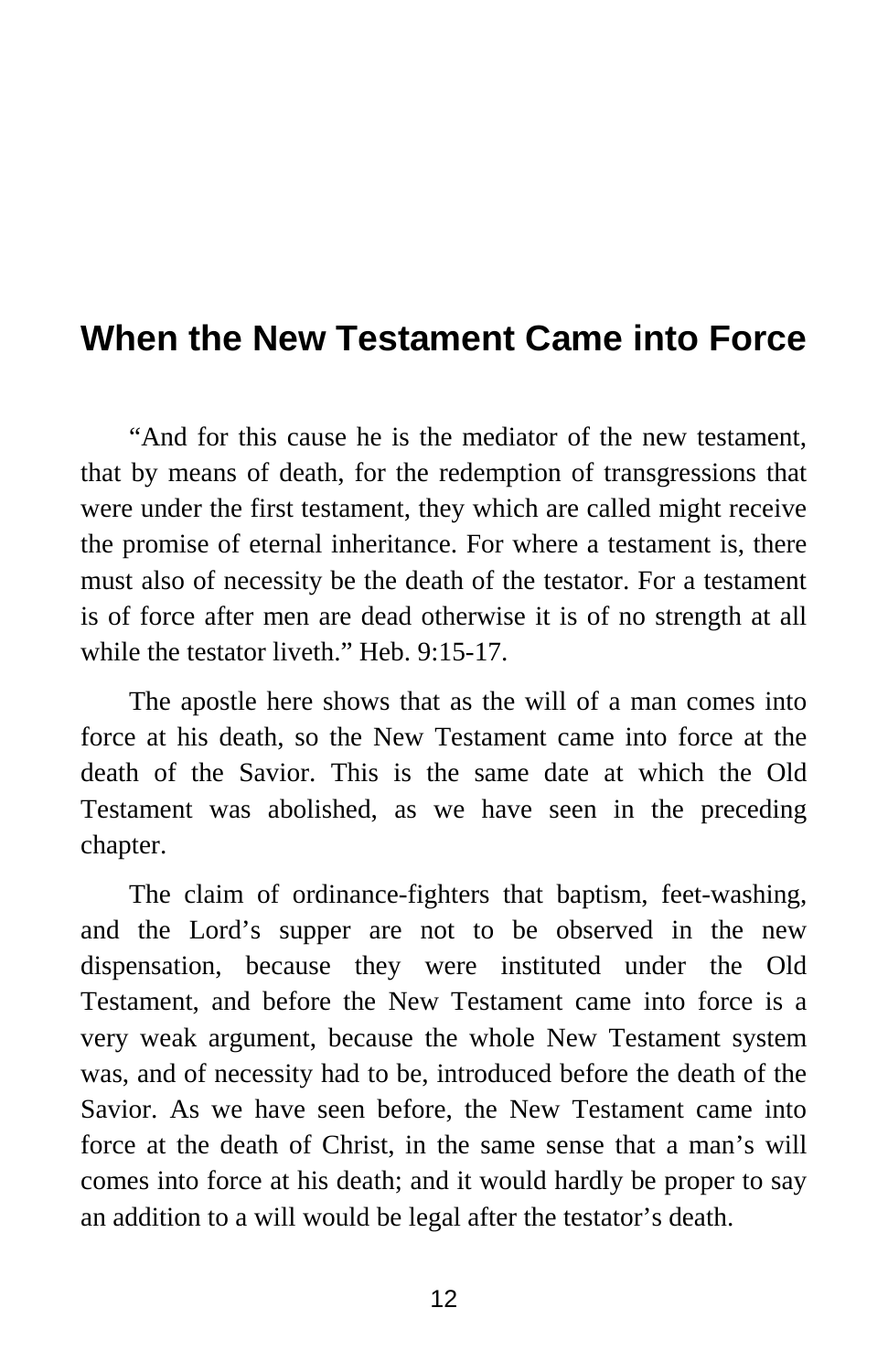Mark shows that the introduction of the New Testament commenced with the baptism of John. The following are his words: "The beginning of the gospel of Jesus Christ, the Son of God, . . . John did baptize in the wilderness, and preach the baptism of repentance for the remission of sins" (Mark 1:1-4).

Jesus also taught, "The law and the prophets were until John: since that time the kingdom of God is preached." Luke 16:16.

Taking all the aforesaid thoughts into consideration, we are enabled to see that the doctrine of the New Testament was introduced between the time when John began to cry in the wilderness, "Repent, for the kingdom of heaven is at hand," and the crucifixion of Christ. As the ordinances of baptism, feetwashing, and the Lord's supper were instituted during that time, they are of the New Testament.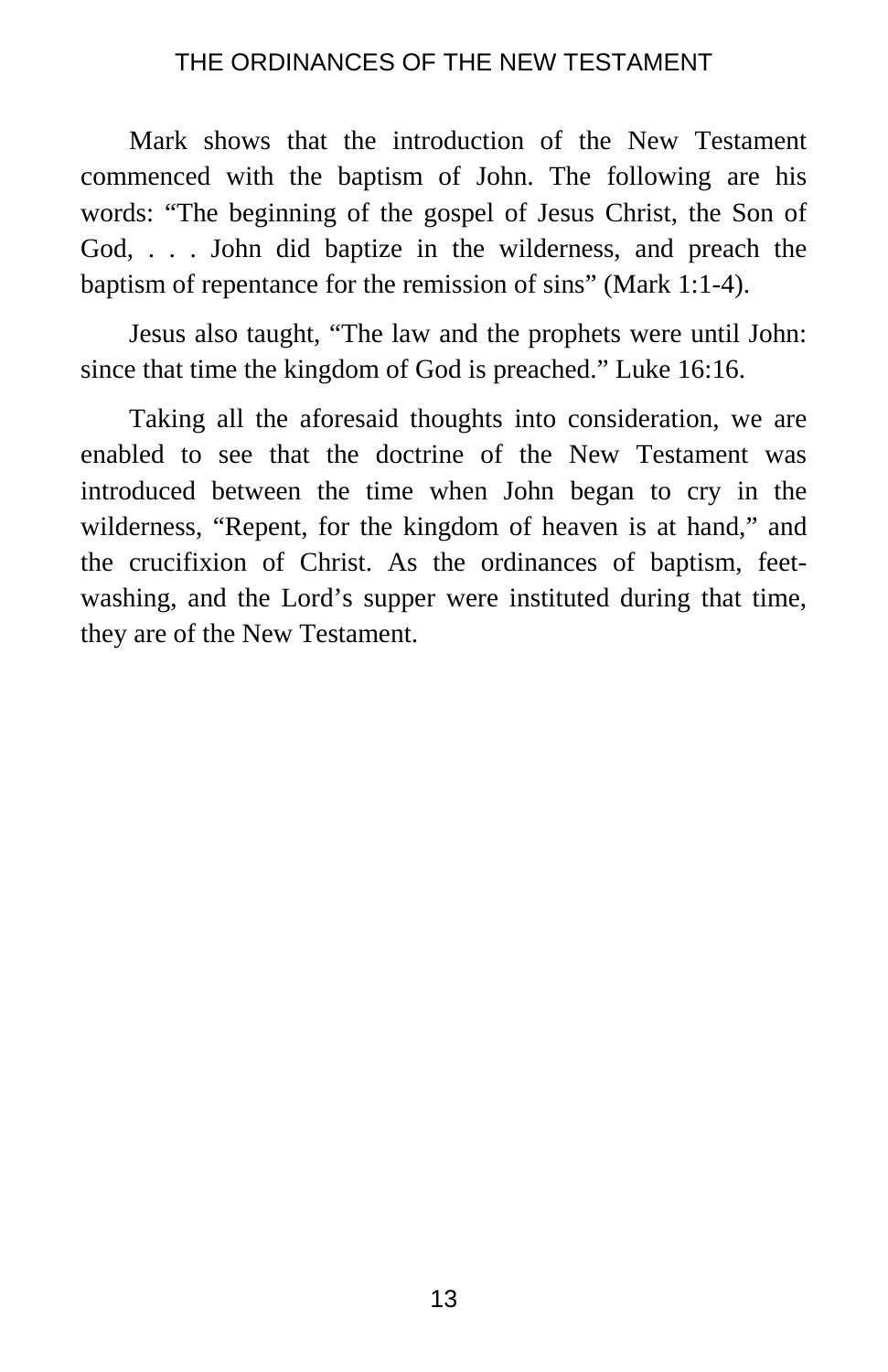#### <span id="page-19-0"></span>**The Three New Testament Ordinances**

#### **Baptism**

Water baptism is one of the ordinances of the New Testament, and not, as some affirm, of the Old. We find no trace of it, as practiced by Christians, in the Old Testament. There is no inspired proof of its existence earlier than John the Baptist; with whose preaching, as we have seen in the previous chapter, begins the introduction of the gospel.

But concerning John's baptism, was it from heaven, or of men? Matt. 21:25. It was not of his own invention, because John testified that some one had sent him to baptize. John 1:33. From whom did John receive his commission? "There was a man sent from God whose name was John" (John 1:6).

The baptism of John was approved by all the persons in the godhead. It was approved by Christ when he received baptism at the prophet's hands. It was approved by the Holy Ghost when he descended upon the Savior at the time of his baptism, in the visible form of a dove. It was approved by the Father when he spoke concerning his Son on the occasion of his baptism, "This is my beloved Son, in whom I am well pleased."

But Jesus did not only approve the baptism of John, he was himself the institutor of a baptism now known as Christian baptism, which, though not differing from the baptism of John with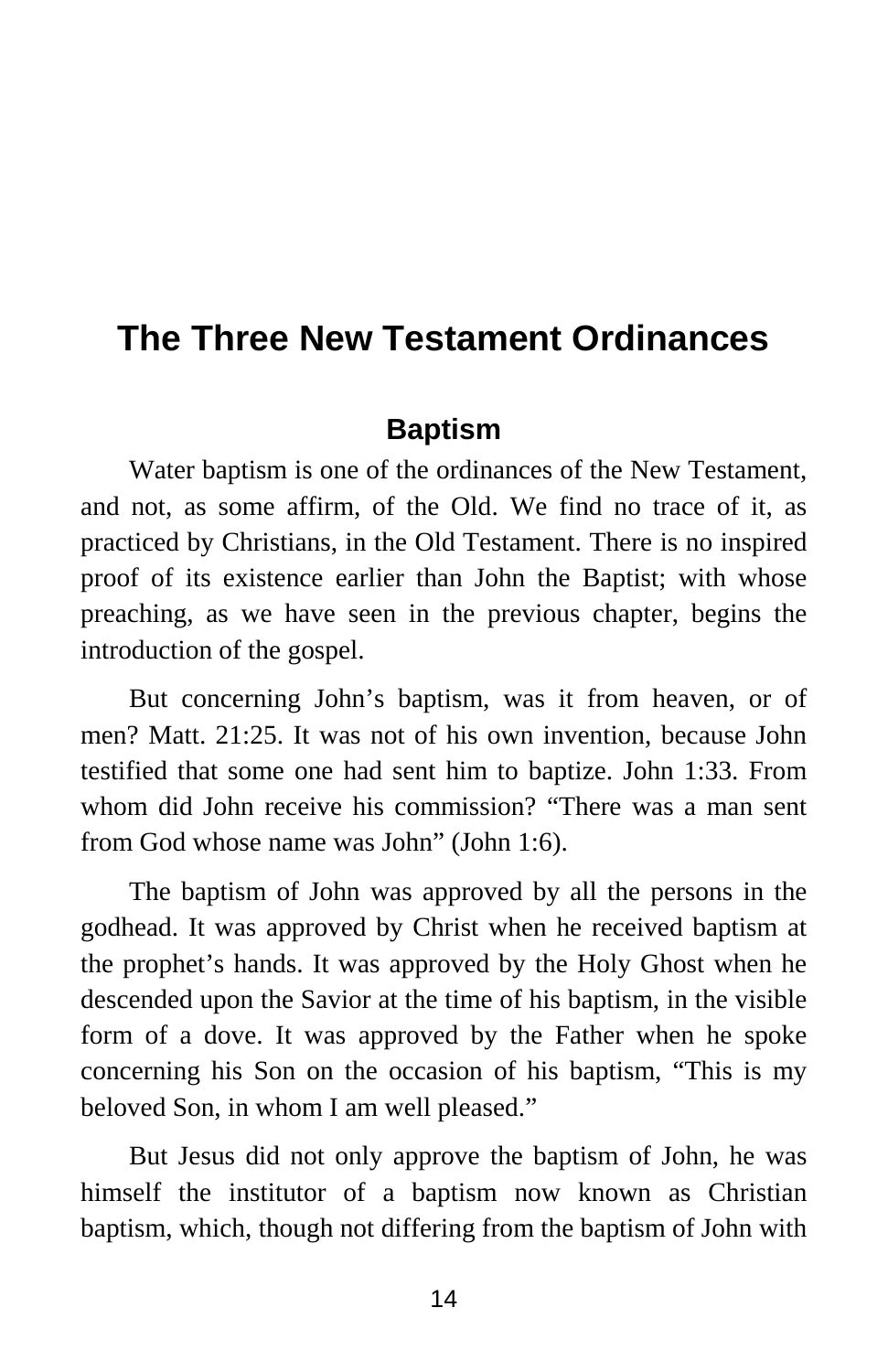respect to its mode, is administered for a different purpose. We read of Jesus administering baptism in John 3:22. He did not baptize with his own hands, but by proxy. "Jesus made and baptized more disciples than John (though Jesus himself baptized not, but his disciples)" John 4:1, 2.

While the law of Moses was still standing, baptism, as well as all other principles of the doctrine of Christ, was taught and administered unto Jews only. If, therefore, baptism had been, as the ordinance-fighters affirm, abolished at the death of Christ, no Gentile would ever have received it.

But ordinance-fighters are mistaken. We find Jesus forty days after his resurrection, upon the mount of Olives just before his ascension, commissioning his ministers to preach and administer baptism unto all nations. "Go ye therefore, and teach all nations, baptizing them in the name of the Father, and of the Son, and of the Holy Ghost" Matt. 28:19. "Go ye into all the world, and preach the gospel to every creature. He that believeth and is baptized shall be saved" (Mark 16:15, 16).

Opposers of the ordinances are often heard saying that the baptism Jesus commissioned his ministers to administer to all nations is spirit baptism. This must be considered an error, for three reasons.

1. There is nothing in the contexts to show that the word *baptize* is used in a metaphoric sense, and in such cases it must always be taken in a literal sense.

2. It is to be administered by men; and men cannot baptize with the Holy Spirit. Holy men can pray for, and lay their hands upon, and exercise faith for those who are seeking; but God only can impart the Holy Ghost.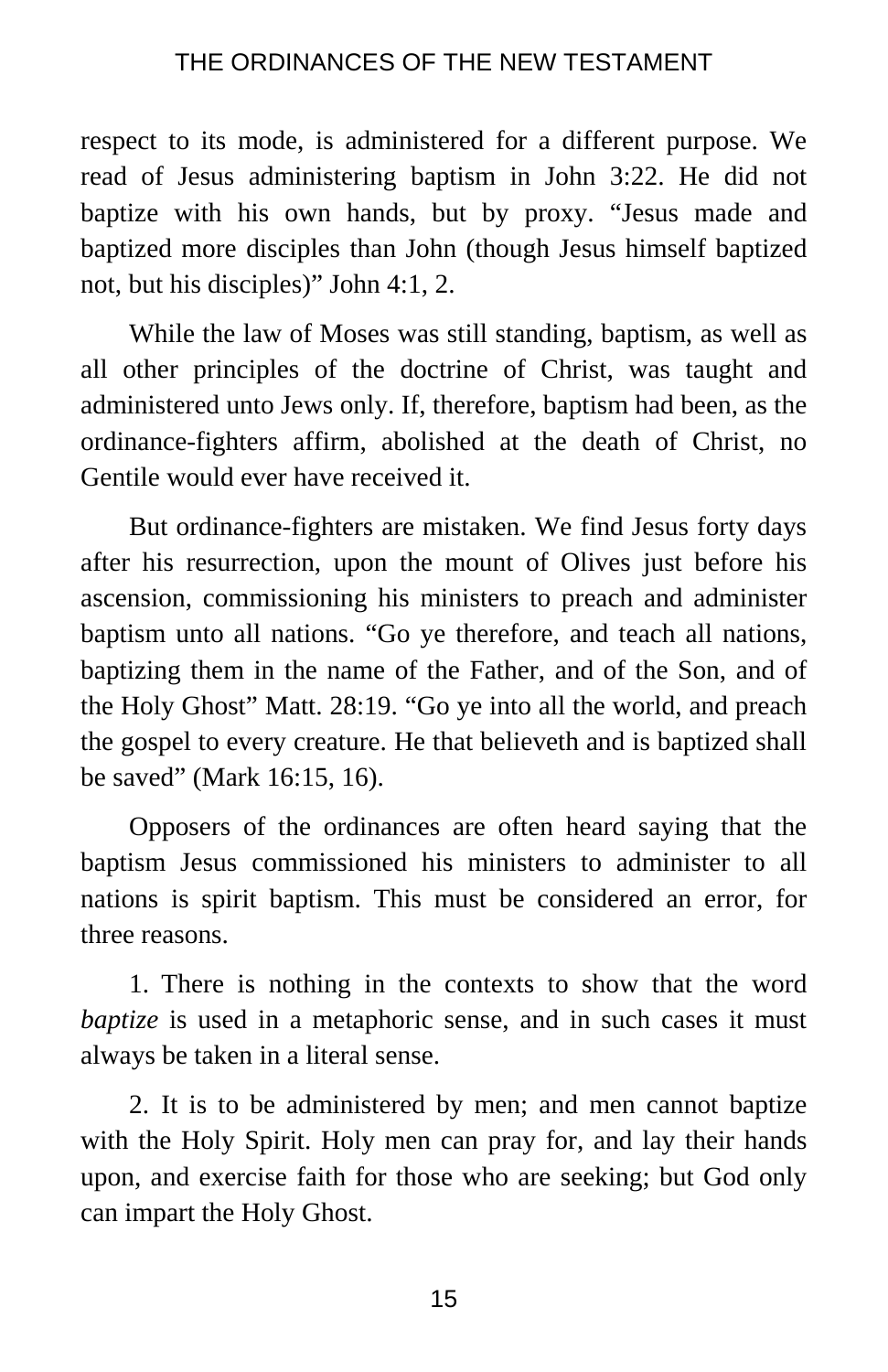3. The apostles understood the commission in a literal sense; because we see them throughout the book of Acts, continuing to preach and practice water baptism.

On the day of Pentecost, Peter taught baptism, as follows: "Repent, and be baptized every one of you in the name of Jesus Christ for the remission of sins, and ye shall receive the gift of the Holy Ghost" Acts 2:38.

That he here enjoined water baptism, is evident from the fact that he makes a distinction between baptism and the reception of the Holy Ghost.

In obedience to Peter's teaching, the three thousand converted on the day of Pentecost proceeded at once to be baptized. It was water baptism that those converts received on that day, because they did not receive the Holy Ghost until a later date. See Acts 4:31.

After the persecution had driven nearly all the members of the church from Jerusalem, we read that "Philip went down to the city of Samaria, and preached Christ unto them" (Acts 8:5).

"But when they believed Philip preaching the things concerning the kingdom of God, and the name of Jesus Christ, they were baptized, both men and women" (v. 12).

The baptism they received at the hands of Philip was of water, because the language immediately following shows that they had not received the Holy Ghost. "Now when the apostles which were at Jerusalem heard that Samaria had received the word of God, they sent unto them Peter and John: who, when they were come down, prayed for them, that they might receive the Holy Ghost: (for as yet he was fallen upon none of them: only they were baptized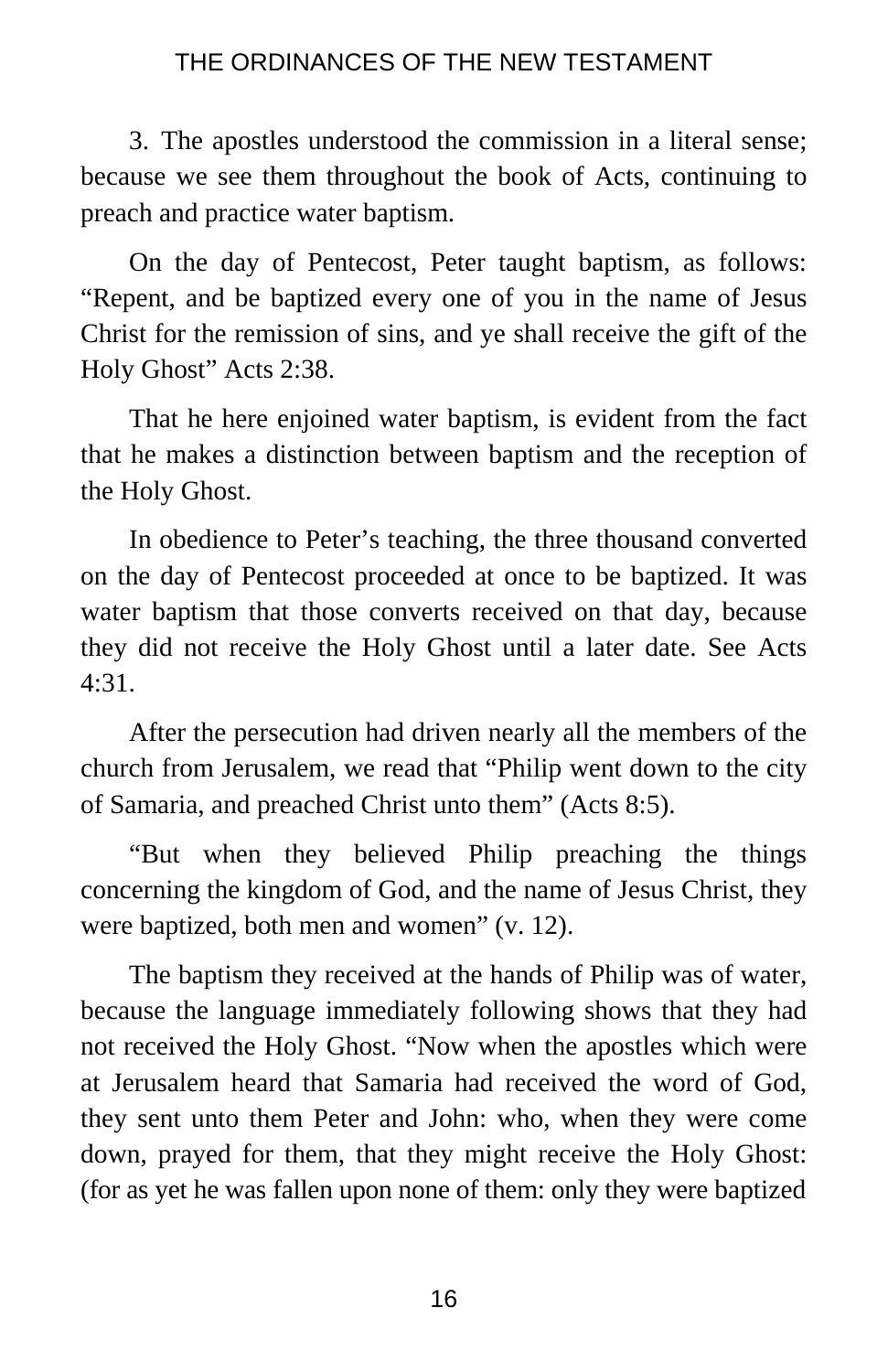in the name of the Lord Jesus). Then laid they their hands on them, and they received the Holy Ghost." Verses 14-17.

No man of candor can fail to see in the above, that the Samaritans received water baptism. They were converted and baptized in a meeting held by Philip, and received the Holy Ghost in a meeting held by Peter and John.

Surely none can deny that the eunuch was baptized in the water. The words of Scripture are sufficient to settle this point. "And as they went on their way, they came unto a certain water: and the eunuch said, See here is water; what doth hinder me to be baptized? And Philip said, If thou believest with all thine heart, thou mayest. And he answered and said, I believe that Jesus Christ is the Son of God. And he commanded the chariot to stand still: and they went down both into the water, both Philip and the eunuch; and he baptized him. And when they were come up out of the water, the Spirit of the Lord caught away Philip, that the eunuch saw him no more: and he went on his way rejoicing."— Acts 8:36-39.

It is also very evident that water baptism was administered in the case of Paul. For after Ananias had laid his hands on Paul for the reception of the Holy Ghost, he commanded him to arise and be baptized.—Acts 9:17, 22:16. And we read of him, that, "he received sight forthwith, and arose, and was baptized."—Acts 9:18.

As his baptism took place subsequent to his reception of the Holy Ghost, how could we draw any other sensible conclusion than that it was a baptism by water?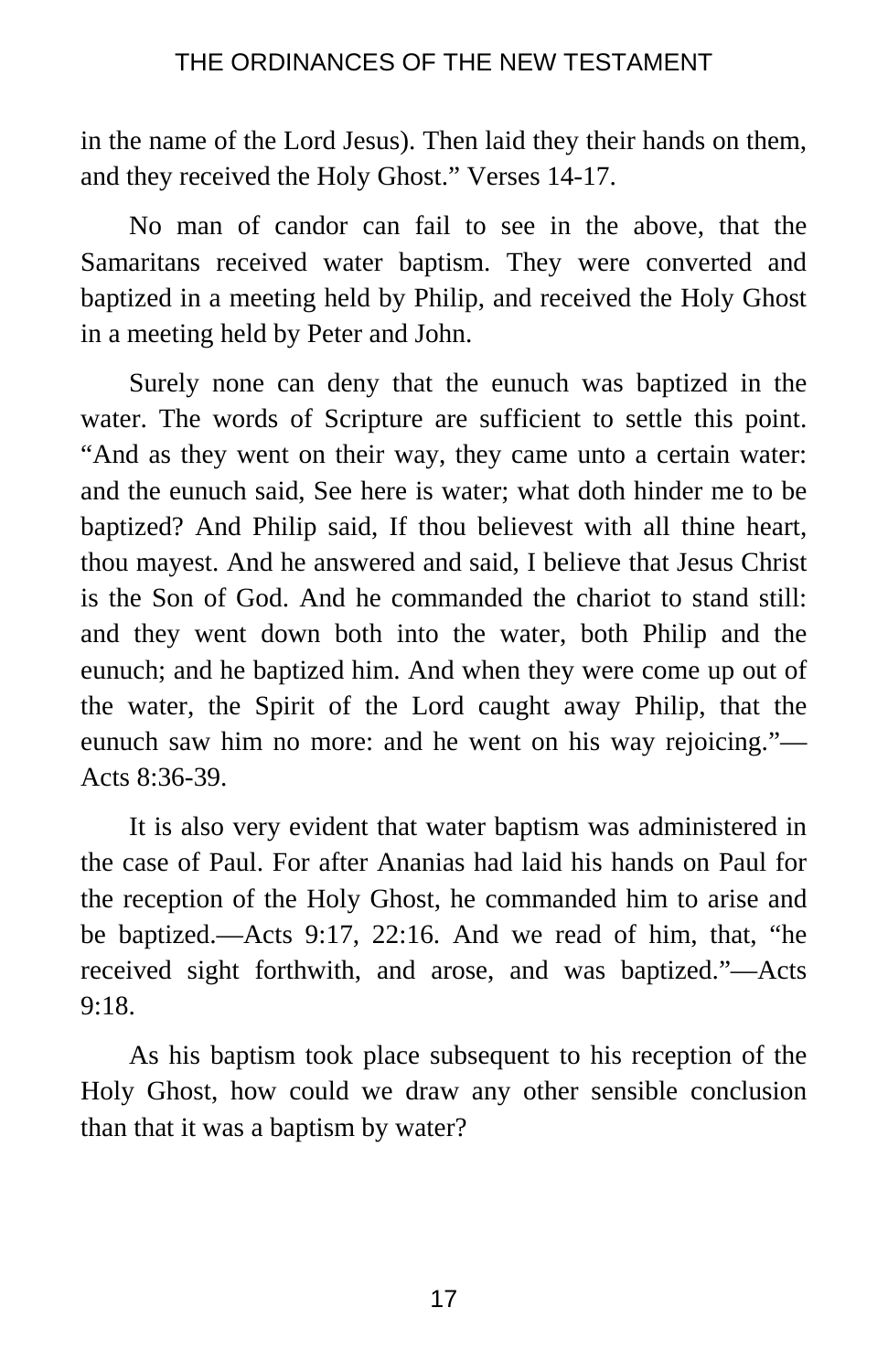The next instance of the teaching of water baptism in the inspired records, we find in the tenth chapter of Acts. It is best set forth in the words of Scripture itself.

"While Peter yet spake these words, the Holy Ghost fell on them which heard the word. And they of the circumcision which believed were astonished, as many as came with Peter, because that on the Gentiles also was poured out the gift of the Holy Ghost. For they heard them speak with tongues, and magnify God. Then answered Peter, Can any man forbid water, that these should not be baptized, which have received the Holy Ghost as well as we? And he commanded them to be baptized in the name of the Lord."— Verses 44-48.

That Peter here taught water baptism to Cornelius and his household is too clear to be denied by any one. They had received the Holy Ghost after which Peter asked, "Can any man forbid water," etc., and then he commanded them to be baptized.

But the ordinance-fighters claim that about this time Peter received different light, by which he saw that previous to this time he had been in error on the ordinance question, and that after this date he ceased to teach and administer water baptism. This they gather from his words before the church at Jerusalem, when they held him at fault for preaching unto the Gentile household of Cornelius. The following are the words they thus wrest: "Then remembered I the word of the Lord, how that he said, John indeed baptized with water; but ye shall be baptized with the Holy Ghost. Forasmuch then as God gave them the like gift as he did unto us, who believed on the Lord Jesus Christ, what was I, that I could withstand God?"—Acts 11:16, 17.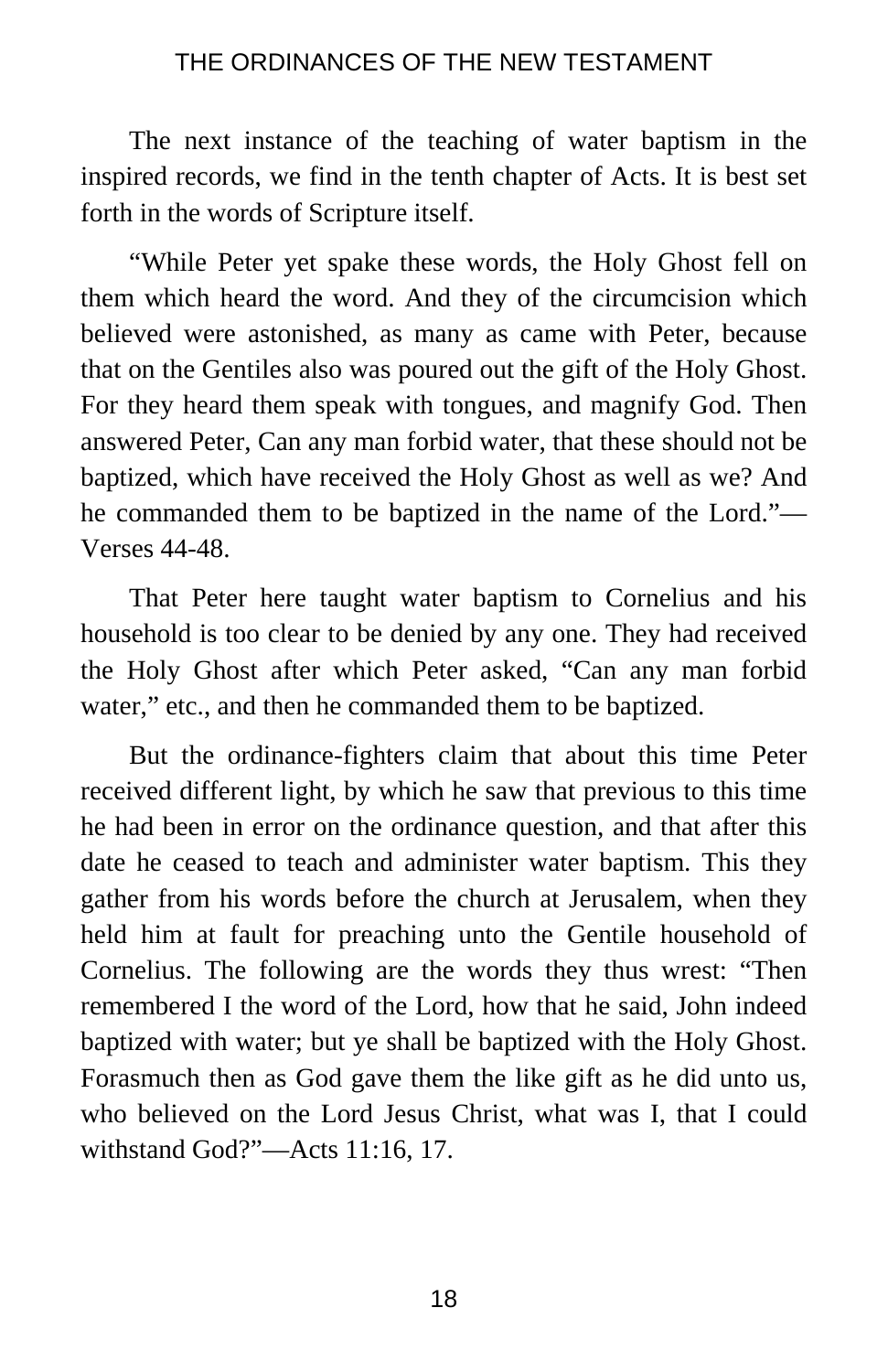These words the antiordinance people regard as Peter's confession that he had done wrong in teaching Cornelius and his household to be baptized; when nothing of the kind is hinted at.

In the first place let it be remembered that Peter was not faulted by the church for teaching Cornelius to be baptized; but as Cornelius was a Gentile, they faulted him, saying, "Thou wentest in to men uncircumcised, and didst eat with them."—Ver. 3. At that date the church in general had not learned that Gentiles as well as the Jews were entitled to salvation. This is more clearly set forth in verse 19—"Now they which were scattered abroad upon the persecution that arose about Stephen traveled as far as Phenice, and Cyprus, and Antioch, preaching the word to none but unto the Jews only." Thinking, as the above clearly shows, that none but Jews were to be saved, they thought Peter had committed an offense when he carried the gospel to Cornelius.

In defense of what he had done, Peter related to them how God had showed him with the vision of the sheet knit at the four corners that Gentiles as well as Jews were entitled to salvation (verses 4-10); and how God had commanded him to go and preach the gospel to Cornelius (verse 12); and how an angel had appeared to Cornelius, and commanded him to send for Peter. Ver. 13. Then he told how, while he was preaching to Cornelius' household, God poured out the Holy Ghost upon them. Ver. 17. After that he asks, "What was I, that I could withstand God?" Not intending by these words to convey the idea that he had withstood God when he had commanded Cornelius and his household to be baptized; but that he would have withstood God, had he refused to preach the gospel to that Gentile family.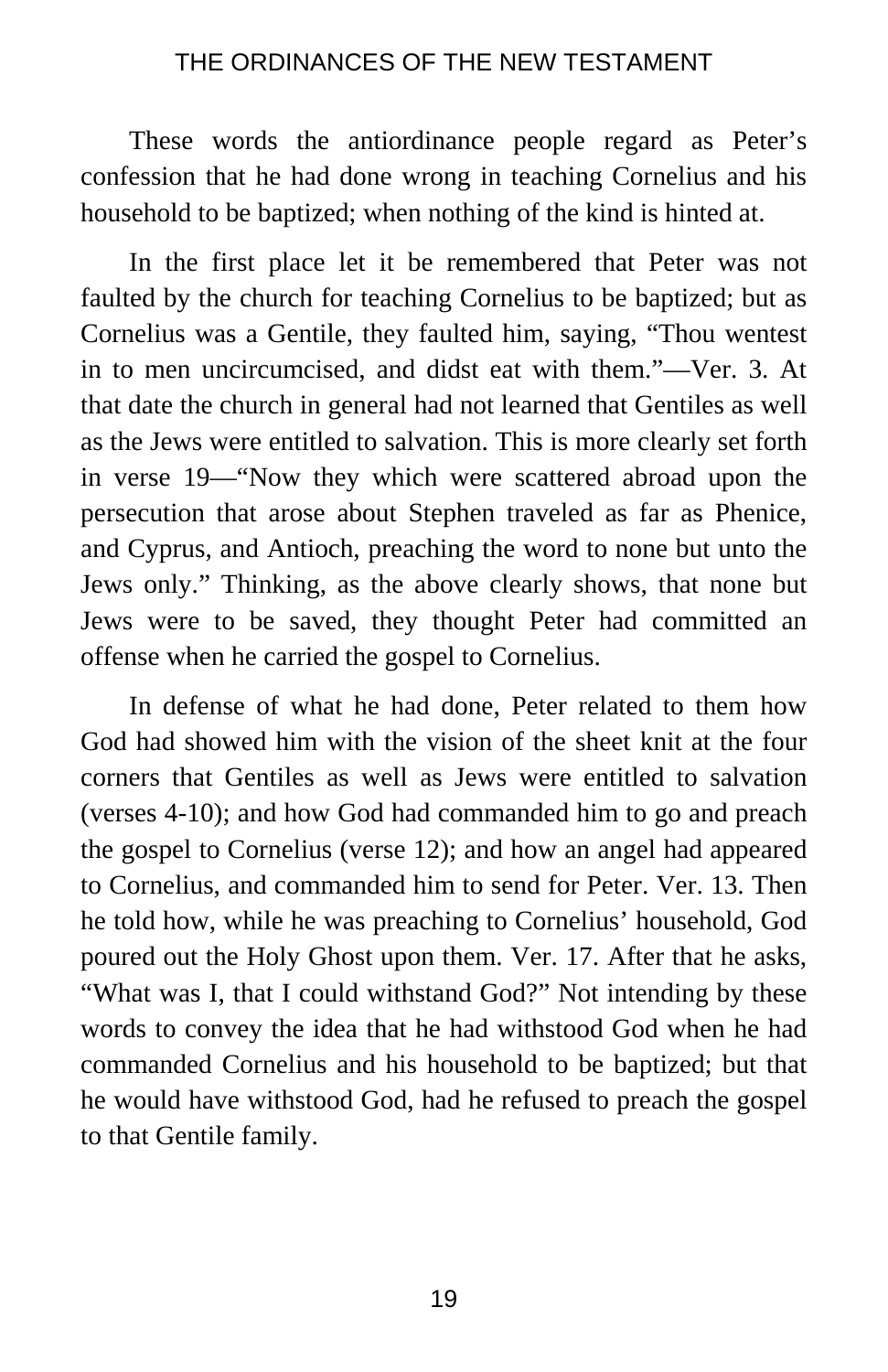Verse 18 shows that Peter's defense satisfied his accusers, and is further proof that the point in question was not water baptism, but the salvation of the Gentiles.

"When they heard these things, they held their peace, and glorified God, saying, Then hath God also to the Gentiles granted repentance unto life."—Ver. 18.

Neither do Peter's words in verse 16, "Then remembered I the word of the Lord," etc., show, as they affirm, that Peter on that occasion found out that he had been wrong in teaching baptism; for immediately after these words came to his mind, which was at the time the Holy Ghost fell upon Cornelius and his household (Read carefully verses 15, 16.), he commanded them to be baptized in water. Acts 10:44-48.

Another point worthy of mentioning here is, that nineteen years after these words of the Lord came into Peter's mind, in his first general epistle, he teaches water baptism to be an essential ordinance of the New Testament. See 1 Pet. 3:21. So it is very evident that Peter never received any new light on the subject of baptism, causing him to turn antiordinance. But evidences from every direction prove the Quaker theories false.

We will cite one more instance of the administration of water baptism. We read of twelve brethren at Ephesus who were converted and baptized by Apollos, a disciple of John. Acts 18:24- 28; 19:3, 7. Apollos at that time knew nothing of the coming of the Savior, because we read of him, that he knew "only the baptism of John."—Acts 18:25.

After Apollos had closed his meeting, and had left Ephesus, "Paul having passed through the upper coasts came to Ephesus; and finding certain disciples (They were those twelve converts of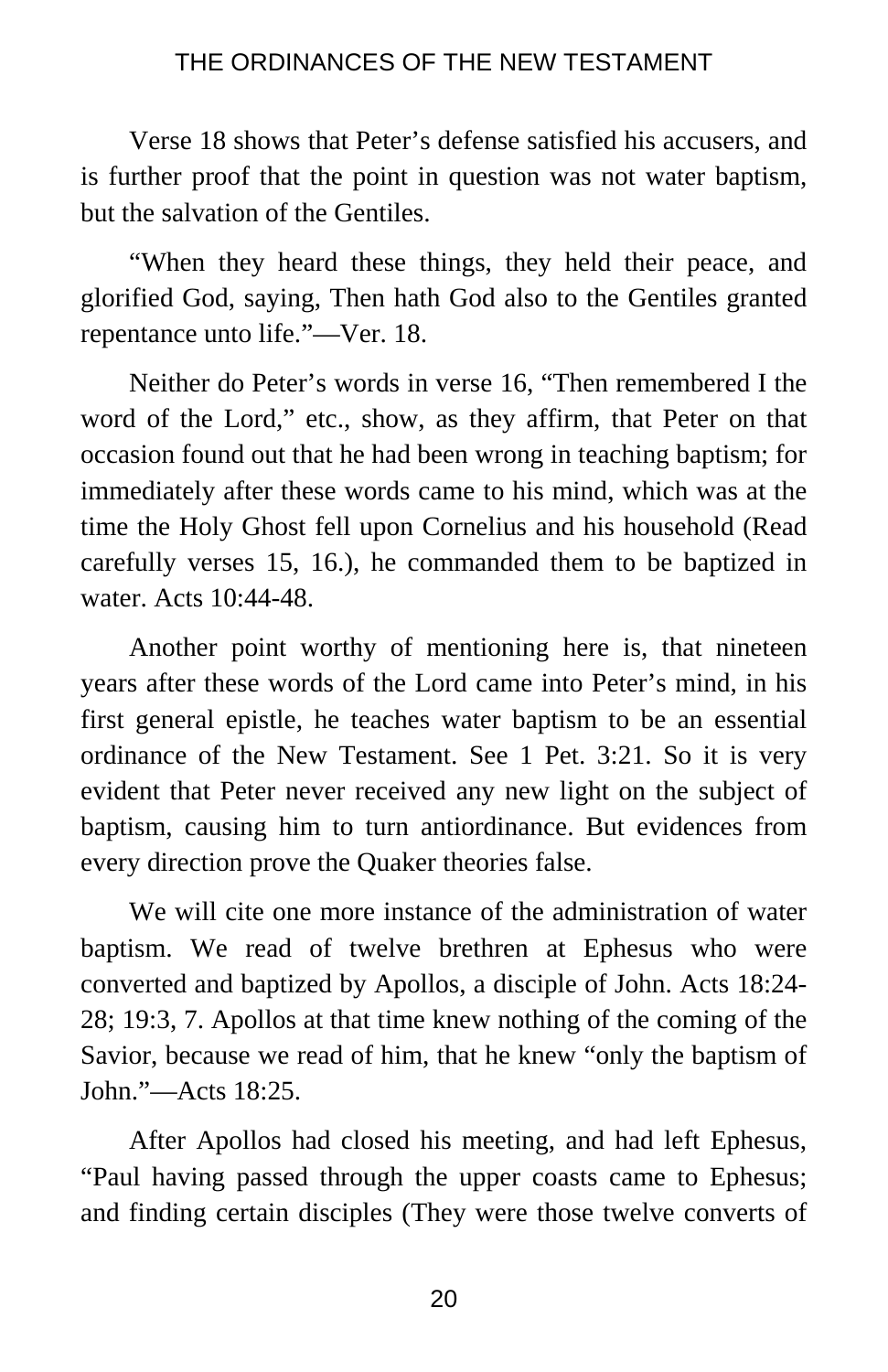Apollos.), he said unto them, Have ye received the Holy Ghost since ye believed? And they said unto him, We have not so much as heard whether there be any Holy Ghost. And he said unto them, Unto what then were ye baptized? And they said, Unto John's baptism. Then said Paul, John verily baptized with the baptism of repentance, saying unto the people, that they should believe on him which should come after him, that is, on Christ Jesus. When they heard this, they were baptized in the name of the Lord Jesus. And when Paul had laid his hands upon them, the Holy Ghost came on them; and they spake with tongues, and prophesied."  $-$ Acts 19:1-6.

The foregoing language shows clearly that the twelve Ephesians had been baptized unto John's baptism, but now they were baptized in the name of the Lord Jesus; that is, received Christian baptism; and apart from both these baptisms, when Paul laid his hands upon them they received the Holy Ghost. Surely none would deny that water baptism was applied in their case.

We sometimes hear ordinance-opposers say, "Water baptism is of John, therefore, properly ended with John's mission." We will admit that John's baptism did end with his mission. But the fact that the Ephesians were rebaptized under Paul's instructions, and perhaps by his own hands, when they heard his explanation of the difference between John's baptism and Christian baptism, proves that the renowned apostle himself understood that there was a water baptism that did not begin and end with John the Baptist.

Ordinance-fighters make a great hobby of Paul's words in the first chapter of 1 Corinthians. But, as with other Scriptures, they place a different construction upon them from that intended by Paul. Surely it would not be sensible to conclude that this great apostle taught against baptism in his first epistle to the Cor., when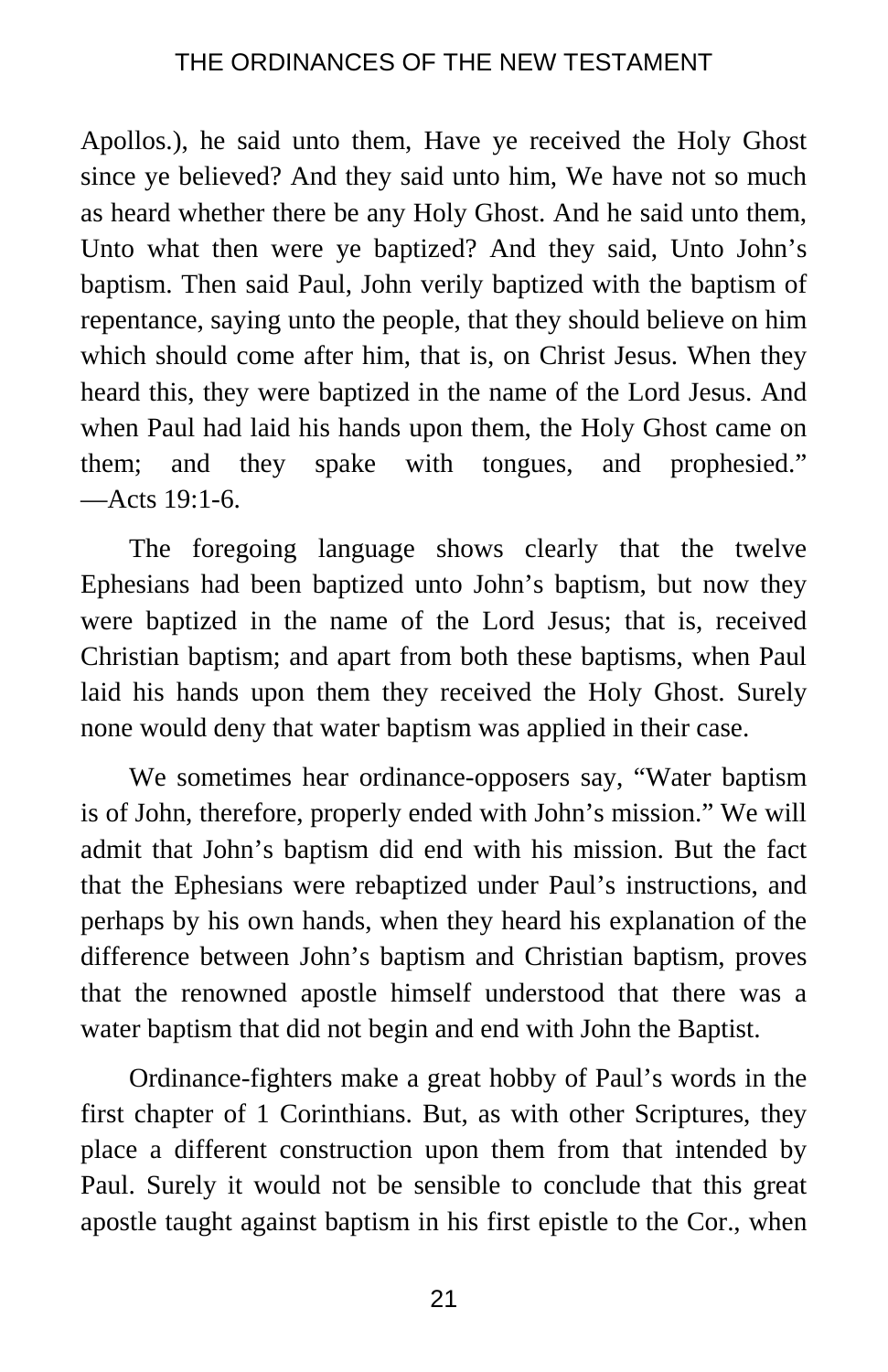his Roman epistle, written a year later, clearly sets forth baptism as a Christian ordinance. See Rom. 6:4. Paul did not say, "I thank God that I baptized none of you, but Crispus and Gaius (1 Cor. 1:14)" because he had received new light on the subject of baptism; but he himself assigns his reason for so saying, with his very next breath: "Lest any should say that I had baptized in mine own name."—v. 15.

His words, "Christ sent me not to baptize, but to preach the gospel" (verse 17), prove nothing in favor of the antiordinance heresy. If he was not sent to administer baptism, he was sent to preach the gospel, and was therefore sent to preach baptism; for baptism is a part of the gospel. If he had never baptized a single individual by his own hands, yet preached baptism, the arguments still lie on the side of baptism. But Paul testifies in the contest that he did baptize Crispus and Gaius, and the household of Stephanas. This proves that, though he was not especially sent to baptize, whenever there were no other brethren present to administer baptism, he did the work himself. So in this, as in all other instances, the Quaker theory fades into oblivion.

Heb. 6:1, 2 is also used by antiordinance people against the doctrine of baptism. The text reads as follows: "Therefore leaving the principles of the doctrine of Christ, let us go on unto perfection; not laying again the foundation of repentance from dead works, and of faith toward God, of the doctrine of baptisms, and of laying on of hands, and of resurrection of the dead, and of eternal judgment."

By carefully studying these verses in connection with the last three verses of the previous chapter, we clearly see that Paul classes the doctrine of baptism with the first principles of the doctrine of Christ; but no more so than repentance, faith toward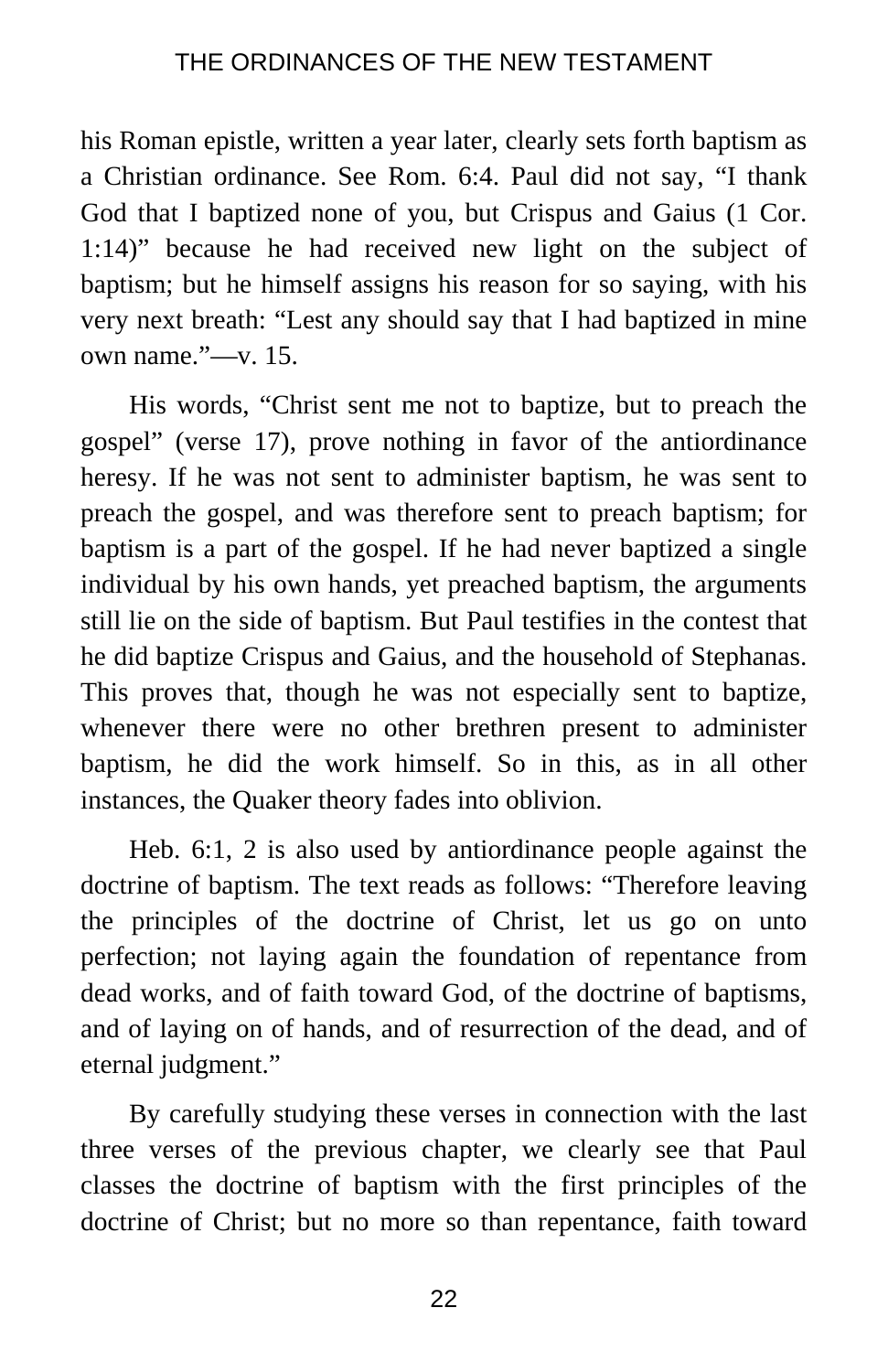God, resurrection of the dead, and the eternal judgment. If therefore Paul is to be understood to teach against baptism in Heb. 6:1, 2 then also we are to understand him to teach against the resurrection of the dead, the laying on of hands, and the general judgment; and also repentance and faith toward God. This would make him a rank infidel. Surely ordinance-fighters have not fully analyzed this twist of the inspired writings before they advanced it.

Observe also that Paul tells the Hebrews, "Ye have need that one teach you again which be the first principles of the oracles of God."—Heb. 5:12. So Paul thought it was necessary that the Hebrew brethren have the doctrine of baptism with the other Christian doctrines mentioned above, taught to them again. This does not sound very much like a refutation of baptism. Nay, it establishes it more and more as a Christian ordinance.

The true teaching of Paul unto the Hebrews, in the texts cited above, might be summed up as follows: The Hebrew brethren had been converted, but had not gone on unto perfection; that is, had not been sanctified. Heb. 10:14. Paul urges them to "go on unto perfection." It appears also that they had to some extent strayed away from the doctrine of baptism, and the other very essential doctrines of Christianity, hence it became necessary that these doctrines be taught them again. How any man can see in this the least argument against water baptism is a mystery to me.

We believe that we have now produced abundant evidence to convince any teachable person that baptism is an ordinance of the New Testament, and we leave the subject with you in the fear of God.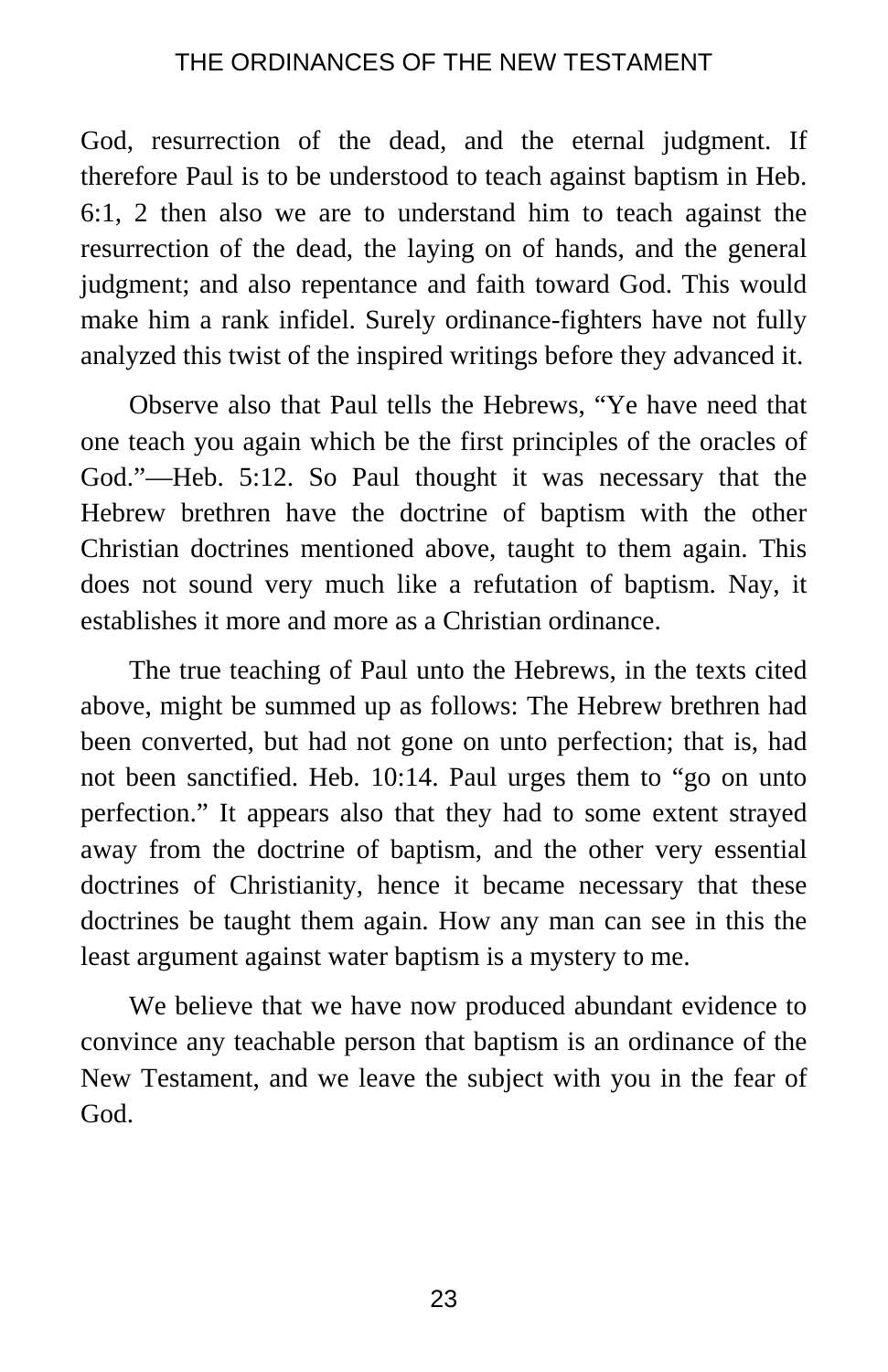#### **Communion**

The word *communion* is applied by the apostle Paul to an ordinance of the New Testament which was instituted by the Savior the night of his apprehension; which ordinance is also denominated, "The Lord's Supper." The following are Paul's words: "The cup of blessing which we bless, is it not the communion of the blood of Christ? The bread which we break, is it not the communion of the body of Christ?"—1 Cor. 10:16. Nothing is more evident than that Paul here refers to the observance by the apostolic church of the very commemorative ordinance instituted by our Lord the night he was betrayed by Judas; of which he says they all partook. Verse 17.

The account of the institution of this ordinance has been handed down to us by four of the inspired writers. Matt. 26:26-28; Mark 14:22-24; Luke 22:19, 20; 1 Cor. 11:23-29. Matthew was an eye witness. Mark and Luke were apostolic men; hence, received the account from the apostles. Paul testifies that he had received his information from the Lord. They all agree as to the constituents and design of the institution. They tell us that Jesus instituted it of the product of the field, and the fruit of the vine; and that it is a monument erected in remembrance of his death.

Ordinance-fighters argue concerning the communion supper as they do concerning baptism, that, inasmuch as it was instituted before the Savior's death, which abolished the Old Testament and brought the New Testament into force, it was of the Old Testament and ended with it. We have shown in a previous chapter that with the same argument we could as successfully argue the abolition of the entire New Testament, for while it was not committed to writing, it was all introduced before the Lord's death; and now we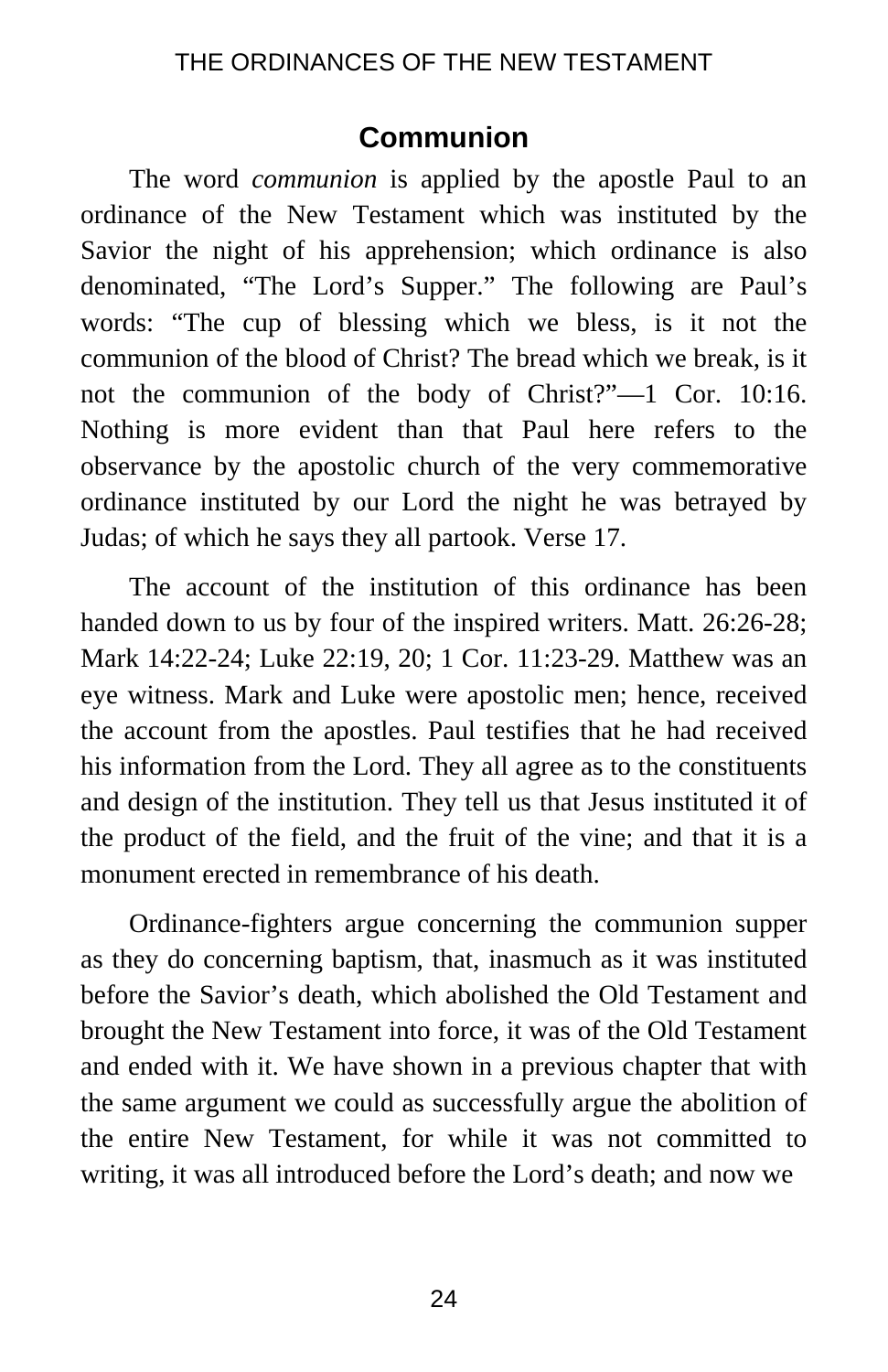will proceed to show the foolishness of the argument in reference to the ordinance under consideration.

This ordinance, as we have seen, was to be observed in remembrance of the Lord's death. How then say the Quakers that it belonged to that dispensation which was brought to an end with that event? Can an event be commemorated before it transpires? If the communion supper was abolished at Christ's death, the New Testament is mistaken in its teaching that it was intended by the Savior to be observed in remembrance of his death.

Our Quaker friends may pause when they come to this point and ask, "Can it be clearly proved by Scripture that the eating of the bread and drinking of the wine were intended by our Lord as a commemoration of his death?" To answer this question, we have but to call the reader's attention to the commandment of the Lord with which he enjoined this ordinance upon us—"This do in remembrance of me."—Luke 22:19. What particular event in his life did Jesus mean the communion supper should commemorate? "As often as ye eat this bread, and drink this cup, ye do show the Lord's death till he come."—1 Cor. 11:26. Mark well the words: "*till he come*;" which show that this ordinance is to be observed right up to the very second coming of Christ.

If the Quaker theory be true, this text should read: "As often as they ate that bread, and drank that cup, they did show the Lord's death till he died." A Quaker Bible would contain some strange readings.

Again, if the theory of antiordinanceism is correct, this ordinance was abolished no later than twenty hours after it had been instituted, and the apostles had not a single opportunity of obeying the commandment, "This do in remembrance of me." Surely Quakerism is a mass of confusion.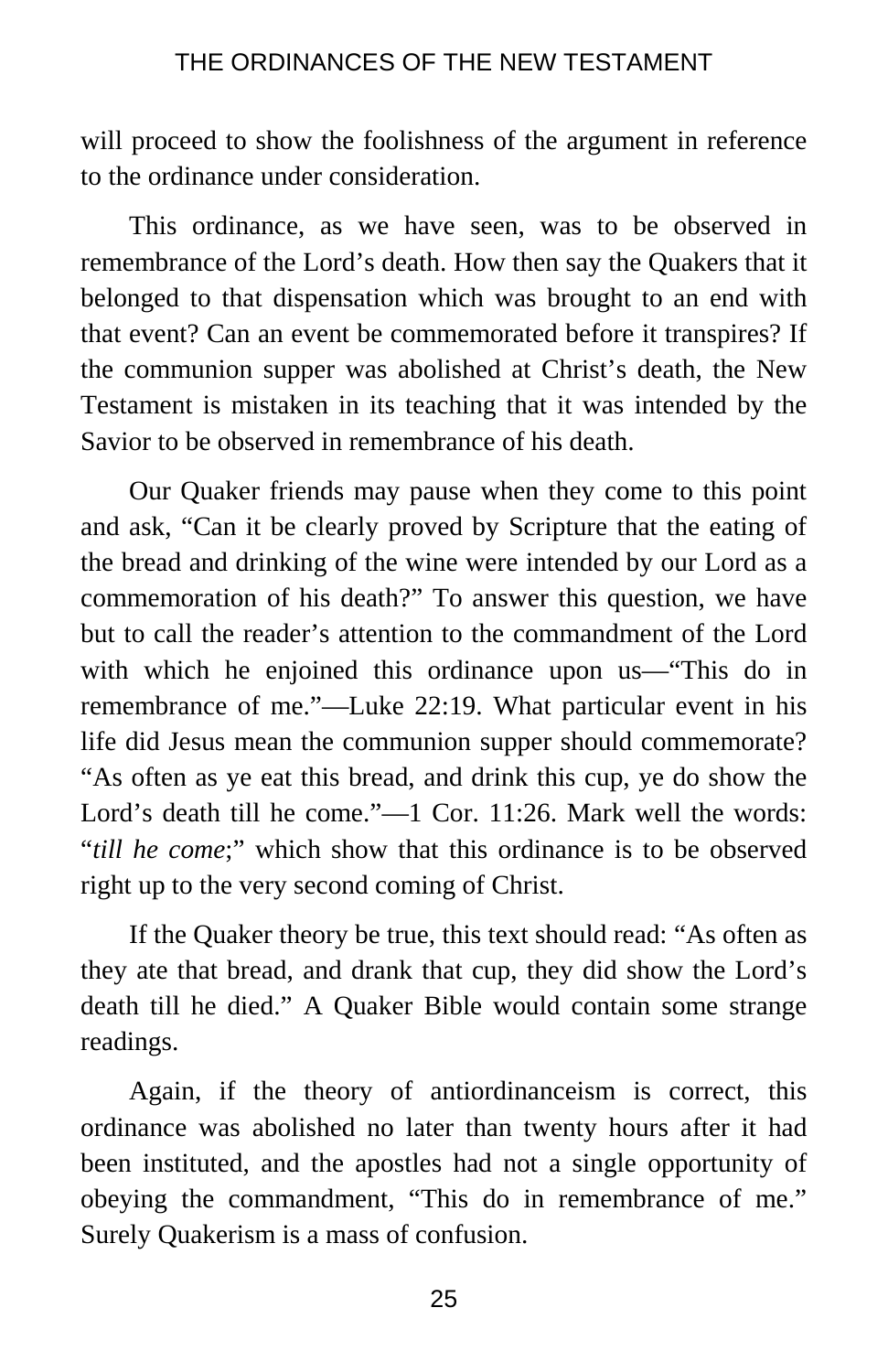The most substantial argument which we can offer to prove the communion supper of the new dispensation, is the very words Jesus uttered on the occasion of its institution. These words have been carefully penned down by all of the four inspired writers who have left us a record of the event. The following are their respective accounts.

"For this is my blood of the new testament, which is shed for many for the remission of sins."—Matt. 26:28.

"And he said unto them, This is my blood of the new testament, which is shed for many."—Mark 14:24.

"This cup is the new testament in my blood, which is shed for you."—Luke 22:20.

"This cup is the new testament in my blood."—1 Cor. 11:25.

Is it reasonable that we should believe the ordinance-fighters' saying, that the communion supper is of the old testament, when the Word of God four times tells us it is of the new testament?

We will now proceed to the consideration of another antiordinance dodge. After they have been driven by the multiplicity of scriptural evidences, to the admission of the fact that Jesus instituted the communion supper for, and enjoined it upon New Testament saints, we often hear them assert that it is to be observed only in a spiritual sense. Then they fly to some passages of Scripture teaching a spiritual feast, promised by Christ to his faithful followers, saying, "These set forth the true supper of the Lord." The following are among the principle texts thus used by them.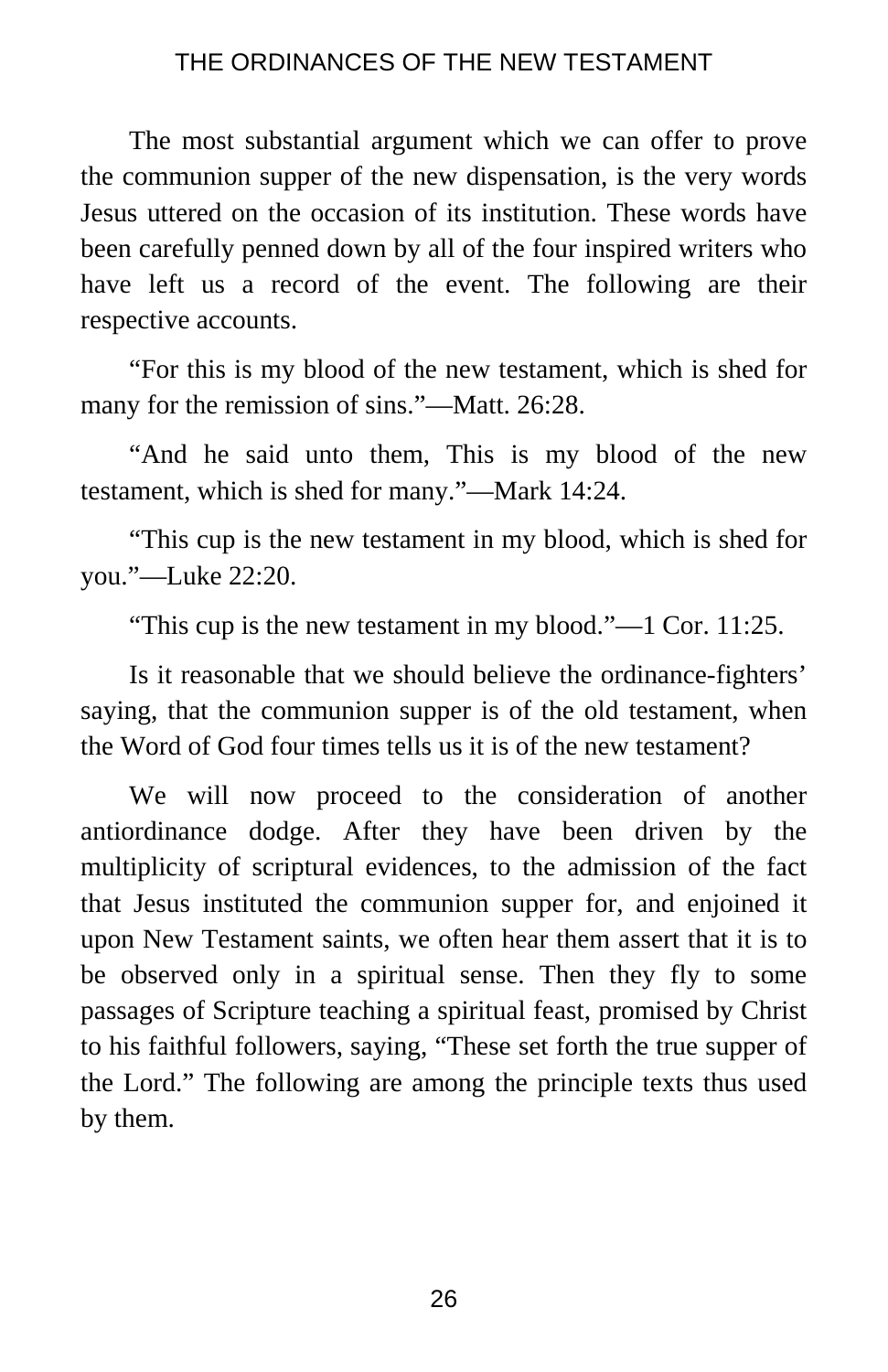"Behold, I stand at the door, and knock: if any man hear my voice, and open the door, I will come in to him, and sup with him, and he with me."—Rev. 3:20.

"Then Jesus said unto them, Verily, verily, I say unto you, Except ye eat the flesh of the Son of man, and drink his blood, ye have no life in you. Whoso eateth my flesh, and drinketh my blood, hath eternal life; and I will raise him up at the last day. For my flesh is meat indeed, and my blood is drink indeed. He that eateth my flesh, and drinketh my blood, dwelleth in me, and I in him. As the living Father hath sent me, and I live by the Father; so he that eateth me, even he shall live by me. This is that bread which came down from heaven: not as your fathers did eat manna, and are dead: he that eateth of this bread shall live forever."—John 6:53-58.

That these texts teach a sublime spiritual feast to be enjoyed by faithful Christians, is indisputable. But they afford us no proof that there is no literal ordinance called the Lord's Supper. We should apply such texts as speak of spiritual things, to spiritual things; and such texts as speak of literal thinks to literal things. It is both erroneous and absurd, to attempt to identify Scriptures which speak of literal things, with those which speak of spiritual things.

The Bible student will observe the following clear distinctions between the feast of the foregoing texts and the ordinance instituted by our Lord the night of his betrayal.

1. The one is spiritual; the other literal.

2. The Scriptures which record the spiritual supper will not admit literalizing; while those Scriptures which record the literal supper will not admit spiritualizing.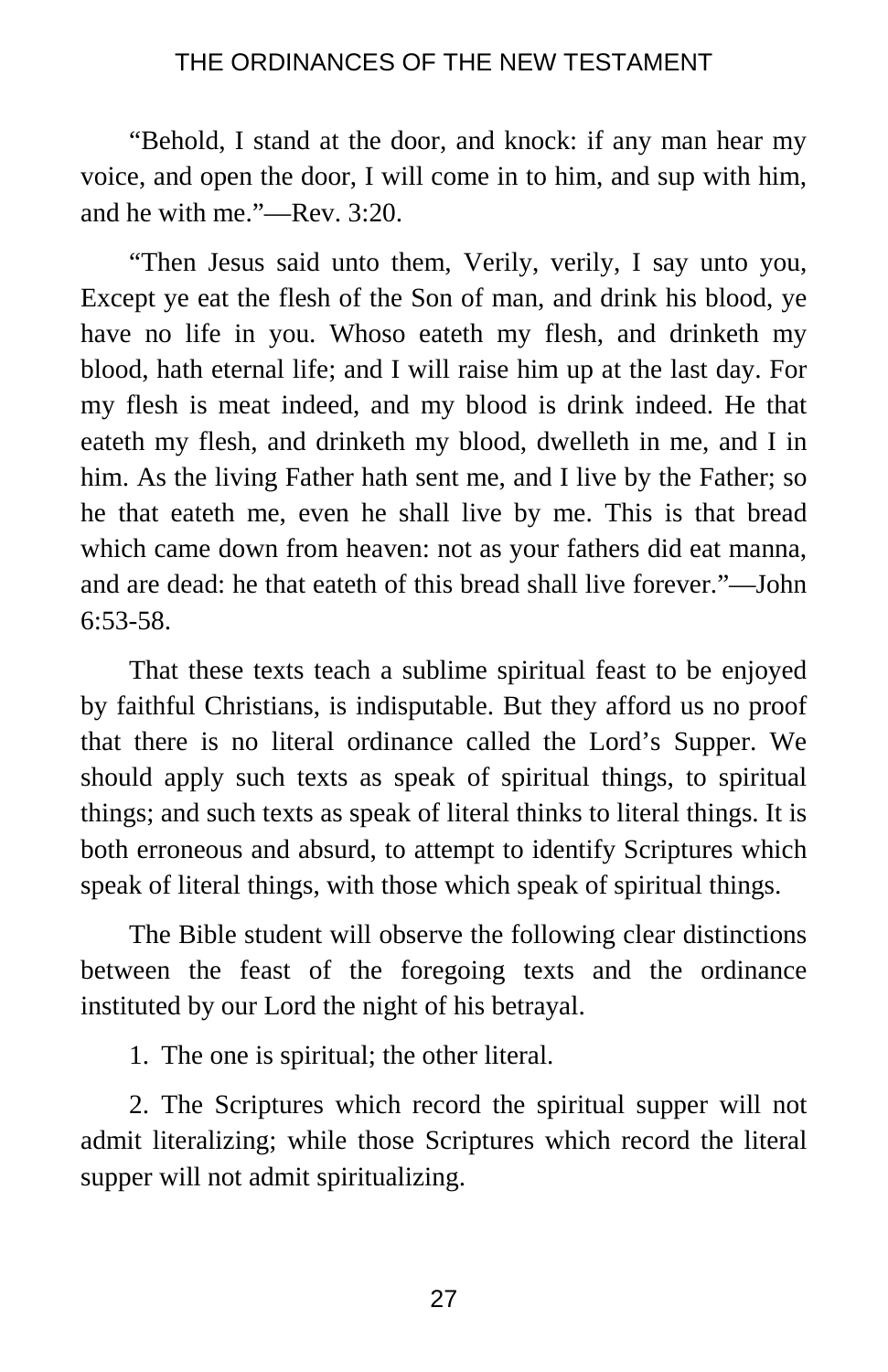3. The Scriptures which speak of the spiritual supper are addressed to sinners; while those which speak of the literal supper are addressed to Christians.

4. The spiritual supper is a continuous feast. When we open our heart unto him who stands and knocks at the door, he does not come in as a guest to dine with us and then depart, but he says, "We will come unto him, and make our abode with him."—John 14:23. The literal supper is to be eaten at intervals. "This do ye, as oft as ye drink it, in remembrance of me."—1 Cor. 11:25. "For as often as ye eat this bread, and drink this cup," etc.—V. 26.

5. The terms "Lord's supper" and "communion" are applied to the literal ordinance, but never to the spiritual feast of the soul.

6. Of the literal supper men may partake unworthily (1 Cor. 11:27), but of the spiritual supper none but the worthy can partake. 1 Cor. 10:21.

Can the communion supper, in any case, be observed in a spiritual manner? No, because the institution of it was literal. A spiritual observance can never be reckoned in obedience to a commandment to imitate a literal exemplification. Had Jesus exemplified in a spiritual manner the communion supper (a thing indeed impossible), it would have been of a spiritual nature, and could have been observed only in a spiritual manner. Or if, when he had literally exemplified this ordinance, he had made the statement that he was intending only to teach a spiritual lesson, he would have instituted a spiritual ordinance; and we could, without difficulty, have understood that it was to be spiritually observed. But he gave us no such instructions, but when he administered literal bread and literal wine, he commanded, saying, "This do in remembrance of me," which commandment can only be obeyed by partaking of literal emblems such as Jesus administered.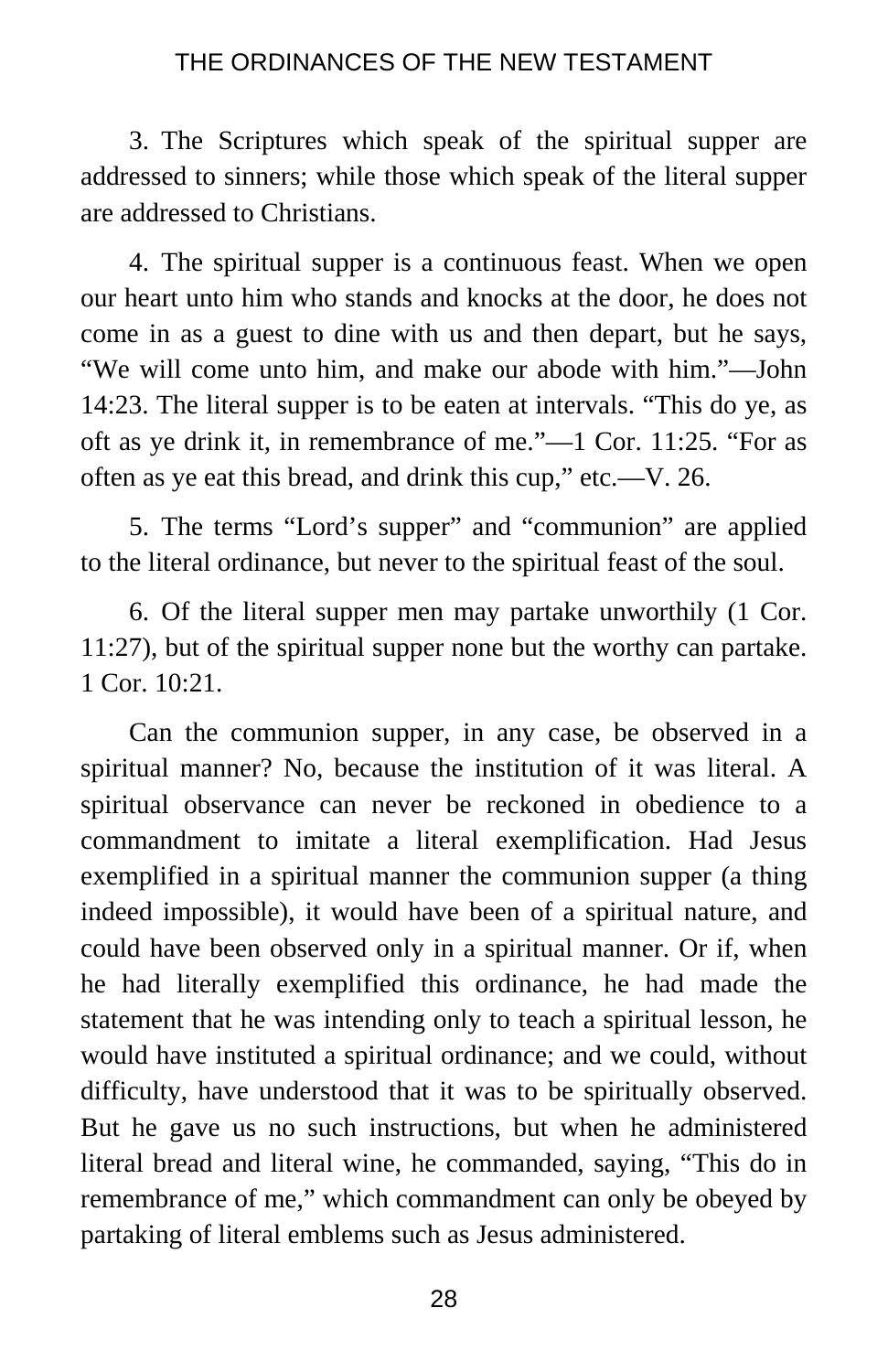The apostolical church believed the communion supper to be a literal institution, because they taught and practiced a literal ordinance. An ordinance meeting held by them is upon record in the New Testament.

"And upon the first day of the week, when the disciples came together to break bread, Paul preached unto them, ready to depart on the morrow; and continued his speech until midnight."—Acts  $20:7$ 

The breaking of bread mentioned above, signifies the observance of the communion supper. Some suppose this text to teach a weekly observance of the ordinances by the apostolic church. But whether this be true or not it is evident that the text proves at least one observance of a literal Lord's supper, thirty years after the death of Christ, which is abundant proof that the apostles understood Christ's institution of the communion supper literally.

Paul in his first epistle to the Corinthians (A.D. 59), classes the ordinance of communion with the ordinances of the New Testament, which he commanded them to observe. 1 Cor. 11:2, 23-25.

We believe we have now produced Scriptures to convince any teachable mind that the literal communion supper is an ordinance instituted by Christ, and we turn our attention to the third ordinance of the New Testament.

#### **Feet-Washing**

We now come to consider the ordinance which has been spurned and scorned by modern professors more than all the rest of the commandments of our Savior. Many who faithfully labor to refute the false arguments offered by antiordinance people against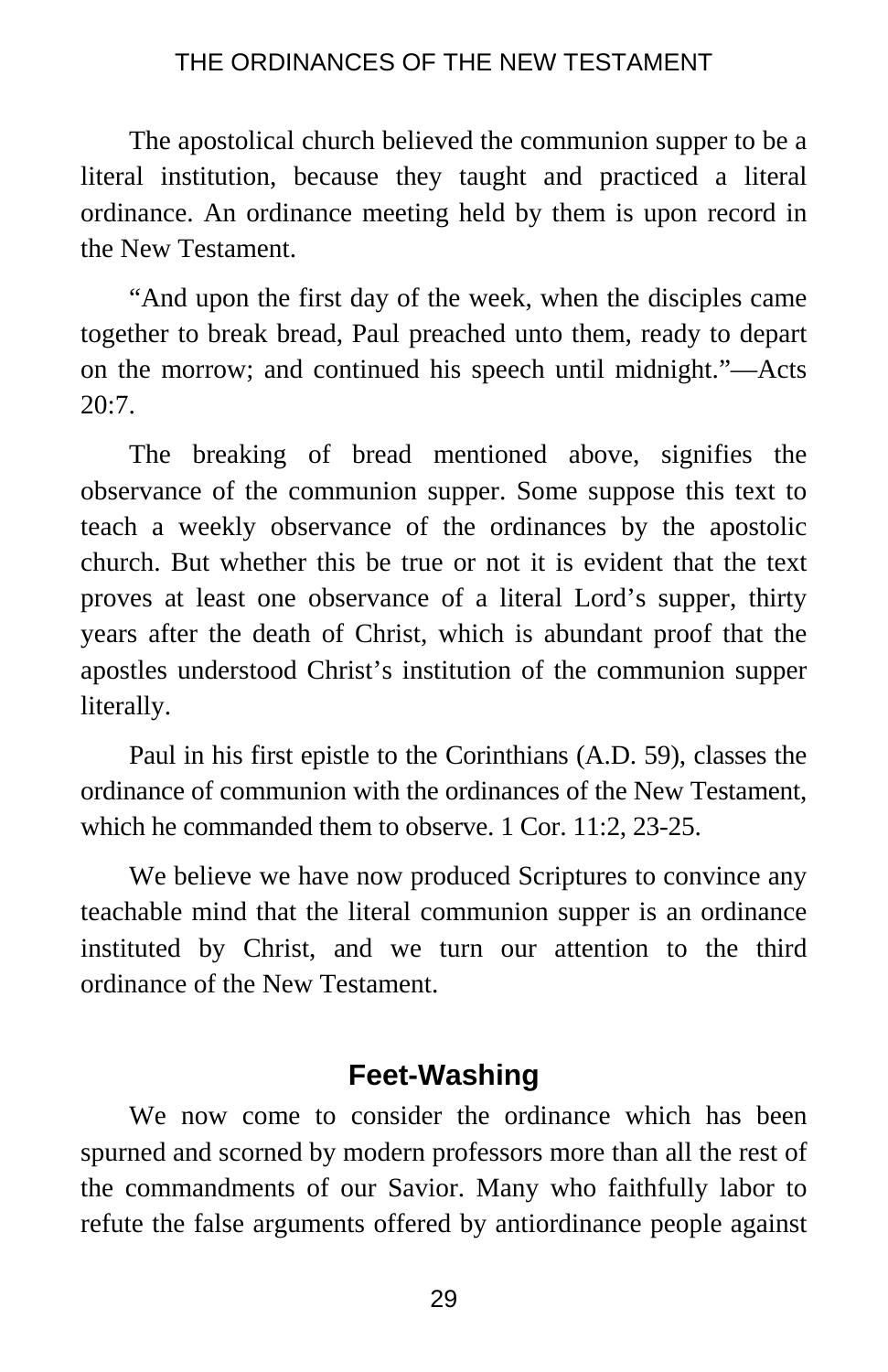the Lord's supper, employ the same antiordinance arguments against the ordinance of feet-washing.

The most prominent religious sects disdain the ordinancefighter's argument that the communion supper was of the Old Testament; yet they do not scruple to offer the same antiordinance theory against the observance of the ordinance of feet-washing.

The saying of the Quakers, that the Lord's supper is to be spiritually observed, they regard as an outrage on the Bible, yet the same proof is among the first objections they raise against literally obeying the Lord's command to wash one another's feet.

How inconsistent to raise objections against an argument offered by another against one institution, and employ the same argument yourself against another institution of the same rank.

Many other objections are raised against feet-washing, both by those who reject the ordinances and by those who profess to believe in them. These we will refute in this chapter.

The institutions of the ordinance under consideration is recorded in the thirteenth chapter of John. For the convenience of the reader, we will insert the entire account, dividing it into verses as in the Bible; thus making it possible to find any quotation, hereafter referred to, at a glance.

#### **St. John 13:1-17**

1. "Now before the feast of the passover, when Jesus knew that his hour was come that he should depart out of this world unto the Father, having loved his own which were in the world, he loved them unto the end.

2. And supper being ended, the Devil having now put into the heart of Judas Iscariot, Simon's son, to betray him;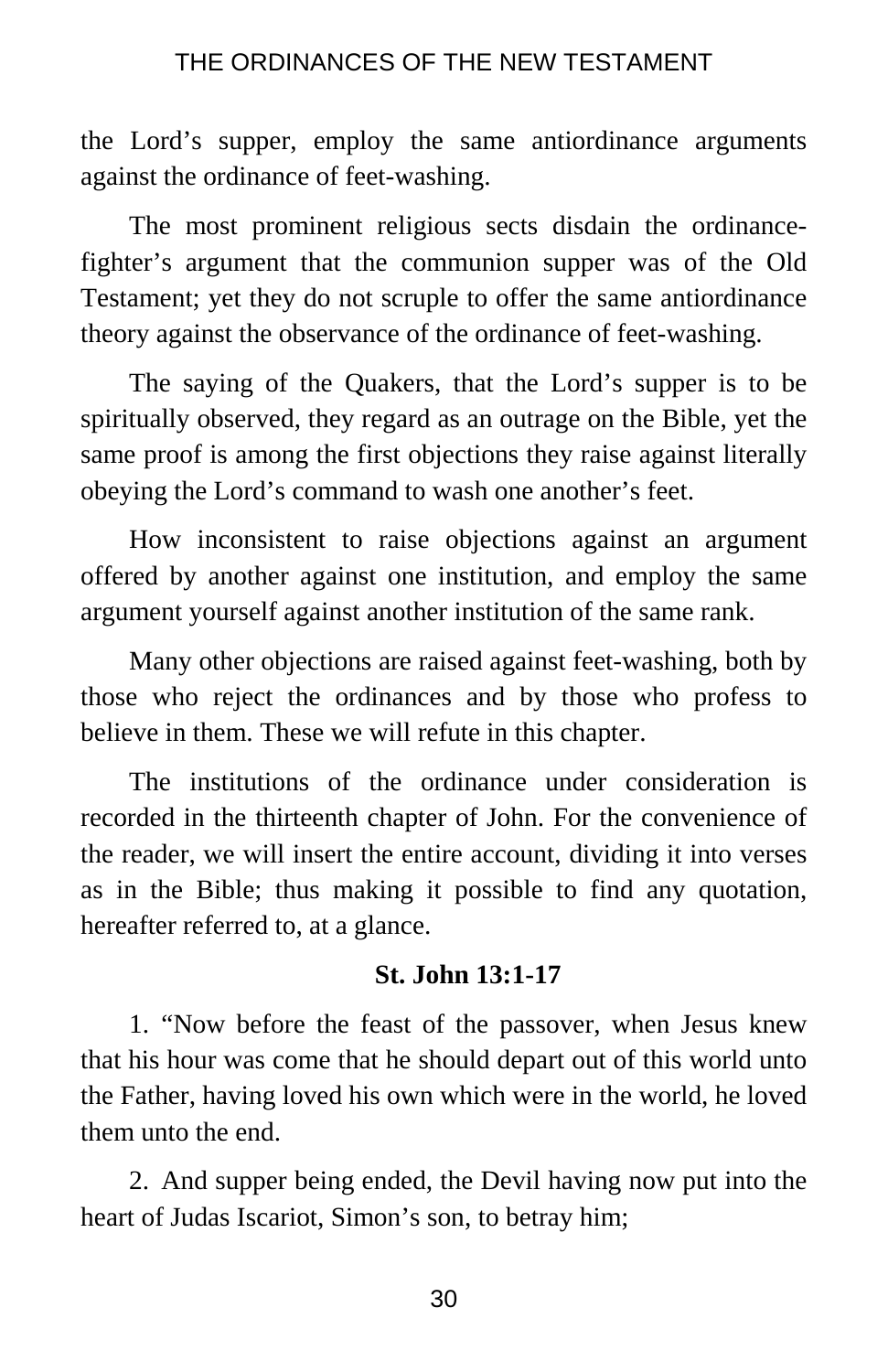3. Jesus knowing that the Father had given all things into his hands, and that he was come from God, and went to God;

4. He riseth from supper, and laid aside his garments; and took a towel, and girded himself.

5. After that he poured water into a basin, and began to wash the disciples' feet, and to wipe them with the towel wherewith he was girded.

6. Then cometh he to Simon Peter: and Peter saith unto him, Lord, dost thou wash my feet?

7. Jesus answered and said unto him, What I do thou knowest not now; but thou shalt know hereafter.

8. Peter saith unto him, Thou shalt never wash my feet. Jesus answered him, If I wash thee not, thou hast no part with me.

9. Simon Peter saith unto him, Lord, not my feet only, but also my hands and my head.

10. Jesus saith unto him, He that is washed needeth not save to wash his feet, but is clean every whit: and ye are clean, but not all.

11. For he knew who should betray him; therefore said he, Ye are not all clean.

12. So after he had washed their feet, and had taken his garments, and was set down again, he said unto them, Know ye what I have done to you?

13. Ye call me Master and Lord: and ye say well; for so I am.

14. If I then, your Lord and Master, have washed your feet; ye also ought to wash one another's feet.

15. For I have given you an example, that ye should do as I have done to you.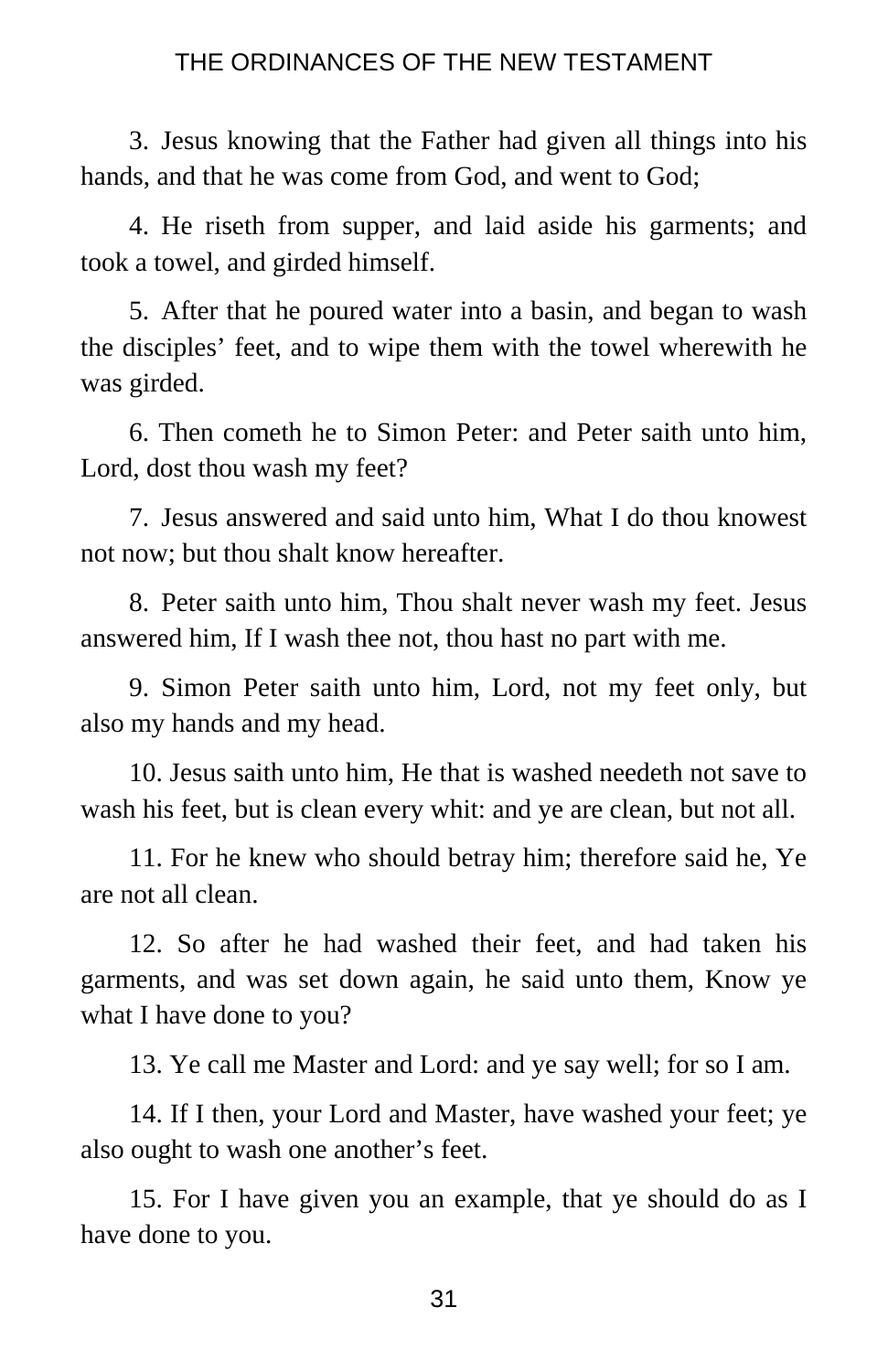16. Verily, verily, I say unto you, The servant is not greater than his lord; neither he that is sent greater than he that sent him.

17. If ye know these things, happy are ye if ye do them."

One of the principle objections raised against the ordinance of feet-washing, by those who trample upon this humble ordinance, is that Jesus did not intend the washing of his disciples' feet by himself as an example to be imitated by us. This false argument is best refuted by Jesus' own words in verses 14, 15. "If I then, your Lord and Master, have washed your feet; ye also ought to wash one another's feet. For I have given you an example, that ye should do as I have done to you." Do not these words clearly show that Jesus taught feet-washing as a thing to be observed by Christians? The fact that Jesus denominated the washing of his disciples' feet an example proves it to be intended for imitation; for nothing can be properly called an example that is not intended for imitation. But says one, "These words are not imperative." It is true that they are not written in the imperative, but in the potential mode but this is no proof that feet-washing is not obligatory upon Christians, because duties are often set forth in the potential mode, in the New Testament.

John says: "Beloved, if God so loved us, we *ought* also to love one another."—1 John 4:11

James says: "Go to now, ye that say, To-day or tomorrow we will go into such a city, and continue there a year, and buy, and sell, and get gain: . . . for that ye ought to say, If the Lord will, we shall live, and do this, or that."—James 4:13-15.

Paul says: "So *ought* men to love their wives as their own bodies."—Eph. 5:28.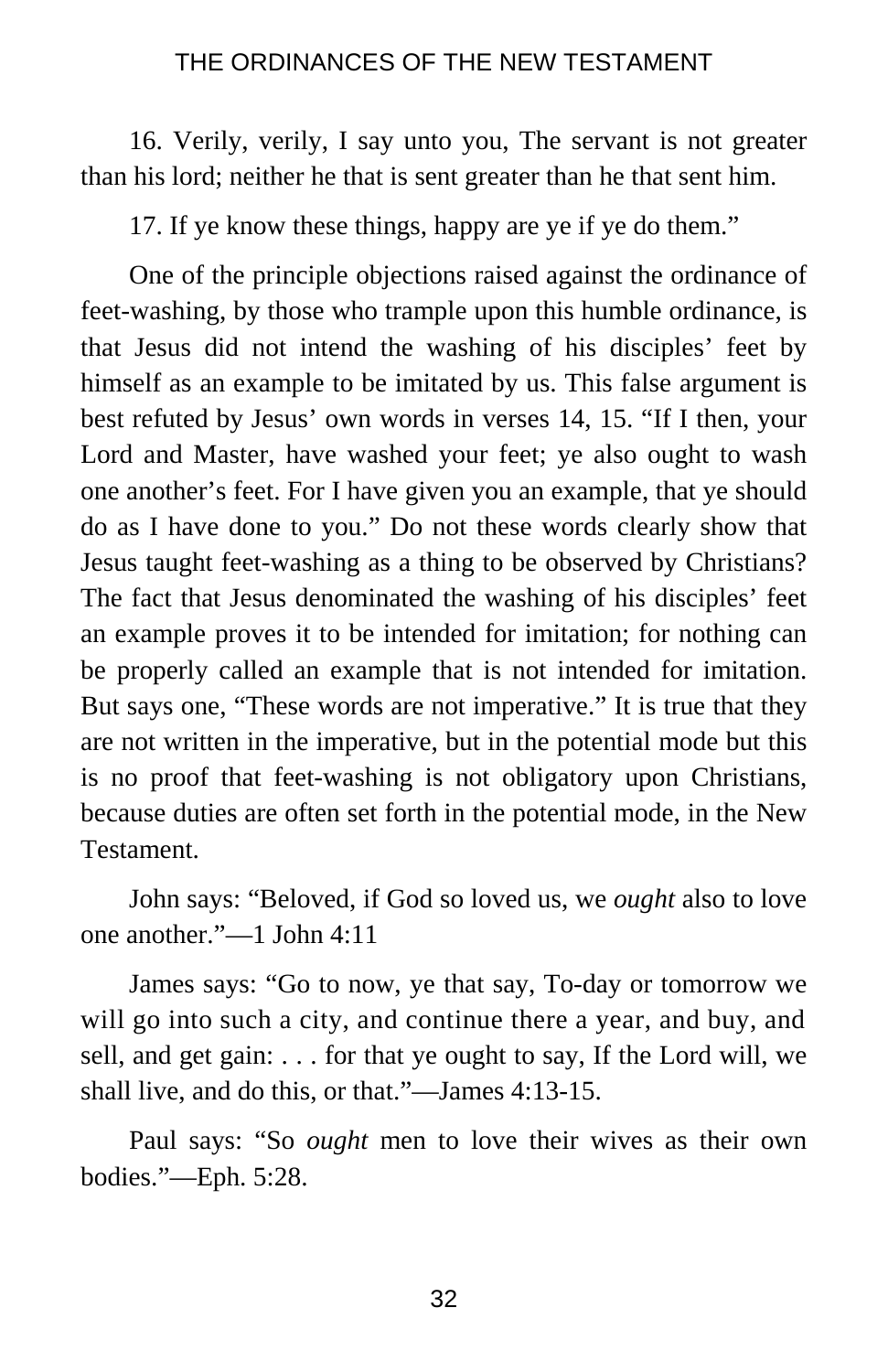Everybody acknowledges a duty in each of these verses; yet they are not set forth in the imperative mode, but in the potential, the same as feet-washing. How inconsistent to say, "Ye *ought* to love one another" implies a duty; and "Men *ought* to love their wives" implies duty; but "Ye also *ought* to wash one another's feet" implies a nonessential! Such is the dilemma into which men are driven, when they endeavor to explain away the ordinance of feet-washing. The fact is, both *ought* and *should* always imply obligation. Webster's Dictionary, discussing these two words, says, "Both words imply obligation . . . *Should* may imply merely an obligation of propriety, expediency, etc., *ought* denotes an obligation of duty." From this it appears that Jesus in the institution of the ordinance of feet-washing, made use of two of the strongest words language affords, which words everybody acknowledges to be significative of a duty in every instance where they are used by sacred or profane writers, except where Jesus applied them to feet-washing, in the thirteenth chapter of John. God help all men to become honest enough to acknowledge them significative of a duty in John 13:14, 15 also.

But Jesus not only said concerning feet-washing, "Ye ought," and "Ye should" do it, but, "If ye know these things, happy are ye if ye do them."—Ver. 17. Mark the fact that he uses the plural form of the word *thing*. This is a proof that he instituted more than one ordinance the night of his apprehension. Besides feet-washing, the communion supper is the only ordinance that sprang into existence that night. As *one* cannot be denominated "things," we must place feet-washing among the things to be done by Christians, or we convict the Savior of the improper use of a word in its plural form. The very construction of the context shows that feet-washing especially is included in the *things***,** which Jesus promised to bless us in obeying.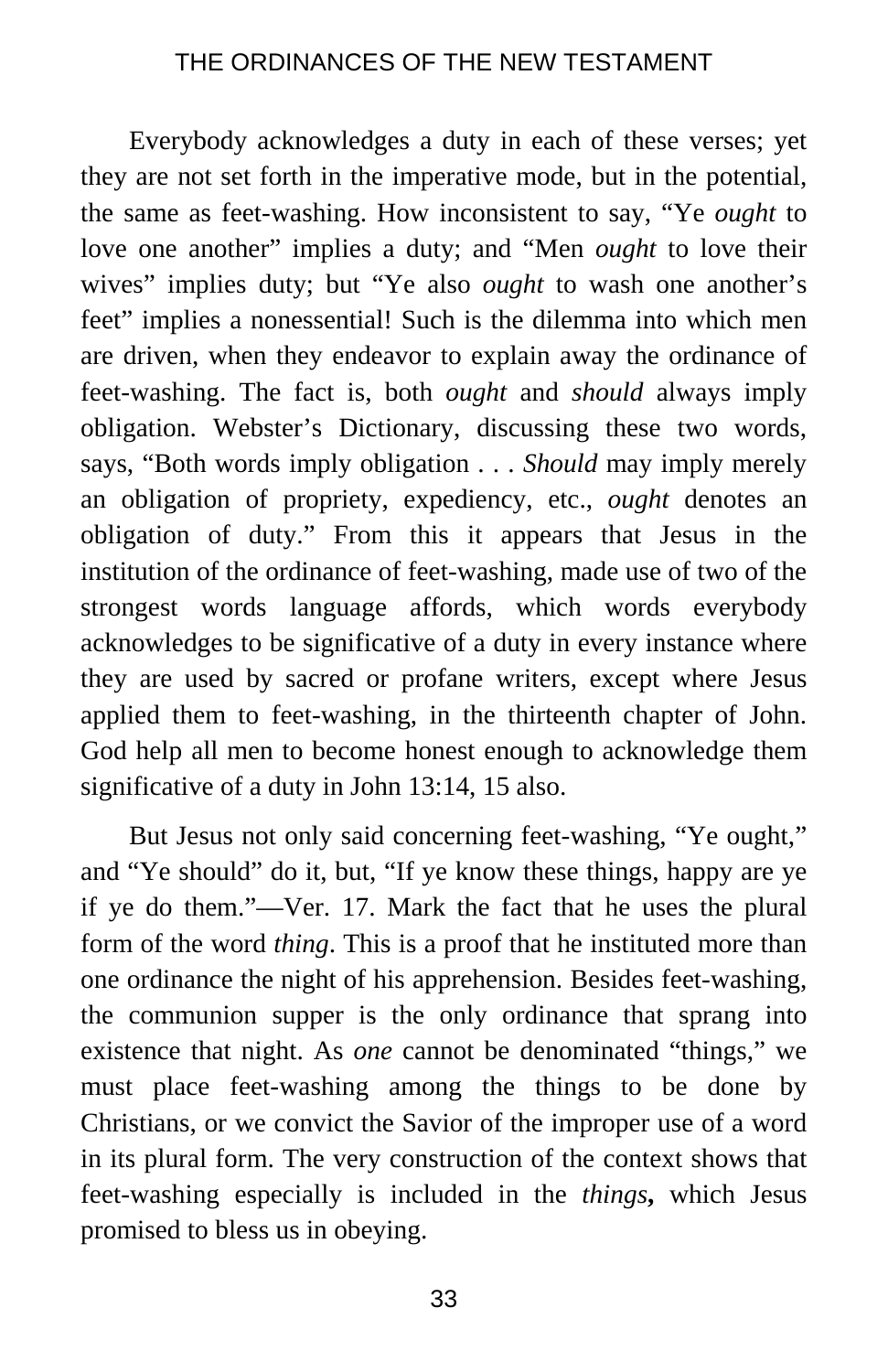Those, therefore, who reject the ordinance of feet-washing, will fail to receive at least one of the blessings Jesus promised "to them who obey him." If others will not be persuaded of the truth, I myself feel the safest when I am doing what Jesus says I *ought* and *should* do, and shall be blessed if I do.

The next objection raised by those against feet-washing is what might be termed the spiritual dodge. After being driven to admit that Jesus enjoined feet-washing upon us, they begin to argue that it is to be observed in a spiritual manner. But the ordinance of feet-washing, like that of the communion supper, will not admit spiritualization, because it was literally instituted by our Savior. After he had washed the feet of his disciples (Surely none would deny that he literally washed their feet), he said, "I have given you an example, that ye should do as I have done to you." Had Jesus set some spiritual example, the words, "do as I have done" would have implied a spiritual observance. Or had he, even after he had set a literal example, stated that he meant to teach a spiritual lesson, it would have been plainly understood that this ordinance was to be observed in a spiritual manner. He gave us no such instructions, but after setting a literal example, instructed us to do as he had done, which instructions can only be obeyed by literally washing one another's feet.

Another argument offered against the observance of feetwashing is that which might be termed the dodge of substitution; which runs about as follows: "I believe I can wash my brother's feet by doing him some kindness; for instance, if I keep my brother all night, give him his supper and breakfast, and feed his horse, that would be the same as washing his feet." With equal propriety a man might justify himself in disobeying any other commandment of the New Testament. I might argue that to pray for the poor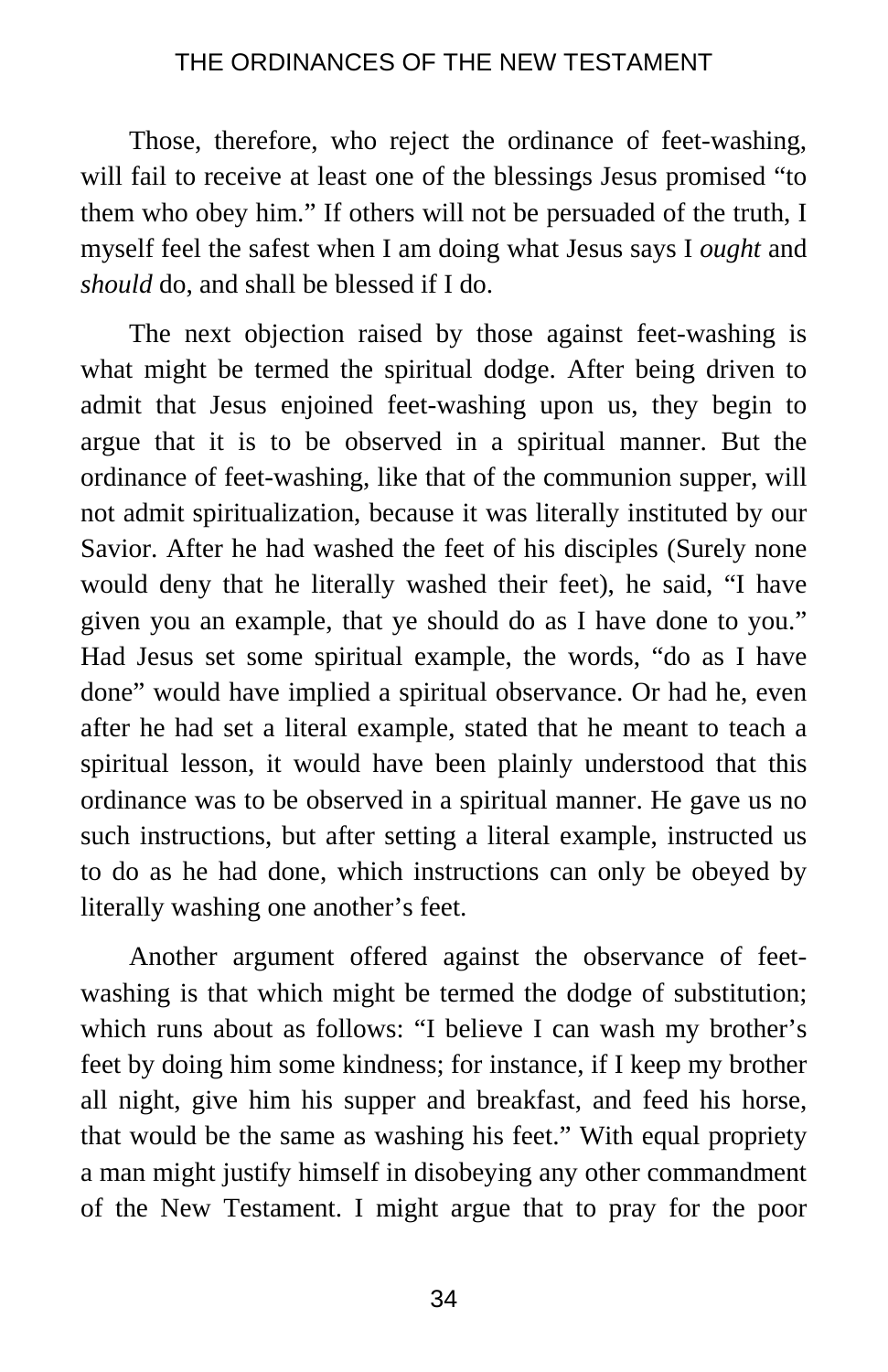would be counted the same by the Lord as literally supplying their needs. This is as good doctrine as that presented by those opposing feet-washing, but neither of them will stand the test of the great judgment day.

The doctrine of substitution has no place in the Bible. God always means what he says, and says what he means. Concerning feet-washing Jesus did not say, "If I, your Lord and Master, have washed your feet; ye also ought to keep your brother all night, and feed his horses, or do him some other act of kindness," but, "If I, then your Lord and Master, have washed your feet; ye also ought to wash one another's feet." This will we cheerfully do, Lord, resigning all the glory to thy blessed name forever.

One commentator argues that the words "do as I have done to you" do not imply a literal imitation of the Savior's example. "Had he said, Do what I have done," he argues, "we would have understood that we were literally to wash one another's feet." What a foolish argument! Let common sense answer, How could we do what Jesus did? What did Jesus do? He washed the feet of his twelve apostles. This has been a thing impossible ever since the death of the apostles. Jesus could not have enjoined feet-washing upon the Christians of today with the words our opponent suggests. We cannot do *what* Jesus did, but we can do *as* he did, by laying aside our garments, and taking a towel, and girding ourself, and pouring water into a basin, and washing somebody's feet, and wiping them with the towel wherewith we are girded.

Another false claim made by those who reject this ordinance, is that the feet-washing of John 13, was a mere Jewish custom, and belonged to the Old Testament. This idea is as truly false as any of those we have already considered, which the record of the ordinance in question alone, will show. It appears that Peter was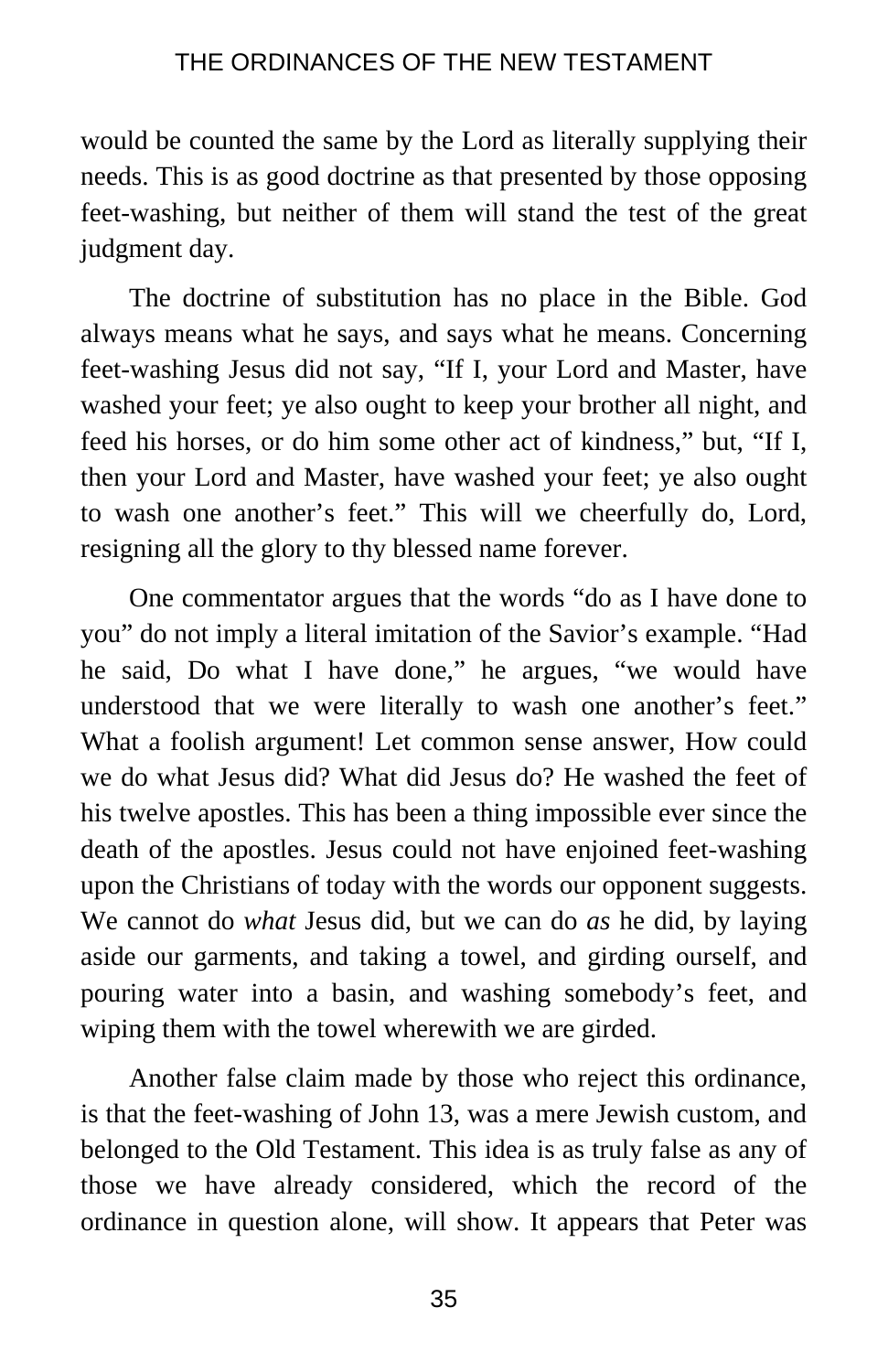struck with amazement when the Lord approached him to wash his feet: and he said, "Lord, dost thou wash my feet? Jesus answered and said unto him, What I do thou knowest not now; but thou shalt know hereafter." Peter was a Jew, and had this been a Jewish ordinance, he would have known all about it. The fact is, Peter had never seen nor heard of such an observance as Jesus was there instituting; hence, his surprise at his Master's conduct.

The law of Moses gave no commandment for washing feet, except for the priests when they entered into the tabernacle. Ex. 30:19-21; 40:30-32. We can read of people washing their feet in the Old Testament; but not such washing of feet as that instituted by our Savior. The ancient Jews, like all other clean people of ancient and modern times, washed their feet when they became dirty, without any injunction from the Lord. But this has nothing to do with the ordinance instituted by our Lord.

Do not modern opposers of the ordinance of feet-washing, wash their feet as a custom of cleanliness? They, therefore, practice all the feet-washing recorded of common people among the Jews of the Old Testament, yet none of them will venture to claim they do this in obedience to Jesus' instructions in the thirteenth chapter of John. So it is very evident that even the ordinance-fighters can see a difference between washing our feet as an act of cleanliness, and washing "one another's feet" as a New Testament ordinance. In every instance recorded the individual washed his own feet, just as we do in the modem custom of cleanliness. See Gen. 18:4; 19:2; 24:32; 43:24; Ex. 30:19, 21; 40:31; 2 Sam. 11:8. This is another evidence that the ordinance of washing one another's feet is different from anything known to the people of the Old Testament. So their Old Testament argument also falls into oblivion.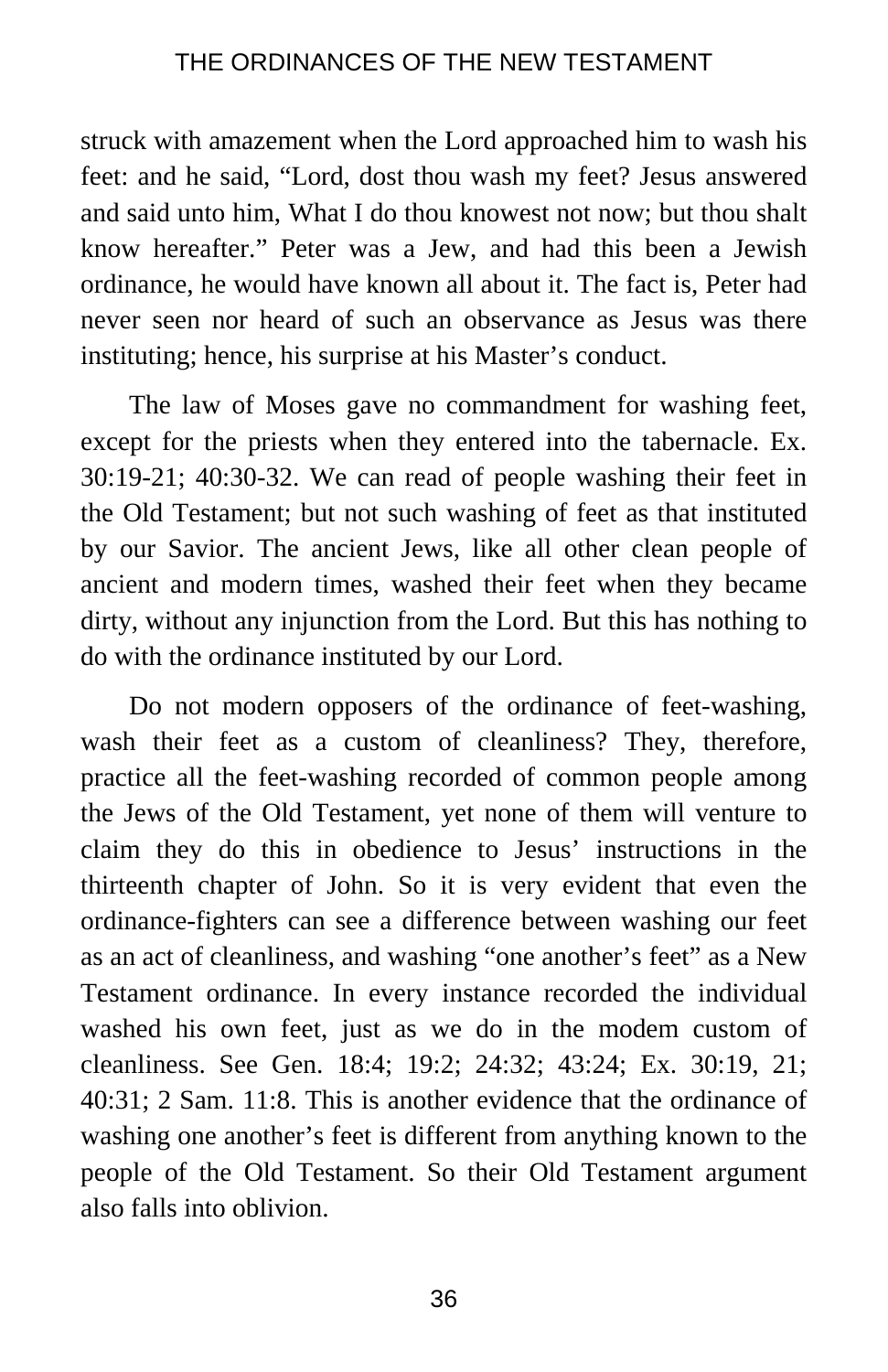We will now conclude this chapter with a consideration of this important question, *Did the apostolic church practice the ordinance of feet-washing*? It is a common thing to hear ordinancefighters affirm that they did not, but ancient records speak differently.

Paul in his instructions to Timothy, concerning the number of those to be financially maintained by the church, says, "Let not a widow be taken into the number under threescore years old, having been the wife of one man, well reported of for good works; if she have brought up children, if she have lodged strangers, if she have washed the saints' feet, if she have relieved the afflicted, if she have diligently followed every good work."—1 Tim. 5:9, 10.

It is evident that the apostle does not in this Scripture refer to the washing of our feet as a custom of cleanliness because he does not say if she have washed her feet, but "if she have washed the saints' feet," which shows that he referred to the ordinance instituted by the Savior. And the fact that he makes it a test of faithfulness to God proves that it was practiced by the church of his day.

Some object to this as a proof text because Paul here only calls feet-washing a good work, and not an ordinance. This is a very foolish argument, for what does it matter to us whether it is an ordinance or a good work: either proves it obligatory upon us. Surely the Bible does not release us from obedience to a commandment by calling it a good work.

But let us see if we cannot find feet-washing elsewhere in the New Testament styled an ordinance. "Now I praise you, brethren, that ye remember me in all things, and keep the ordinances as I delivered them to you."—1 Cor. 11:2. The apostle here praises the Corinthian church for keeping "ordinances" (plural). This is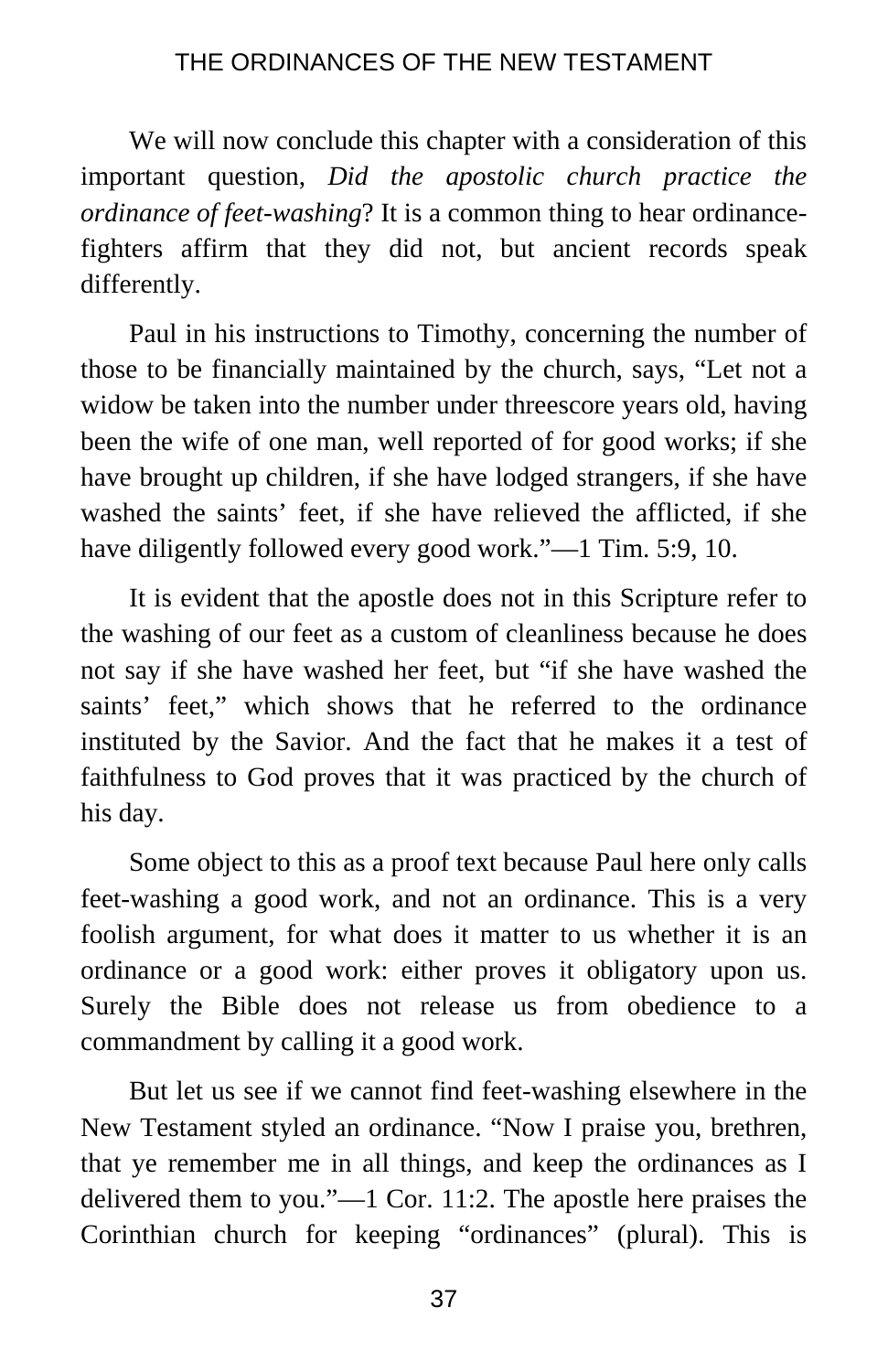evident that he had reference to more than one ordinance. The communion supper is the only ordinance he mentions. What other ordinance, therefore, shall we number with it to form the plurality? Those who reject feet-washing would doubtless answer, Baptism. But baptism could hardly be ranked with the communion supper as an ordinance of the class described by the language employed by Paul. It would hardly be proper to say, I praise you, brethren, that ye keep baptism as I delivered it unto you, because such language is applicable only to such ordinances as are to be observed at intervals. Baptism is not of such a nature, but after it has been administered once, it is intended that the applicant live true to God forever, that it need never be repeated. Therefore, as the very nature of the ordinance of baptism prevents our including it with the ordinances mentioned in this text, what other New Testament commandment except feet-washing could be classed with the communion supper to form the plurality—"ordinances"—of which the apostle speaks? So we rightly conclude that feet-washing is denominated an ordinance in the word of God, that it was taught by Paul to the Corinthian church, and that it was observed by them according to his instructions. Surely further scriptural evidence is not needed to convince teachable individuals that the apostolic church observed the ordinance of feet-washing.

# **Historic Evidences**

It is the common belief today that the voice of ancient church history is silent upon the subject of feet-washing. Modern historians pass over it in silence, as though it found no part of Christianity; but the church fathers make occasional reference to it in such terms as will warrant the belief that the church universally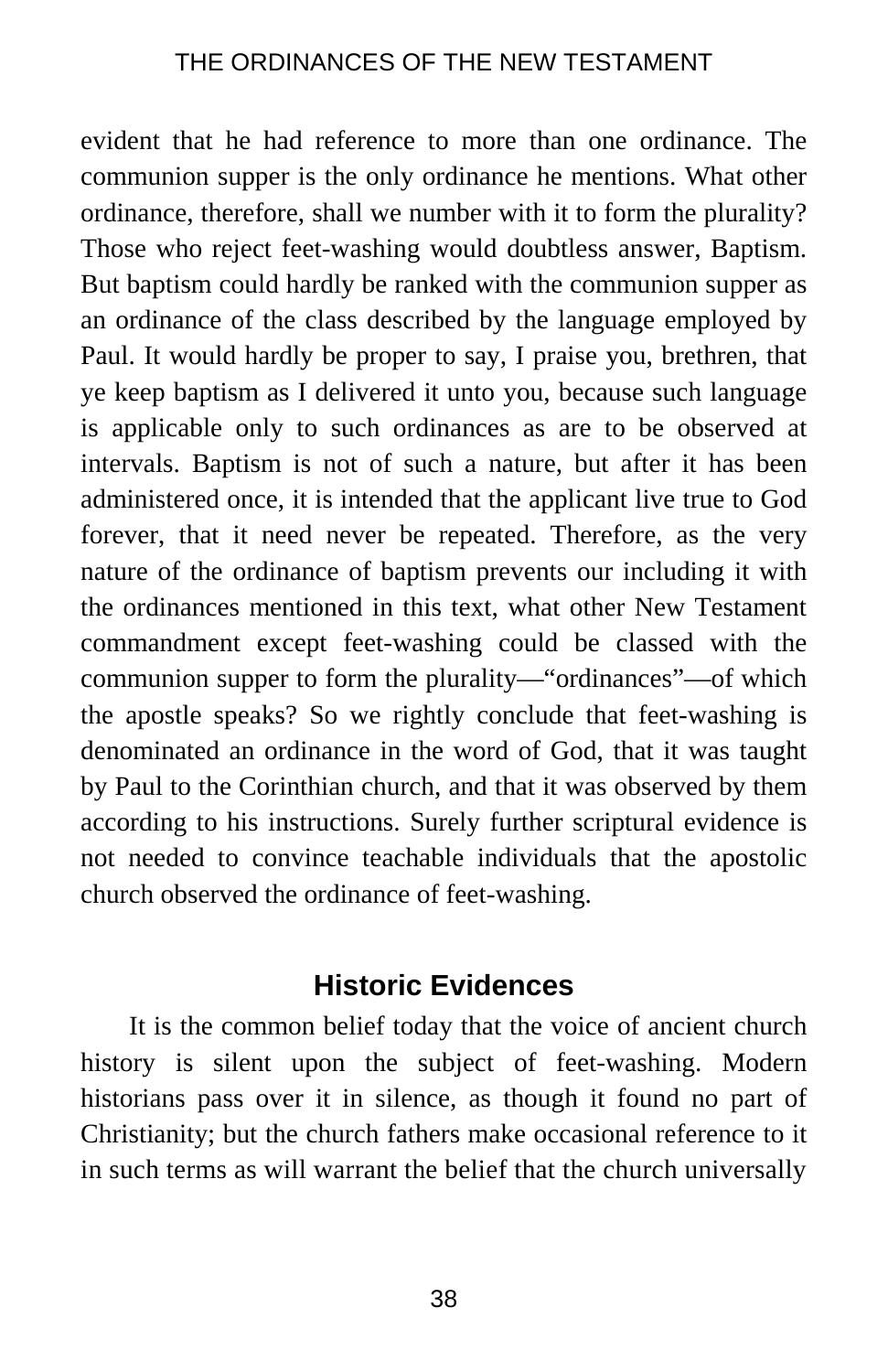continued the observance of this ordinance for several hundred years after our Savior's ascension.

Tertullian, who wrote near the close of the second century, speaks of feet-washing as though it was a common practice among the saints of his time. "Tertullian urges it as one strong objection to the marriage of a Christian woman with an unbeliever, that she could . . . not wash the feet of the saints, nor offer to them either food or drink; but must if she would honor them, conceal them in the house of another, because of her husband's unwillingness to gratify her in this particular."—*Ancient Christianity Exemplified, by Lyman Coleman.*

Like the apostle Paul, Tertullian classes feet-washing with the regular duties of Christians. He brings forth nowhere in his extensive writings, any arguments to substantiate the ordinance of feet-washing. Is this not proof that down to his times this ordinance was never impugned? If feet-washing were not in his day a common practice, to make it, as he does, a Christian duty, would have called for at least some proof to establish its orthodoxy. As nothing of the kind is employed, could we but conclude that all understood it to be a regular Christian duty which could have been so looked upon, only by its being in actual practice among the Christians of that day?

We will next call the reader's attention to the writings of Chrysostom and Augustine.

*Homily on St. John, No. 71, which is but a comment on the 13th chapter of John.*

"Ver. 14, 15. 'If I then,' he saith, 'your Lord and Master have washed your feet, ye ought also to wash one another's feet. For I have given you an example, that ye should do as I have done to you.'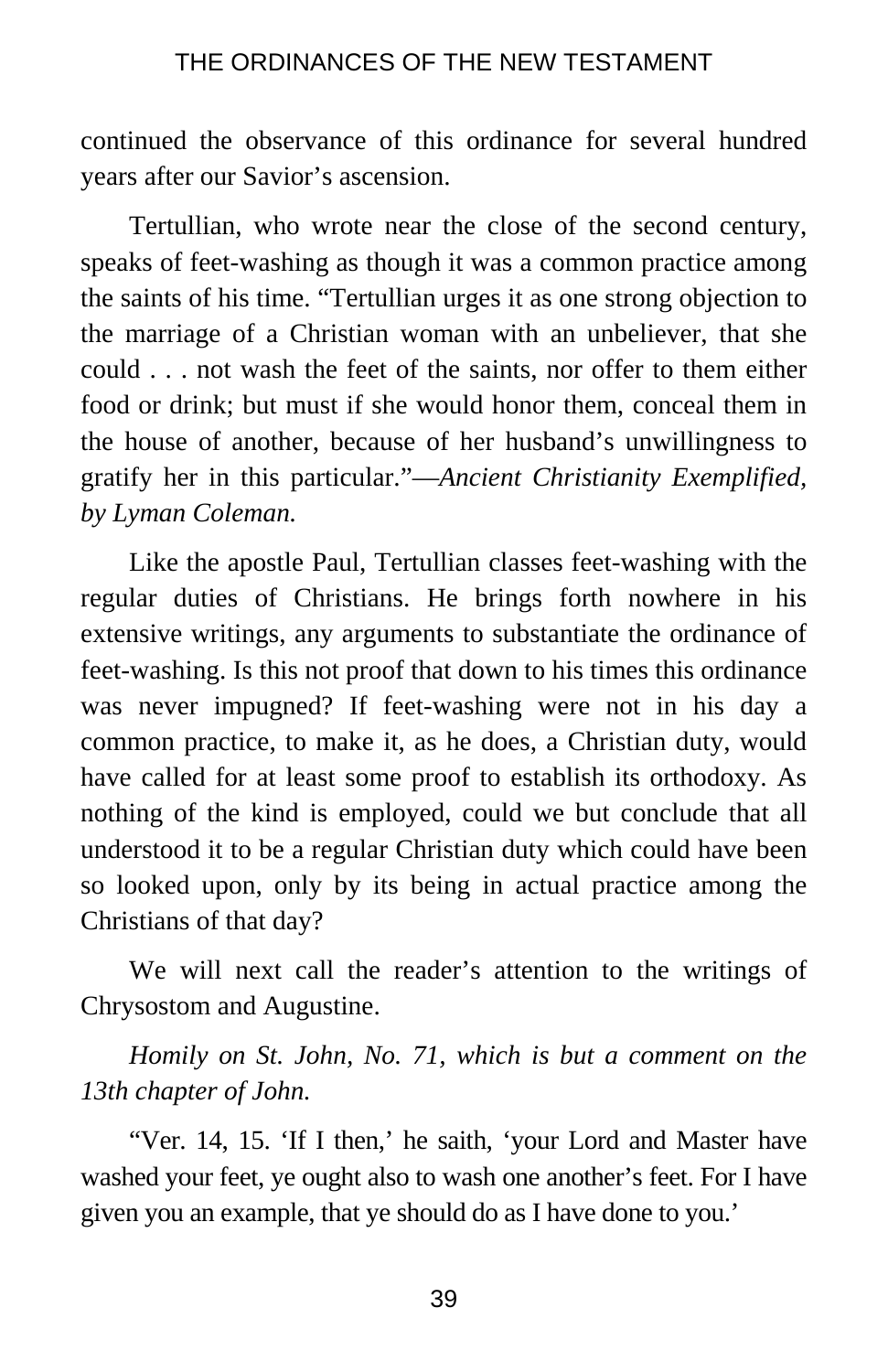"And yet it is not the same thing, for he is Lord and Master, but ye are fellow-servants one of another. What meaneth then the 'as'? 'With the same zeal.' For on this account he taketh instances from greater actions that we may, if so be, perform the less. Thus schoolmasters write the letters for children very beautifully, that they may come to imitate them, though but in an inferior manner. Where now are they who spit on their fellow-servants? where now they who demand honors? Christ washed the feet of the traitor, the sacrilegious, the thief, and that close to the time of the betrayal, and incurable as he was, made him a partaker of his table; and art thou highminded, and dost thou draw up thine eyebrows? 'Let us then wash one another's feet,' saith some, 'then we must wash those of our domestics.' And what great thing if we do wash even those of our domestics? In our case 'slave' and 'free' is a difference of words, but there, an actual reality. For by nature he was Lord and we servants, yet even he refused not at this time to do. But now it is matter for contentment if we do not treat free men as bondsmen, as slaves bought with money. And what shall we say in that day, if after receiving proofs of such forbearance, we ourselves do not imitate them at all, but take the contrary part, being in diametrical opposition, lifted up, and not discharging the debt? For God hath made us debtors one to another having first so done himself, and hath made us debtors of a less amount. For he was our Lord, but we do it, if we do it at all, to our fellow-servants, a thing which he himself implied by saying, 'If I then your Lord and Master—so also do ye.' It would indeed naturally have followed to say, 'How much more should ye servants,' but he left this to the conscience of the hearers.

". . . And he mentioned not the greater action, that 'if I have washed the feet of the traitor, what great matter if ye one another's?' but having exemplified this by deeds, he then left it to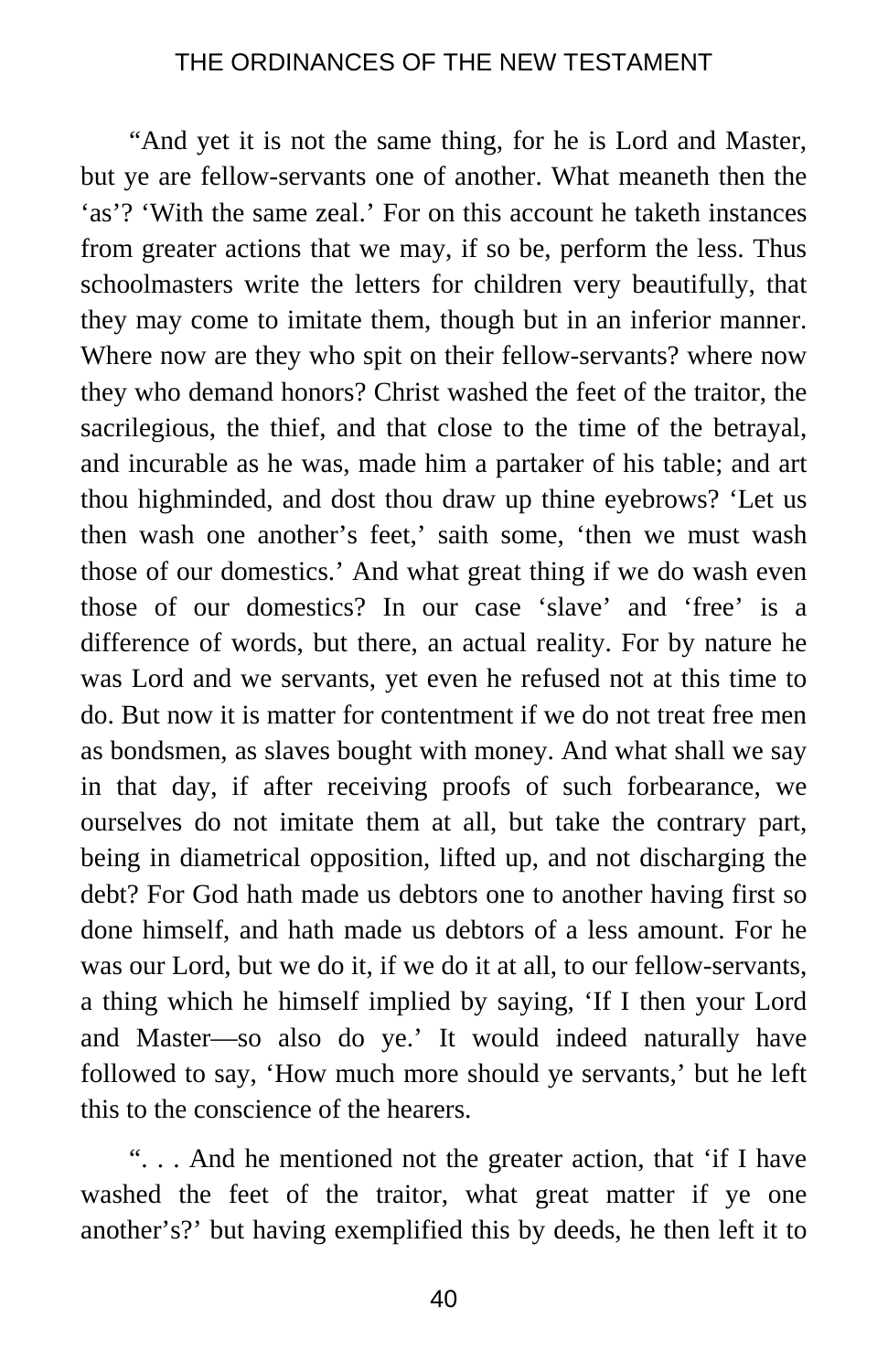the judgment of the spectators. Therefore he said, 'Whosoever shall do and teach, the same shall be called great' (Matt. 5:19); for this is 'to teach' a thing, actually to do it. . .'

"Ver. 16-18, 'Verily I say unto you, the servant is not greater than his Lord, neither he that is sent greater than he that sent him. If ye know these things, happy are ye if ye do them. I speak not of you all—but that the Scripture may be fulfilled, he that eateth bread with me hath lifted up his heel against me.'

"What he said before, this he saith here also, to shame them; 'For if the servant is not greater than his master, nor he that is sent greater than him that sent him, and these things have been done by me, much more ought they to be done by you.' Then, lest any one should say, 'Why now sayest thou these things? Do we not already know them?' He addeth this very thing, 'I speak not to you as not knowing, but that by your actions ye may show forth the things spoken of.' For 'to know' belongeth to all; but 'to do,' not to all. On this account he said, 'Blessed are ye if ye do them'; and on this account I continually and ever say the same to you, although ye know it, that I may set you on the work. Since even Jews 'know,' but yet they are not 'blessed'; for they do not what they know."

# **Augustine**

#### *Comment on John* 13:14 *Homily* 58.

" 'If I then,' he says, 'your Lord and Master, have washed your feet, ye also ought to wash one another's feet. For I have given you an example, that ye should do as I have done to you.' This, blessed Peter, is what thou didst not know when thou wert not allowing it to be done. This is what he promised to let thee know afterwards, when thy Master and thy Lord terrified thee into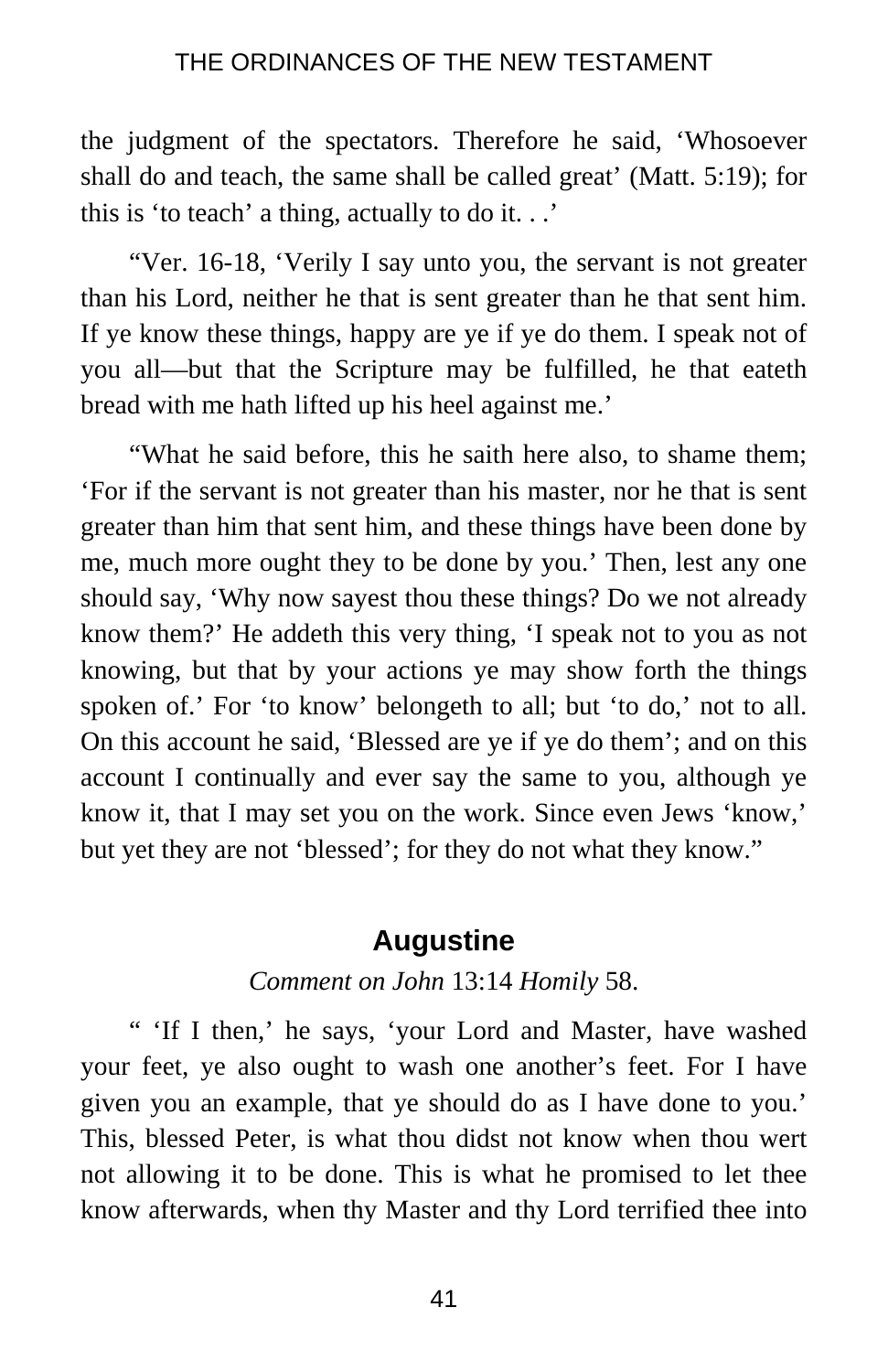submission, and washed thy feet. We have learned, brethren, humility from the Highest; let us, as humble, do to one another what he, the Highest, did in his humility. Great is the commendation we have here of humility: and brethren do this to one another in turn, even in the visible act itself, when they treat one another with hospitality; for the practice of such humility is generally prevalent, and finds expression in the very deed that makes it discernible. And hence the apostle, when he would commend the well-deserving widow, says, 'if she is hospitable, if she has washed the saints' feet.' And wherever such is not the practice among the saints, what they do not with the hand they do in heart, if they are of the number of those who are addressed in the hymn of the three blessed men, 'O ye holy and humble of heart, bless ye the Lord.' But it is far better, and beyond all dispute more accordant with the truth, that it should also be done with the hands; nor should the Christian think it beneath him to do what was done by Christ. For when the body is bent at a brother's feet, the feeling of such humility is either awakened in the heart itself, or is strengthened if already present."

Such sentiments at the foregoing, from Chrysostom and Augustine, two of the brightest lights of the fourth century, are proof that feet-washing was practiced in the church down to their times; for it cannot be that such brained expositors of the Word of God would have penned such words, if they did not express the orthodox sentiments of their day.

Neither could they have occupied the place amongst the fathers as orthodox writers, which they have ever occupied, had they indulged in the wild fancies they evidently indulged in, were the ordinance of feet-washing not taught and practiced by the church of their day.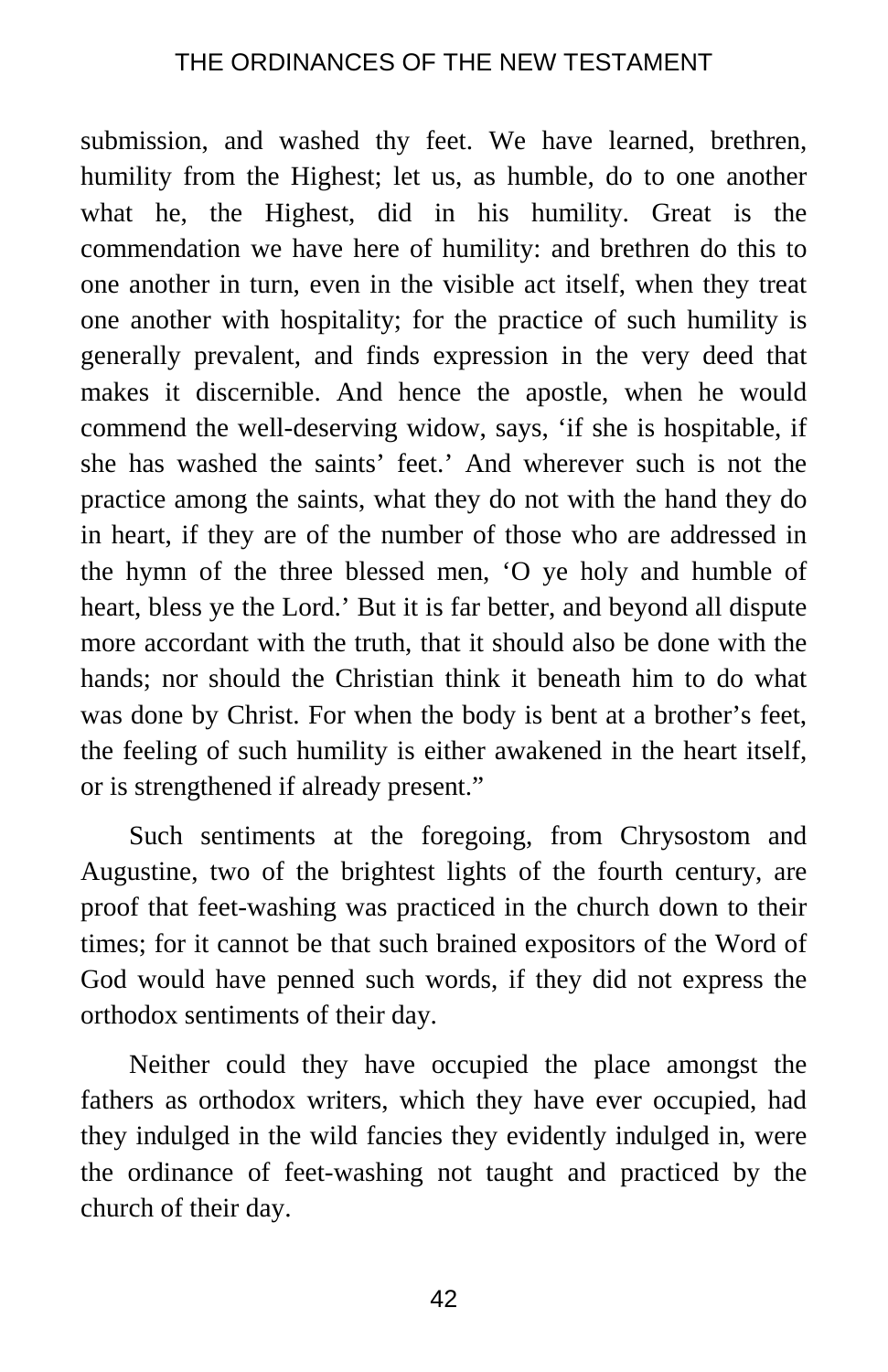Surely there were more Christians than Chrysostom and Augustine in the fourth century who practiced feet-washing. And if we say they did not practice it, we make them of the class who "say, and do not."

But we need not conjecture, since Augustine declares in the above concerning the visible act of feet-washing, in his day, "The practice of such humility is generally prevalent." So anti-feetwashers not only make Augustine a hypocrite by saying he did not practice feet-washing, but they make him a liar when they say it was not generally practiced by the church in his day.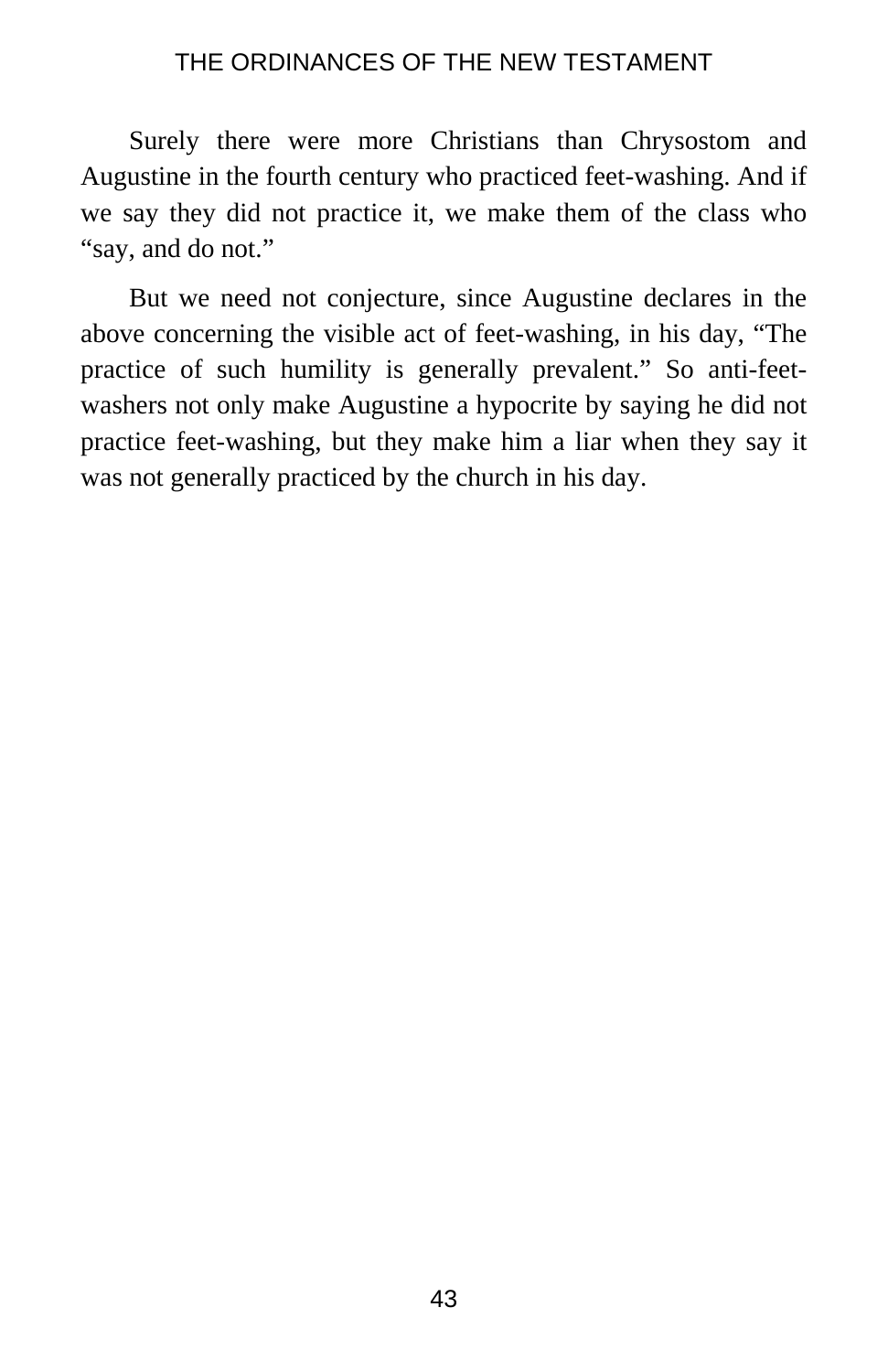# **The Mode of Baptism**

Doubtless no Bible subject has been a greater source of controversy than that we are now bringing into consideration. Some favor sprinkling, other pouring, immersion, triune immersion, etc.; while all profess to be governed by the same Bible, to be led by the same Holy Ghost, to be worshiping the same God, to be traveling the same road, to be going to the same heaven. Such a mass of confusion could but disgust any thinking mind, and is productive of nothing short of skepticism in those who are unable to discriminate between true and false Christianity. Can it be that the Bible substantiates so many antagonistic theories? No, the Bible tells there is but one baptism. Eph. 4:4. But which of the baptisms is the one taught in the Bible? To this question we believe we can give an answer that will prove satisfactory to candid and teachable minds.

The true mode of baptism is the definition of that important word. Therefore, to say sprinkling is the true mode of baptism is to say that to baptize means to sprinkle; to say triune immersion is orthodox, is to say *baptize* means to immerse three times; etc. But let us at once appeal to our lexicons for a definition of this word. We will take Webster's International Dictionary. "BAPTISM. The application of water to a person, as a sacrament or religious ceremony." No light is imparted by this definition; so we will take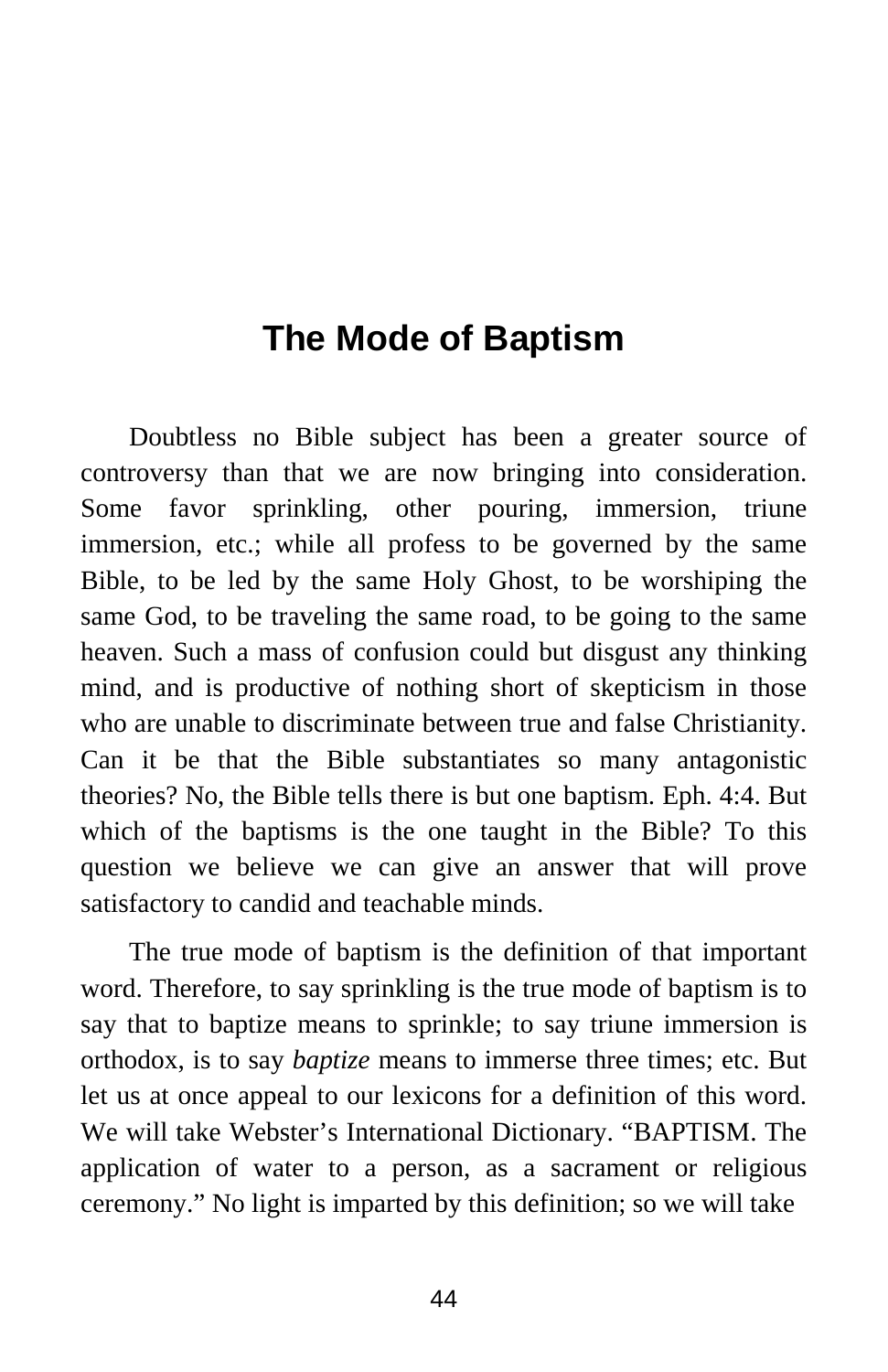the verb form. "BAPTIZE. To administer the sacrament of baptism to." Then *baptize* means to administer *baptism***,** but still it is undefined. One dictionary, however, gives us the following. "BAPTIZE. To administer baptism to by sprinkling or immersion." If we accept this definition, we must admit that both sprinkling and immersion are orthodox baptisms.

But is there any reason why we might doubt this definition? Yes, because many of the definitions in our dictionaries are created by usage. By this we mean that scholars when compiling our dictionaries, give as definitions of each word, all its applications amongst the people. And when an improper application of a word becomes common it is placed in the dictionaries and becomes thus a proper definition. This will do very well for common use, but when a duty to God depends upon the definition of a word, we do not feel like letting it rest upon any uncertainties, but rather like going back to the words originally used by the Lord when he gave the commandment, and finding out what those words meant to the people of that day; then we will understand clearly the nature of the work God requires us to do. This we can easily do, because we still have the New Testament in Greek, which is the language in which it was originally written.

"*Baptisma*" is the word always used for baptism in the Greek Testament. "*Baptizo*" is its verb form. The reader will observe that the words used in our standard English version are but anglicized forms of these same Greek words. So it is proper that we should appeal to the Greek lexicons for their definitions.

BAPTIZO. "To dip in or under water."—*Liddell and Scott*. Liddell and Scott's lexicon is the standard Greek lexicon amongst English-speaking people, both for classic and Bible Greek. However, to give more force to the definition of this important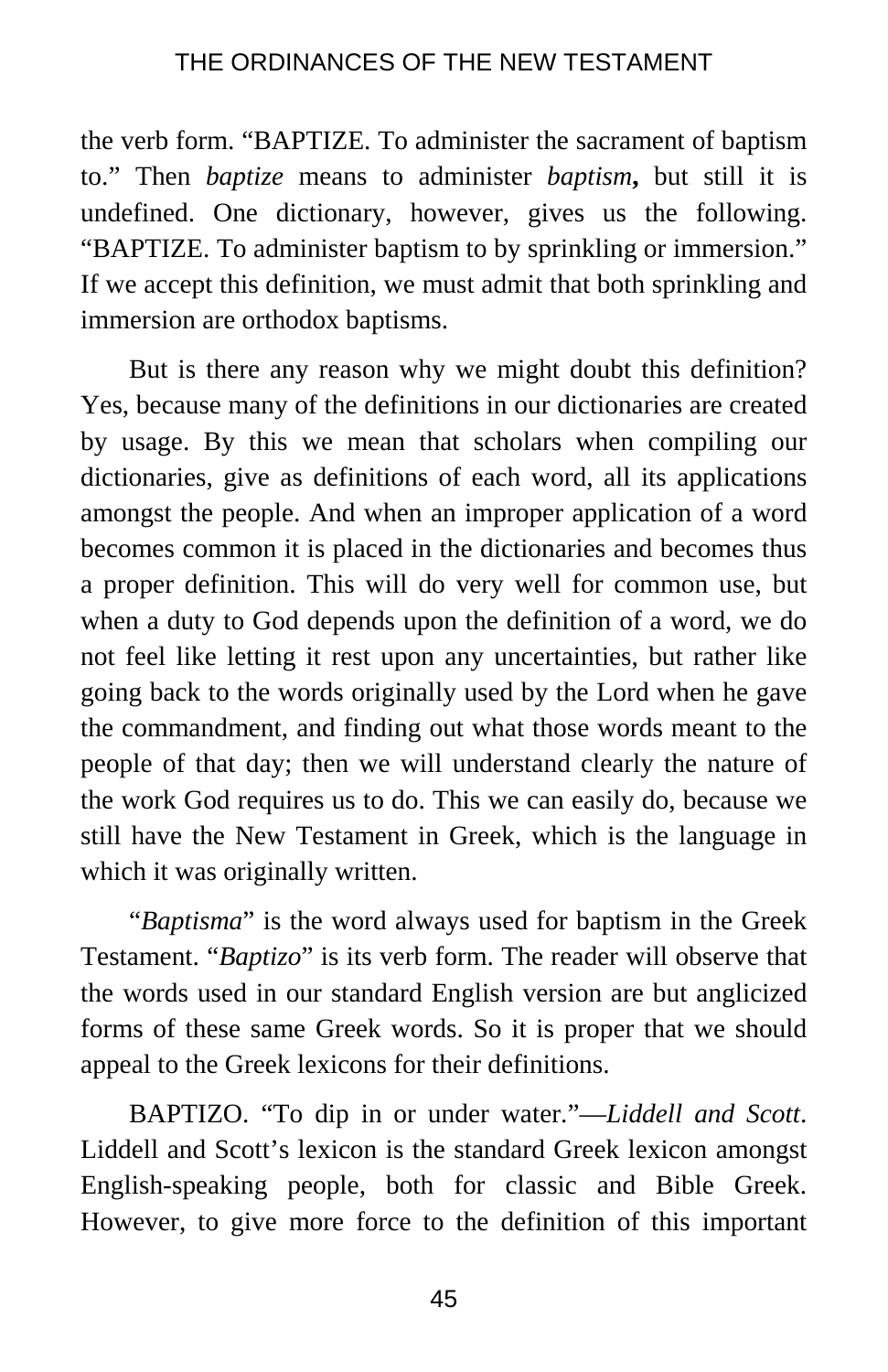word, we will insert other authorities. Having before us an excellent collection of testimonies from lexicographers of profound scholarship, in Winebrenner's book "Doctrinal and Practical Sermons," we take liberty to insert them.

"SCAPULA, a learned foreign lexicographer of the sixteenth century, says, '*Bapto* and *baptizo*—to dip, to immerse; also to wash, to dye, because these are done by immersion.'

"ROBERTSON, of the seventeenth century, defines *baptizo* by the words '*mergo* and *lavo*' (Latin), meaning in English, to immerse, to wash.

"SCHLEUSNER, a learned and distinguished German lexicographer, says, 'These words, *bapto* and *baptizo***,** signify, 1, To immerse, to dip in water; 2, To wash, or cleanse by water, because for the most part, a thing must be dipped into water that it may be washed.'

"PARKHURST says, '*Baptizo* first and primarily means to dip, to immerse, to plunge in water.'

"DONNEGAN defines *baptizo* to mean 'to immerse, to submerge, to saturate.'

"STOKINS, another master critic and great linguist, says, '*Baptizo* properly means to dip, to immerse in water.' "

# **The Voice of the Greatest Scholars, Theologians, And Commentators**

LUTHER. "The term *baptism* is a Greek word. It may be rendered *a dipping*, as when we dip something in water, that it may be *entirely* covered."—*As quoted by Winebrenner*. "Luther acknowledging baptism to be immersion, says, 'So Paul explains it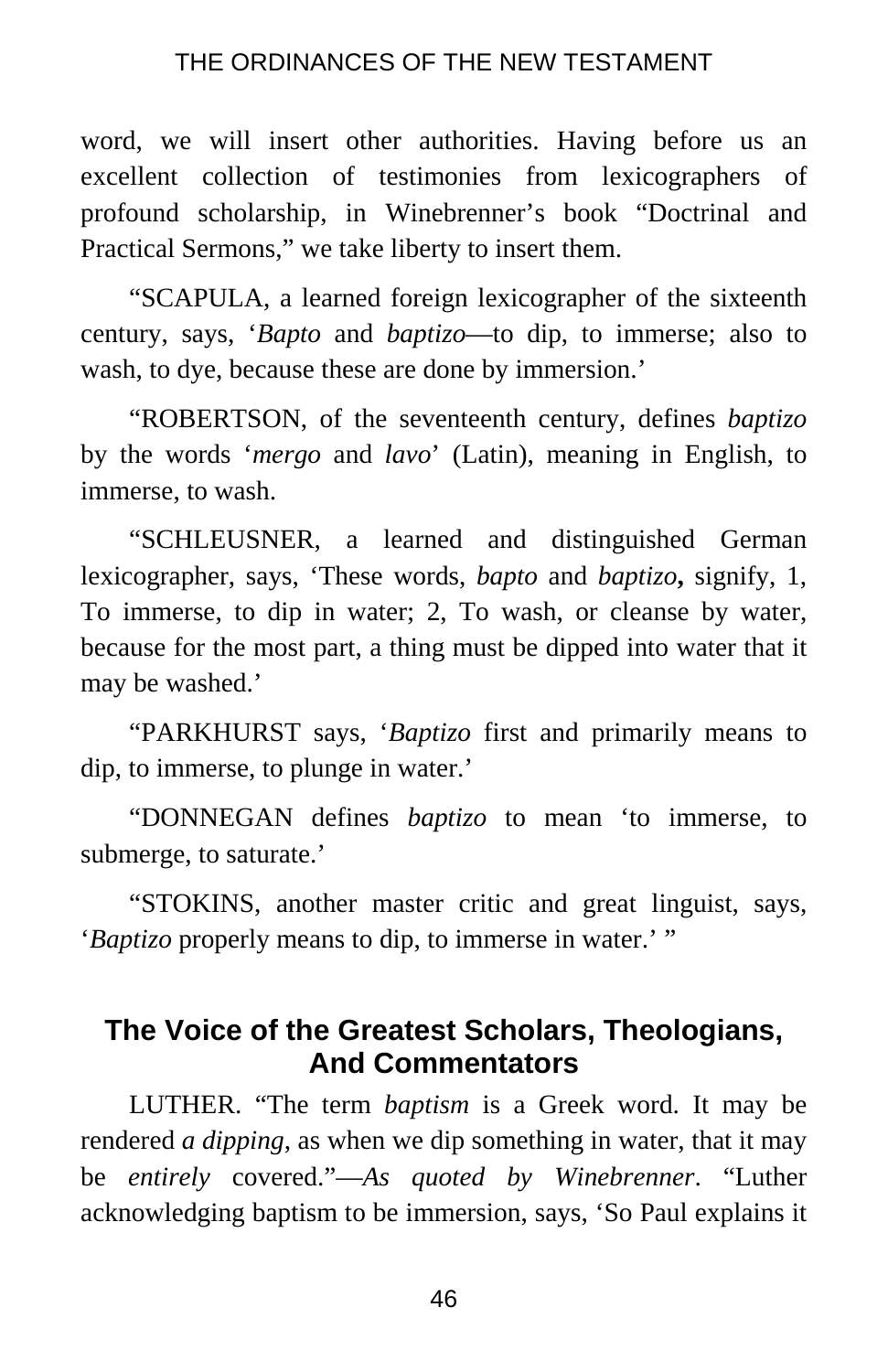(Rom. 6.)—On this account, I could wish that such as are to be baptized should be completely immersed into water according to the meaning of the word, and signification of the ordinance; as also without doubt it was instituted by Christ.' "—*Bible Baptisma, by McDonald*.

CALVIN. "Whether the person baptized is to be wholly immersed, and that whether once or thrice, or whether he is only to be sprinkled with water, is not of the least consequence: churches should be at liberty to adopt either, according to the diversity of climate, although it is evident that the term baptize means to immerse, and that this was the form used by the primitive church."—Institutes, Book IV. Chap. 15, Sec. 19.

THOS CHALMERS. "The original meaning of the word *baptism* is immersion."—*Lecture on Rom*. 6:4.

BEZA, Calvin's successor. "Christ commanded us to be baptized, by which word, it is certain, immersion is signified. To be baptized in water signifies no other than to be immersed in water."—*As quoted by Winebrenner*.

GILL. "This word in its first and primary sense signifies to dip, or plunge into; and so it is rendered by our best lexicographers, *mergo*, *immergo*, to dip, or to plunge into. And in a secondary consequential sense, *abbuo*, *lavo*, to wash, is used, because what is washed is dipped, there being no proper washing but by dipping."—*As quoted by Winebrenner*.

PROF. C. ANTHON, of New York. "There is no authority, whatever, for the singular remark made by Rev. Dr. Spring, relative to the force of *baptizo***.** The primary meaning of the word is to dip, or immerse; and its secondary meanings, if ever it had any, all refer, in some way or other, to the same leading idea.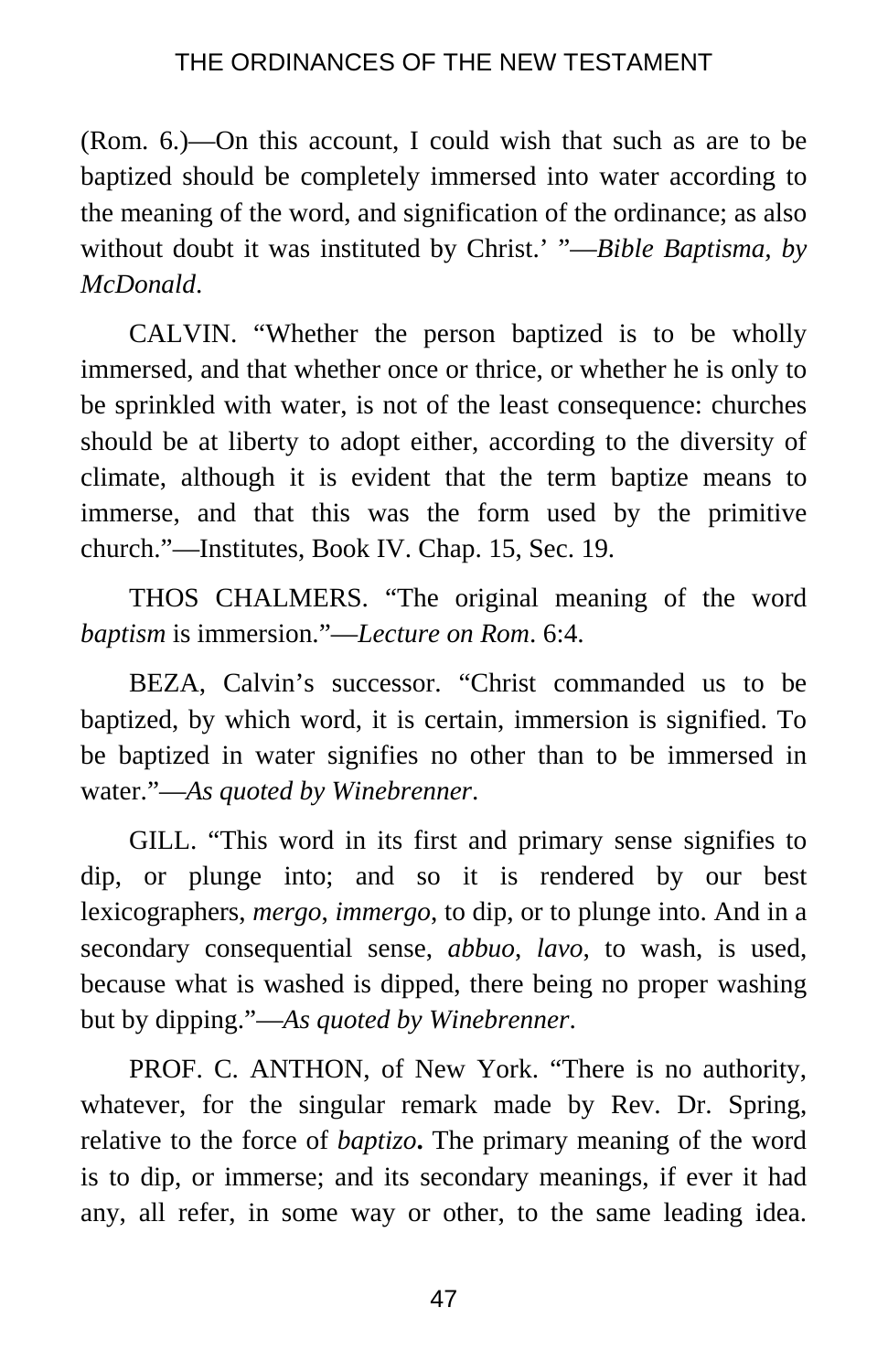Sprinkling, etc., are entirely out of the question."—*As quoted by Winebrenner*.

GEORGE CAMPBELL. "The word *baptizein*, both in sacred authors and in classical, signifies to dip, to plunge to immerse, and was rendered by Tertullian, the oldest of the Latin Fathers, *tingere*, the term used for dyeing cloth, which was immersion. It is always construed suitably to this meaning."—*Note on Matt*. 3:11.

PROF. STUART, of Andover Theological Seminary. "*Bapto* and *baptizo* mean to dip, plunge, or immerse into any liquid. All lexicographers and critics of any note, are agreed in this."—*As quoted by Winebrenner*.

AUGUSTI, Vol. V. p. 5. "The word *baptism*, according to etymology and usage, signifies to immerse, submerge, etc., and the choice of the expression betrays an age in which the latter custom of sprinkling had not been introduced."

BRENNER. "The word corresponds in signification with the German word, *taufen, to sink into the deep*."

BRETSCHNEIDER, in his Theology of 1828, Vol. II. pp. 673, 681. "An entire immersion belongs to the nature of baptism."— "This is the meaning of the word."

PAULLUS, in his Com., Vol. I p. 278. "The word *baptize* signifies in Greek, sometimes to *immerse*, sometimes to *submerge*."

RHEINHARD. Ethics, V. p. 79. "In sprinkling, the symbolical meaning of the ordinance is *wholly lost*."

SCHOLZ, on Matt. 3:6. "Baptism consists in the immersion of the whole body in water."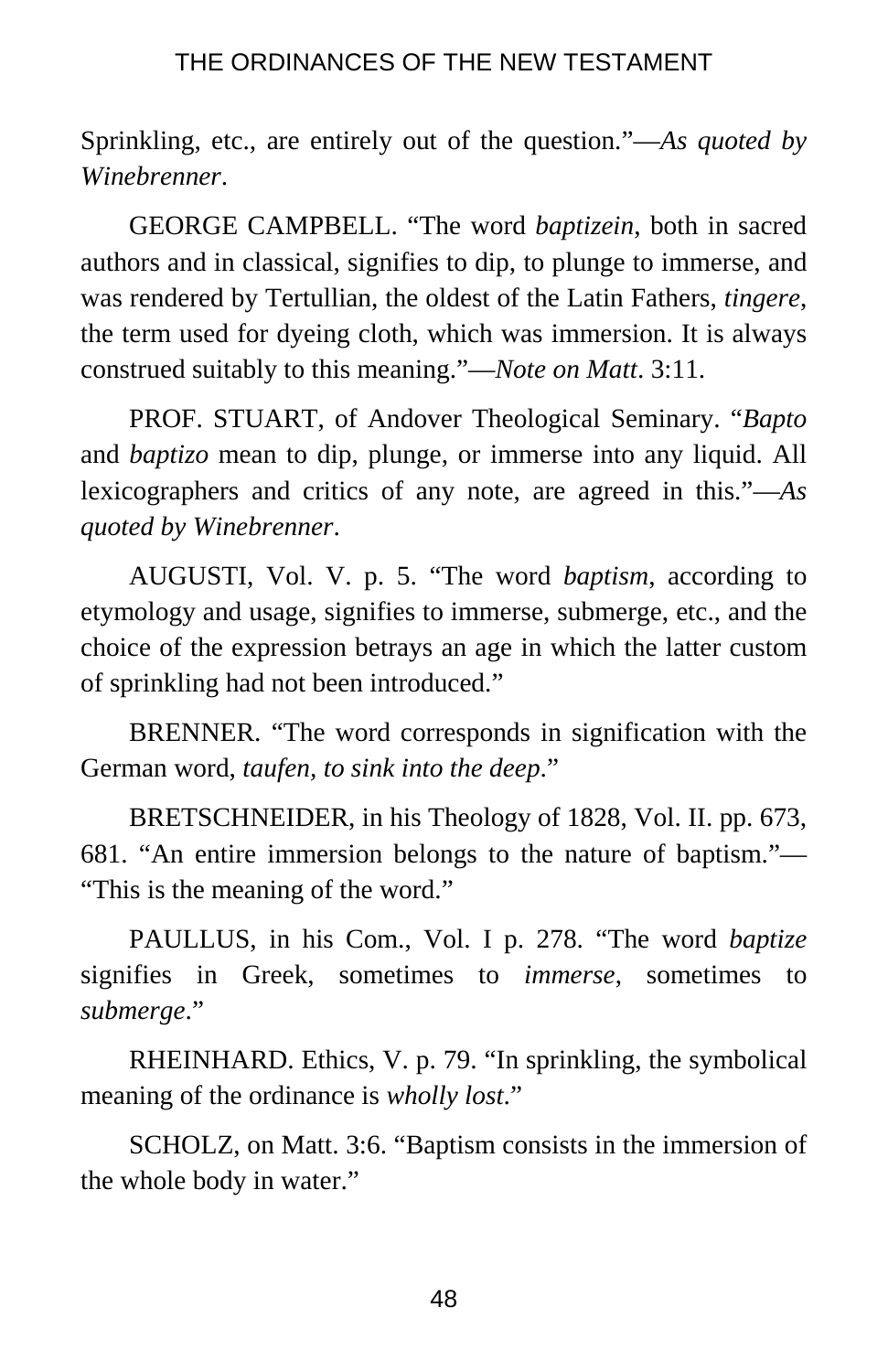BRETSCHNEIDER. "In the words *baptizo* and *baptisma* is contained the idea of a complete immersion under water; at least so is *baptisma* in the New Testament."

DR. CHADMERS on the sixth chapter of Romans. "The original meaning of the word *baptism* is immersion."

The last thirteen testimonies are from Hinton's "History of Baptism." He represents them as pedo-baptists. So they were men who belonged to sects who are opposed to immersion as a mode of baptism.

WILSON, Emphatic Diaglott. "*Bapto* occurs three times [in the New Testament], Luke 16:24; John 13:26; Rev. 19:13, and is always translated *dip* in the common version. *Baptizo* occurs seventy-nine times; of these, seventy-seven times it is not translated at all, but transferred; and twice, viz., Mark 7:4; Luke 11:38, it is translated *wash*, without regard to the manner in which it was done. All lexicographers translate it by the word *immerse*, *dip*, or *plunge*; not one by *sprinkle* or *pour*. No translator has ever ventured to render these words by *sprinkle* or *pour* in any version."

To the above list of testimonies might be added the translators who render *baptizo* immerse throughout the New Testament. Rotherham; H. T. Anderson; Bible Union; Campbell, Doddridge & Macknight; Wilson; and others always translate it *immerse*. All other English translators, like the standard version, leave the word untranslated.

Having now clearly shown from the testimonies of many of the greatest scholars of the world, that *baptizo*, the original word for baptize, and its relative terms, mean *to immerse* only; it is evident that immersion is the mode of baptism taught by our Savior and practiced by his apostles.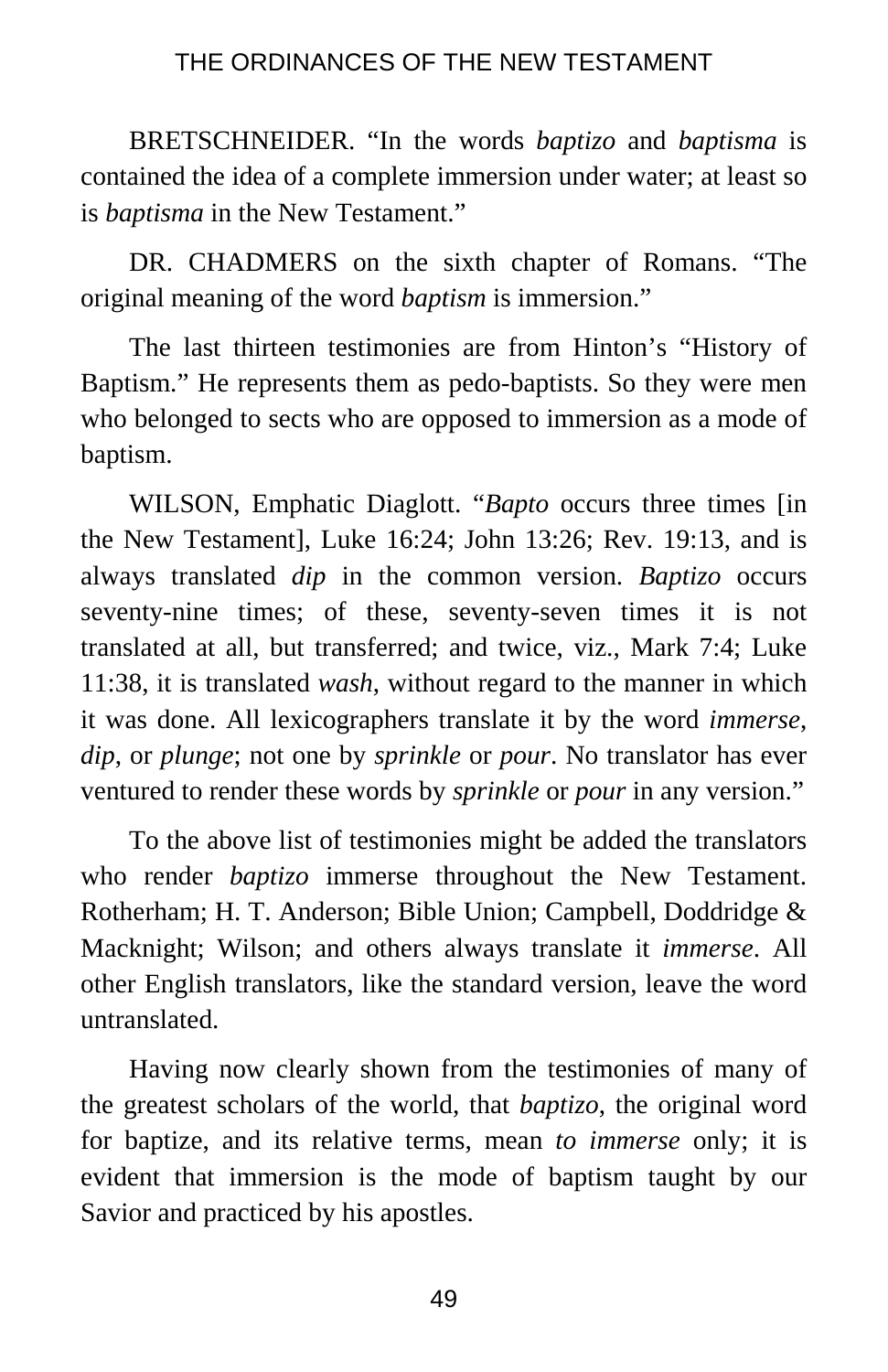This fact would be fully comprehended by every English reader, had our standard translators given us the Bible throughout in radical English. By radical English we mean such words as may be defined within the bounds of our own language. *Baptize* would be a radical English word, had its definition been transferred with the word itself from the Greek language. And we should have no occasion to fault our scholars, had they done this. But to transfer a word, as they have in the case of *baptism*, from a dead language, and give it a different definition, is not the proper way to handle the book upon which hangs the eternal destiny of every human soul; and it is shouldering a responsibility that we should not wish to carry in that day to come.

But that immersion is the mode of baptism that was practiced in Bible times may be proved satisfactorily to any candid mind without reference to the definition of the word *baptize*, by a careful consideration of the construction of the texts in which it is found.

*In no instance is it recorded that they brought the water to the applicant, but they always went to the water to administer baptism.*

"John also was baptizing in Enon near to Salim, because there was much water there: and they came, and were baptized."—John 3:23. See also Matt. 3:6, 13; Mark 1:5, 9; Acts 8:36.

*They went down into the water, both the minister and the applicant.*

"And he commanded the chariot to stand still: and they went down both into the water, both Philip and the eunuch; and he baptized him."—Acts 8:38.

*They were buried in baptism; that is, they were immersed.*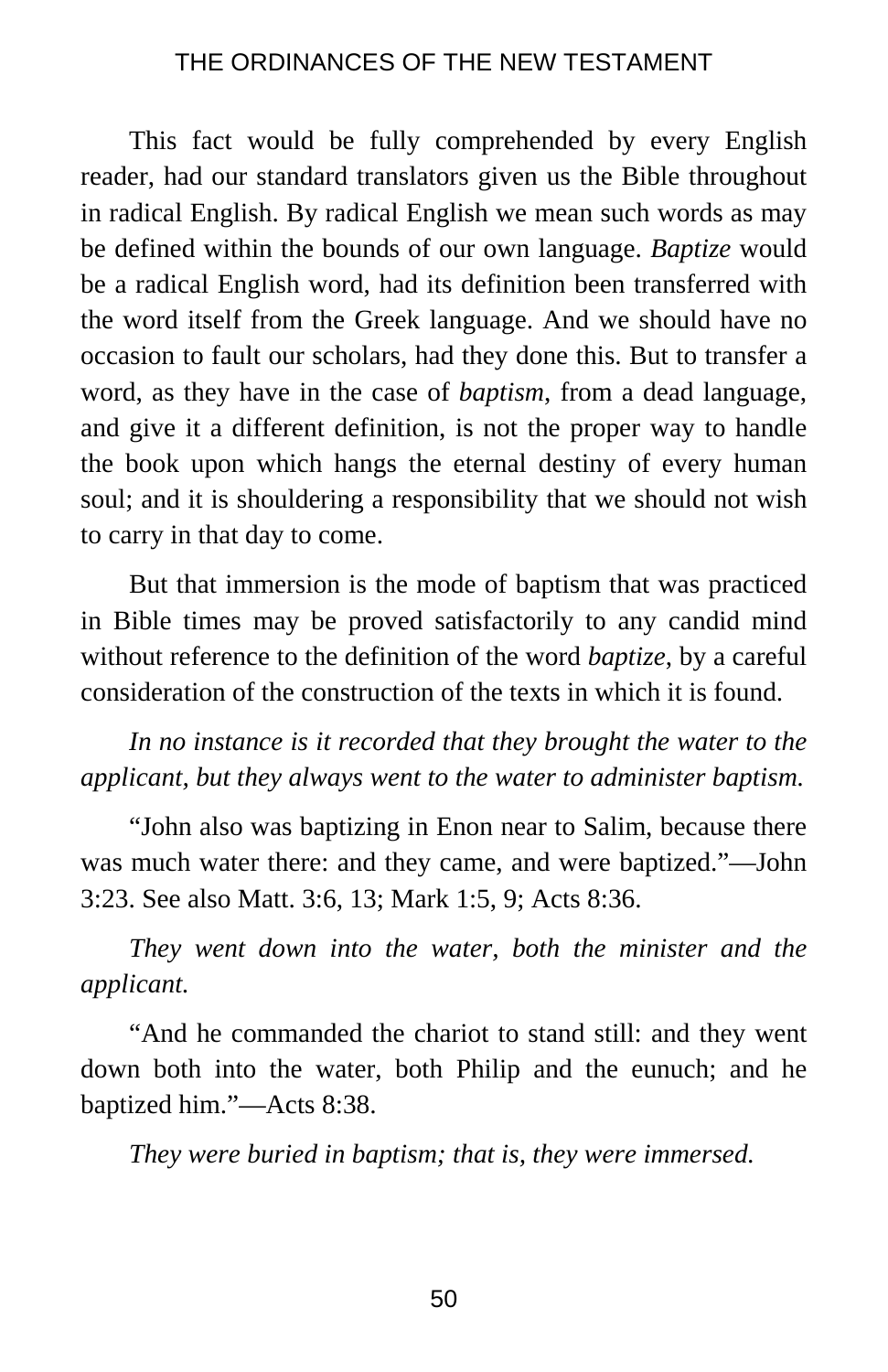"Therefore we are buried with him by baptism into death."— Rom. 6:4.

"Buried with him in baptism."—Col. 2:12.

*They came up out of the water.* 

"And when they were come up out of the water, the Spirit of the Lord caught away Philip, that the eunuch saw him no more."— Acts 8:39.

"And Jesus, when he was baptized, went up straightway out of the water."—Matt. 3:16.

Surely no thinking man can fail to be convinced by these texts that the apostolic church practiced immersion. And as the New Testament gives no account of the practice of any other mode of baptism, what is wanting to convince any teachable individual that the early church practiced immersion only? Can it be that the apostles practiced a mode of baptism that has not been recorded in the sacred volume? If we are to credit the sublime truth, universally acknowledged by the nominal Christian world, exclusive of Romanism, that "the Bible contains all things essential to life and godliness," we need not search after further apology for our faith that immersion only is baptism.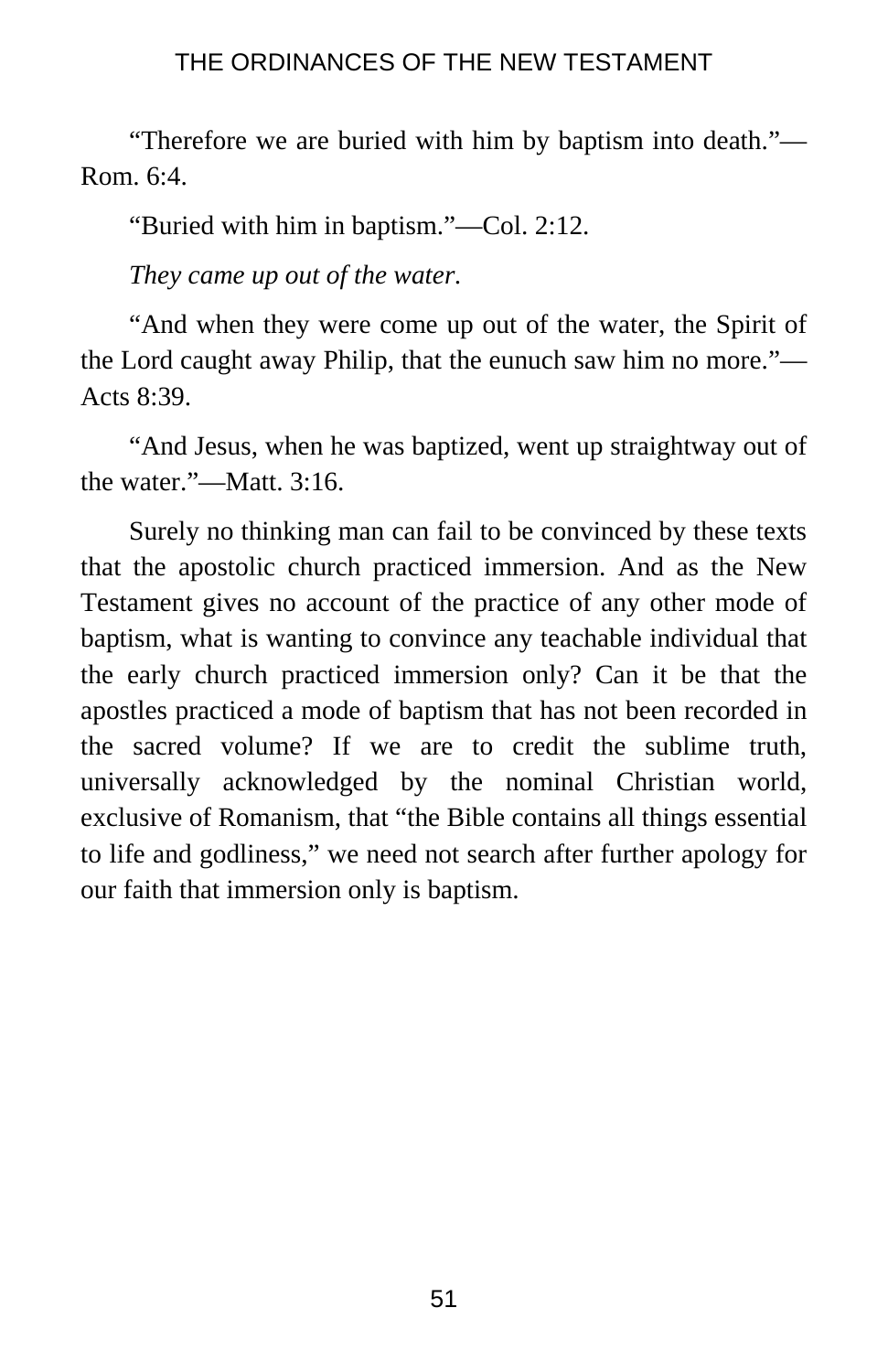# **Sprinkling and Pouring**

Neither sprinkling nor pouring can be baptism, unless, as we stated in the previous chapter, they are proper definitions of that important word. If the true sense of the word *baptize* is perfectly conveyed in the English words *sprinkle* and *pour*, then both these words are synonymous with the word *baptize*.

The best way to test a synonym, is to substitute it for the word it is said to be synonymous with, and see what kind of sense it makes.

"Then went out to him Jerusalem, and all Judea, and all the regions round about Jordan, and were *sprinkled* of him in Jordan."—Matt. 3:5, 6.

"And it came to pass in those days, that Jesus came from Nazareth of Galilee, and was *poured* of John in Jordan."—Mark 1:9.

"And John also was *sprinkled* in Enon near to Salim, because there was *much* water there: and they came, and were *sprinkled*."—John 3:23.

If John was sprinkling the people on this occasion, he certainly gave them a thorough sprinkling, for it seems to have required *much water*.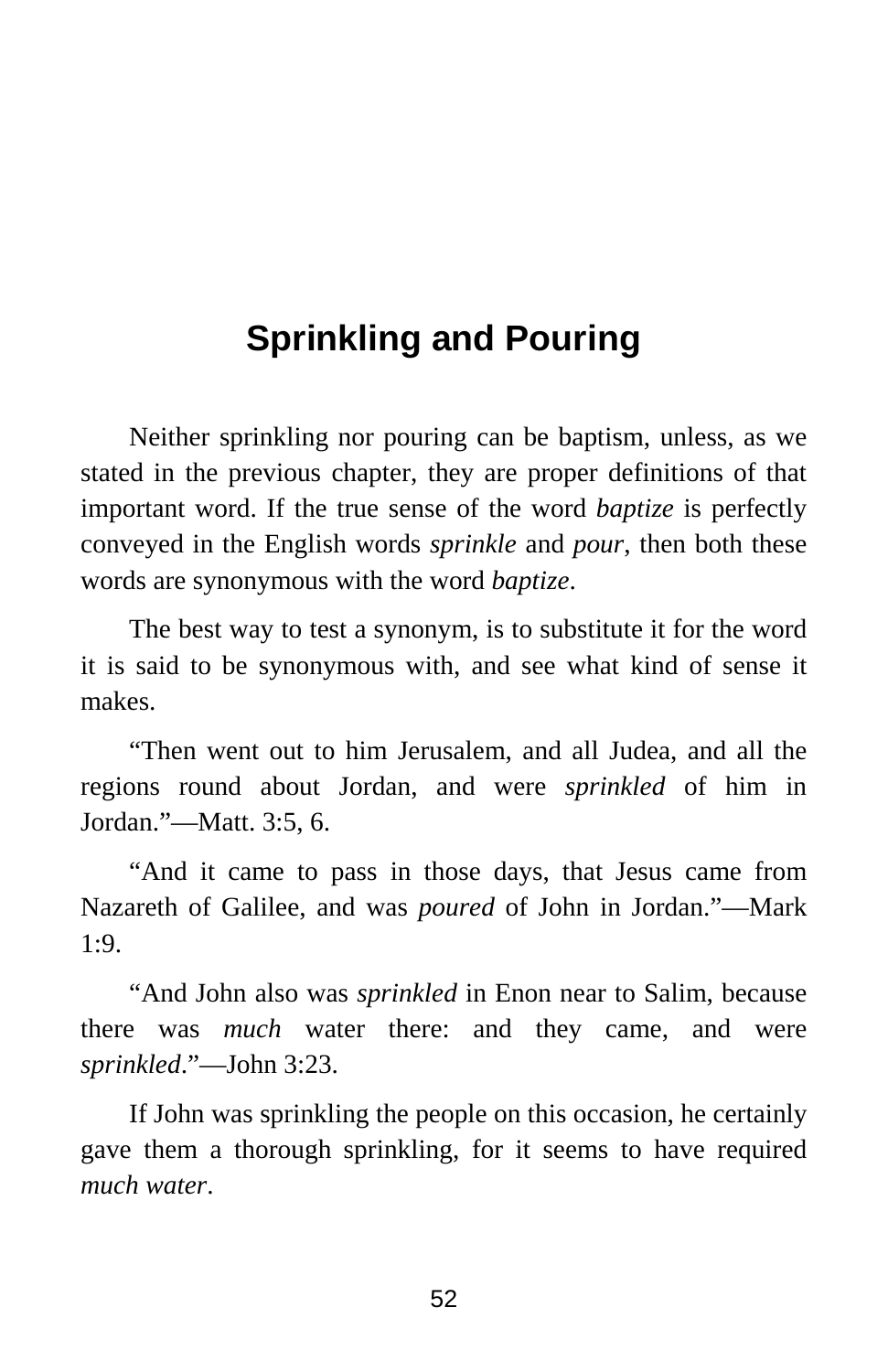"Therefore we are buried with him by *sprinkling* into *death*."—Rom. 6:4.

"Buried with him in *pouring*."

It is useless to proceed further, for we certainly believe the reader is convinced by this time that *sprinkle* and *pour* are not synonymous with the word *baptize*.

Having clearly seen that those who believe in sprinkling or pouring have no argument in the definition of the word *baptize*, we now proceed to examine the texts of Scripture which they interpret in their favor.

Ezek. 36:25 is frequently used by these aspersionists to substantiate their doctrine. It says: "Then will I sprinkle clean water upon you, and ye shall be clean: from all your filthiness, and from all your idols, will I cleanse you." That the sprinkling of water mentioned here is to be received in the Christian dispensation is very evident, but it does not signify water baptism, for two reasons. 1st.—It was to be applied by the Lord, and he never administered water baptism to anybody except by proxy. John 4:1, 2. 2nd—This sprinkling is to effect a cleansing of the heart from all filthiness, and the New Testament tells us baptism is "not the putting away of the filth of the flesh."—1 Pet. 3:21.

The water God promised by the mouth of the prophet Ezekiel to sprinkle upon us is the same as that mentioned by our Savior in John 7:38. "He that believeth on me, as the scripture hath said, out of his belly shall flow rivers of living water."

"But this spake he of the Spirit, which they that believe on him should receive."—Ver. 39.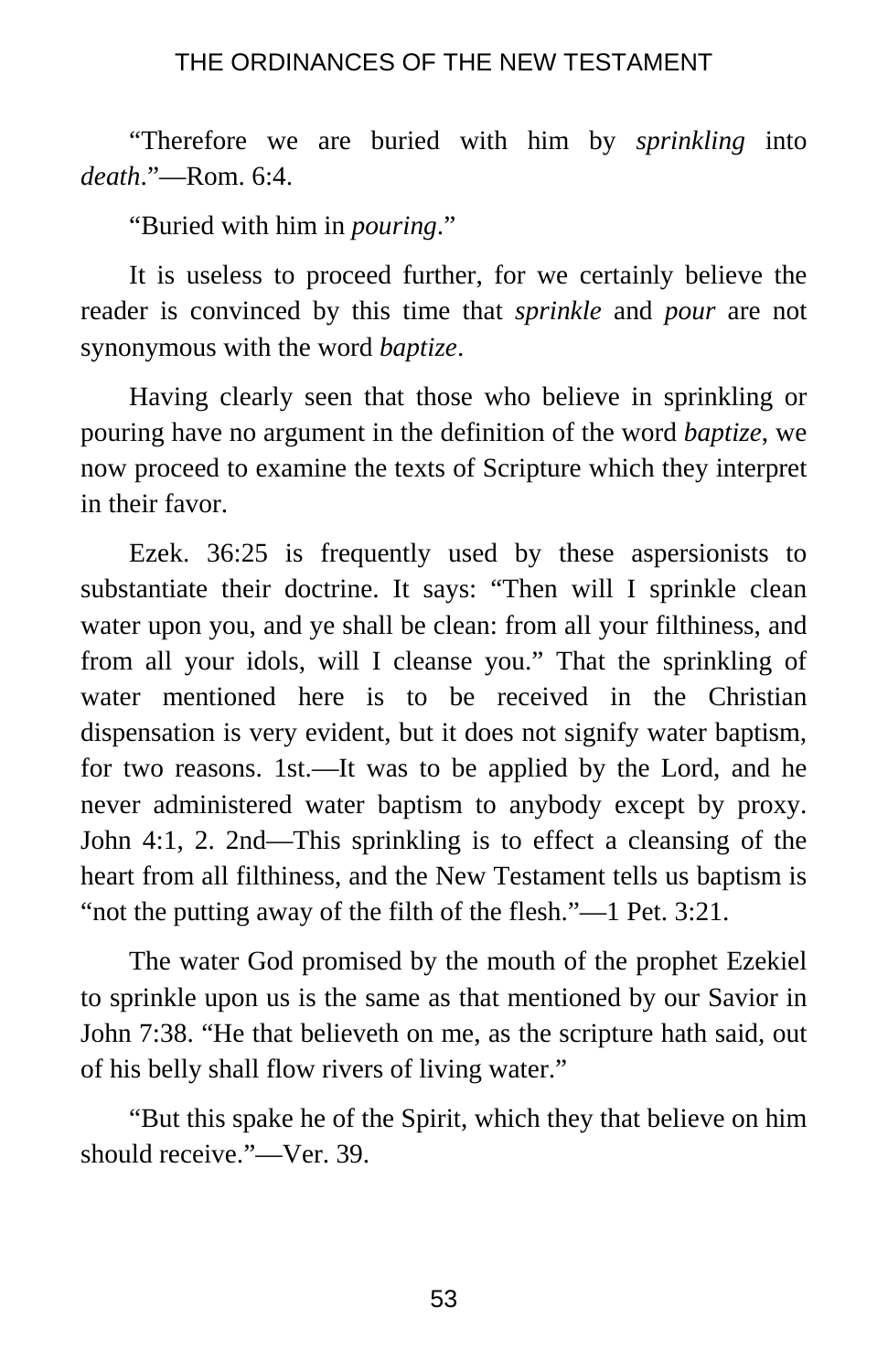The jailer's baptism is also frequently resorted to to prove the orthodoxy of sprinkling and pouring. In this the sprinklers seem to see a bulwark of argument. In speaking of the jailer's baptism they are frequently heard to say, "He could not have been immersed, because we read that he was baptized the same hour of his conversion, and there was no water suitable to immerse in that might have been reached within one hour."

There is a slight misrepresentation of the Scriptures in this assertion; for it is not stated that he was baptized the same hour of his conversion. The Word says, "He took them [Paul and Silas] the same hour of the night, and washed their stripes; and was baptized, he and all his, straightway." From this it appears that the washing of the apostles' stripes occurred the same hour of the jailer's conversion, and the baptism was administered *straight way*; that is, as soon as it could be accomplished. This would have given the apostles two hours, or three hours to baptize the jailer, if it had required that length of time to reach the water.

But it is very strange that water was so scarce in a great city like Philippi, that they could not find enough to immerse the jailer and his household. Let us examine the Word carefully on this point. Luke says of Paul and his company in Philippi, just before he and Silas were cast into prison: "And on the sabbath we went out of the city by a riverside, where prayer was wont to be made; and we sat down, and spake unto the women which resorted thither."—Acts 16:13. We see by this text that Philippi was situated near a river. The ancient name of this river was Gangites; and its modern name is Gantista. *See Encyclopedia Britannica*.

In Acts 20:6, we read: "And we sailed away from Philippi after the days of unleaven bread." So we see the river that flowed by the city of Philippi was navigable for boats. It would be wisdom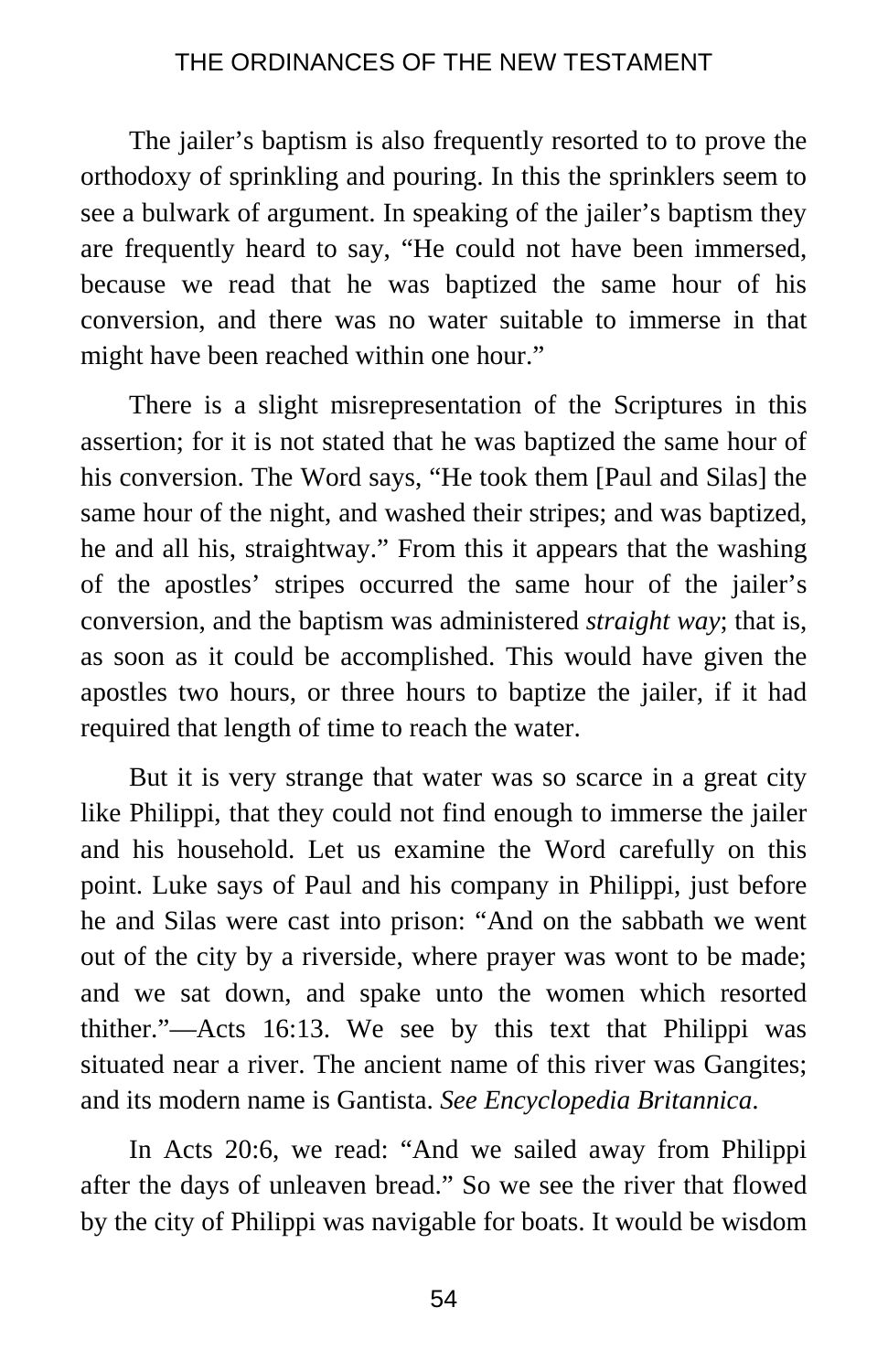for the defenders of sprinkling to post themselves a little before they try to preach a waterless city.

It is sometimes affirmed by the advocates of sprinkling that the jailer was baptized in the jail wherein Paul and Silas were imprisoned. But this the inspired narrative itself refutes; for it is clearly stated that the jailer brought them out of the jail unto his own house. And after himself and his entire household had obtained salvation, he took them and washed their stripes. Then with his entire family he received baptism at their hands, after which it says: "*And when he had brought them into his house*, he set meat before them." Read verses 29-34.

We now come to another very common argument of those who try to defend sprinkling and pouring; which is based upon Acts 2:41. "Then they that gladly received his word were baptized: and the same day there were added unto them about three thousand souls." Those who favor sprinkling argue that it would have been impossible for the apostles to have immersed three thousand that same day. It is very evident that those who make use of this argument have never made a very accurate calculation upon what they are speaking against, or else they are wanting in candor.

To show the folly of their vain talk, we will calculate on the baptism of the three thousand. We will first find out how many ministers were present on the day of Pentecost. We read that Jesus first ordained twelve apostles (Mark 3:13, 14); after that seventy others. Luke 10:1. One of the twelve made shipwreck (John 13:21- 30; 18:1-5; Matt. 27:3-5), but another was ordained in his stead. Acts 1:15-26. So there were in all eighty-two ministers present on the day of Pentecost to assist in the administration of baptism. The usual time required to administer immersion is about three minutes for two persons. At this rate the eighty-two ministers would have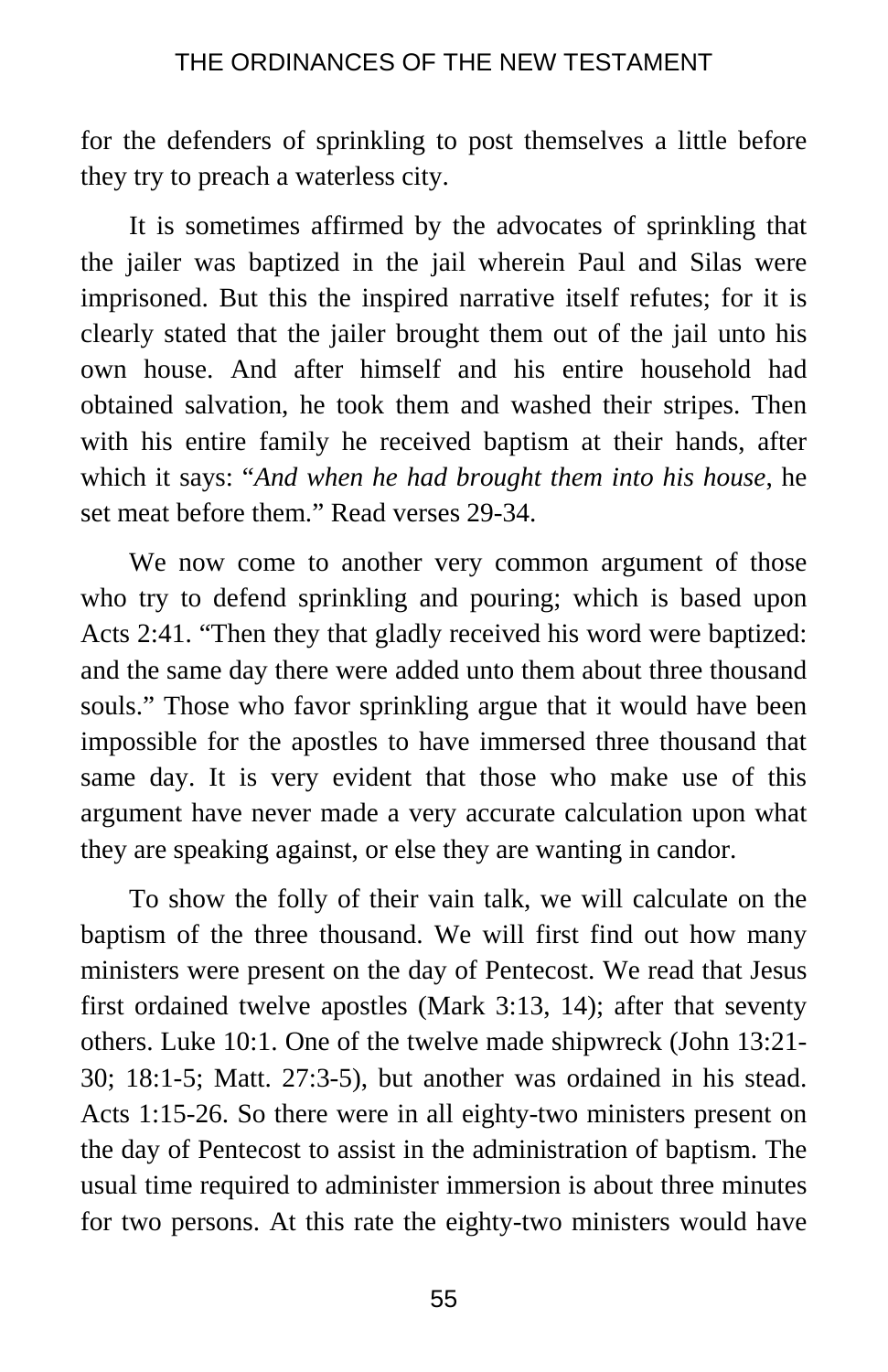immersed 3,280 in one hour. It was nine o'clock when Peter began his sermon. If he preached one hour and a half, he had finished his sermon by half past ten. Supposing they spent half an hour praying with the seekers (We believe that would have been ample time on that powerful occasion.) they could still have been ready to begin the immersing by eleven, and would have finished by noon. It is useless for the defenders of sprinkling to plead insufficiency of water in this instance, for numerous pools were to be found throughout the city. Even had they been compelled to go five miles to find a sufficient place to immerse, they would still have completed the noble work long before the day was ended.

We now come to the Gibraltar of the defenders of aspersion the phrase "*with water*." This expression is found eight times in the New Testament, and is held by those who believe in sprinkling to express the mode of John's baptism. Their argument runs about as follows: "The Word says John baptized with water, and if he baptized with water, the water must have been applied to the applicant, and not the applicant to the water. John must therefore have baptized by sprinkling or pouring, and not by immersion."

This indeed has a show of argument before the uninformed; but a small degree of enlightenment removes the thin veil of argument from around it, and exhibits its falsity. Prepositions in Greek as in English are generally very elastic, therefore no great argument can be founded upon them. The major parts of speech are the more forcible. But the preposition from which *with*, in the phrase under consideration, is translated, is one of the most uniform and specific of Greek prepositions.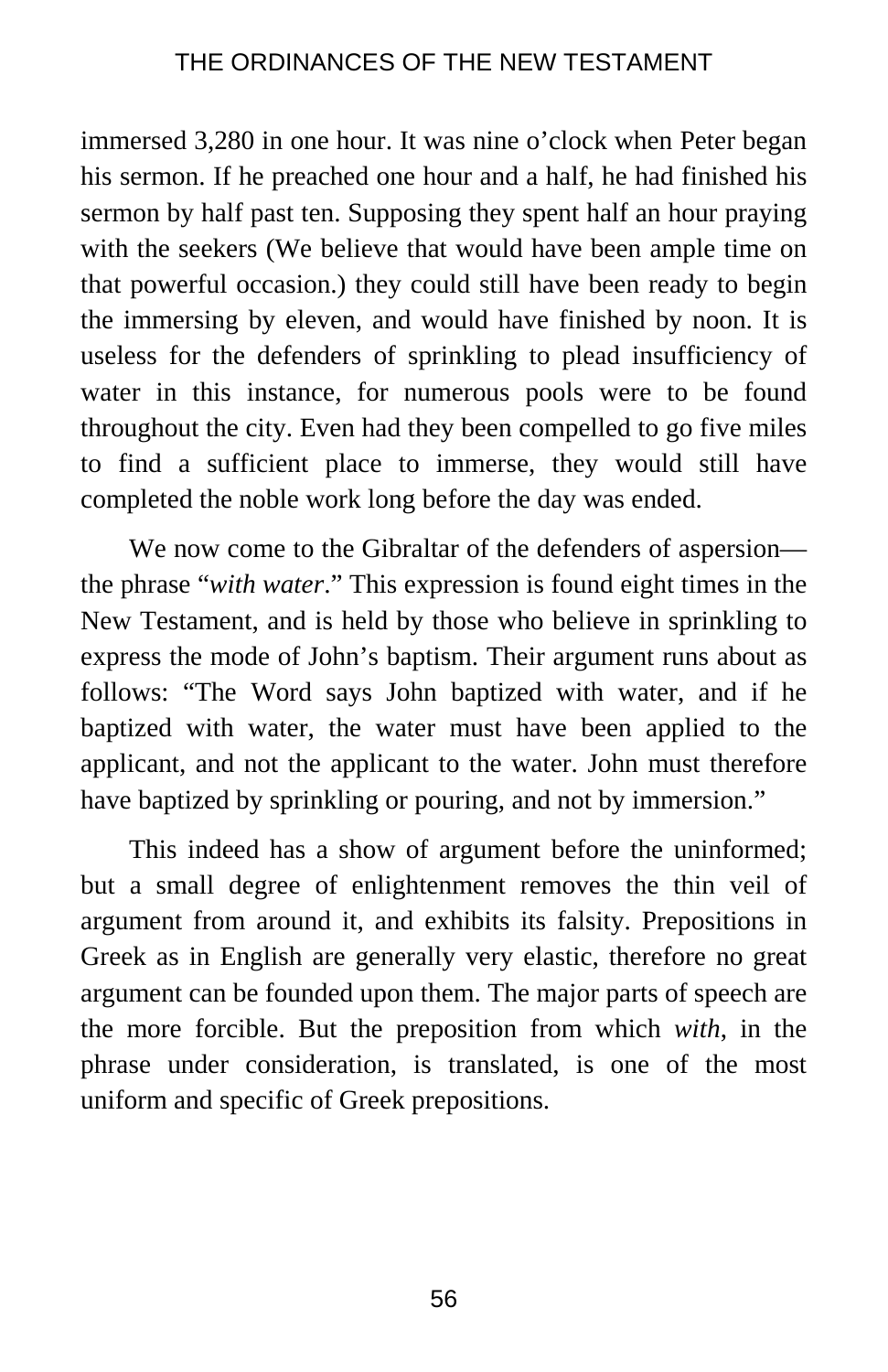It is *en*, acknowledged by the unanimous voice of scholars to literally signify *in*. Even the revisers of our standard version say in the margin opposite Matt. 3:11, its literal rendering is *in*.

A literal translation of "*Ego men baptizo humas en hudati*," in Matt. 3:11, is, "*I indeed immerse you in wate*r."

This rendering may be sustained by other expressions in the common version, which prove that John's baptism was by immersion. We read that John baptized the people "in Jordan" (Matt. 3:6); "in the river of Jordan" (Mark 1:5); etc. If John baptized his converts in the river, he certainly baptized them in the water, and why should there be further quibbling about it? Our translators gave the preposition its literal signification in the phrases "in Jordan," "in the river," etc., which comes from the same Greek preposition as *with* in the phrase "with water"; and we are unable to see why in both instances it should not have been rendered *in*, except that the translators were desirous of withholding the truth for the sake of their creed.

The reader may see from the above that even the prepositions of the Bible are in harmony with the doctrine of immersion, but upon the true meaning of the verb *baptizo*, which our translators have criminally withheld from the English reader, is to be based the weightier arguments.

We believe we have now brought forth sufficient Scriptures to justify us in saying that the custom of sprinkling for Christian baptism did not begin with Christ and his apostles. The writings of the early fathers show that immersion only, was looked upon as baptism amongst the orthodox Christians for at least two hundred years after the ascension of our Lord.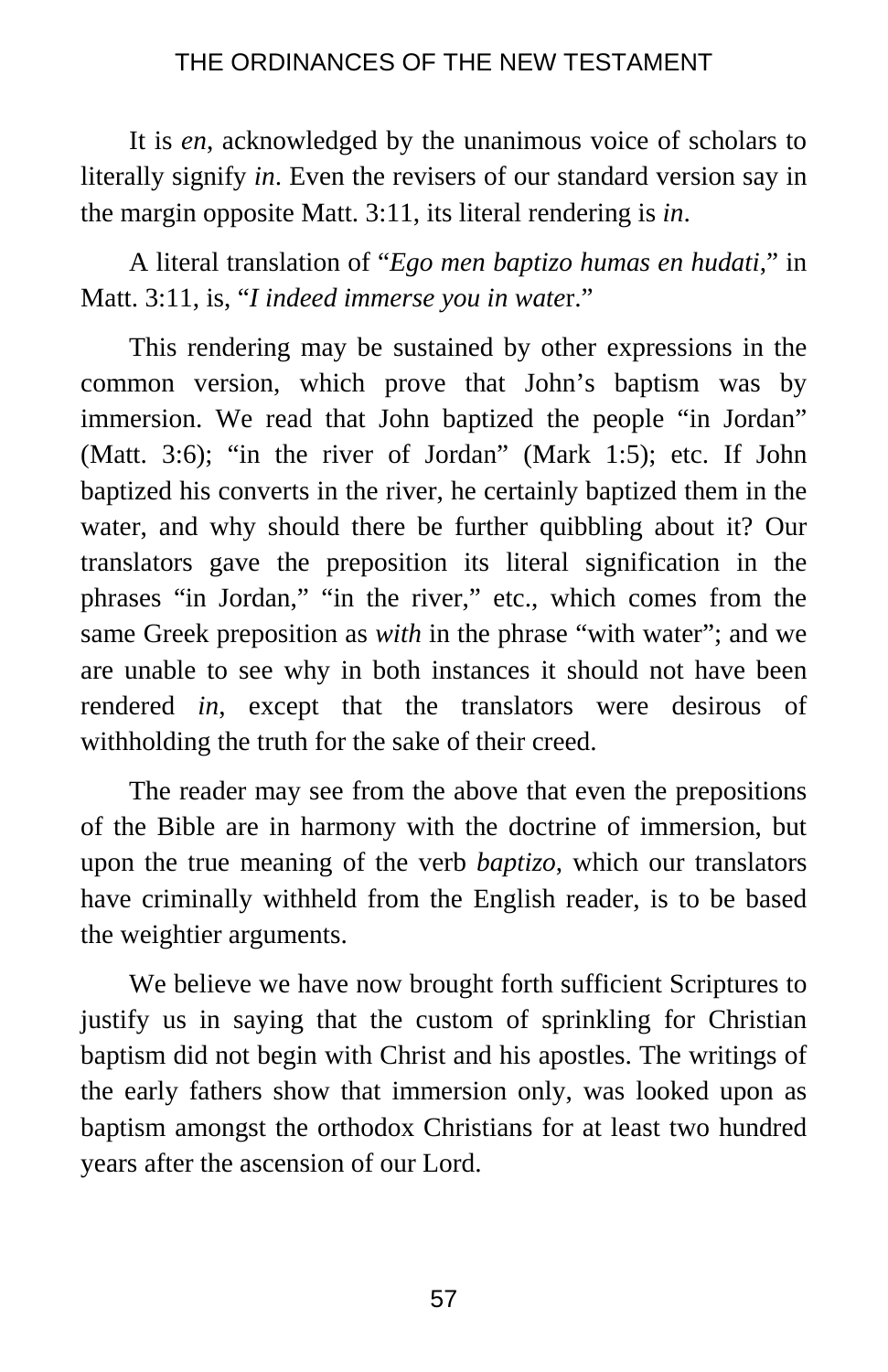BARNABAS. "We indeed descend into the water, . . . but come up," etc.—*Ch. XI*.

Tertullian in the early part of the third century also clearly states that Christians still continued to practice immersion. In fact, the united testimonies of the Ante-Nicene Fathers show that immersion continued uninterrupted amongst the Christians during that period.

Sprinkling originated among the heretical Gnostics of the second century. Irenaeus gives us the following account of its origin.

"But there are some of them who assert that it is superfluous to bring persons to the water, but mixing oil and water together, they place this mixture on the heads of those who are to be initiated, with the use of some such expressions as we have already mentioned."—*Book 1, Ch*. 21.

The earliest case of pouring on record is that of Novatian in the third century. See *Eusebius' Ecclesiastical History*.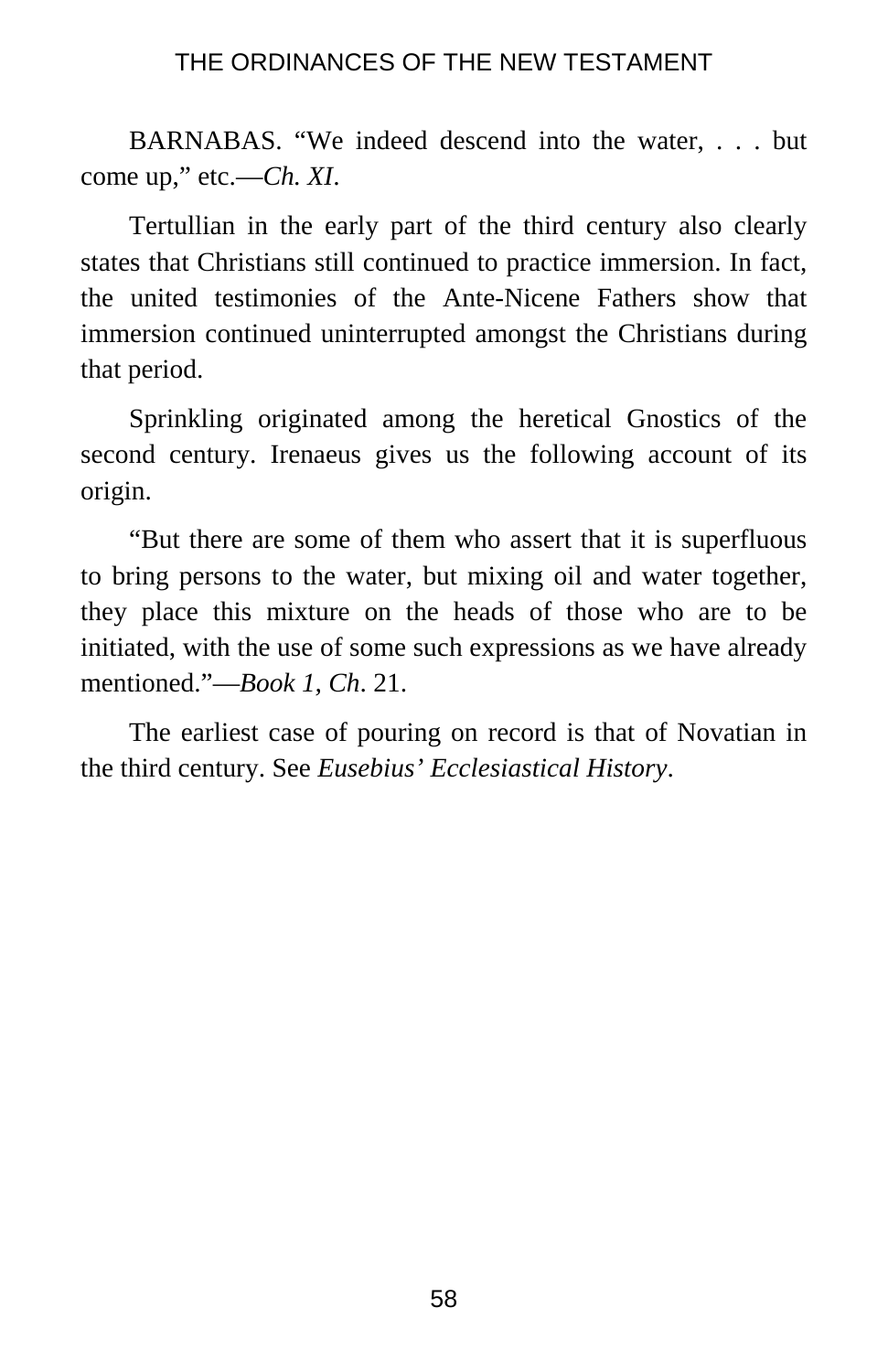# **Trine Immersion**

The principle argument advanced by those who advocate trine immersion, is based upon the construction of the commission in Matt. 28:19. "Go ye therefore, and teach all nations, baptizing them in the name of the Father, and of the Son, and of the Holy Ghost<sup>"</sup>

The repetition of the article in this text is ofttimes said to imply a repetition in the action of the verb. To substantiate this interpretation, trine-immersers sometimes affirm it to be an established rule of the Greek language, that, "The repetition of the article signifies a repetition in the action of the verb." With this alleged Greek rule before them they argue that three immersions are clearly set forth in the commission, because the original Greek says "baptizing them in the name of *the* Father, and of *the* son, and of *the* Holy Ghost." They say, "Had the article not been repeated before *Son* and *Holy Ghost*, but one immersion would have been implied."

But let us put their Greek rule to a test. If we literally translate 1 Cor. 10:2, it will read, "And all into the Moses were immersed in the cloud and in the sea."

The article occurs before *Moses*, and *cloud* and *sea*; therefore according to the trine-immerser's rule we are to understand from this text that the whole nation of Israel on their journey across the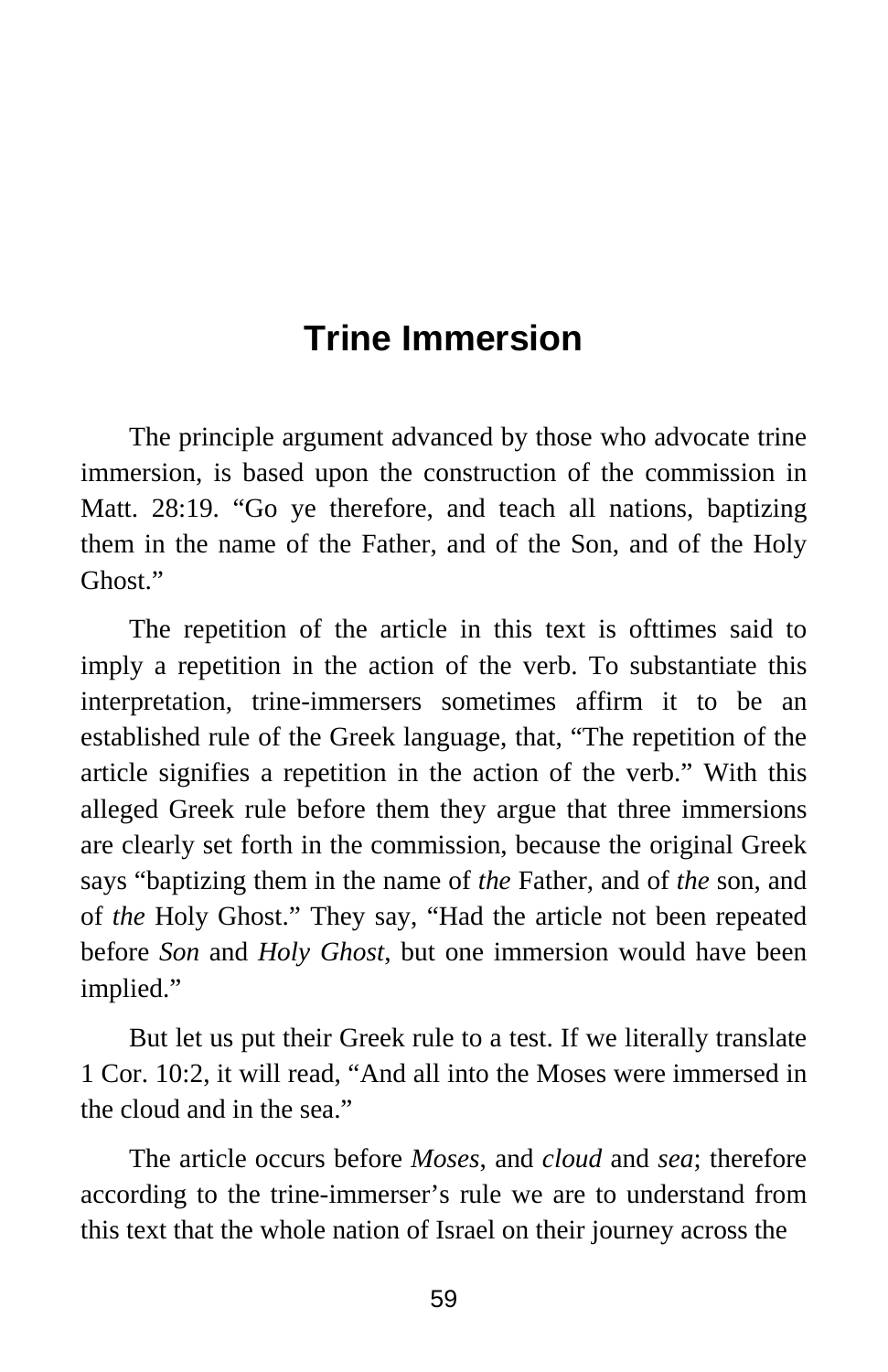sea were baptized by trine immersion. They were baptized once into Moses, once, in the cloud, and once in the sea. This is surely a very strange exposition of this text, but we are only bringing out the force of the trine-immersers's rule.

We will test this rule a little further. If we translate literally Luke 9:26, it reads as follows: "Who for ever may be ashamed me and the my words, this the Son of the man will be ashamed, when he may come in the glory of himself, and of *the* Father, and of *the* holy messengers."

Here we have the article repeated as in the commission, and if a repetition in the action of the verb is implied we are to understand from this text that Christ is coming three times; once in his own glory, and once in the glory of his Father, and once in the glory of the holy angels. This brings out a ridiculous abuse of our Savior's teachings, but it is only carrying out the recently constructed Greek rule of trine-immersers. The reader can certainly see by this time that there is no such rule in the Greek language.

Another weighty argument against trine immersion is that the apostolic church did not understand the commission as do the modern advocates of trine immersion. They did not even understand that the words of Matt. 28:19 were to be used as a formula when they administered baptism. They only used the name of Jesus, when commanding and administering baptism. "Repent, and be baptized every one of you in the name of Jesus Christ."— Acts 2:38. "And he commanded them to be baptized in the name of the Lord."—Acts 10:48. "They were baptized in the name of the Lord Jesus."—Acts 8:16. "When they heard this, they were baptized in the name of the Lord Jesus."—Acts 19:5.

Not in a single instance did the apostle use the trine name as a formula. Now if trine-immersers are bound to believe that to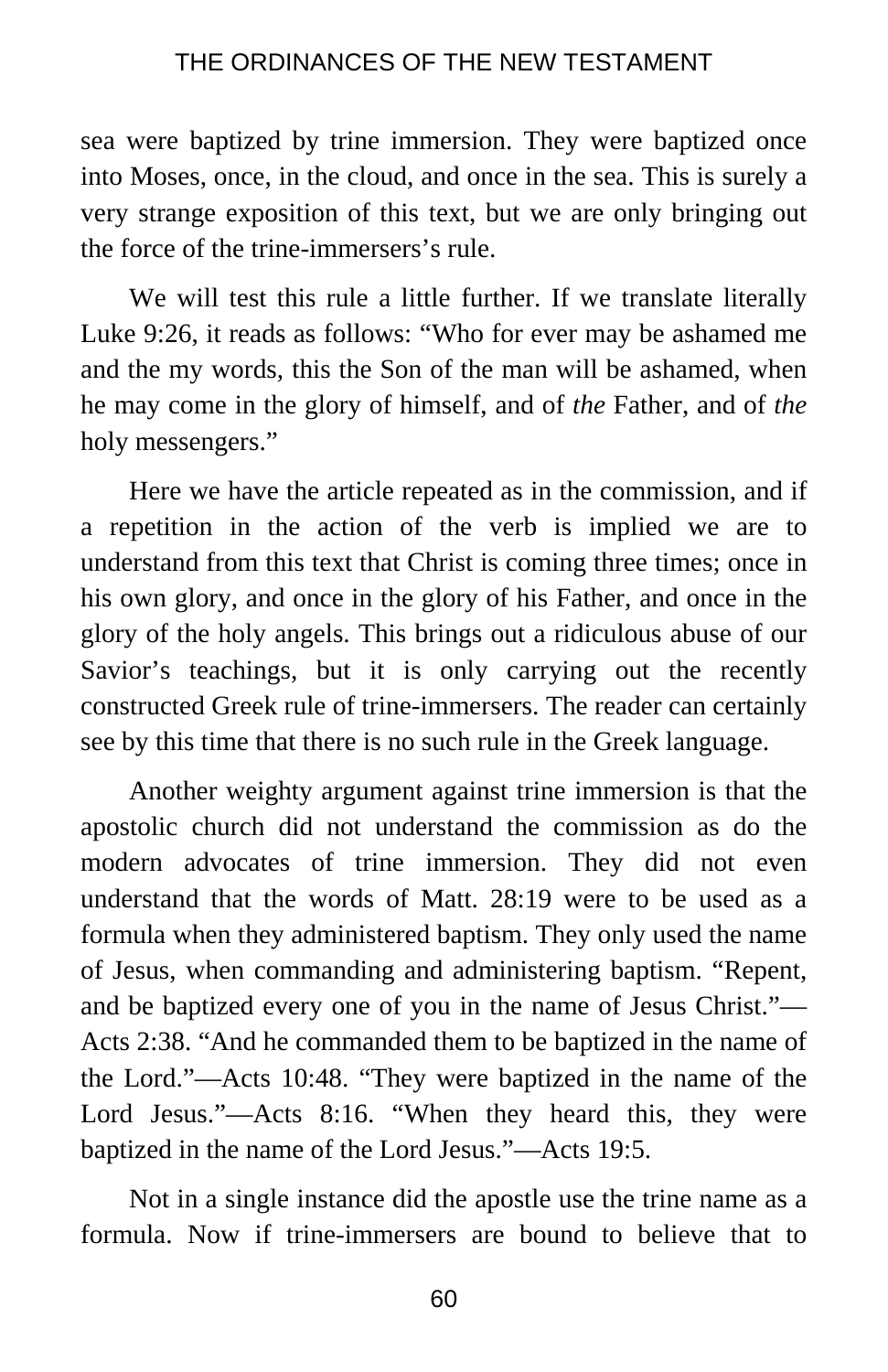baptize in the name of three persons implies trine immersion, should they not also believe that to baptize in the name of one person only implies single immersion? Their doctrine is opposed to itself upon this point. They are compelled by the force of their own argument to admit that the apostolic church practiced single immersion.

A clear exposition of the doctrine of trine immersion is as follows: We are to be immersed once in the name of the Father, exclusive of the name of the Son and of the Holy Ghost; once in the name of the Son, exclusive of the name of the Father and of the Holy Ghost; once in the name of the Holy Ghost, exclusive of the name of the Father and of the Son. According to this, two of these immersions are unscriptural; for Paul commands, "Whatsoever ye do in word or deed, do all in the name of the Lord Jesus."—Col.  $3:17.$ 

If to dodge this point trine-immersers say they do not administer each immersion exclusive of the name of two persons in the trinity, they again attack their own doctrine, and virtually admit that they are practicing three perfect single immersions.

The fact is, it is impossible to act in the name of one person of the trinity and not in the name of the other two. To act in the name of another is to act with his authority, and how could we act with the authority of one of the persons of the trinity, and not with the authority of the three, for "these three are one"?—1 John 5:7.

If three men are united in a company for the purpose of transacting business, and they send out an agent to transact business for them, he is not sent by one member of the firm but by the three. All his business transactions are performed in the name of the three co-partners. And if the agent should use but one name in some of his transactions he is nevertheless acting with the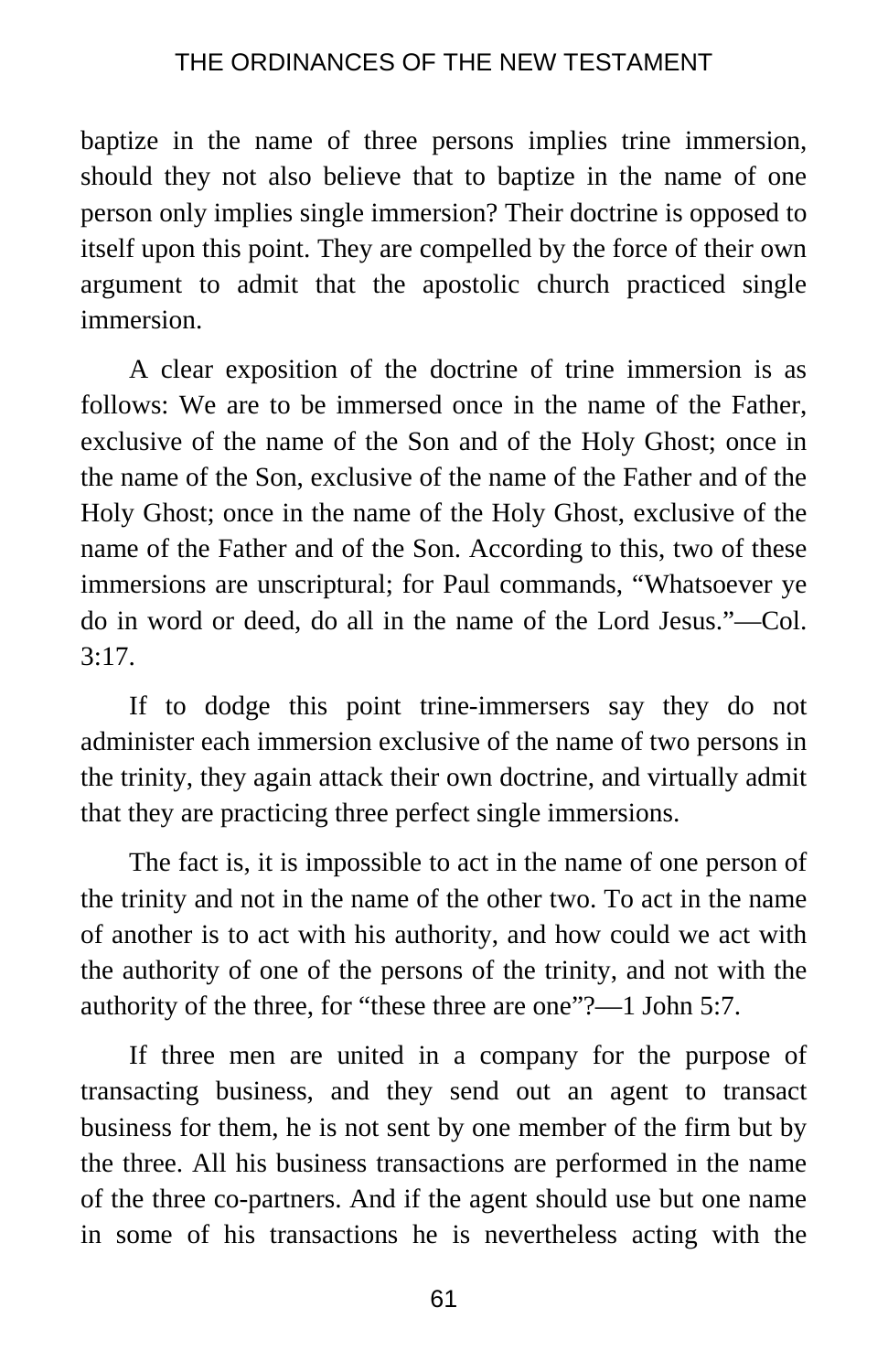authority of the three, because the three are united as one, so far as business is concerned. So likewise when the apostles immersed, using only the name of the Lord Jesus, they were baptizing in the name of, or with the authority of, the whole Godhead, because, as we have already seen, "these three are one."

Trine-immersers have another argument as follows: "A trinebranched tree cannot make a mono shadow. Baptism is a symbol of the trinity, and must therefore be administered by trine immersion, or the symbolical import of the ordinance is destroyed." This argument they present with a great flourish of defiance against their opposers, but it is false from the ground up. The Bible no place teaches that baptism is a symbol of the trinity; this idea is one of the imaginations of their own hearts. Therefore, their whole argument falls to the ground without a single ray of gospel truth to prop it up. And not only so, but their traditional symbol ignores the true Bible symbol in baptism; namely that of a burial. See Rom. 6:1-6; Col. 2:12. The dead are never buried three times.

When driven to their wits' end by this unanswerable argument, trine-immersers ofttimes ask, "What about those who have been cremated?" This has nothing whatever to do with this subject. We do not believe that it can be very successfully proved that Christians have ever practiced cremation. But supposing they had, that would not change the definition of the word *bury*. *Bury* would mean just what it does mean, if none of the dead had ever received a Christian burial. Paul does not say we are *cremated* with Christ by baptism, but he does say, "We are buried with Christ by baptism." Viewed in the light of any gospel truth, trine immersion appears false and unscriptural.

Trine-immersers also make great boasts that history is on their side. They say they can trace trine immersion to the apostles. But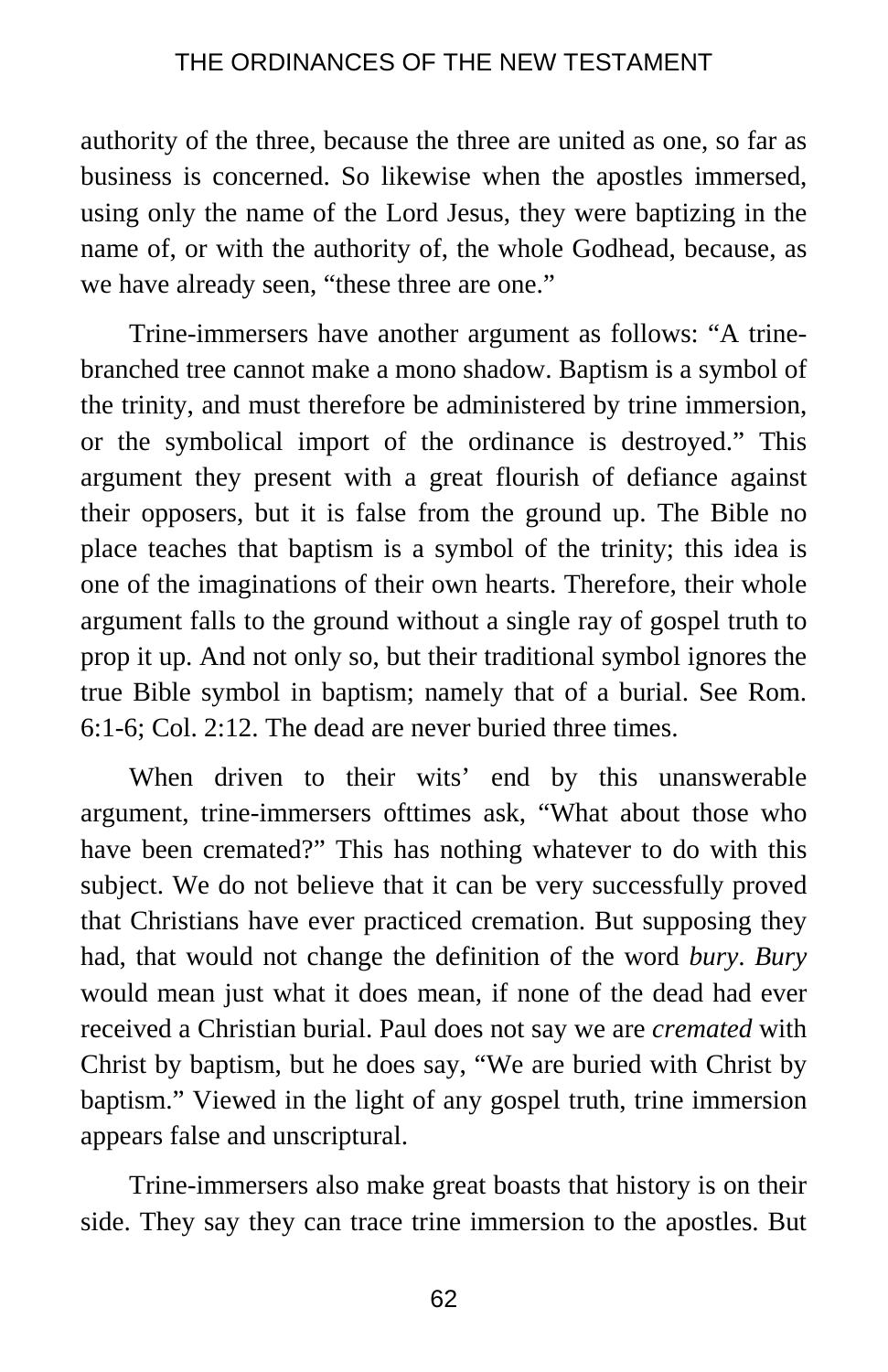this is as false as their claim of scriptural evidences. The earliest well-authenticated author is Tertullian, who in the early part of the third century, concerning the administration of baptism says, "To deal with this matter briefly, I shall begin with baptism. When we are going to enter the water, but a little before, in the presence of the congregation and under the hand of the president, we solemnly profess that we disown the Devil, and his pomp, and his angels. Hereupon we are thrice immersed, making a somewhat ampler pledge than the Lord has appointed in the gospel."—From *The Crown, Chap. III*.

This is nothing in favor of the orthodoxy of trine immersion. Because, while it states that it was practiced in Tertullian's time, it shows very clearly that Tertullian understood that the gospel demanded a pledge of loyalty to God in single immersion only, because he plainly says that by being thrice immersed they were "making a somewhat ampler pledge than the Lord has appointed in the gospel."

Such language seems to convey to our mind the thought that trine immersion was then a newly gotten up invention. It also shows a greater degree of honesty than the modern propagators of the trine-immersion theory exhibit; for they will not, like Tertullian, acknowledge that three dips make an ampler pledge than the Lord has appointed in the gospel.

But we are not as yet ready to admit that the trine immersion mentioned by Tertullian was practiced by the orthodox body, because Tertullian was a heretic (Montanist) a great part of his life, and his work in "The Crown," from which we have quoted above, is classed by scholars amongst his Montanistic writings. So by ferreting this matter to the bottom, we find that trine immersion, like the rite of sprinkling, arose amongst the heretics.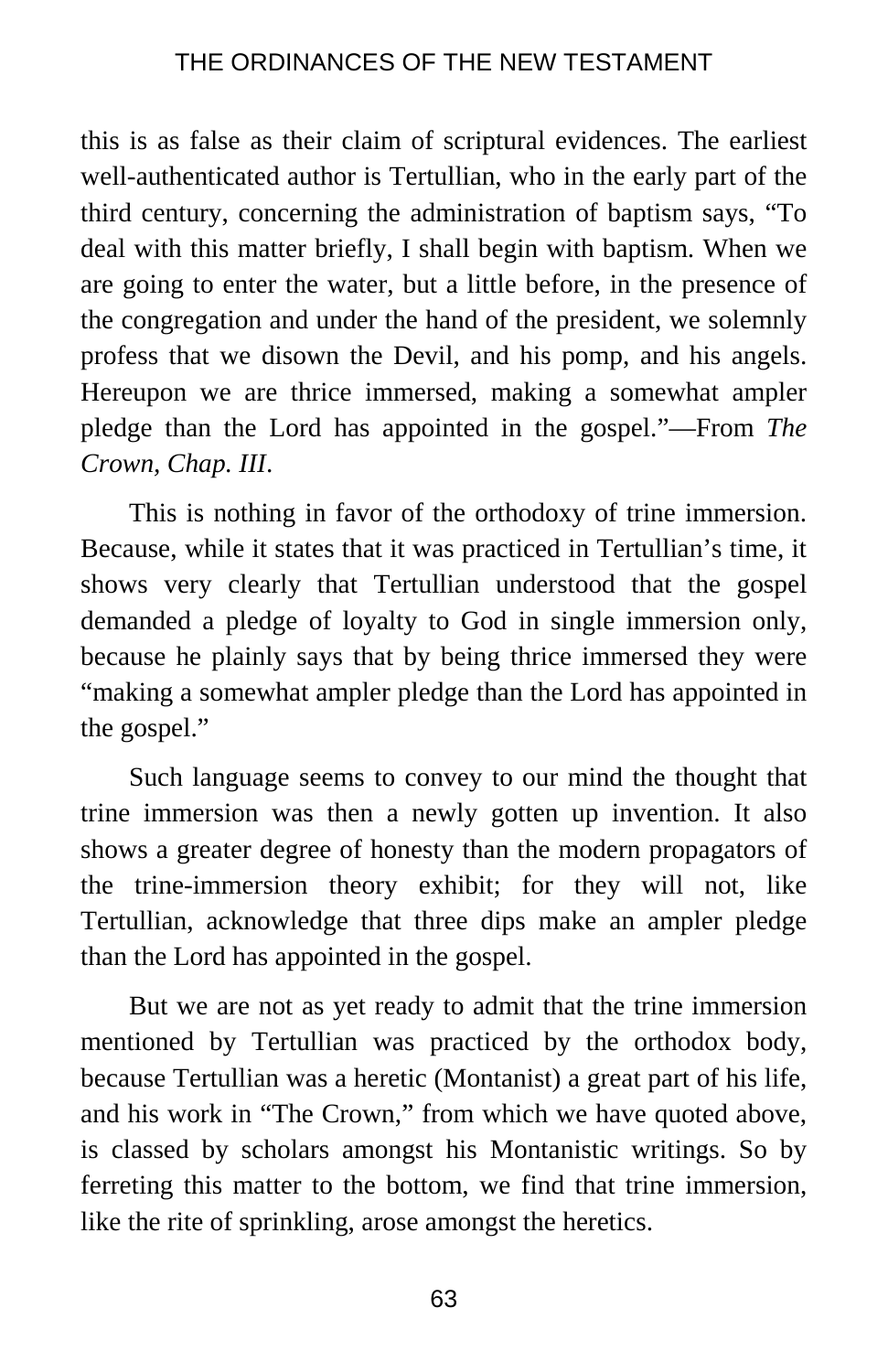# **The Forward and Backward Actions**

Trine-immersers generally hold that apostolic baptism was performed by the forward action. This they attempt to prove by the Word of God. Rom. 6:5 seems to be their strongest text. It reads: "For if we have been planted together in the likeness of his death, we shall be also in the likeness of his resurrection."

Trine-immersers hold that this planting in the likeness of the Savior's death is water baptism, and as Jesus bowed his head when he gave up the ghost, so we are to bow our heads when we receive baptism. This they hold to be an unanswerable proof of the orthodoxy of the forward action. But if we carefully study this text, it is no great difficulty to see that neither the forward nor the backward action is referred to here.

The words "planted together in the likeness of his death," are correctly interpreted in the following manner. Jesus taught, "Except a corn of wheat fall into the ground and die, it abideth alone: but if it die, it bringeth forth much fruit." By these words he meant that as a seed in its germination dies and springs up into a new life, so he must die and come forth from the dead to complete the salvation of the human family. So also must we die to every sinful element within our nature to have a part with our Lord in his kingdom. This dying out takes place within us when we are changed by the saving grace of God, and is called in the New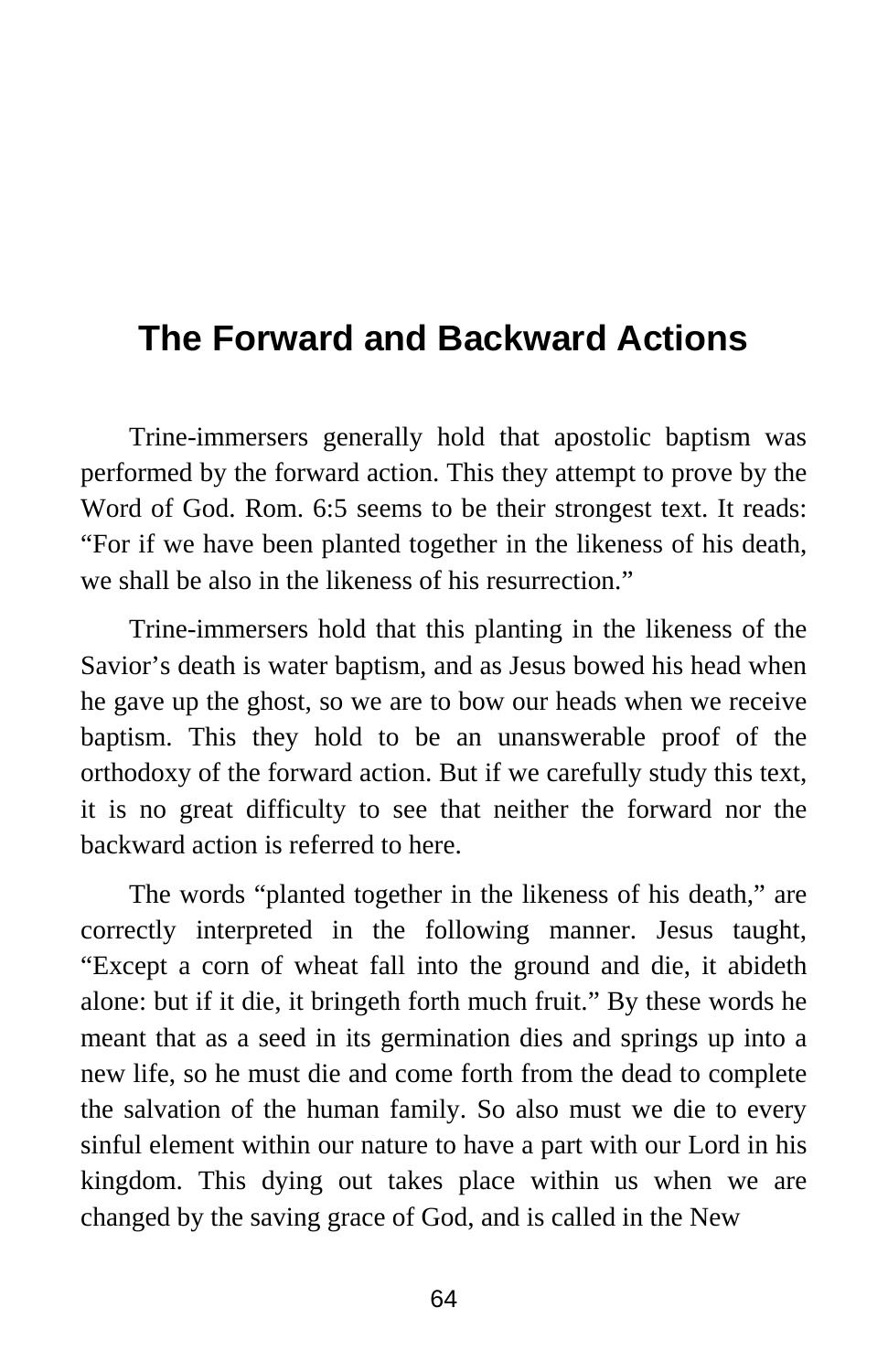Testament dying to sin. This is the true planting in the likeness to Christ's death.

To substantiate this interpretation, we will again quote the text in question, with what immediately follows. "For if we have been planted in the likeness of his death, we shall be also in the likeness of his resurrection; knowing this, that our old man is crucified with him, that the body of sin might be destroyed, that henceforth we should not serve sin. For he that is dead is freed from sin."—Ver. 5-7.

Observe how the apostle here identifies the planting "in the likeness of his death" with the freeing of our souls from sin. But let us quote a little further.

"Now if we be dead with Christ, we believe that we shall also live with him: knowing that Christ being raised from the dead dieth no more; death hath no more dominion over him. For in that he died, he died unto sin once; but in that he liveth, he liveth unto God. Likewise reckon ye also yourselves to be dead indeed unto sin, but alive unto God through Jesus Christ our Lord." —Verses 8-11.

Here, as the reader will observe, our spiritual death to sin is very closely associated with the death of Christ, as though the former is the antitype of the latter. Paul commands because we have been planted in the likeness of his death, to reckon ourselves dead indeed unto sin. All this but substantiates the fact that the planting takes place when our hearts are changed by the grace of God.

Trine immersers believe because the planting under consideration follows closely the mention of water baptism in verse 4, that the planting in the likeness of his death surely has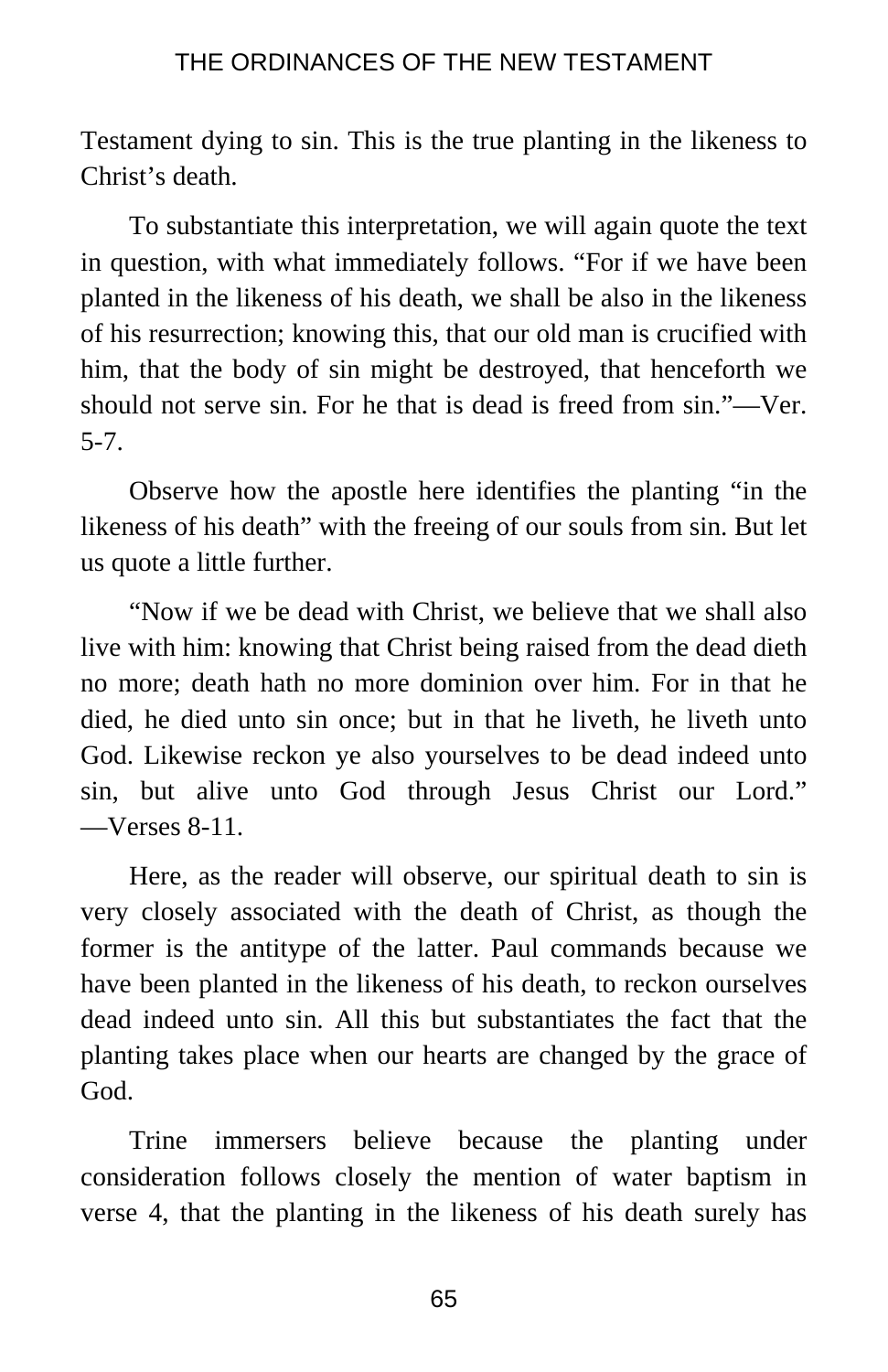reference to water baptism. But in this conclusion they are again mistaken, because there are two baptisms mentioned in this place. The baptism in verse 4 is water baptism, but that mentioned in verse 3 is a spiritual baptism. Verse 3 reads as follows: "Know ye not, that so many of us as were baptized into Jesus Christ were baptized into his death?" The baptism mentioned here is spiritual, because it places us into Christ, and Paul in 1 Cor. 12:13 clearly shows that it is the Spirit that baptizes into Christ. This baptism is also in the text we have just quoted said to be into Christ's death, which is another proof that it is identical with the planting "in the likeness of his death." "Therefore [for the reason that we have already been baptized into Christ by the action of the Holy Spirit], we are buried with him by [water] baptism," etc. So it is very evident that the baptism in water is not to be administered until the applicant has first been planted by the Spirit. Thus the whole argument in favor of the forward action falls defeated by the testimony of divine inspiration.

Trine-immersionists often assert that the backward action was invented since the reformation. But this they come as far from proving as they come short of substantiating the forward action. They quote a few modern authors, but modern authority is worthless except it be based upon ancient evidences. In these times of antichrist rage every deception is backed by somebody's pen. It is ancient evidence that we want, and there is none in favor of the forward action.

The Bible, while it makes no plain statements concerning the action of baptism, symbolically shows the backward action to be the apostolic mode. We have seen that baptism is set forth by the apostle Paul, as a symbolic burial. As the bodies of the dead are always buried with the face upwards, the apostle surely intended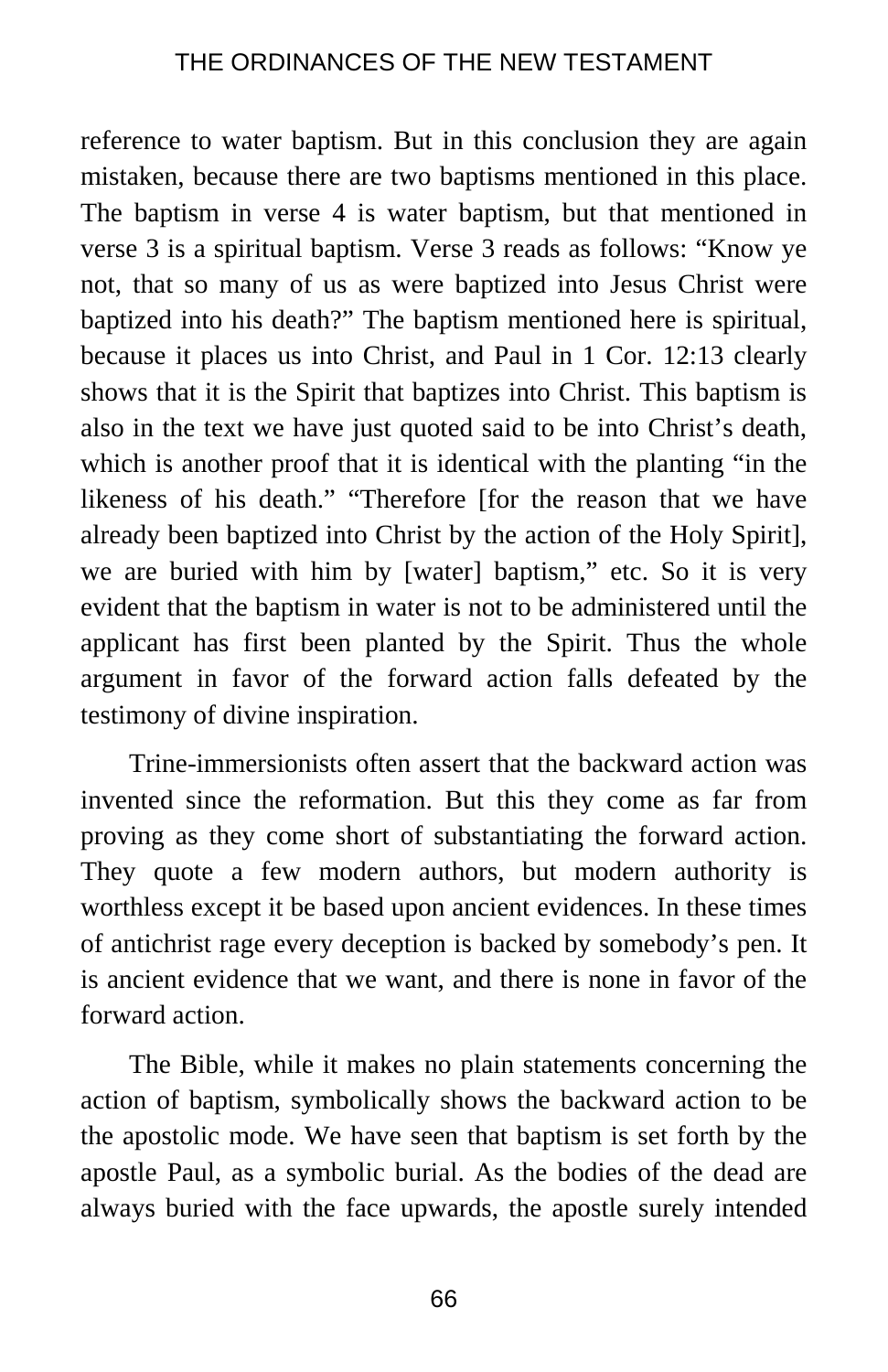that we should understand from this symbol that in baptism we are to sink backwards beneath the water, and arise by the forward action, having thus made a public pledge to walk in newness of life.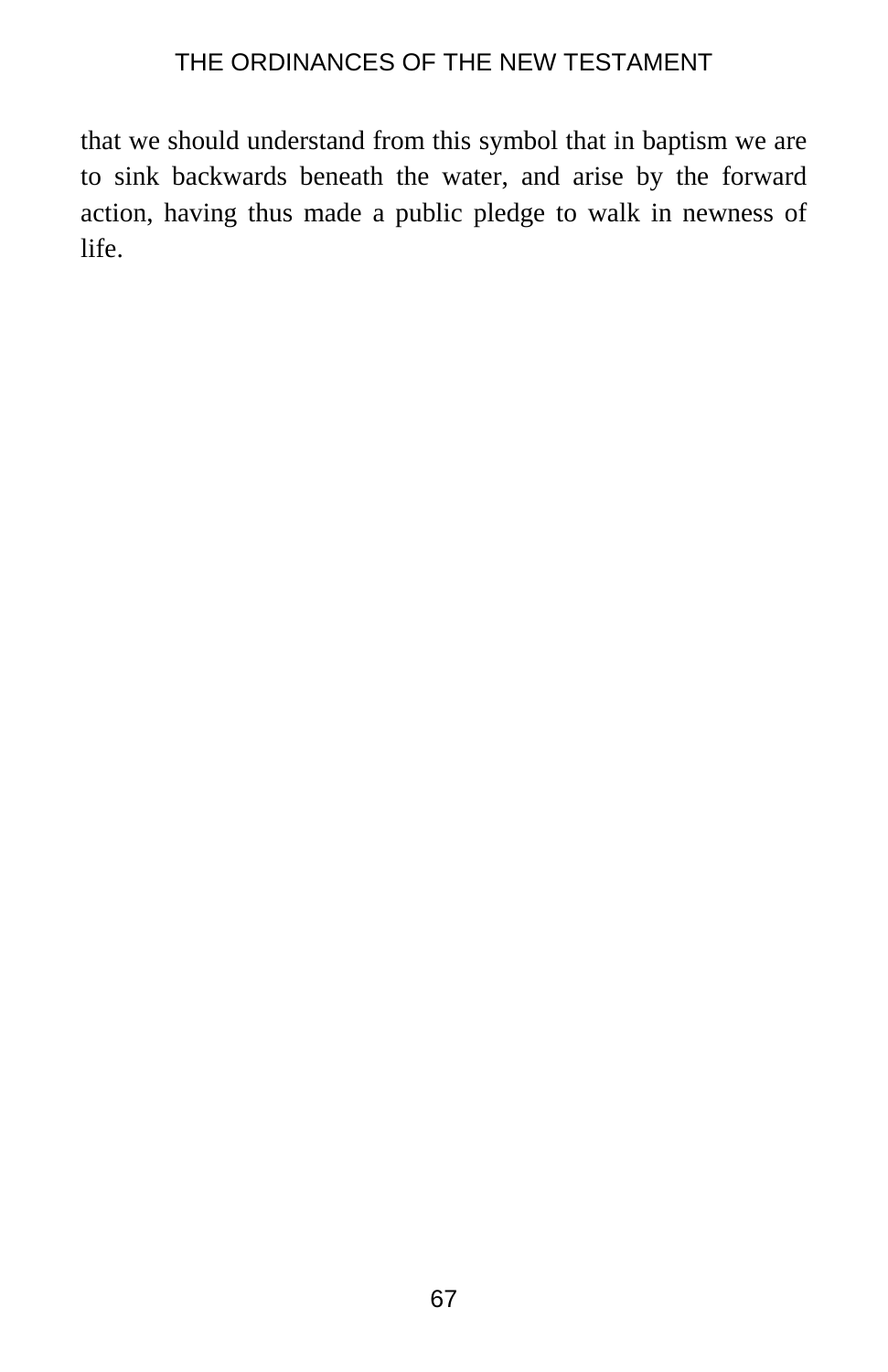# **The Object of Baptism**

The object of baptism, like its mode, has for some time been a source of much controversy. Formalists, as a rule, believe baptism to be a saving ordinance; that is, they believe it to be an initiation into the kingdom of God, and that no one is a true Christian until he has been baptized in water. On the other hand, the truly spiritual have ever held baptism to be of no greater importance than all other ordinances and commandments of the New Testament, and that it is conditional of salvation, only as obedience to all the teachings of the gospel are conditional of retaining the grace of God in our souls, after we have received salvation, that we may receive admission into heaven by and by.

There are some texts which, if they be taken apart from the rest of the Bible and interpreted literally, would seem to set forth the idea that we are to receive salvation in the act of being baptized. We desire in this chapter to carefully consider all these texts, and prove by the general voice of the Word of God that they do not teach water baptism to be a saving ordinance.

"Know ye not, that so many of us as were baptized into Jesus Christ were baptized into his death?" Rom. 6:3. "For as many of you as have been baptized into Christ have put on Christ."—Gal. 3:27. These texts have indeed a show of argument in favor of the theory that we are saved by water baptism; but as the New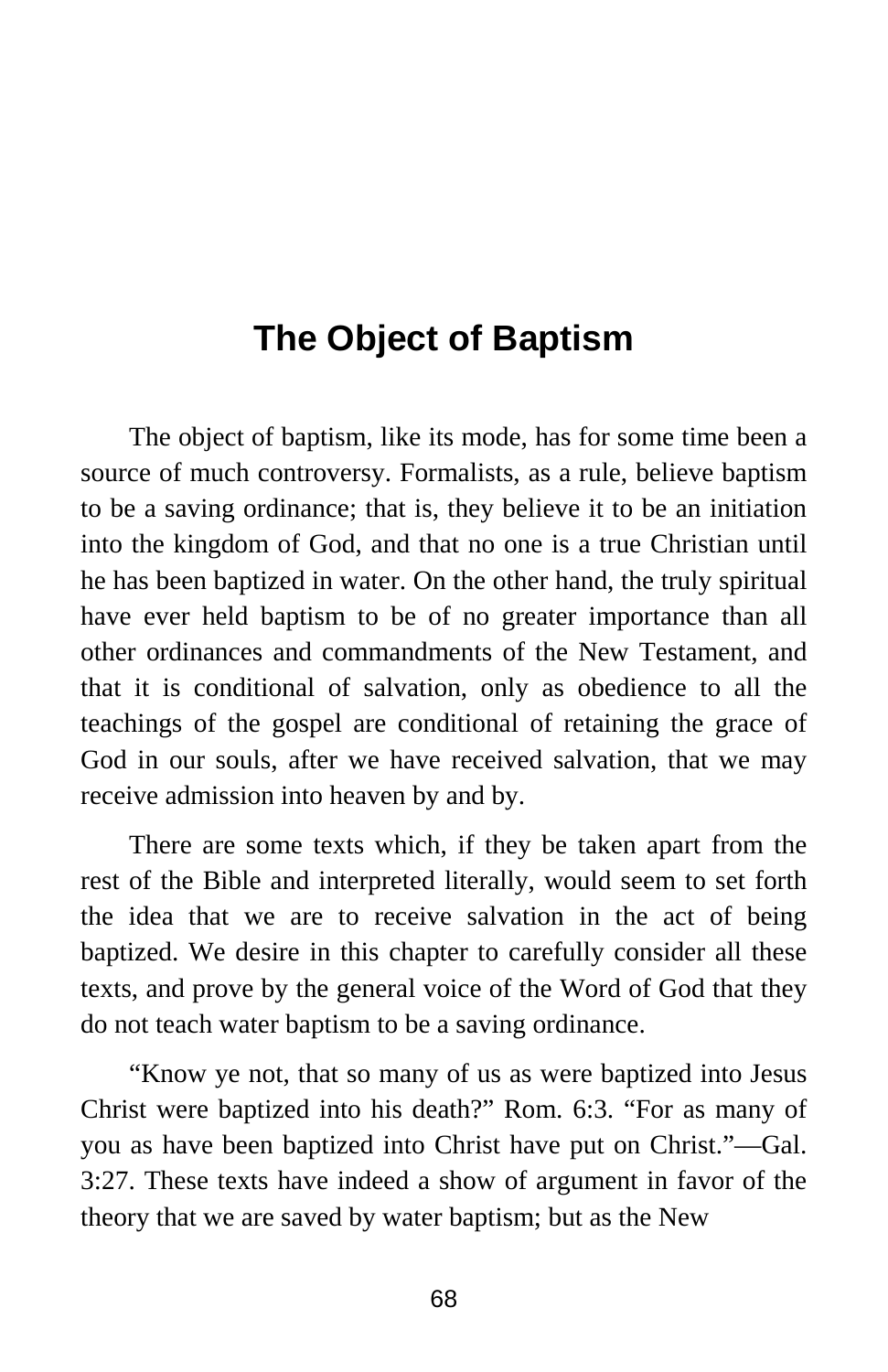Testament teaches more than one kind of baptism we should make thorough investigation before we decide that it is the literal plunging in water that is here referred to. The safest clue to the interpretation of these texts is the fact that the baptism mentioned places the applicant into Christ. Let us therefore search the Word to find out by what baptism we are baptized into Christ. "For by one Spirit are we all baptized into one body, whether we be Jews or Gentiles, whether we be bond or free; and have been all made to drink into one Spirit."—1 Cor. 12:13.

In this text it is clearly stated that the baptism which places us into the one body, the church (See Col. 1:24), which is the same as being baptized into Christ, is the work of the Spirit. This is a proof that the baptism "into Christ," mentioned in the verses quoted above, is not the literal ordinance of water, but that which is administered to the soul in regeneration.

Mark 16:15, 16 is also to prove baptism a saving ordinance. "And he said unto them, Go ye into all the world and preach the gospel to every creature. He that believeth and is baptized shall be saved; but he that believeth not shall be damned."

These words surely prove baptism conditional of salvation in some sense. Let us give them a careful analysis, that we may be able to understand this important text. It is here stated that "he that believeth not shall be damned." "*Believeth not*" is in the present tense, and "*shall be damned*" is in the future tense. Therefore, the damnation here referred to is not received as soon as unbelief is shown, but is to be received at some later time. I believe all will agree with me that the damnation here referred to is to fall upon the unbelievers at the awful judgment day. We will now examine the clause which stands in contradistinction to the one we have just explained.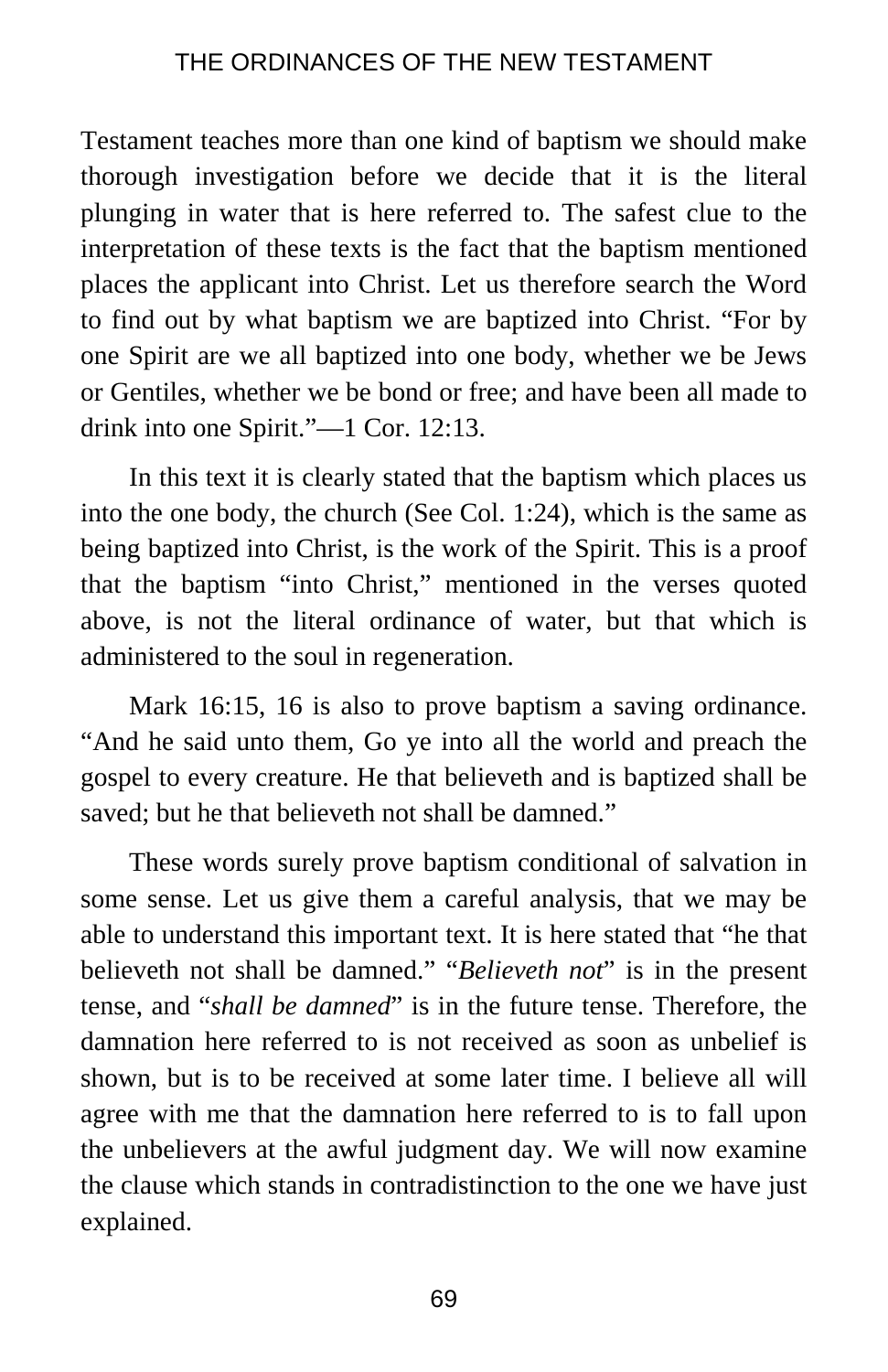"He that believeth and is baptized shall be saved." Here the believing and baptism stand in the present tense, and the salvation is in the future tense. Therefore, the salvation of which believing and baptism are here made conditional is not received coincident with out believing and baptism, but at a later date. Baptism is therefore, not set forth in this text as conditional of a present but of a future salvation. The future salvation standing as it does in contradistinction to the damnation which shall fall upon the unbelievers in the final judgment, is surely that which Paul denominates "eternal salvation." Heb. 5:9. So we have yet no proof that baptism is conditional of the salvation from sin to be received in this life.

"Then Peter said unto them, Repent, and be baptized every one of you in the name of Jesus Christ for the remission of sins, and ye shall receive the gift of the Holy Ghost." —Acts 2:38. "And now why tarriest thou? arise, and be baptized, and wash away thy sins, calling on the name of the Lord."—Acts 22:16.

These texts are the strongholds of those who hold water baptism to be a saving ordinance. And indeed if they are to be interpreted literally, they will surely substantiate that theory. We are not going to try to twist these texts from the meaning naturally expressed in them, but shall endeavor, by resorting to other Scriptures, to ascertain whether baptism washes away sins in a literal or a spiritual sense. Peter is the author of one of these texts; therefore, he will be a good interpreter to resort to. His explanation is as follows: "By which also he went and preached unto the spirits in prison; which sometime were disobedient, when once the longsuffering of God waited in the days of Noah, while the ark was a preparing, wherein few, that is, eight souls were saved by water. The like figure whereunto even baptism doth also now save us (not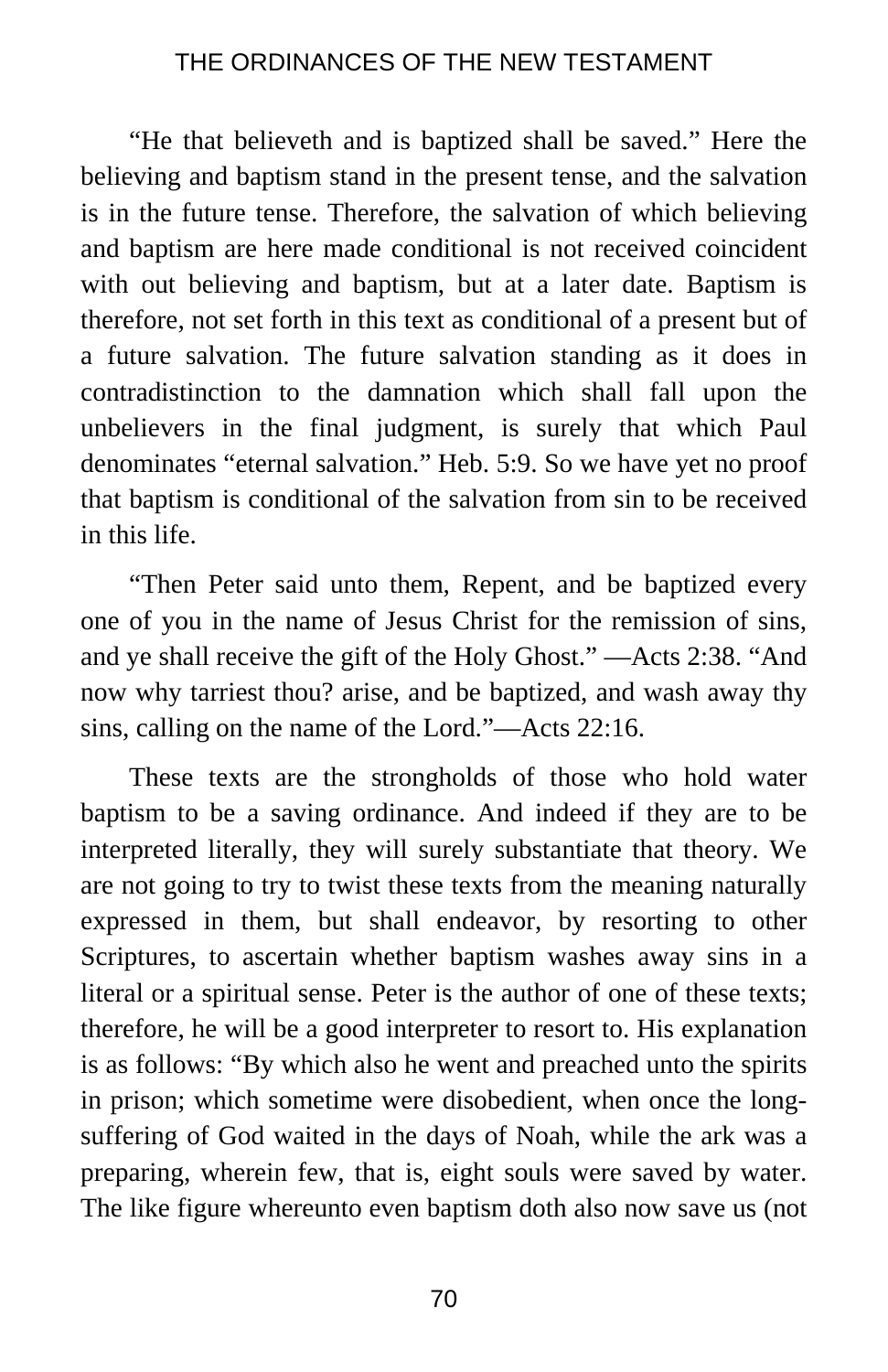the putting away of the filth of the flesh, but the answer of a good conscience toward God), by the resurrection of Jesus Christ."—1 Pet. 3:19-21.

Peter here states plainly that baptism is not the putting away of the filth of the flesh. According to this we are not to understand those texts in Acts literally. After mentioning the salvation of the eight souls by water, he says, "The like figure whereunto baptism doth also now save us." According to this the salvation of Noah's family by means of the ark was only figurative. As the ark bore up his body, thus preserving his physical life, so the Spirit of God carried his soul, and preserved his spiritual life. Baptism is a "like figure;" therefore baptism does not save literally, but only in a figure. As the salvation of Noah's temporal life, so our baptism is a figure of the salvation of our soul by the grace of our Lord Jesus Christ. As our body is entirely covered by the water in baptism, so our soul is perfectly overwhelmed by the Holy Spirit and hidden with Christ in the heart of God. From these facts we see that the expressions "be baptized for the remission of sins" and "be baptized and wash away thy sins" are to be understood to teach that baptism only figuratively, not literally, washes away sins.

It is held by some that Peter's words in Acts 2:38 teach that baptism is a condition upon which the Holy Ghost is received. They affirm that the order of the commandment, "Repent, and be baptized, every one of you" and the promise, "ye shall receive the gift of the Holy Ghost," proves that the Holy Ghost cannot be received until we have first been baptized in water. This is evidently a mistake, because God does not follow this order. We read of some who were baptized before and some who were baptized after they had received the Holy Ghost. While Peter was preaching to Cornelius and his household, who were every one of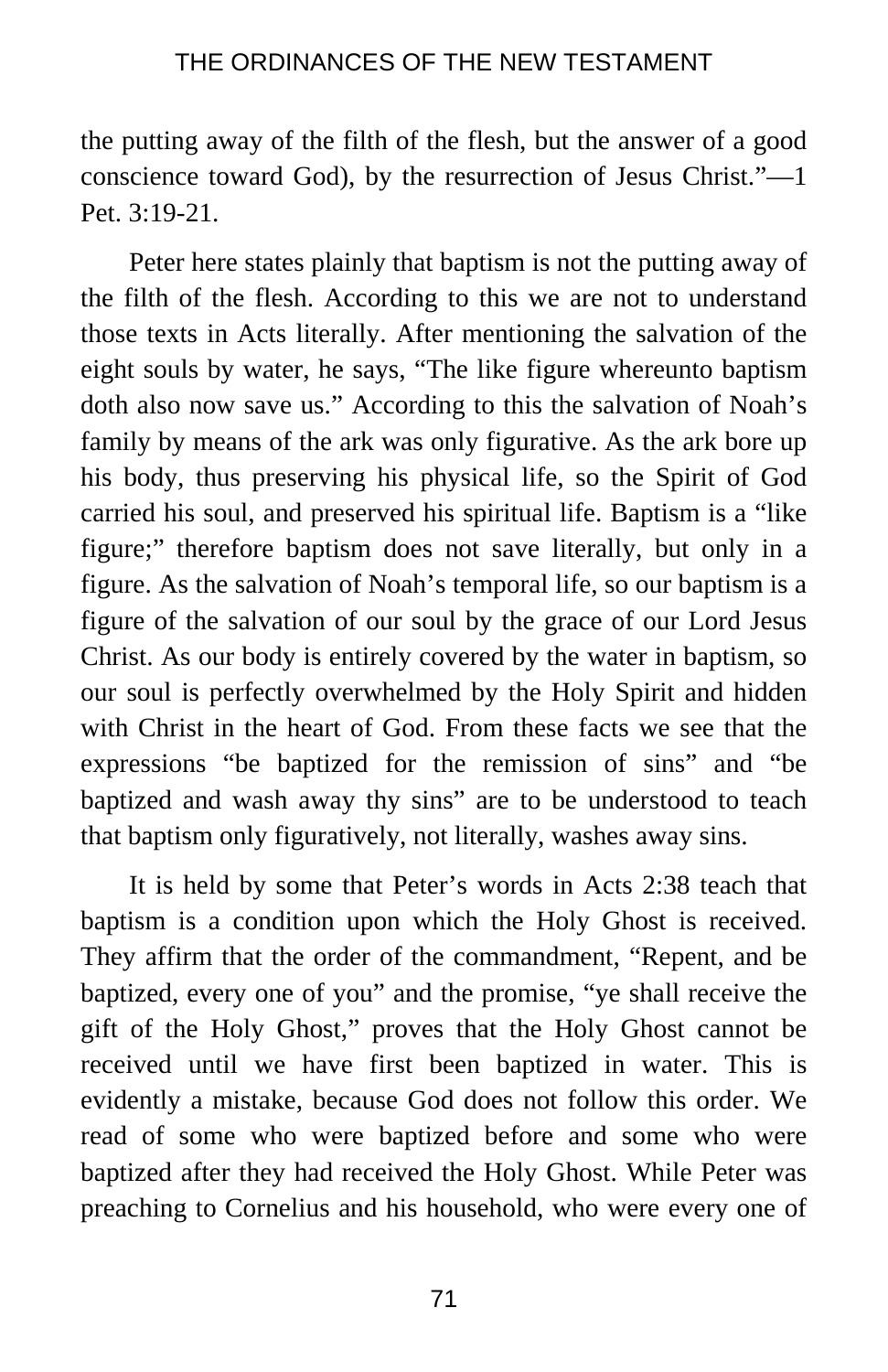them unbaptized, we are told, "The Holy Ghost fell on all them which heard the word. And they of the circumcision which believed were astonished, as many as came with Peter, because that on the Gentiles also was poured out the gift of the Holy Ghost. For they heard them speak with tongues, and magnify God. Then answered Peter, Can any man forbid water, that these should not be baptized, which have received the Holy Ghost as well as we? And he commanded them to be baptized in the name of the Lord."— Acts 10:44-48. This account of salvation work under Peter's own labors proves that he did not mean to teach in Acts 2:38 that the Holy Ghost could not be received until after baptism had been administered.

"Jesus answered, Verily, verily, I say unto thee, Except a man be born of water and of the Spirit, he cannot enter into the kingdom of God."—John 3:5. Water-salvationists hold this text to be an unanswerable proof that salvation cannot be received without water baptism. But it is certainly wrong to literalize the word *water* in this text, for two reasons.

1st. It throws us into an unmerciful rigidity of belief that would bar even the penitent thief upon the cross, whom the Savior so lovingly received, from our confidence and fellowship, and would prevent our faith from holding a poor sinner in his struggle with death up to the throne of grace, because he had not been baptized.

2nd. The water mentioned in this text is one of the agents mentioned which together with the Spirit of God produces spiritual birth, and it is certainly entertaining a mean opinion of our Savior to hold him guilty of teaching that water possessed power to produce spiritual birth.

72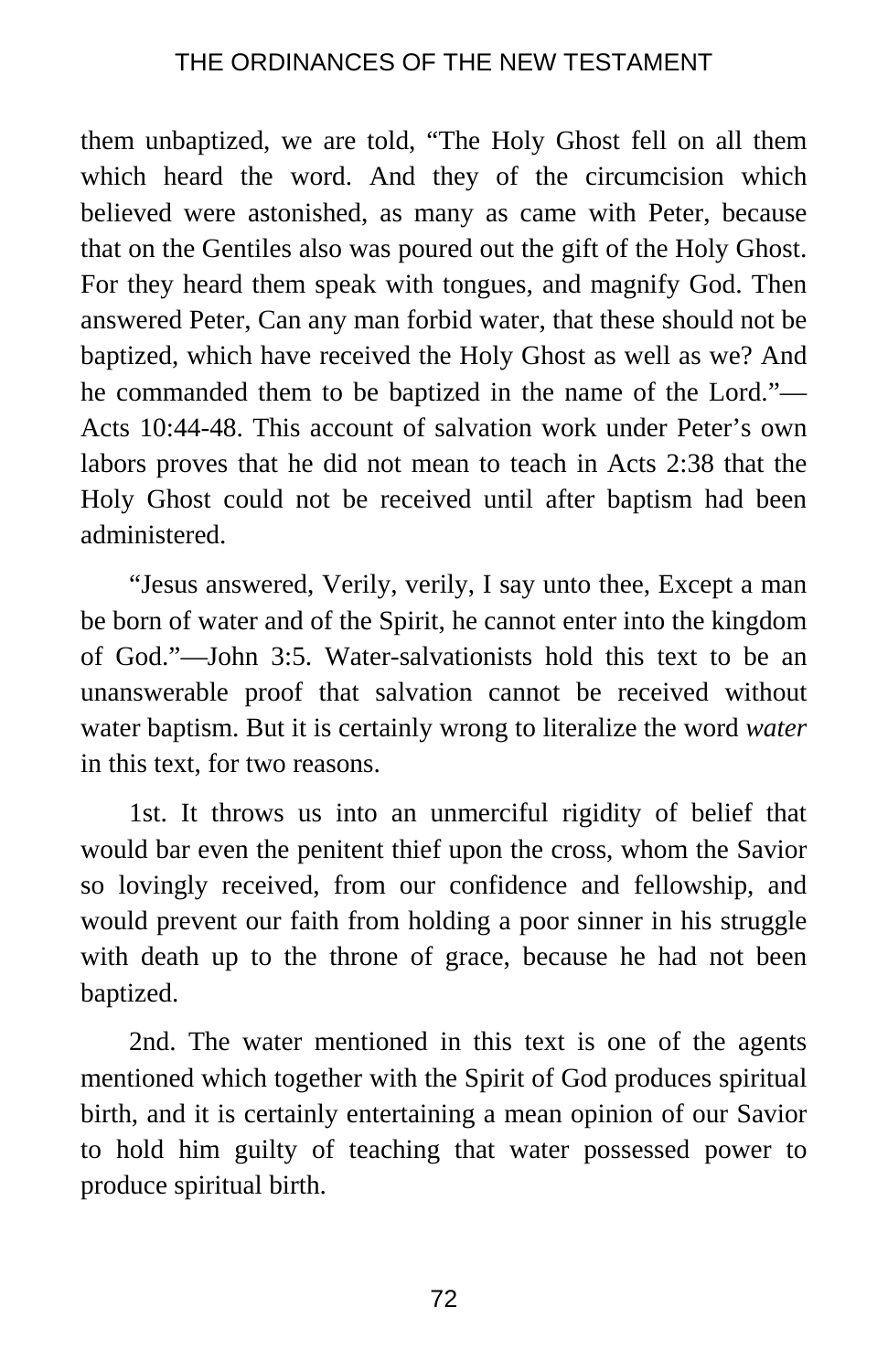Would it not be much more sensible to search the Word to find out whether there is another agent which assists the Holy Spirit in the work of regenerating the heart, and consider the word *water* a metaphor signifying that agent? But is there such an agent? Yes, we read in 1 Pet. 1:23: "Being born again, not of corruptible seed, but of incorruptible, by the word of God, which liveth and abideth forever." The Word of God is here set forth as a regenerating agent, and it is not hard to believe that it possesses power to beget spiritual life. Would it not, therefore, be reasonable to believe that the water mentioned as a regenerating agent in such close connection with the Spirit, is the Word of God? Beyond doubt this is the true interpretation of this text. So to be born of the water and of the Spirit, is to be born of the Word and of the Spirit.

We believe we have fully considered all the texts offered as proof by those who hold baptism to be saving ordinance. Now we will proceed to show the true Bible object in baptism. We believe the following Scriptures set this matter before us clearly.

"The like figure whereunto even baptism doth also now save us (not the putting away of the filth of the flesh, but the answer of a good conscience toward God), by the resurrection of Jesus Christ."—1 Pet. 3:21.

"Therefore we are buried with him in baptism into death: that like as Christ was raised up from the dead by the glory of the Father, even so we also should walk in newness of life."—Rom. 6:4.

"And as they went on their way, they came unto a certain water: and the eunuch said, See, here is water; what doth hinder me to be baptized? And Philip said, If thou believest with all thine heart, thou mayest, And he answered and said, I believe that Jesus Christ is the Son of God."—Acts 8:36, 37.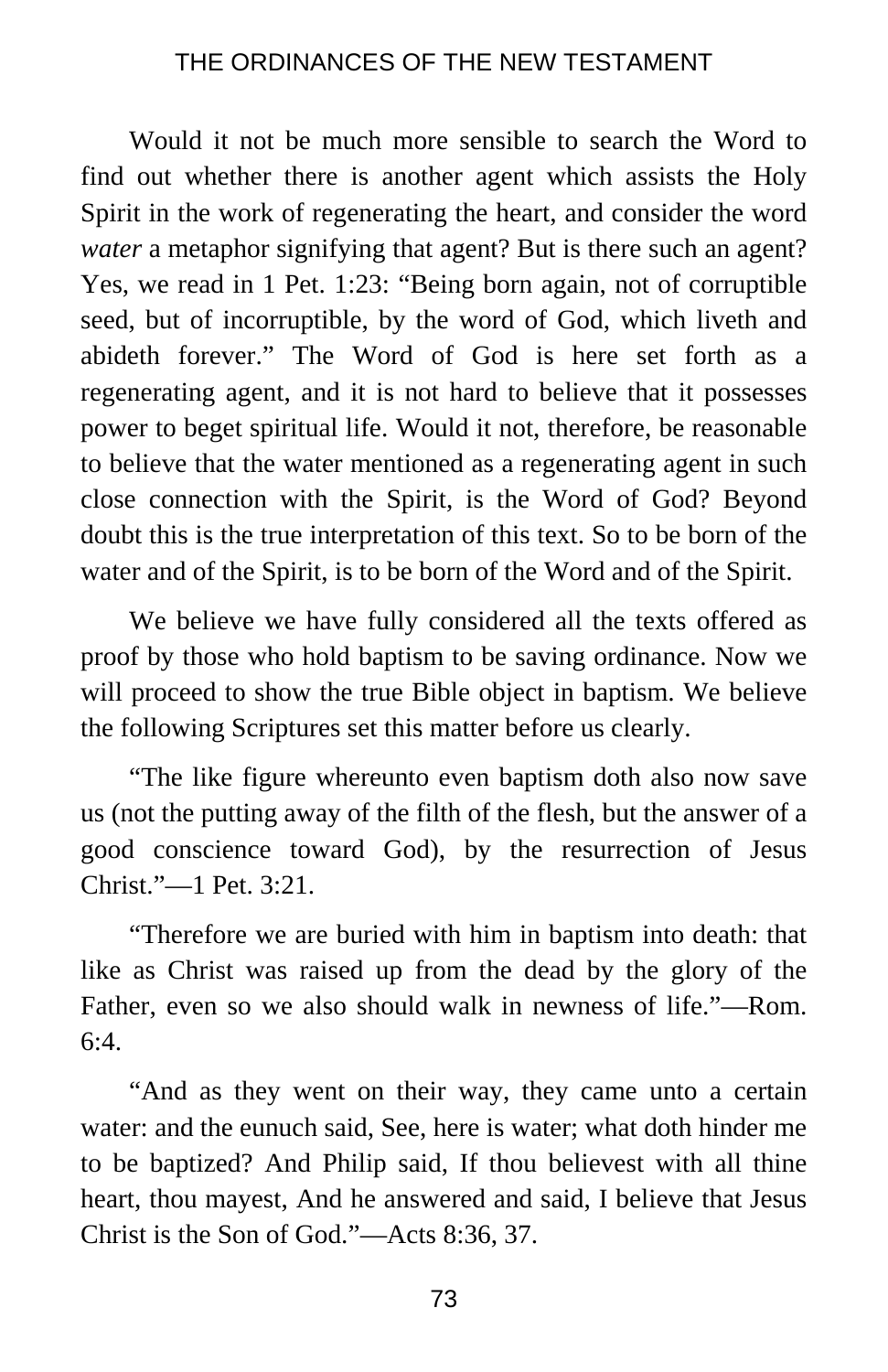The first of the above texts shows that baptism is a figure of salvation, and an answer of a good conscience. The second makes it a figurative burial and resurrection with Christ, and a pledge to walk in newness of life. The third teaches that baptism is a public confession of faith in Christ. We doubt if any other object in baptism can be substantiated by the Word of God.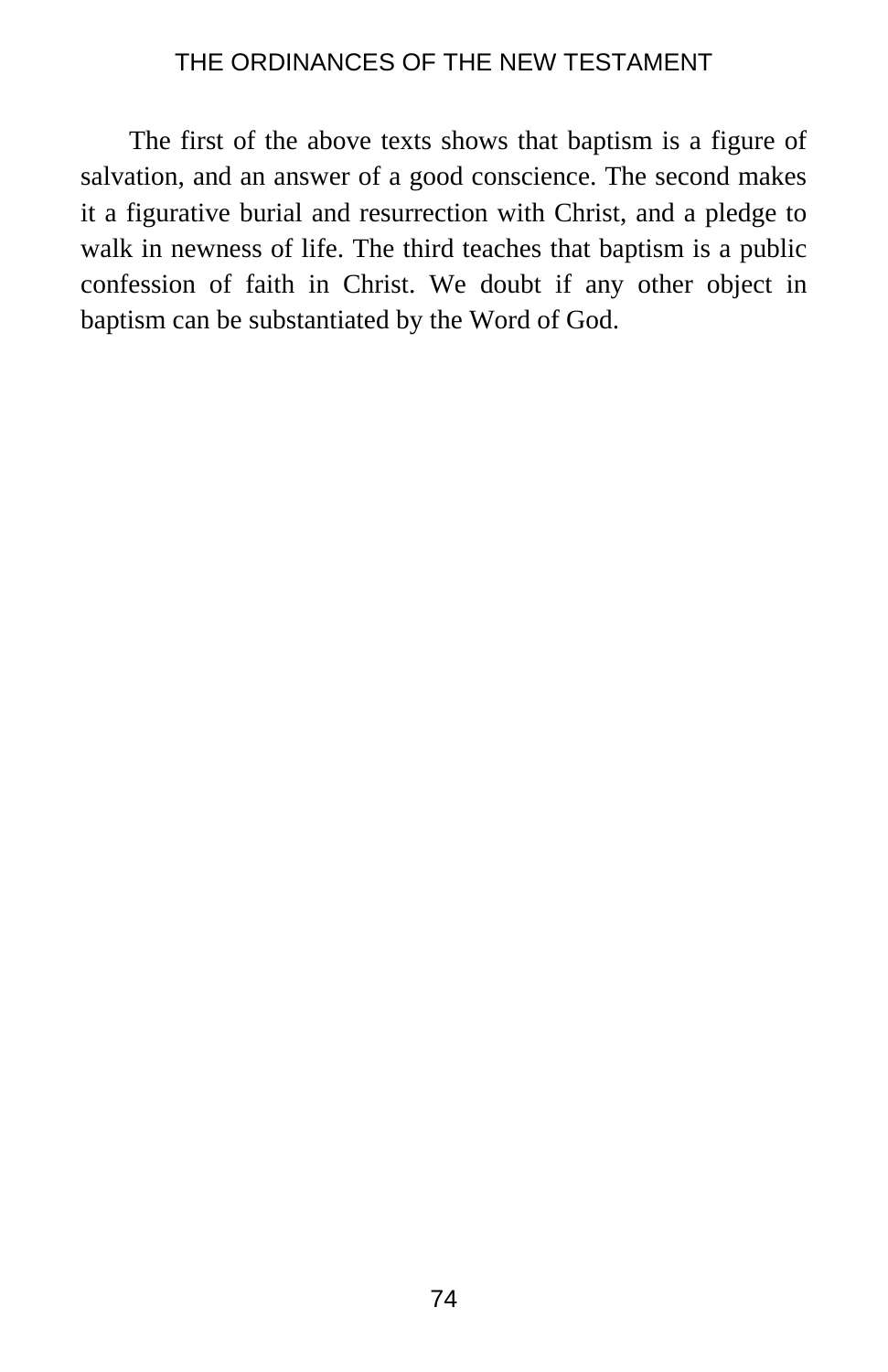# **Applicants for Baptism**

We have seen that baptism is the answer of a good conscience. This is evidence that a good conscience must be obtained before we are proper candidates for baptism. The conscience can only be purged by means of the blood of Christ. Heb. 9:14. Therefore, baptism is not to be administered until the blood has first been applied to the heart.

We have also seen that baptism is a public confession of faith in Christ. A man is therefore to possess faith in Christ before he presents himself for baptism.

We have also seen that baptism is to represent a burial and resurrection with Christ. This is a proof that we must pass through the moral change of heart known as death to the world, and a resurrection unto a plane of holy living by the grace of God, before we are proper subjects for baptism.

We have also seen that in baptism we pledge ourselves to walk in newness of life; and as it is unreasonable to demand such a vow of a man of unclean lips and sinful nature, it is evident that the heart must first be changed by divine grace before he can be a proper candidate for baptism. All these facts show that baptism is to be administered to saints and not to sinners.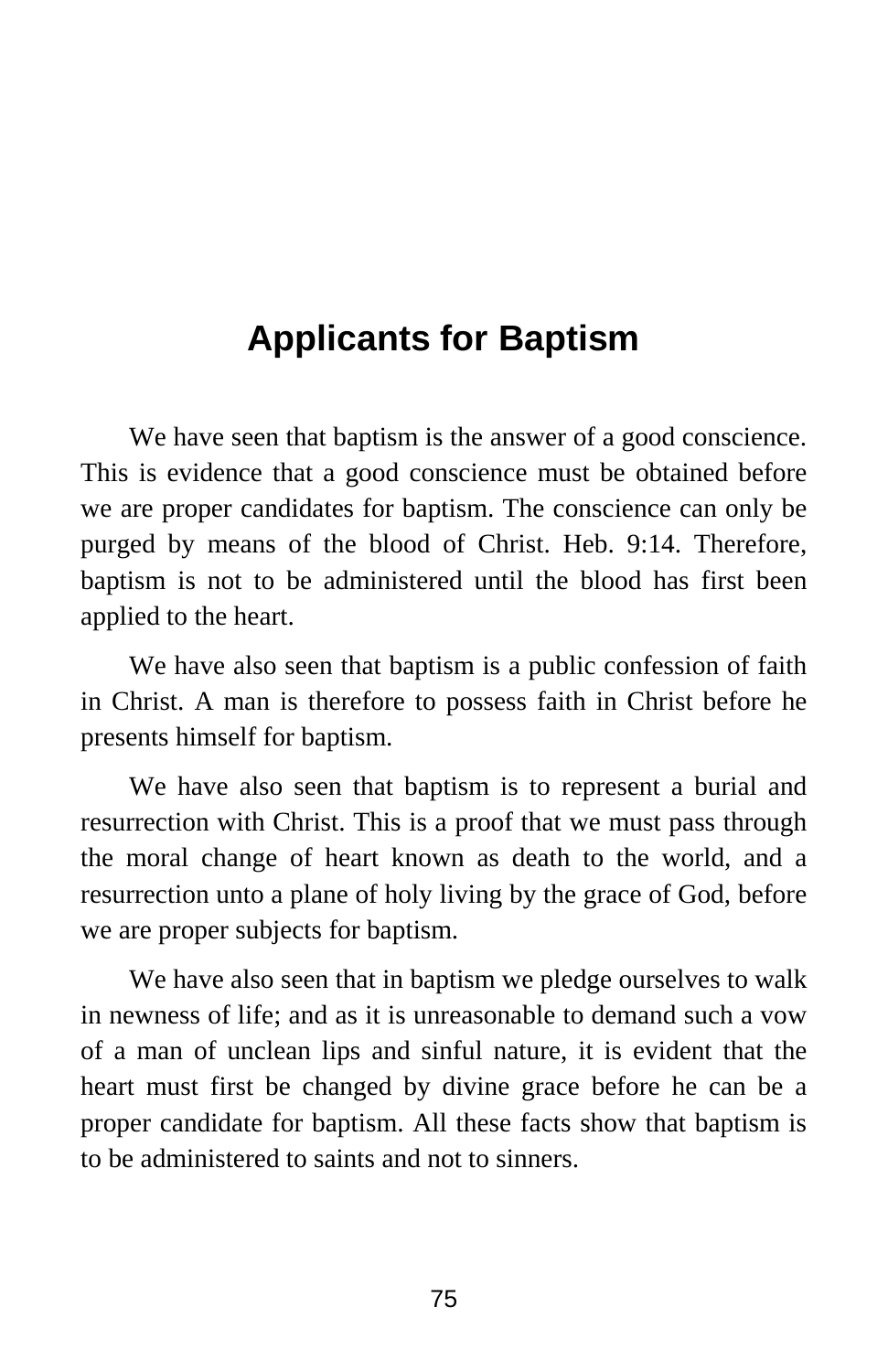## **Infant-Baptism**

We have now struck a topic which is foreign to the Bible, hence very much calculated to embarrass the writer who desires to stay within the bounds of holy Scripture. The Bible furnishes no account of infant baptism, either as an example or a precept. The Savior teaches very plainly that all infants shall be saved (Mark 10:14), but he drops no hint that their salvation was predicated upon certain conditions, or that baptism is essential in the case of infants. None of the apostles even speak of infant-baptism, in any of their writings. We can read of the baptism of both men and women, but not of infants. Acts 8:12. We can read of the baptism of households (Acts 10:16), but there is no mention of any infants in those households. So emphatically, infant-baptism has no place in the Word of God. A man, therefore, who will venture to teach infant-baptism should be frank enough to confess first of all that it is not a Bible question.

About the only argument worthy of attention, advanced by infant-sprinklers, is based upon the supposition that baptism is the antitype of circumcision, and ought therefore like circumcision to be administered to infants. But this idea is without a single text of Scripture to back it, and is contrary to sound reason. Circumcision was for males only. Gen. 17:10. Therefore baptism, if it stood in its stead, would be intended for males only. Surely those who believe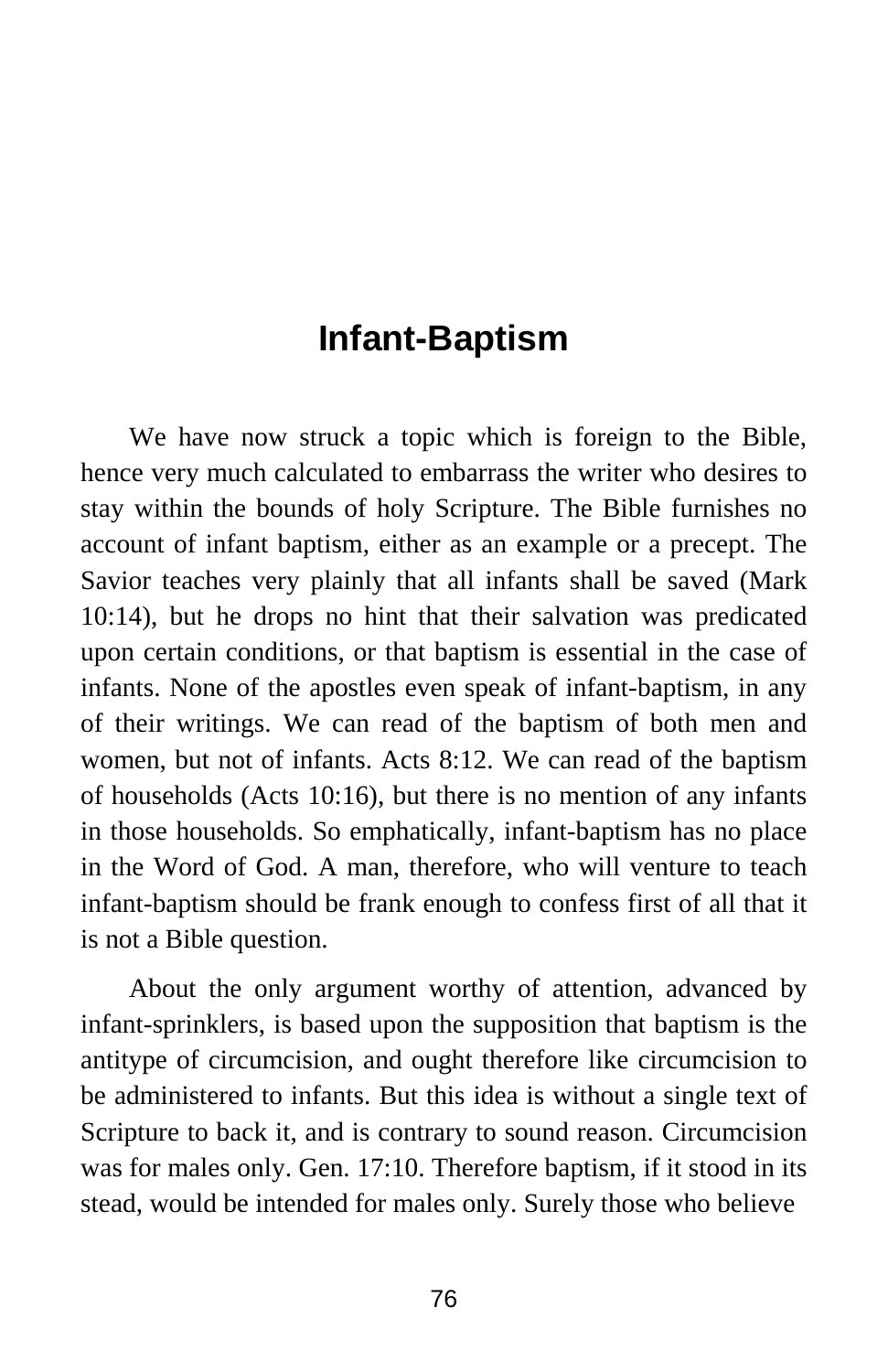in infant-baptism would not endeavor to sustain such an argument. Circumcision was no type of baptism. It was a token of the covenant God made with Abraham (Gen. 17:1-10), and is antityped by the inward circumcision of the heart which we have in Christ. Rom. 2:28, 29; Col. 2:11.

Infant-baptism should be rejected on the following grounds.

1. Because it is not taught in the Bible, and is therefore an invention of men.

2. Baptism is not to be administered until after the applicant has first sought the Lord and found peace to his soul. Therefore, it is not to be administered to one who is too young to comprehend repentance, faith, and regeneration, and actually obtain salvation.

These arguments are sufficient to set aside infant-baptism in the minds of those who are desirous of accepting the whole truth. A child who is too young to intelligently repent of sins, is too young to be held guilty before God. If such a one die, he will be admitted to eternal life unconditionally, and we need not trouble them with a humanly invented rite.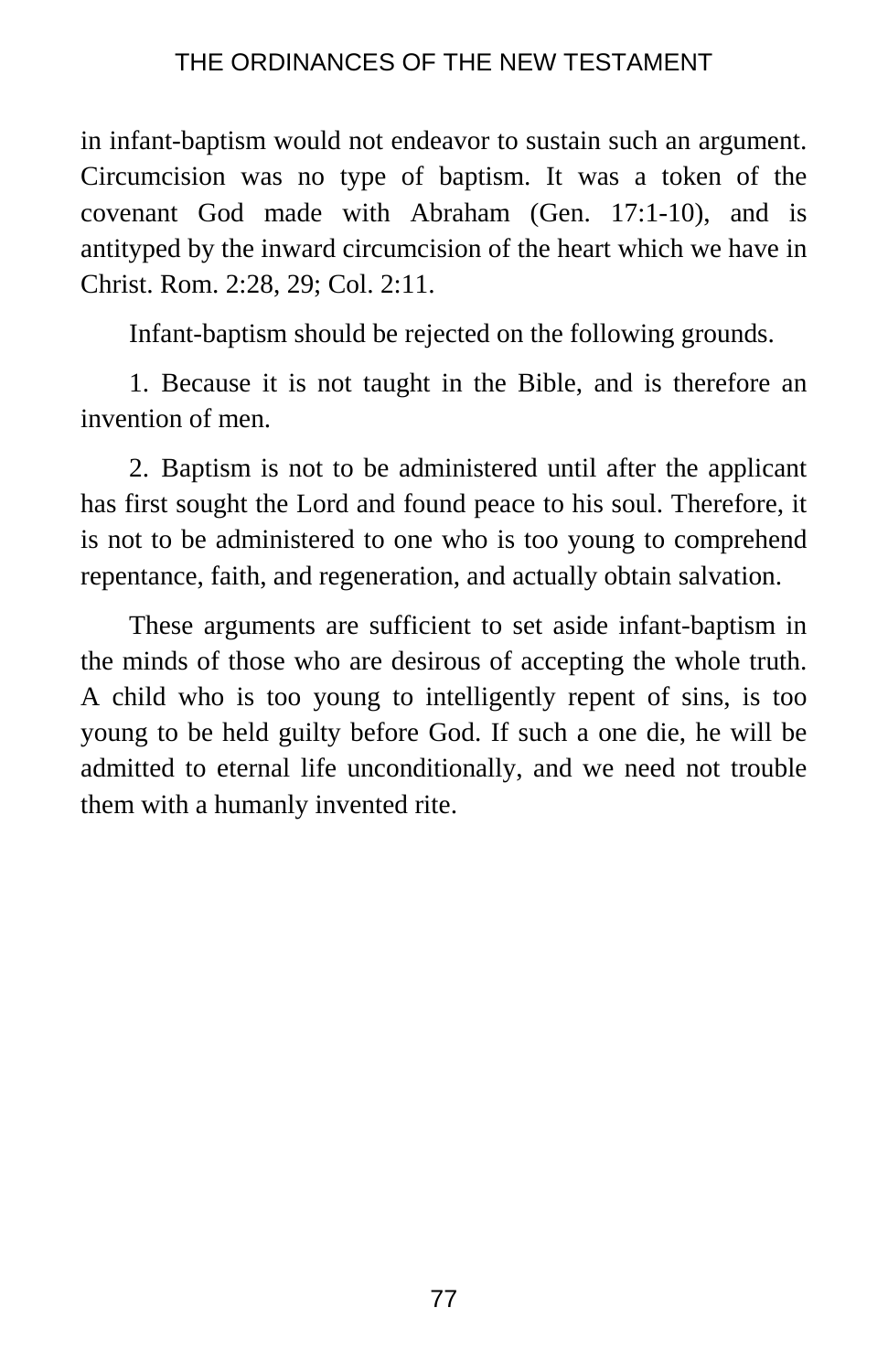# **Rebaptism**

The brilliant light of the gospel now shining forth in the "evening time" has brought into consideration the subject of rebaptism; and this little volume would not be complete without a few thoughts under this heading. It is held by some that it is wicked and wholly unscriptural under any circumstances to be rebaptized. But this is not the proper stand to take, because the New Testament shows very clearly that the apostles sometimes rebaptized.

In the nineteenth chapter of Acts, we read of the rebaptism of twelve brethren at Ephesus by the hands of Paul. They had formerly received the baptism of John from the hands of Apollos. Paul taught them that John's baptism, since the appearance of Christ, was invalid, because it was administered in the faith of a Savior yet to come (See verse 4.) while Christian baptism is administered in the faith of a Savior who has already appeared. This seems to be the only proof employed by the apostle, and it was sufficient to convince all these twelve Ephesian brethren that a rebaptism in their case was necessary. This circumstance is sufficient to furnish us the argument that persons who have not been baptized by a proper and valid baptism should be rebaptized.

The Bible furnishes established laws regulating baptism, and I am unable to see why God should sanction a baptism that has not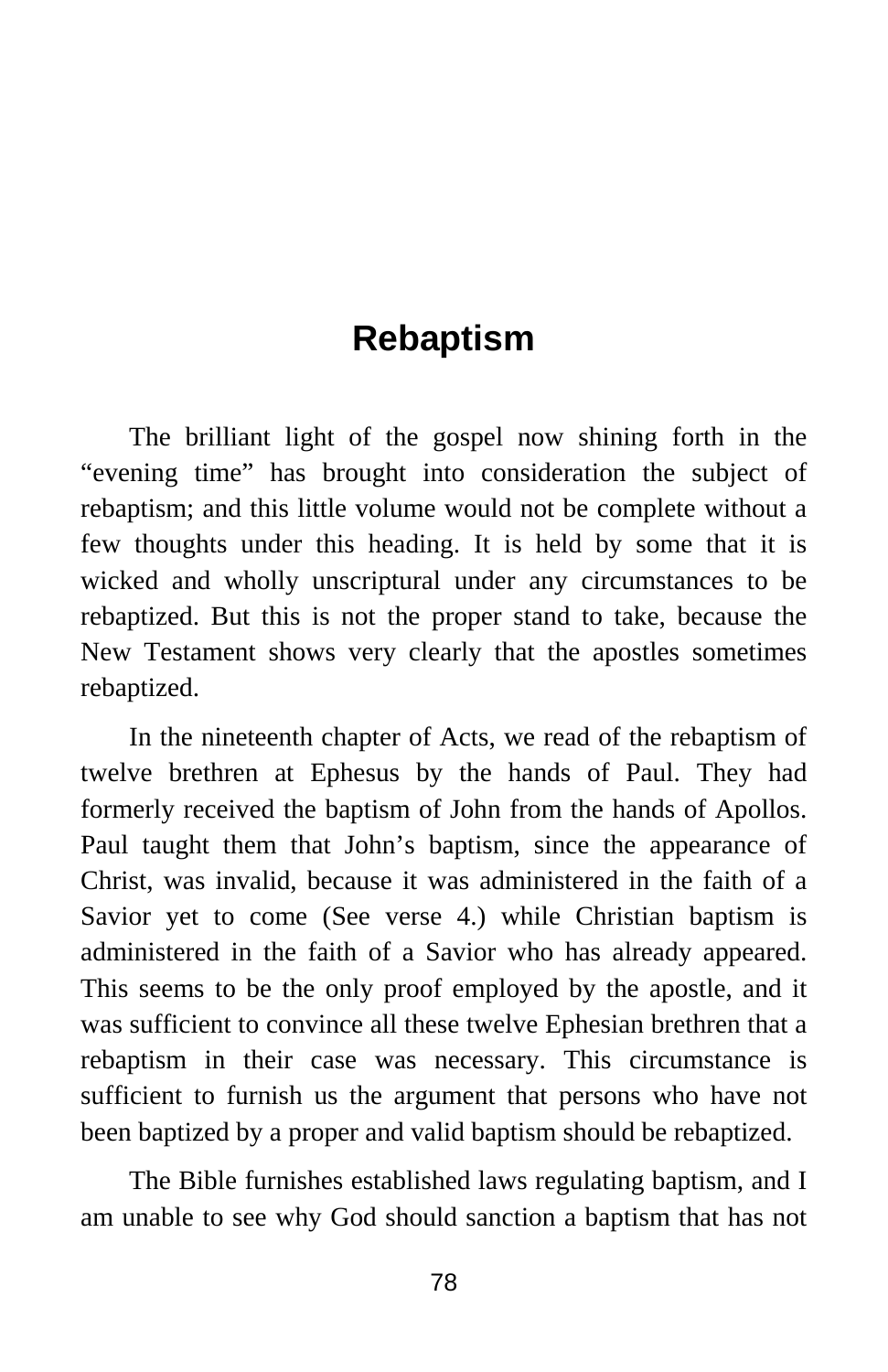been administered according to his divine laws. On the other hand, men have invented a great many laws concerning baptism, of which we can find no account in the Bible, and baptism when administered according to their human-invented laws becomes a human rite and cannot therefore receive the sanction of heaven; and the person unto whom such baptism has been administered should be treated as unbaptized.

Among the human laws mentioned above is that which legalizes infant-baptism, which we have before proved unscriptural. A person, therefore, who has received this popish rite, should not deem himself baptized when he has grown to manhood, but should be properly baptized when he has become converted to Christ.

The laws legalizing sprinkling, pouring, and trine immersion as proper modes of baptism, are also of human invention: hence, those who have received such applications of water, are yet unbaptized, and should accept true Christian baptism.

There is also among some professors the false doctrine that baptism is intended to wash away the condemnation of sin, and many are baptized in that faith, while their hearts are unregenerated. Such baptism is invalid, because baptism is not scriptural and valid when administered to one who has not previously been born of the Spirit. And persons who have received such invalid baptism, though it may have been administered by the true scriptural mode, should be rebaptized.

Another very important point in connection with this subject, is the commission under which the minister administers baptism. No man is scripturally qualified to administer baptism until he is divinely commissioned by the Holy Ghost to preach and baptize. This proof would prove much of the baptism administered by the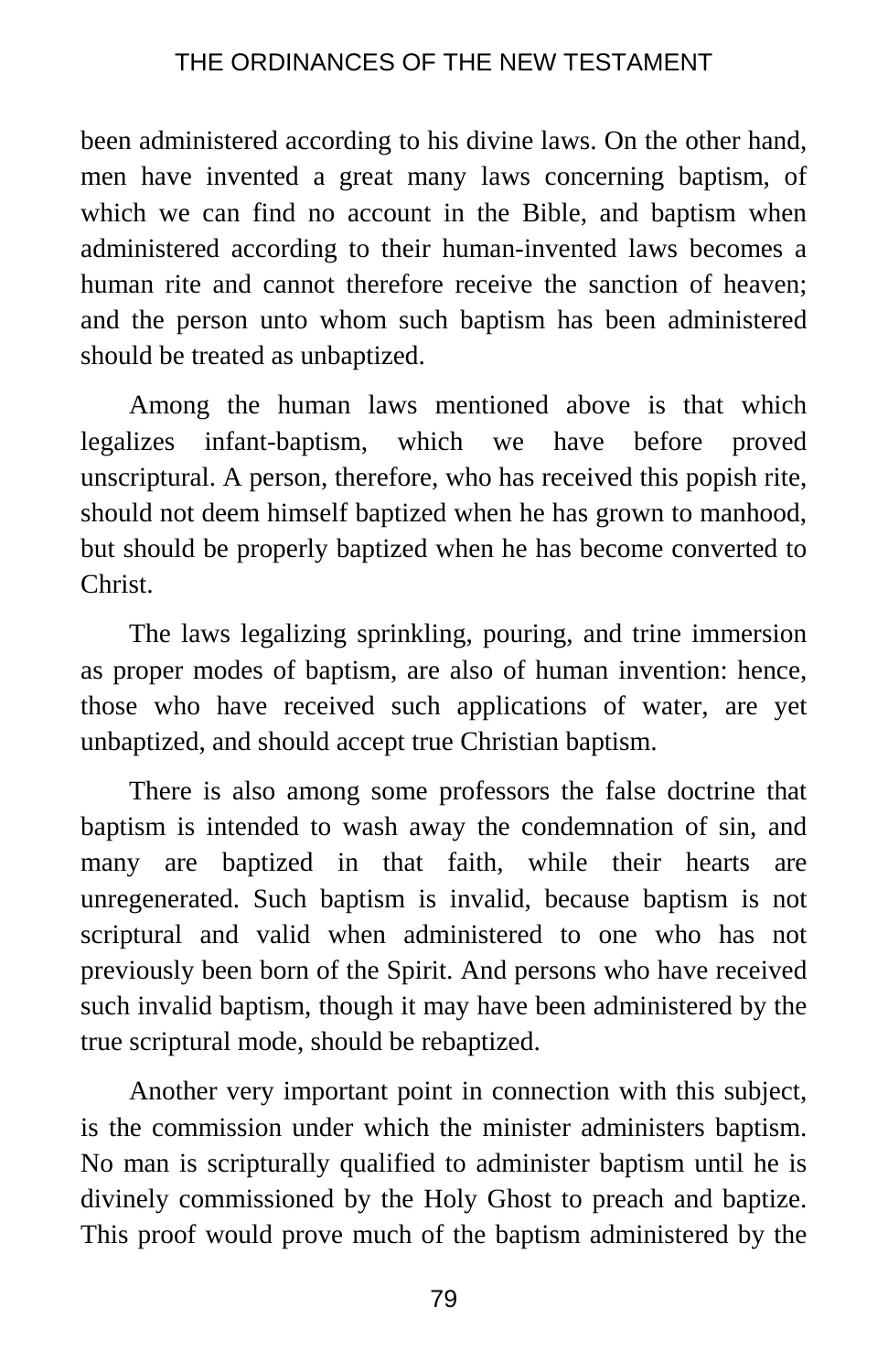sectarian ministers invalid, because many of them have never been divinely alone commissioned. In fact, those who are truly sent of God, are not allowed to baptize under the divine commission alone; and should one of them administer baptism because God by the Holy Ghost has commissioned him, before he has received a commission from the sect, he is held as an offender. Baptism in sectism is invariably administered under the commission of men; therefore, God's people should not hesitate to ignore the authority of sectism, when they hear the voice from heaven calling them out of Babylon, by being rebaptized under the divine commission.

But are there any circumstances under which a person who has been in every respect scripturally baptized should be rebaptized? We answer, Yes. If a child of God should fall from the grace of God and renounce his covenant with God by going out into a life of open rebellion against God, he has renounced his baptism, and should he ever return to the Lord, he should be rebaptized. But should a soul lose the grace of God out of his heart without going out into a life of sin, and immediately renew his covenant with God, he has not fully ignored his covenant, and we can see no reason why a rebaptism in such a case is necessary.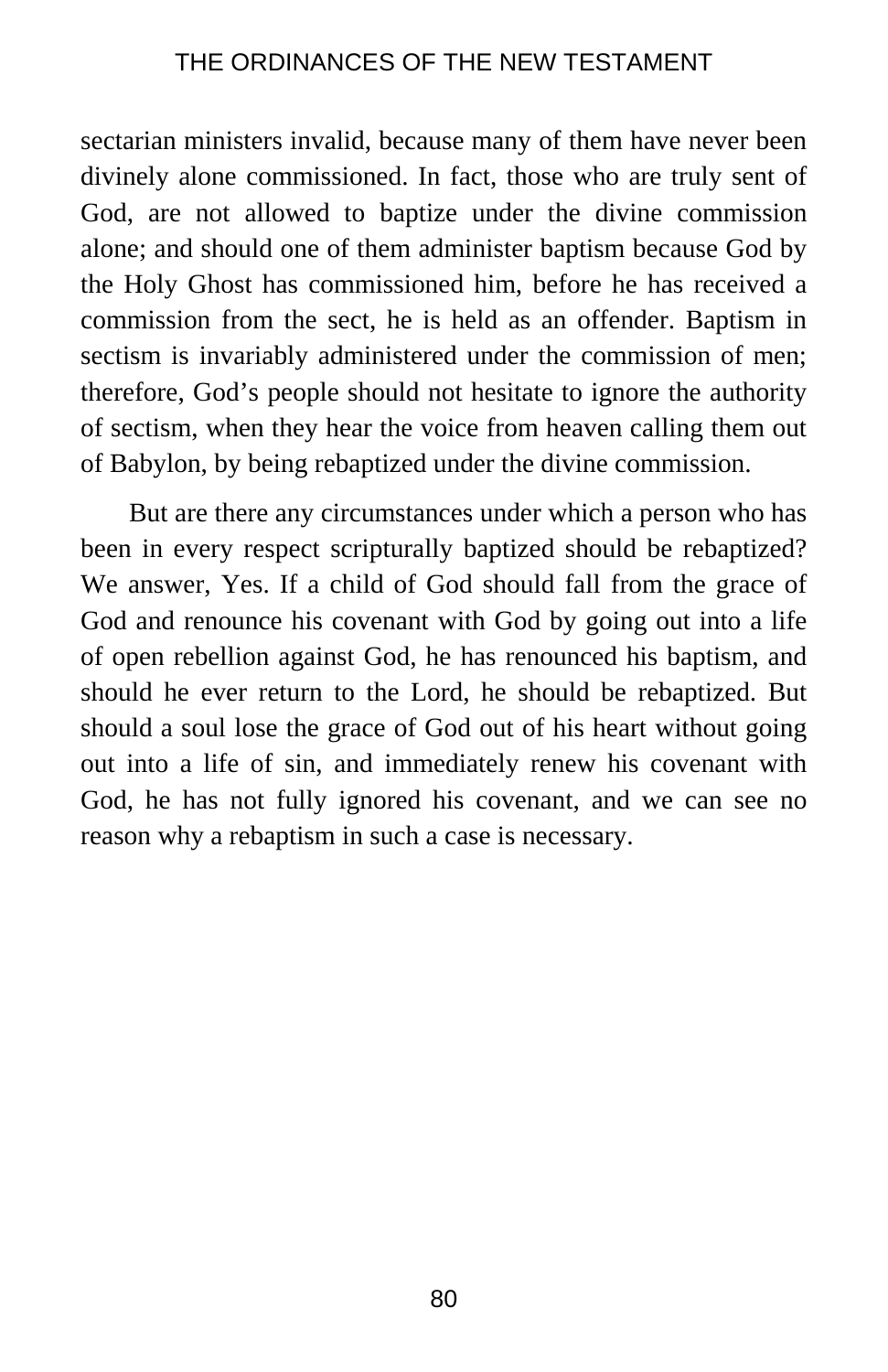# **The Lord's Supper**

The expression *Lord's supper* is found but once in the Bible. Paul uses it as follows: "When ye come together therefore into one place, this is not to eat the Lord's supper."—1 Cor. 11:20.

Just what the apostle here denominates the Lord's supper, has been somewhat of a controverted point amongst the people. Some hold it to be a full meal, while others hold that it is composed of the emblems of the true ordinance of communion only. This point must be settled by the Word of God. In the first place let it be observed that the apostle in the text quoted above is reproving an improper observance of the Lord's supper. His words, "This is not to eat the Lord's supper" imply that the manner in which the Corinthian church ate it, was not a proper eating of the Lord's supper. At the same time, it is to be remembered that he in the same chapter praises them for keeping the ordinances as he had delivered unto them. Ver. 2. If they were keeping the ordinances as Paul had directed them, the improper eating of the Lord's supper practiced amongst them could not have been a perversion of the proper ordinance instituted by our Savior, but must have been a substitution of something that does not properly pertain to the Lord's supper.

This position is verified in verses 20, 21—"When ye come together therefore into one place, this is not to eat the Lord's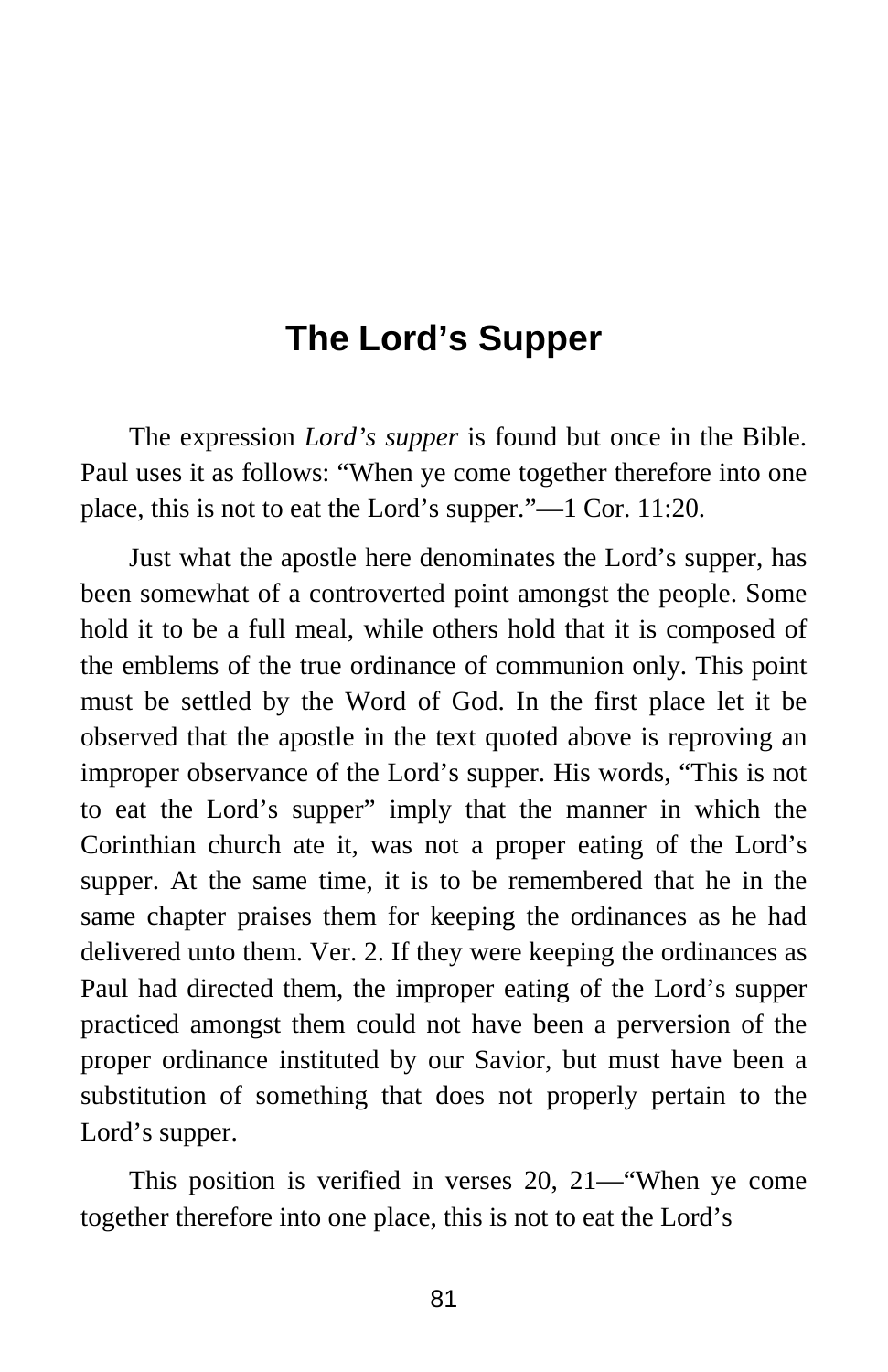supper. For in eating every one taketh before the other his own supper; and one is hungry, and another is drunken." This text is not intended to describe the proper eating of the Lord's supper, because there is no eating of our "own supper" before we eat the Lord's supper required in the Word: but it is a description of the disorderly observance of the sacred ordinance among the Corinthians.

The supper eaten before must therefore signify an extra supper eaten by this apostolic church before they partook of the true Lord's supper, and which they held to be a part of the Lord's supper. But the apostle tells them, "This is not to eat the Lord's supper," and says, "in this I praise you not."—Ver. 22. He then proceeds to show them the true constituents of the Lord's supper. "For I have received of the Lord that which also I delivered unto you, that the Lord Jesus the same night in which he was betrayed, took bread: and when he had given thanks, he brake it, and said, Take, eat; this is my body, which is broken for you: this do in remembrance of me. After the same manner also he took the cup, when he had supped, saying, This cup is the new testament in my blood: this do ye, as oft as ye drink it, in remembrance of me. For as often as ye eat this bread, and drink this cup, ye do show the Lord's death till he come."—Verses 23-26.

Such is the description given by the apostle of what he in verse 20 denominates the "Lord's supper," which he declares he had received from the Lord. No mention is made of anything but the bread and the cup. The Lord's supper therefore is identical with the communion, and includes the bread and wine only.

As a further argument against the full meal, we might insert the words with which Paul rebuked it among the Corinthians. "What! have you not houses to eat and to drink in? or despise ye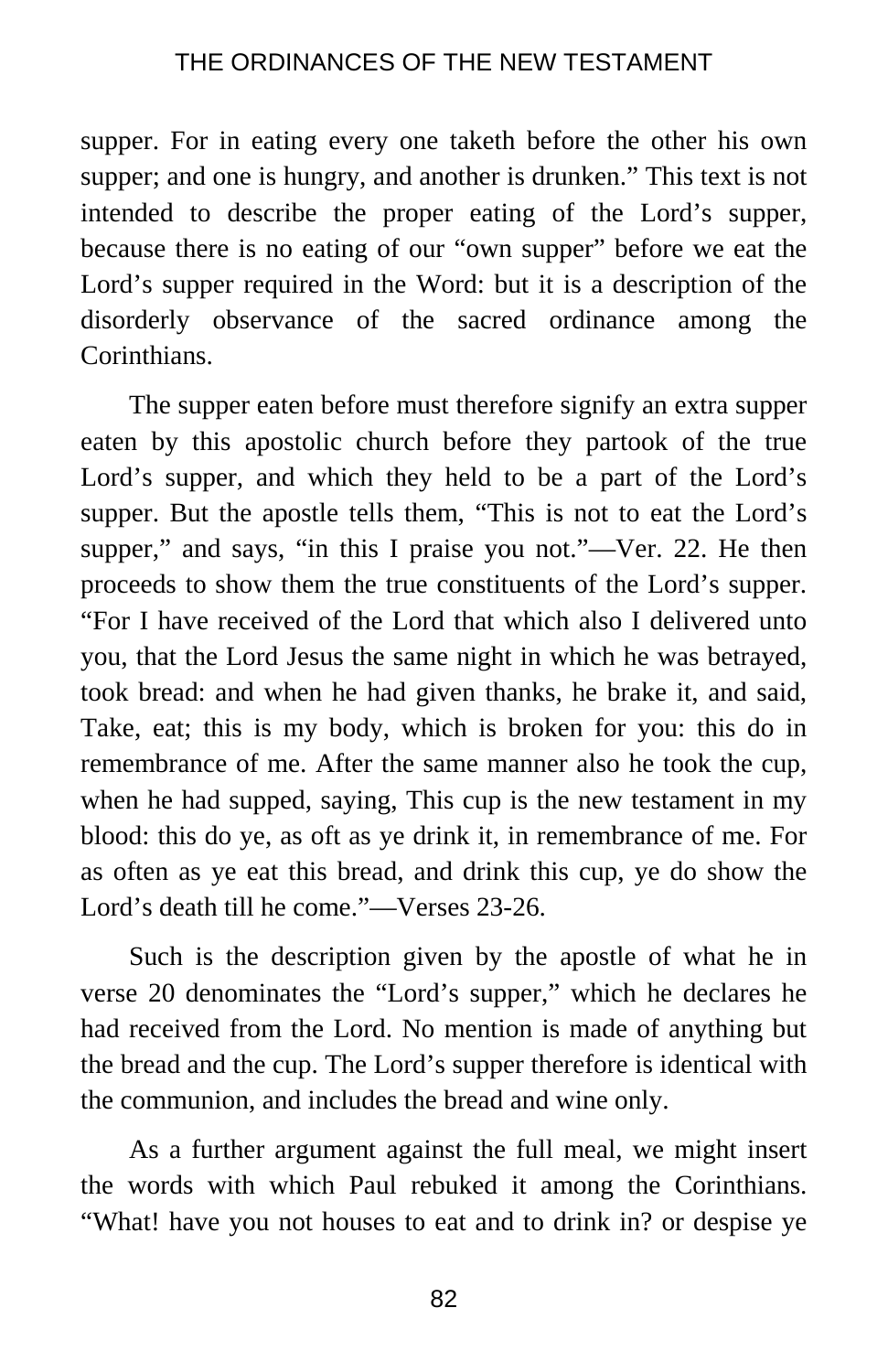the church of God, and shame them that have not? What shall I say to you? shall I praise you in this? I praise you not."—Ver. 22. "And if any man hunger, let him eat at home; that ye come not together unto condemnation."—Ver. 34.

These words surely prove that the Lord's supper is not a full meal, and is not intended to satisfy hunger; for you will observe he says, "If any man hunger, let him eat at home." And does not this language clearly overthrow the false argument so frequently offered by the propagators of the full-meal theory, that the word *supper* can only be applied to a full meal?

But we hear the modern Corinthians say, Jesus ate a full meal with his disciples the night of his apprehension. True, but that full meal they ate was not the Lord's supper, but the Jewish passover.

Some endeavor to prove that it was not the passover that Jesus ate with his disciples, by referring to John 18:28, "Then led they Jesus from Caiaphas unto the hall of judgment: and it was early; and they themselves went not into the judgment hall, lest they should be defiled; but that they might eat the passover."

The event here referred to took place the day following the evening upon which Jesus and the twelve apostles ate the supper in question; "Hence," say the defenders of the full meal, "it could not have been the passover that Jesus ate because this text proves beyond doubt that the time had not yet arrived for the Jews to eat the passover." This argument is not sound, because the feast of the passover lasted for eight days (See Ex. 12:18-20); therefore the fear of the Jews lest they should be barred from eating the passover through defilement, does not necessarily imply that the time for the eating of the paschal lamb had not arrived, but can be consistently applied to the eating of the remainder of the feast. So we must look elsewhere in the Word to ascertain whether it was or was not the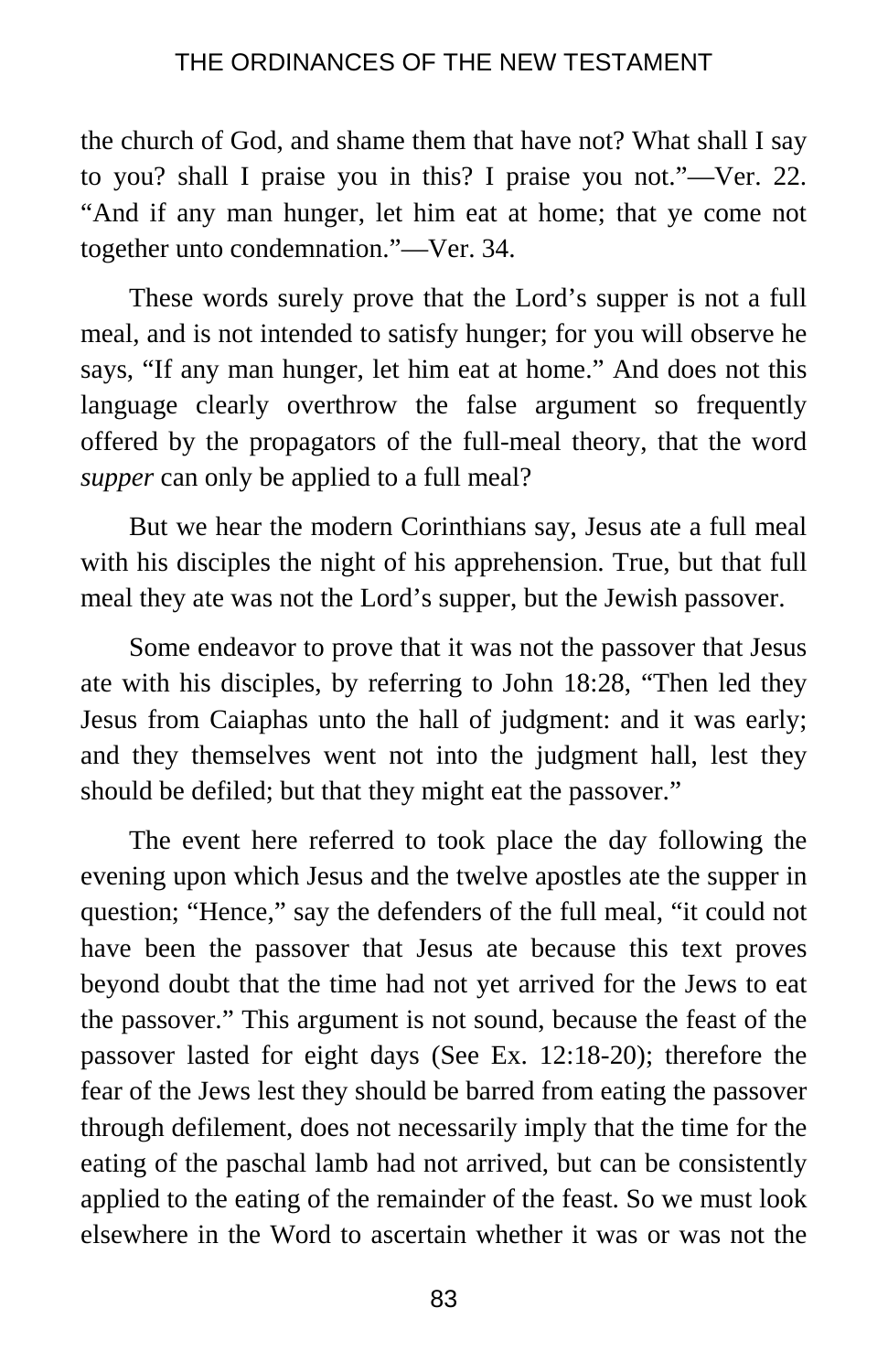Jewish passover that Jesus ate the night of his betrayal. Nothing is more emphatically stated in the Word than this very thing.

"And the first day of unleavened bread, when they killed the passover, his disciples said unto him, Where wilt thou that we go and prepare that thou mayest eat the passover? And he sendeth forth two of his disciples, and saith unto them, Go ye into the city, and there shall meet you a man bearing a pitcher of water: follow him. And wheresoever he shall go in, say ye to the goodman of the house, The Master saith, Where is the guest-chamber, where I shall eat the passover with my disciples? And he will show you a large upper room furnished and prepared: there make ready for us. And his disciples went forth, and came into the city, and found as he had said unto them: and they made ready the passover. And in the evening he cometh with the twelve. And as they sat and did eat, Jesus said, Verily I say unto you, One of you which eateth with me shall betray me."—Mark 14:12-18.

It certainly requires a case of genuine blindness to fail to see in this New Testament record just what constituted the last supper of our Lord. It is here four times styled the passover. The records given in Mat. 26:17-21 and Luke 22:7-15 are the same in substance as that we have quoted from Mark, and why should anyone say the last supper of our Lord was not eaten on the proper day to eat the passover, when the three gospel writers cited above tell us it was eaten on "the first day of unleaven bread, when the passover must be killed"? They also tell us Jesus sent his apostles to make ready the passover, and also that they made ready the passover; and according to Luke's account Jesus himself while they were eating the supper in question called it the passover. Luke 22:15.

The advocates of the full meal, upon being driven to acknowledge that it was the passover that Jesus ate with his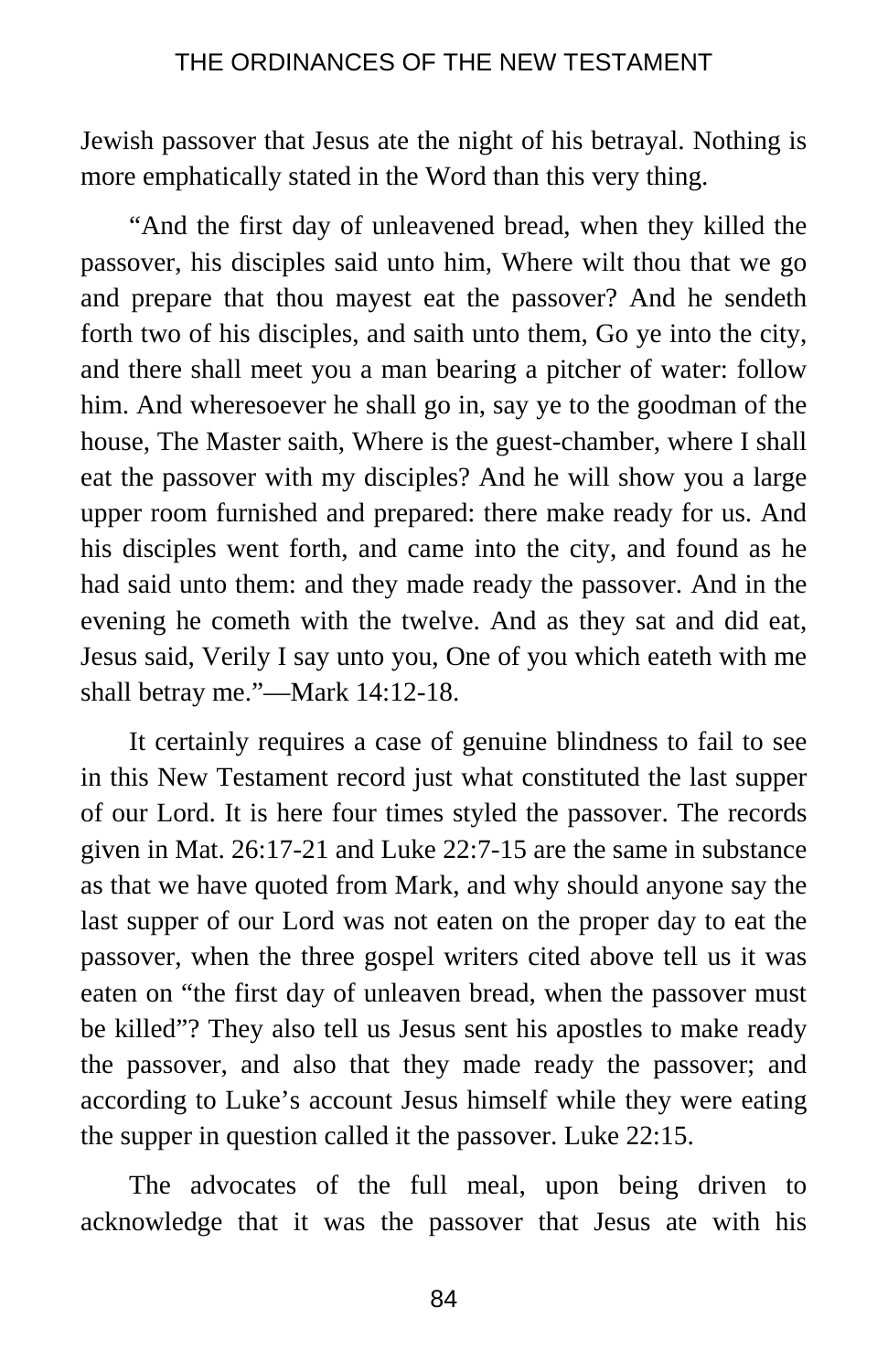disciples the night of his apprehension, endeavor to dodge the truth by asserting that there are two literal feasts known in the Word as passovers, and that the one Jesus ate with his disciples was not the Jewish passover, but another passover instituted by Christ, which they call the Lord's supper. This position they endeavor to substantiate with Christ's words in Luke 22:15—"And he said unto them, With desire have I desired to eat this passover with you before I suffer." The words "this passover" are held by these fullmeal advocates to be a positive proof that the passover Jesus and his twelve apostles ate was not the Jewish passover.

This we regard as a masterpiece of scripture-twisting. The passover was observed once a year and the words "*this passover*" simply signify the passover that came in the year in which our Savior was speaking. In the verse immediately following, Jesus speaking of the same passover, says, "I will not any more eat thereof, until it be fulfilled in the kingdom of God." According to this language the passover which constituted the last supper, was a thing to be fulfilled; that is, it was a type that should be antityped. This thought alone is sufficient to prove it an ordinance of that great system of types and shadows—the Old Testament.

We have now surely given sufficient proofs that it was the Jewish passover Jesus and the twelve ate the night he instituted the communion supper. There is not a single evidence to be drawn from the inspired records that Christ and the apostles ate any other supper the night of the betrayal, but the passover of the Jews, and the sacred ordinance of communion, afterwards styled by the apostle Paul the Lord's supper. But supposing he had eaten another supper, there is no reason why it should be imitated, because Christ only enjoined the observance of the communion.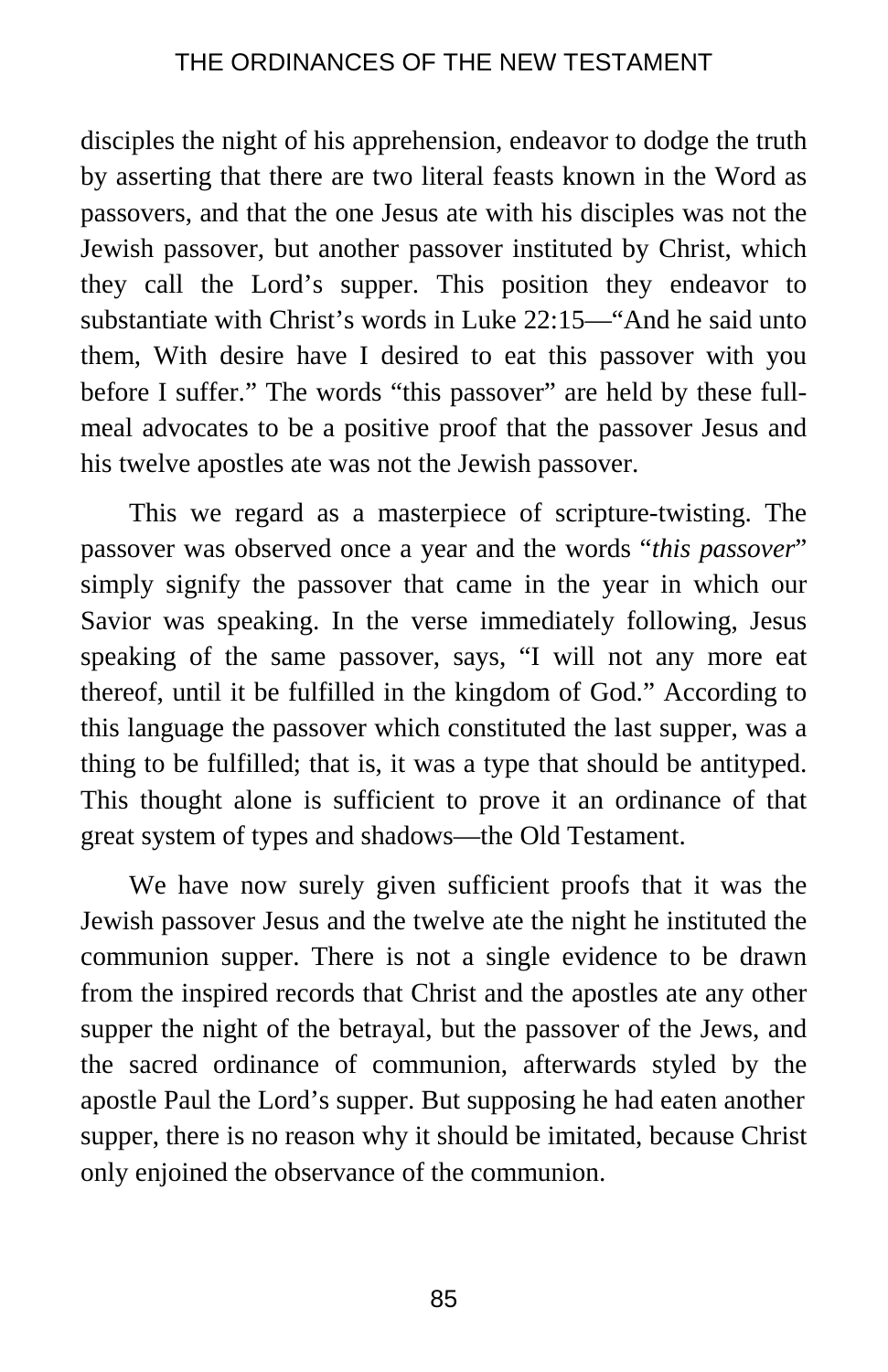```````The passover was a lamb of the first year eaten by every family of the Jewish nation on the evening of the 14th day of the first month in every year, except when a lamb was too large for a family, when it was to be divided between two families. See Ex. 12.

It was prepared by roasting it in the fire, and it was in this manner the broth was procured into which Jesus dipped the sop. John 13:26.

The paschal lamb was a type of the crucifixion of Christ the blessed Lamb of God; hence, is not to be observed in the new dispensation, and the only literal supper to be eaten by us as an ordinance, is the sacred communion of the body and blood of the Lord.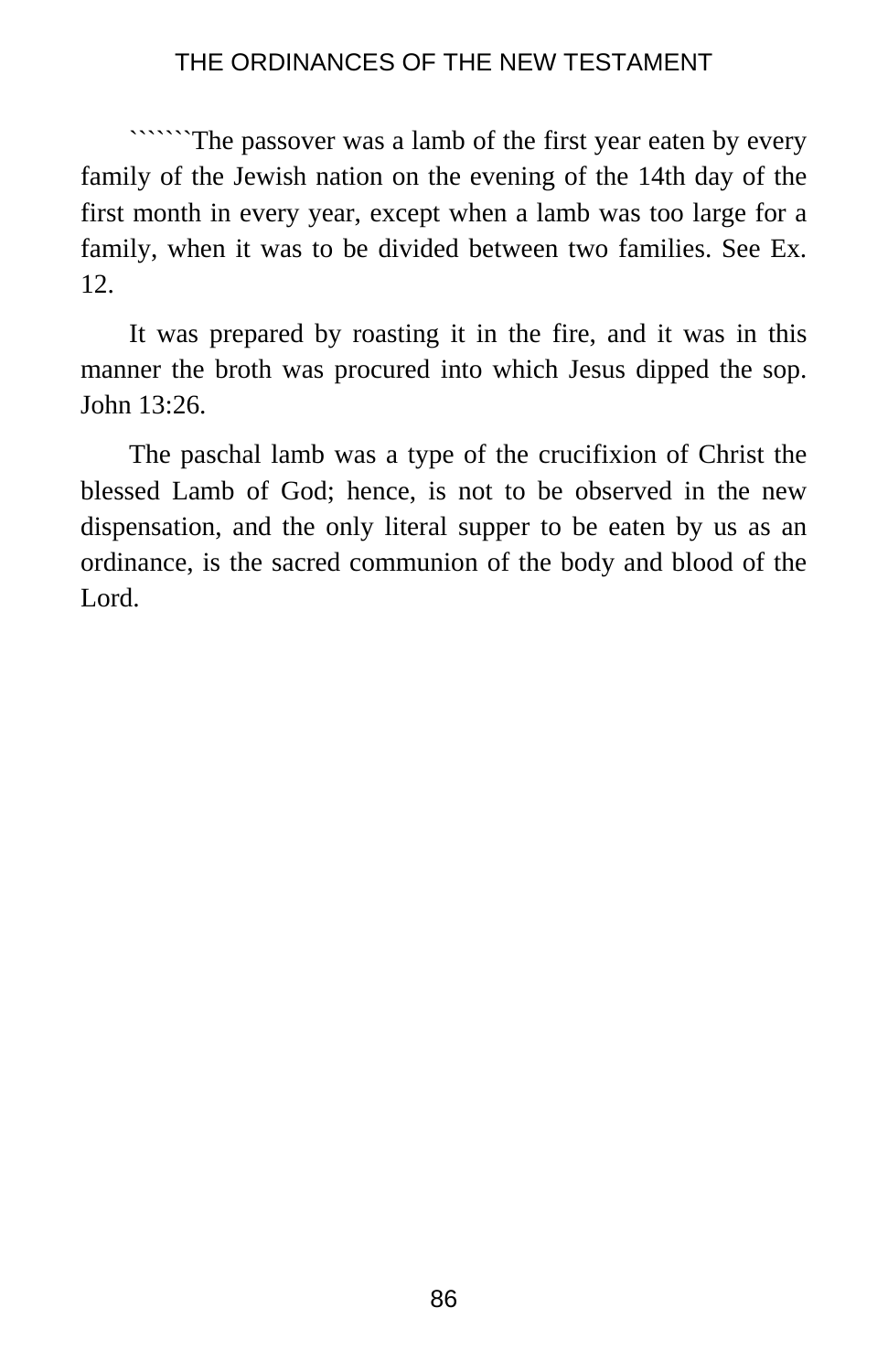# **The Kind of Bread To Be Used For The Lord's Supper**

"The bread which we break, is it not the communion of the body of Christ? For we being many are one bread, and one body: for we are all partakers of that one bread." —1 Cor. 10:16, 17. Wilson's translation of this text reads as follows: "The loaf which we break, is it not a participation of the body of the Anointed One? Because there is one loaf, we, the many, are one body; for we all partake of the one loaf." This text, which Wilson and several other translators translate much better than King James, shows that the bread in its unbroken state represents the spiritual body, or church (Eph. 1:22, 23) of Christ.

Therefore, it would not be proper to chop the bread in little pieces or make upon it any marks of division, for this would represent a church; and the church of God is not divided. Sectarians invariably use such bread, but this only represents their divided condition. But the church of the living God should use none but the one loaf. Such was used by the apostles, as Paul clearly shows in the text quoted above. The breaking of the loaf in the communion supper represents the breaking of the literal body of Christ, namely, his crucifixion. See 1 Cor. 11:24.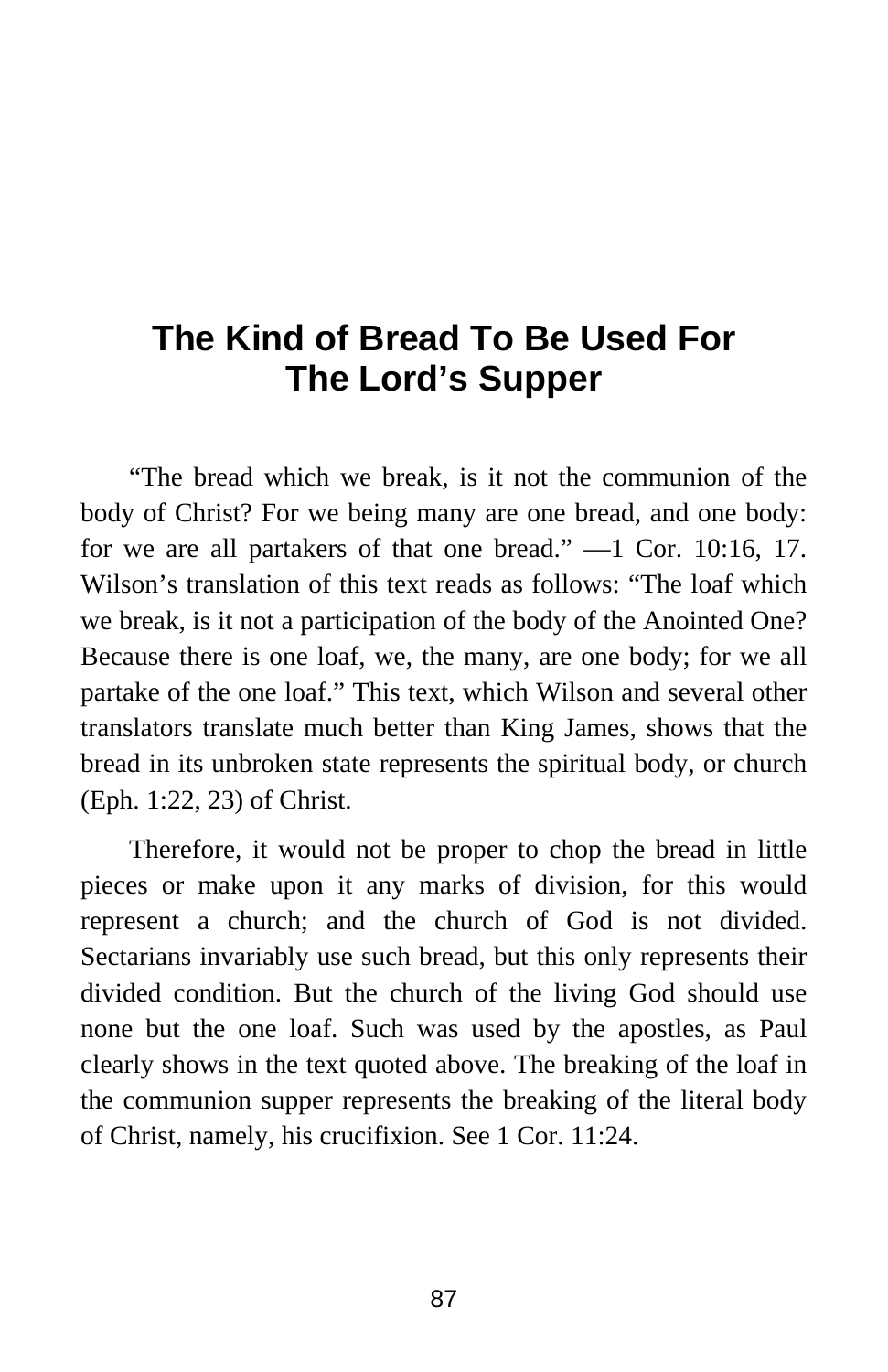# **The Kind of Wine To Be Used For The Lord's Supper**

The New Testament enjoins no commandment designating the wine of the emblematic cup. Jesus simply denominates it "the fruit of the vine" (Matt. 26:29; Mark 14:25; Luke 22:18), without stating whether it was or was not fermented. But a description of the emblematic wine is not necessary, since the Word of God enjoins total abstinence from fermented wine. "Look not thou upon the wine when it is red, when it giveth his color in the cup, when it moveth itself aright. At the last it biteth like a serpent, and stingeth like an adder."—Prov. 23:31, 32. To use fermented wine on any occasion, is to disobey the above commandment. How much more wicked to use it in the communion supper, since it there signifies the precious blood of Christ. Sectarians do not scruple to use fermented wine on such occasions; sometimes even buying it at the lager beer saloons. But the church of the living God should use none but the pure, fresh, unfermented juice of the grape.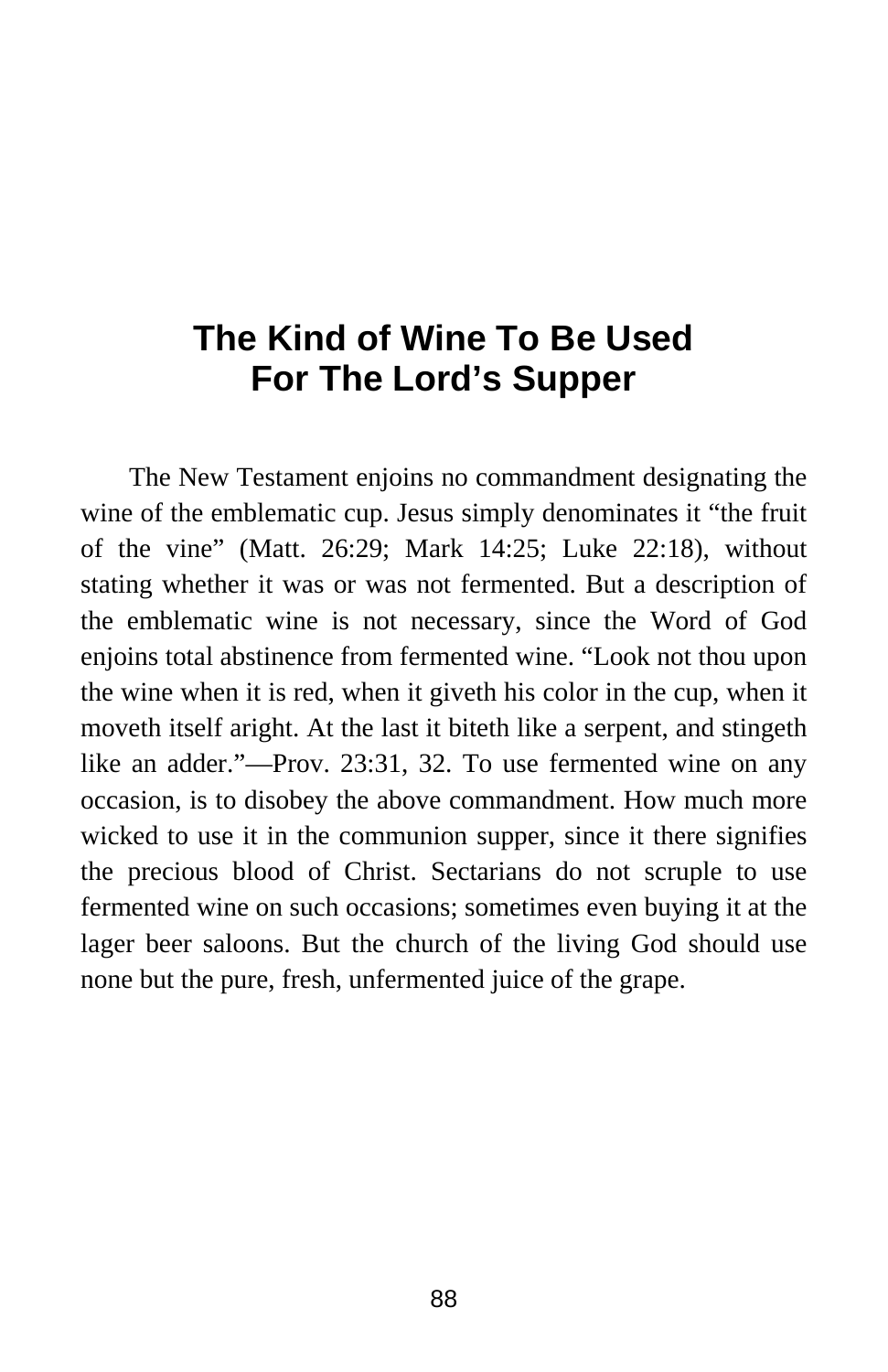# **The Time of the Day the Ordinances of Feet-Washing and Communion Should Be Observed**

The time of the day names the meal. And as the ordinance of communion is called a supper in the Word of God, it is very easily understood that it can only be properly observed in the evening. The apostolic church observed these ordinances in the evening. Acts 20:7-12. The church never digressed from the true time of the observance of these ordinances during the first century, as will be seen from the following: "At the first communion was enjoined by a love feast [*testimony meeting*], and was then celebrated in the evening, in memory of the last supper with his disciples. But so early as the second century these exercises were separated, and the communion was placed in the morning, and the love feast in the evening."—*From C. M. Butler's Eccelsiastical History, p*. 148.

As God is now leading his people in the "old paths" in which the apostles walked, we, as did they, meet to observe these ordinances in the evening. [Webster: "Evening," the last part of the day and the early part of the night. In some parts of the South, the period from noon through sunset."]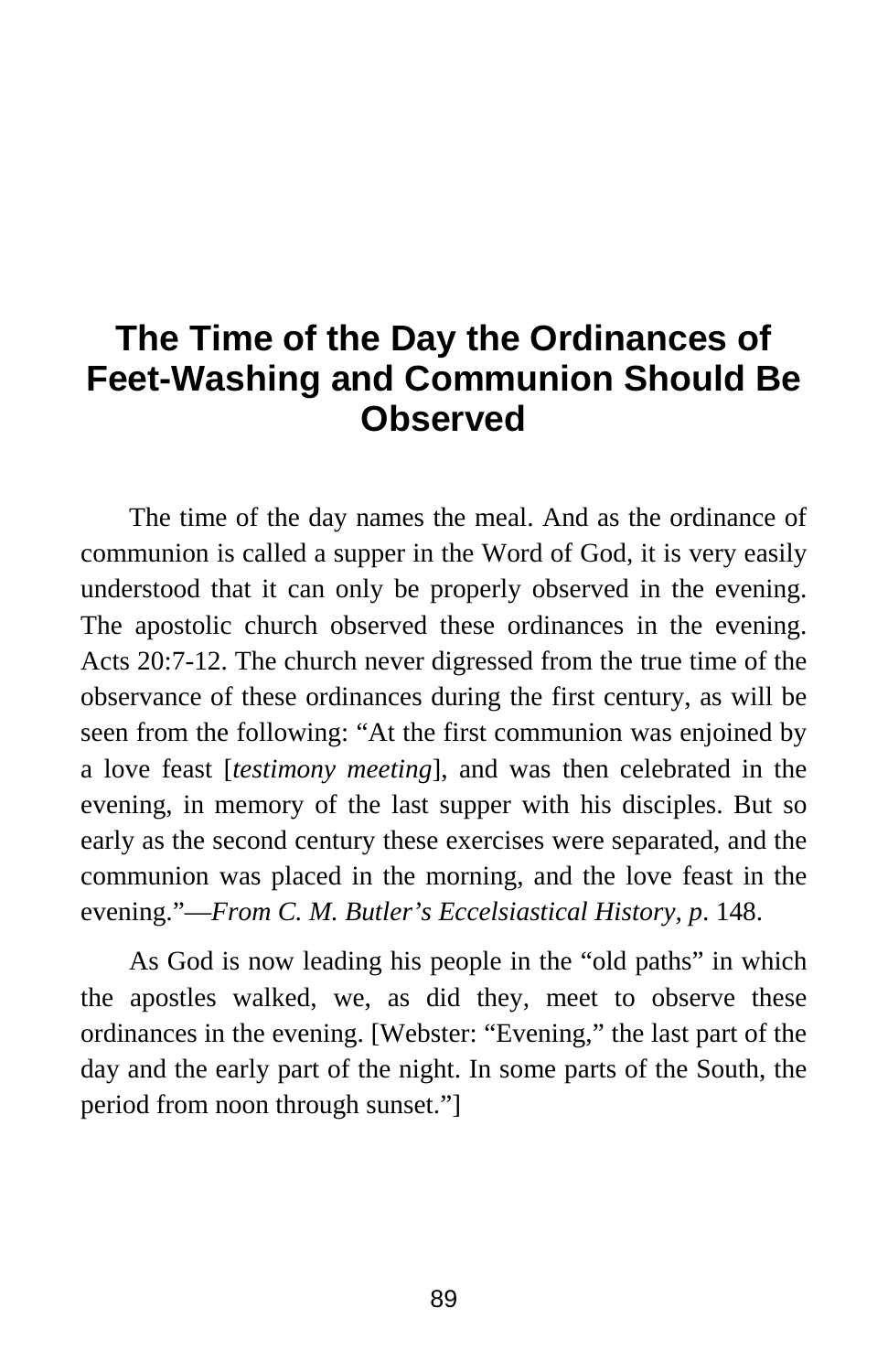# **The Holy Kiss**

In the seventh chapter of Luke we read that Jesus reproved a Pharisee who had invited him to take dinner with him, for not giving him a kiss. Ver. 45. Does not this show that Jesus taught and practiced the benevolent kiss? Had it not been a common practice with Christ and his apostles, Judas had not chosen it a sign unto his followers.

The apostles practiced the holy kiss after the day of Pentecost. "And after the uproar was ceased, Paul called unto him the disciples, and embraced them, and departed." —Acts 20:1. "And they all wept sore, and fell on Paul's neck, and kissed him."—Ver. 37. The holy kiss is five times commanded in the epistles of the New Testament.

"Salute one another with an holy kiss."—Rom. 16:16.

"Greet ye one another with a holy kiss."—1 Cor. 16:20.

"Greet one another with a holy kiss."—2 Cor. 13:12.

"Greet all the brethren with an holy kiss."—1 Thess. 5:26.

"Greet ye one another with a kiss of charity."—1 Peter 5:14.

These ordinances are not to be practiced promiscuously but as Paul commands "decently and in order." 1 Cor. 14:40.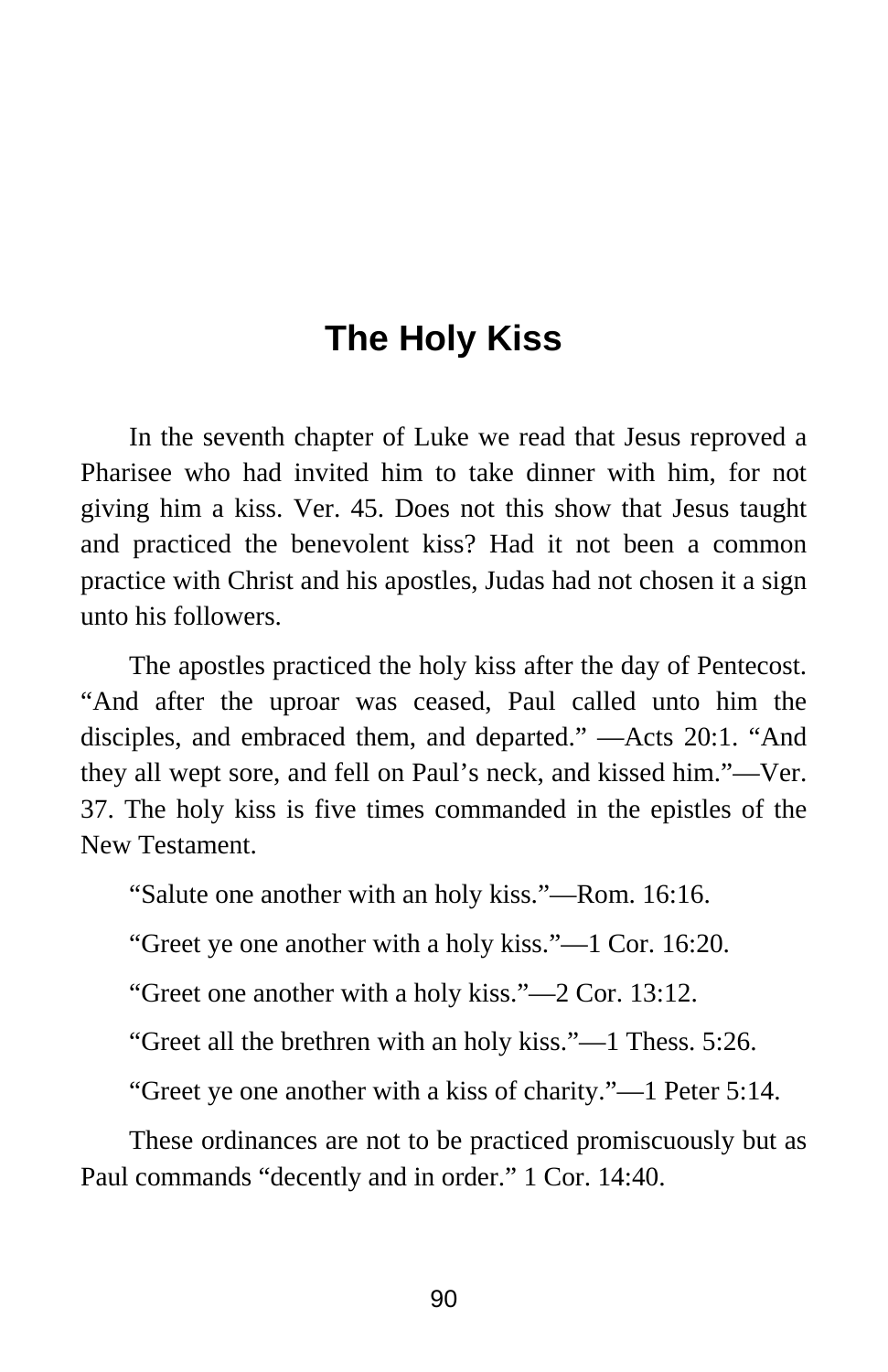The holy kiss was practiced after Bible times. Butler's Ecclesiastical History speaks as follows concerning the observance of this commandment in the second period of the church, A.D. 100-312: "The fraternal kiss used on admission to the church and at the Lord's supper, were not empty forms, but the expression of a true feeling, and of a real experience."—Page 132. "Of this Justin Martyr gives the following description: 'After the prayers . . . we greet one another with the brotherly kiss.' "—Page 146. "The communion was a regular part of the Sunday worship. In many places it was celebrated daily. It began after the dismissal of the catechumens, by the kiss of peace given by men to men and women to women."-Page 147.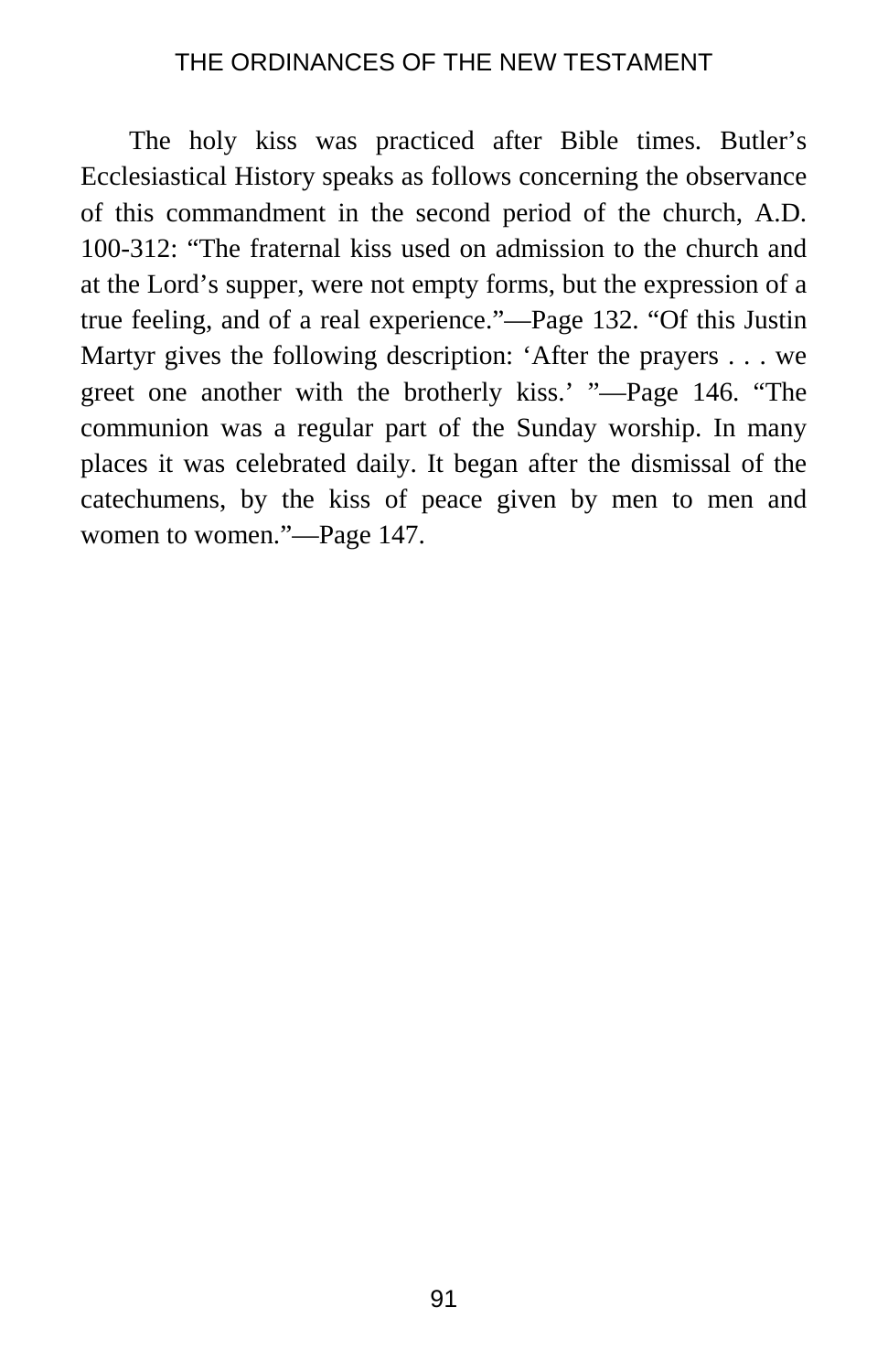# **Lifting Up of Holy Hands**

This was a practice in the Old Testament dispensation. See Ex. 17:8-12; 1 Kings 8:22; Ezra 9:5; Psa. 28:2; 63:4; 88:9; 119:48; 134:2; 143:6; Lam. 3:41. It was carried over into the New. "I will therefore that men pray everywhere, lifting up holy hands, without wrath and doubting."—1 Tim. 2:8. "Wherefore lift up the hands which hang down."—Heb. 12:12. This ordinance is an emblem of a full surrender to God. Therefore, to selfish and unconsecrated people, it is burden grievous to be borne. But to those who have denied themselves, and taken up the cross to follow the meek and lowly Jesus, it is a delightful observance.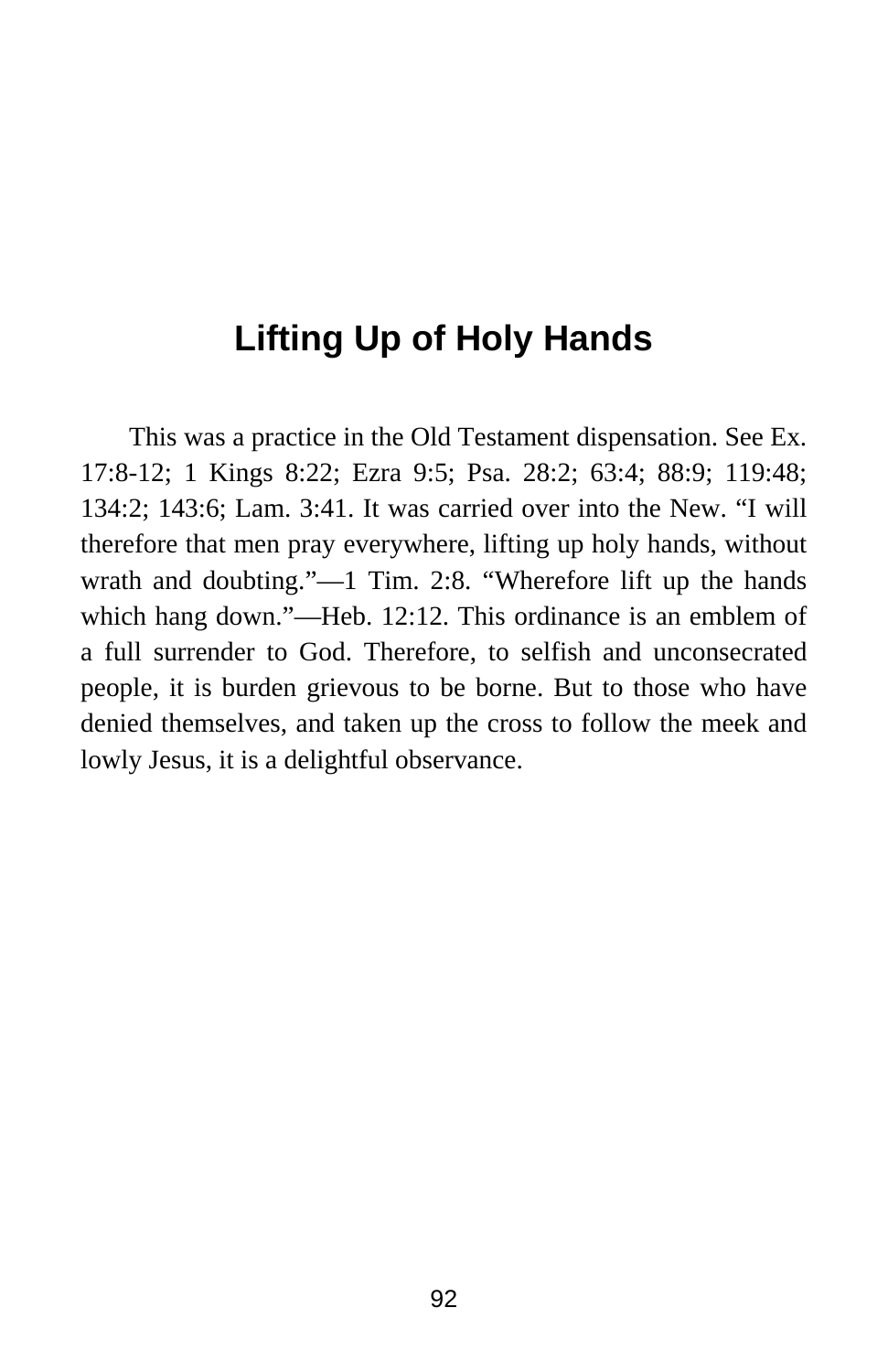# **Conclusion**

"If any man teach otherwise, and consent not to wholesome words, even the words of our Lord Jesus Christ, and to the doctrine which is according to godliness; he is proud, knowing nothing, but doting about questions and strifes of words, whereof cometh envy, strife, railings, evil surmisings, perverse disputings of men of corrupt minds, and destitute of the truth, supposing that gain is godliness: from such withdraw thyself."—1 Tim. 6:3-5.